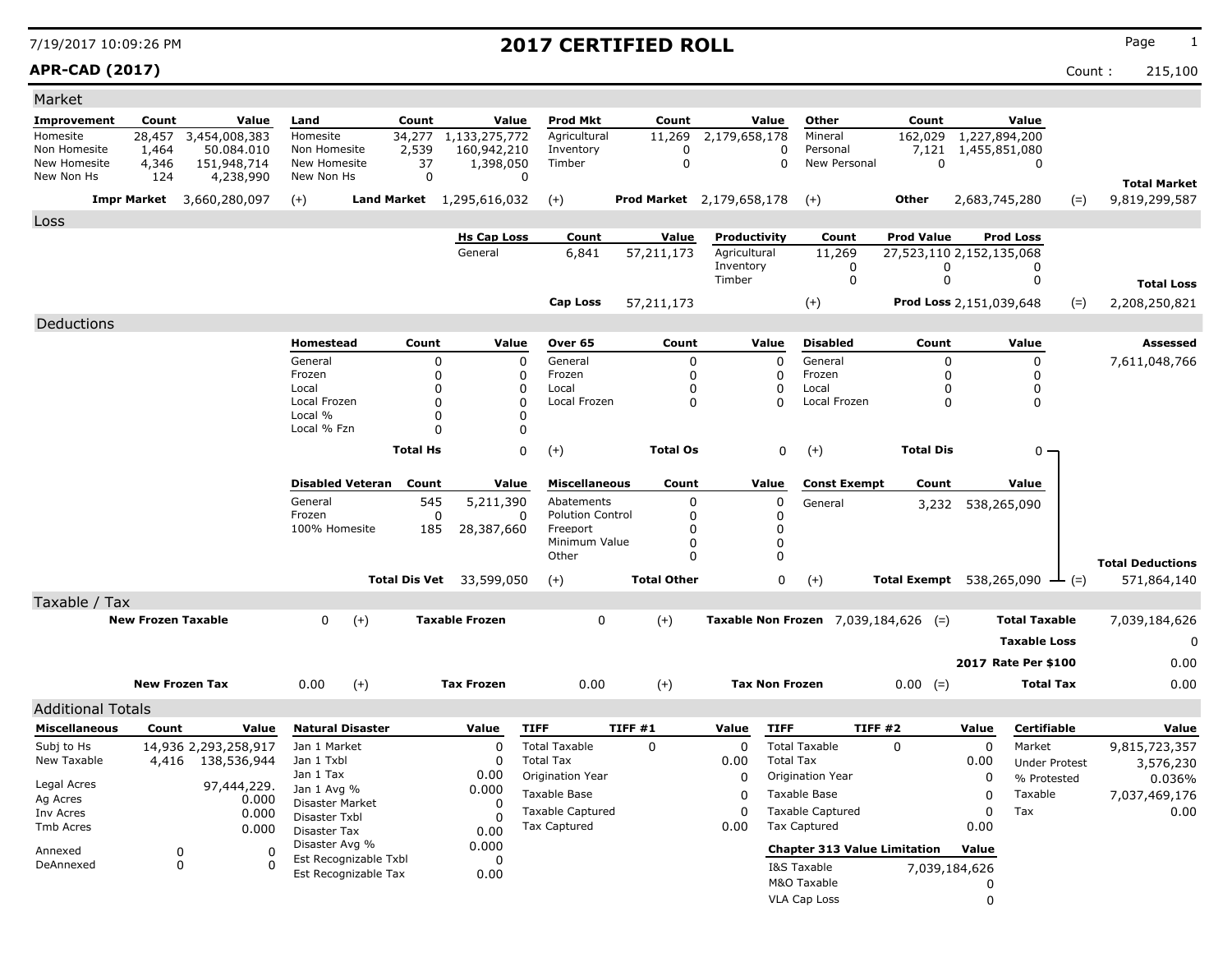### **CAL-CITY OF ALVORD (2017)** Count : 983

| Market                   |                           |            |                     |                         |                      |                       |                         |                    |                           |                                     |                     |            |                      |            |                         |
|--------------------------|---------------------------|------------|---------------------|-------------------------|----------------------|-----------------------|-------------------------|--------------------|---------------------------|-------------------------------------|---------------------|------------|----------------------|------------|-------------------------|
| <b>Improvement</b>       | Count                     | Value      | Land                |                         | Count                | Value                 | Prod Mkt                | Count              | Value                     | Other                               | Count               |            | Value                |            |                         |
| Homesite                 | 572                       | 53,407,179 | Homesite            |                         | 644                  | 8,178,270             | Agricultural            | 16                 | 663,930                   | Mineral                             | 197                 |            | 93,870               |            |                         |
| Non Homesite             | 10                        | 570.170    | Non Homesite        |                         | 24                   | 974,910               | Inventory               | 0                  |                           | Personal<br>0                       | 97                  |            | 4,816,100            |            |                         |
| New Homesite             | 74                        | 650,740    | New Homesite        |                         | 0                    | $\Omega$<br>$\Omega$  | Timber                  | 0                  |                           | 0<br>New Personal                   |                     | 0          | 0                    |            |                         |
| New Non Hs               | 1                         | 910        | New Non Hs          |                         | $\Omega$             |                       |                         |                    |                           |                                     |                     |            |                      |            | <b>Total Market</b>     |
|                          | <b>Impr Market</b>        | 54,628,999 | $(+)$               | <b>Land Market</b>      |                      | 9,153,180             | $(+)$                   | <b>Prod Market</b> | 663,930                   | $(+)$                               | Other               |            | 4,909,970            | $(=)$      | 69,356,079              |
| Loss                     |                           |            |                     |                         |                      |                       |                         |                    |                           |                                     |                     |            |                      |            |                         |
|                          |                           |            |                     |                         |                      | <b>Hs Cap Loss</b>    | Count                   | Value              | Productivity              | Count                               | <b>Prod Value</b>   |            | <b>Prod Loss</b>     |            |                         |
|                          |                           |            |                     |                         |                      | General               | 60                      | 258,670            | Agricultural              | 16                                  | 6,690               |            | 657,240              |            |                         |
|                          |                           |            |                     |                         |                      |                       |                         |                    | Inventory                 | 0                                   |                     | 0          | 0                    |            |                         |
|                          |                           |            |                     |                         |                      |                       |                         |                    | Timber                    | 0                                   |                     | 0          | 0                    |            | <b>Total Loss</b>       |
|                          |                           |            |                     |                         |                      |                       | <b>Cap Loss</b>         | 258,670            |                           | $(+)$                               | <b>Prod Loss</b>    |            | 657,240              | $(=)$      | 915,910                 |
| Deductions               |                           |            |                     |                         |                      |                       |                         |                    |                           |                                     |                     |            |                      |            |                         |
|                          |                           |            | Homestead           |                         | Count                | Value                 | Over 65                 | Count              | Value                     | <b>Disabled</b>                     | Count               |            | Value                |            | Assessed                |
|                          |                           |            | General             |                         | 0                    | 0                     | General                 | 0                  | 0                         | General                             |                     | $\Omega$   | 0                    |            | 68,440,169              |
|                          |                           |            | Frozen              |                         | 0                    | 0                     | Frozen                  | 0                  | 0                         | Frozen                              |                     | $\Omega$   | 0                    |            |                         |
|                          |                           |            | Local               |                         | $\Omega$             | $\Omega$              | Local                   | 0                  | 0                         | Local                               |                     | 0          | 0                    |            |                         |
|                          |                           |            | Local Frozen        |                         | $\Omega$             | $\Omega$              | Local Frozen            | 0                  | 0                         | Local Frozen                        |                     | 0          | 0                    |            |                         |
|                          |                           |            | Local %             |                         | 0                    | 0                     |                         |                    |                           |                                     |                     |            |                      |            |                         |
|                          |                           |            | Local % Fzn         |                         | $\Omega$             | 0                     |                         |                    |                           |                                     |                     |            |                      |            |                         |
|                          |                           |            |                     |                         | <b>Total Hs</b>      | 0                     | $(+)$                   | <b>Total Os</b>    |                           | 0<br>$(+)$                          | <b>Total Dis</b>    |            | $0 -$                |            |                         |
|                          |                           |            |                     |                         |                      |                       |                         |                    |                           |                                     |                     |            |                      |            |                         |
|                          |                           |            |                     | <b>Disabled Veteran</b> | Count                | Value                 | <b>Miscellaneous</b>    | Count              | Value                     | <b>Const Exempt</b>                 | Count               |            | Value                |            |                         |
|                          |                           |            | General             |                         | 5                    | 47,040                | Abatements              | 0                  | 0                         | General                             |                     | 44         | 5,501,590            |            |                         |
|                          |                           |            | Frozen              |                         | 2                    | 24,000                | <b>Polution Control</b> | 0                  | 0                         |                                     |                     |            |                      |            |                         |
|                          |                           |            | 100% Homesite       |                         | 5                    | 494,700               | Freeport                | 0                  | 0                         |                                     |                     |            |                      |            |                         |
|                          |                           |            |                     |                         |                      |                       | Minimum Value<br>Other  | 175<br>0           | 12,260<br>0               |                                     |                     |            |                      |            |                         |
|                          |                           |            |                     |                         |                      |                       |                         |                    |                           |                                     |                     |            |                      |            | <b>Total Deductions</b> |
|                          |                           |            |                     |                         | <b>Total Dis Vet</b> | 565,740               | $(+)$                   | <b>Total Other</b> | 12,260                    | $(+)$                               | <b>Total Exempt</b> |            | 5,501,590            | $(=)$<br>÷ | 6,079,590               |
| Taxable / Tax            |                           |            |                     |                         |                      |                       |                         |                    |                           |                                     |                     |            |                      |            |                         |
|                          | <b>New Frozen Taxable</b> |            | 24,350              | $(+)$                   |                      | <b>Taxable Frozen</b> | 8,287,900               | $(+)$              | <b>Taxable Non Frozen</b> |                                     | $54,048,329$ (=)    |            | <b>Total Taxable</b> |            | 62,360,579              |
|                          |                           |            |                     |                         |                      |                       |                         |                    |                           |                                     |                     |            | <b>Taxable Loss</b>  |            | 1,260,708               |
|                          |                           |            |                     |                         |                      |                       |                         |                    |                           |                                     |                     |            | 2017 Rate Per \$100  |            | 0.00601517              |
|                          | <b>New Frozen Tax</b>     |            | 146.47              | $(+)$                   |                      | <b>Tax Frozen</b>     | 42,269.87               | $(+)$              | <b>Tax Non Frozen</b>     |                                     | $325,109.77$ (=)    |            | Total Tax            |            |                         |
|                          |                           |            |                     |                         |                      |                       |                         |                    |                           |                                     |                     |            |                      |            | 367,526.11              |
| <b>Additional Totals</b> |                           |            |                     |                         |                      |                       |                         |                    |                           |                                     |                     |            |                      |            |                         |
| <b>Miscellaneous</b>     | Count                     | Value      |                     | <b>Natural Disaster</b> |                      | Value                 | <b>TIFF</b>             | TIFF #1            | Value<br><b>TIFF</b>      |                                     | TIFF #2             | Value      | Certifiable          |            | Value                   |
| Subj to Hs               | 262                       | 28,439,720 | Jan 1 Market        |                         |                      | $\Omega$              | <b>Total Taxable</b>    | $\Omega$           | $\Omega$                  | <b>Total Taxable</b>                | $\mathbf{0}$        | 0          | Market               |            | 69,356,079              |
| New Taxable              | 75                        | 651,650    | Jan 1 Txbl          |                         |                      | 0                     | <b>Total Tax</b>        |                    | 0.00                      | <b>Total Tax</b>                    |                     | 0.00       | <b>Under Protest</b> |            | 0                       |
|                          |                           |            | Jan 1 Tax           |                         |                      | 0.00                  | Origination Year        |                    | 0                         | <b>Origination Year</b>             |                     | 0          | % Protested          |            | 0%                      |
| Legal Acres              |                           | 12,734.613 | Jan 1 Avg %         |                         |                      | 0.000                 | Taxable Base            |                    | 0                         | Taxable Base                        |                     | 0          | Taxable              |            | 62,360,579              |
| Ag Acres                 |                           | 0.000      | Disaster Market     |                         |                      | 0                     | <b>Taxable Captured</b> |                    | $\Omega$                  | <b>Taxable Captured</b>             |                     | 0          | Tax                  |            | 367,526.11              |
| Inv Acres                |                           | 0.000      | Disaster Txbl       |                         |                      | 0                     | Tax Captured            |                    | 0.00                      | Tax Captured                        |                     | 0.00       |                      |            |                         |
| Tmb Acres                |                           | 0.000      | <b>Disaster Tax</b> |                         |                      | 0.00                  |                         |                    |                           |                                     |                     |            |                      |            |                         |
| Annexed                  | 0                         |            | Disaster Avg %      | Est Recognizable Txbl   |                      | 0.000                 |                         |                    |                           | <b>Chapter 313 Value Limitation</b> |                     | Value      |                      |            |                         |
| DeAnnexed                | 0                         |            |                     | Est Recognizable Tax    |                      | 0                     |                         |                    |                           | I&S Taxable                         |                     | 62,360,579 |                      |            |                         |
|                          |                           |            |                     |                         |                      | 0.00                  |                         |                    |                           | M&O Taxable                         |                     | 62,360,579 |                      |            |                         |
|                          |                           |            |                     |                         |                      |                       |                         |                    |                           | VLA Cap Loss                        |                     | 0          |                      |            |                         |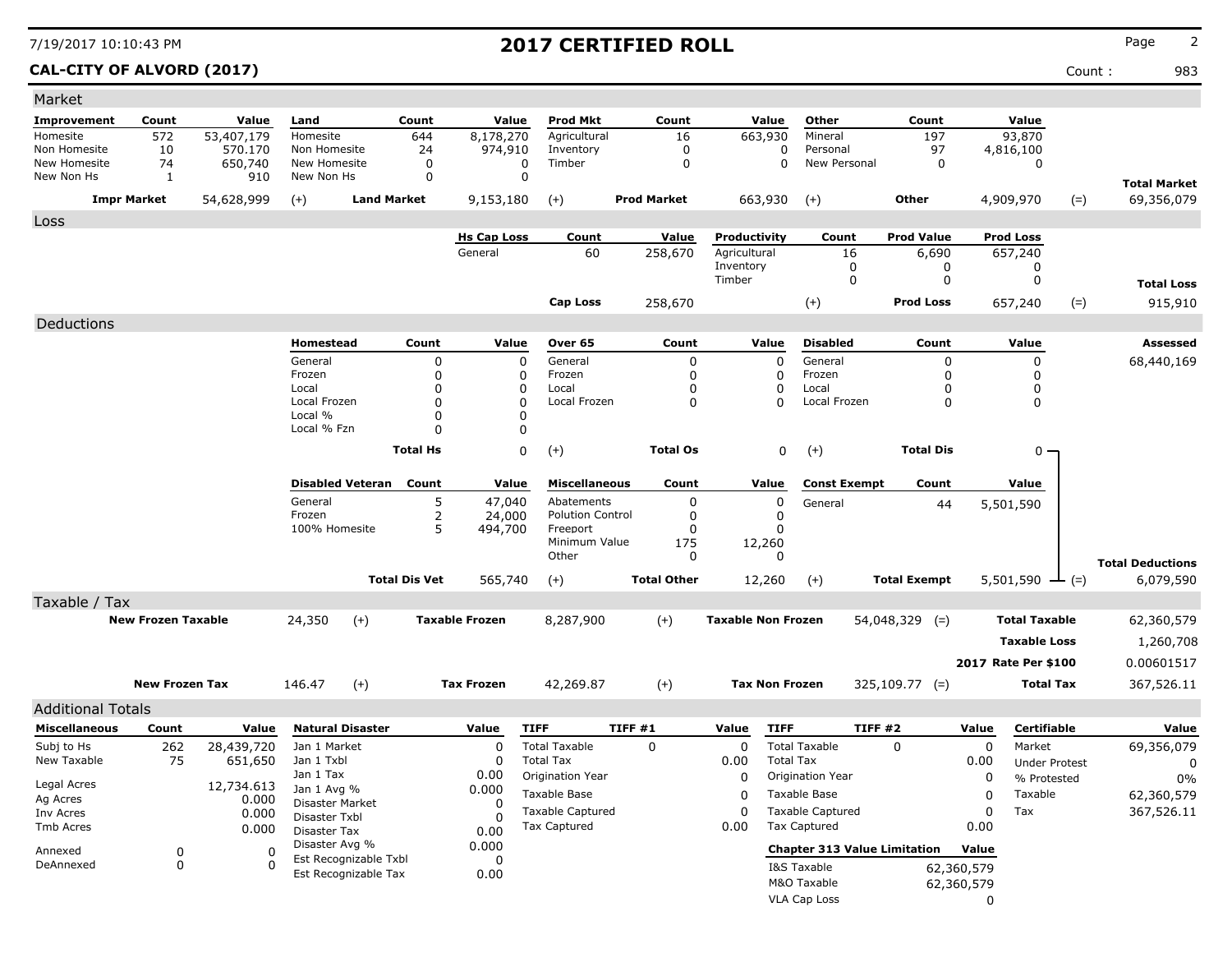### **CAU-CITY OF AURORA (2017)** Count : 2,746

| Market                     |                           |                     |                                |                         |                      |                               |                         |                    |                              |                                     |                             |             |                               |       |                                    |
|----------------------------|---------------------------|---------------------|--------------------------------|-------------------------|----------------------|-------------------------------|-------------------------|--------------------|------------------------------|-------------------------------------|-----------------------------|-------------|-------------------------------|-------|------------------------------------|
| <b>Improvement</b>         | Count                     | Value               | Land                           |                         | Count                | Value                         | <b>Prod Mkt</b>         | Count              | Value                        | Other                               | Count                       |             | Value                         |       |                                    |
| Homesite                   | 495                       | 75,670,607          | Homesite                       |                         | 558                  | 20,399,276                    | Agricultural            | 98                 | 11,543,180                   | Mineral                             | 1,953                       |             | 1,641,840                     |       |                                    |
| Non Homesite               | 15                        | 340,600             | Non Homesite                   |                         | 46                   | 2,770,770                     | Inventory               | $\mathbf 0$        | 0                            | Personal                            | 82                          |             | 10,280,850                    |       |                                    |
| New Homesite<br>New Non Hs | 50<br>1                   | 4,069,304<br>31,200 | New Homesite<br>New Non Hs     |                         | 1<br>$\mathbf 0$     | 57,170<br>0                   | Timber                  | $\mathbf 0$        | $\mathbf 0$                  | New Personal                        | $\mathbf 0$                 |             | $\mathbf 0$                   |       |                                    |
|                            | <b>Impr Market</b>        | 80,111,711          |                                | <b>Land Market</b>      |                      | 23,227,216                    |                         | <b>Prod Market</b> | 11,543,180                   |                                     | Other                       |             | 11,922,690                    |       | <b>Total Market</b><br>126,804,797 |
|                            |                           |                     | $(+)$                          |                         |                      |                               | $(+)$                   |                    |                              | $(+)$                               |                             |             |                               | $(=)$ |                                    |
| Loss                       |                           |                     |                                |                         |                      |                               |                         |                    |                              |                                     |                             |             | <b>Prod Loss</b>              |       |                                    |
|                            |                           |                     |                                |                         |                      | <b>Hs Cap Loss</b><br>General | Count<br>113            | Value<br>849,560   | Productivity<br>Agricultural | Count<br>98                         | <b>Prod Value</b><br>81,350 |             | 11,461,830                    |       |                                    |
|                            |                           |                     |                                |                         |                      |                               |                         |                    | Inventory                    | 0                                   |                             | 0           | 0                             |       |                                    |
|                            |                           |                     |                                |                         |                      |                               |                         |                    | Timber                       | $\mathbf 0$                         |                             | $\mathbf 0$ | 0                             |       | <b>Total Loss</b>                  |
|                            |                           |                     |                                |                         |                      |                               | <b>Cap Loss</b>         | 849,560            |                              | $(+)$                               | <b>Prod Loss</b>            |             | 11,461,830                    | $(=)$ | 12,311,390                         |
| Deductions                 |                           |                     |                                |                         |                      |                               |                         |                    |                              |                                     |                             |             |                               |       |                                    |
|                            |                           |                     | Homestead                      |                         | Count                | Value                         | Over 65                 | Count              | Value                        | <b>Disabled</b>                     | Count                       |             | Value                         |       | Assessed                           |
|                            |                           |                     | General                        |                         | 0                    | 0                             | General                 | 0                  | 0                            | General                             |                             | 0           | 0                             |       | 114,493,407                        |
|                            |                           |                     | Frozen                         |                         | 0                    | 0                             | Frozen                  | 0                  | 0                            | Frozen                              |                             | 0           | 0                             |       |                                    |
|                            |                           |                     | Local                          |                         | 0                    | $\Omega$                      | Local                   | 7                  | 42,000                       | Local                               |                             | 0           | $\Omega$                      |       |                                    |
|                            |                           |                     | Local Frozen                   |                         | $\Omega$             | $\Omega$                      | Local Frozen            | 91                 | 515,400                      | Local Frozen                        |                             | 14          | 60,600                        |       |                                    |
|                            |                           |                     | Local %<br>Local % Fzn         |                         | 0<br>$\Omega$        | 0<br>0                        |                         |                    |                              |                                     |                             |             |                               |       |                                    |
|                            |                           |                     |                                |                         |                      |                               |                         |                    |                              |                                     |                             |             |                               |       |                                    |
|                            |                           |                     |                                |                         | <b>Total Hs</b>      | 0                             | $(+)$                   | <b>Total Os</b>    | 557,400                      | $(+)$                               | <b>Total Dis</b>            |             | $60,600 -$                    |       |                                    |
|                            |                           |                     |                                | <b>Disabled Veteran</b> | Count                | Value                         | <b>Miscellaneous</b>    | Count              | Value                        | <b>Const Exempt</b>                 | Count                       |             | Value                         |       |                                    |
|                            |                           |                     | General                        |                         | 8                    | 72,000                        | Abatements              | 0                  | 0                            | General                             |                             | 33          | 2,061,540                     |       |                                    |
|                            |                           |                     | Frozen                         |                         | 5                    | 48,000                        | <b>Polution Control</b> | 0                  | 0                            |                                     |                             |             |                               |       |                                    |
|                            |                           |                     | 100% Homesite                  |                         | 3                    | 1,511,400                     | Freeport                | 0                  | 0                            |                                     |                             |             |                               |       |                                    |
|                            |                           |                     |                                |                         |                      |                               | Minimum Value<br>Other  | 540<br>0           | 24,010<br>0                  |                                     |                             |             |                               |       |                                    |
|                            |                           |                     |                                |                         |                      |                               |                         |                    |                              |                                     |                             |             |                               |       | <b>Total Deductions</b>            |
|                            |                           |                     |                                |                         | <b>Total Dis Vet</b> | 1,631,400                     | $(+)$                   | <b>Total Other</b> | 24,010                       | $(+)$                               | <b>Total Exempt</b>         |             | $2,061,540$ $\rightarrow$ (=) |       | 4,334,950                          |
| Taxable / Tax              |                           |                     |                                |                         |                      |                               |                         |                    |                              |                                     |                             |             |                               |       |                                    |
|                            | <b>New Frozen Taxable</b> |                     | 97,160                         | $(+)$                   |                      | <b>Taxable Frozen</b>         | 16,398,420              | $(+)$              | <b>Taxable Non Frozen</b>    |                                     | $93,662,877$ (=)            |             | <b>Total Taxable</b>          |       | 110,158,457                        |
|                            |                           |                     |                                |                         |                      |                               |                         |                    |                              |                                     |                             |             | <b>Taxable Loss</b>           |       | 4,627,391                          |
|                            |                           |                     |                                |                         |                      |                               |                         |                    |                              |                                     |                             |             | 2017 Rate Per \$100           |       | 0.002963                           |
|                            | <b>New Frozen Tax</b>     |                     | 287.89                         | $(+)$                   |                      | <b>Tax Frozen</b>             | 34,876.80               | $(+)$              | <b>Tax Non Frozen</b>        |                                     | $277,523.86$ (=)            |             | <b>Total Tax</b>              |       | 312,688.55                         |
| <b>Additional Totals</b>   |                           |                     |                                |                         |                      |                               |                         |                    |                              |                                     |                             |             |                               |       |                                    |
| <b>Miscellaneous</b>       | Count                     | Value               |                                | <b>Natural Disaster</b> |                      | Value                         | <b>TIFF</b>             | TIFF #1            | <b>TIFF</b><br>Value         |                                     | TIFF#2                      | Value       | Certifiable                   |       | Value                              |
| Subj to Hs                 | 320                       | 73,982,755          | Jan 1 Market                   |                         |                      | $\Omega$                      | <b>Total Taxable</b>    | 0                  | 0                            | <b>Total Taxable</b>                | 0                           | 0           | Market                        |       | 126,804,797                        |
| New Taxable                | 50                        | 4,137,924           | Jan 1 Txbl                     |                         |                      | 0                             | <b>Total Tax</b>        |                    | 0.00                         | <b>Total Tax</b>                    |                             | 0.00        | <b>Under Protest</b>          |       | $\Omega$                           |
|                            |                           |                     | Jan 1 Tax                      |                         |                      | 0.00                          | Origination Year        |                    | 0                            | Origination Year                    |                             | 0           | % Protested                   |       | 0%                                 |
| Legal Acres                |                           | 839,866.741         | Jan 1 Avg %                    |                         |                      | 0.000                         | Taxable Base            |                    | 0                            | Taxable Base                        |                             | 0           | Taxable                       |       | 110,158,457                        |
| Ag Acres<br>Inv Acres      |                           | 0.000<br>0.000      | Disaster Market                |                         |                      | 0                             | <b>Taxable Captured</b> |                    | $\Omega$                     | <b>Taxable Captured</b>             |                             | 0           | Tax                           |       | 312,688.55                         |
| Tmb Acres                  |                           | 0.000               | Disaster Txbl                  |                         |                      | 0                             | <b>Tax Captured</b>     |                    | 0.00                         | Tax Captured                        |                             | 0.00        |                               |       |                                    |
|                            |                           |                     | Disaster Tax<br>Disaster Avg % |                         |                      | 0.00<br>0.000                 |                         |                    |                              |                                     |                             |             |                               |       |                                    |
| Annexed                    | 0                         |                     |                                | Est Recognizable Txbl   |                      | 0                             |                         |                    |                              | <b>Chapter 313 Value Limitation</b> |                             | Value       |                               |       |                                    |
| DeAnnexed                  | 0                         |                     |                                | Est Recognizable Tax    |                      | 0.00                          |                         |                    |                              | I&S Taxable                         |                             | 110,158,457 |                               |       |                                    |
|                            |                           |                     |                                |                         |                      |                               |                         |                    |                              | M&O Taxable                         |                             | 110,158,457 |                               |       |                                    |
|                            |                           |                     |                                |                         |                      |                               |                         |                    |                              | <b>VLA Cap Loss</b>                 |                             | 0           |                               |       |                                    |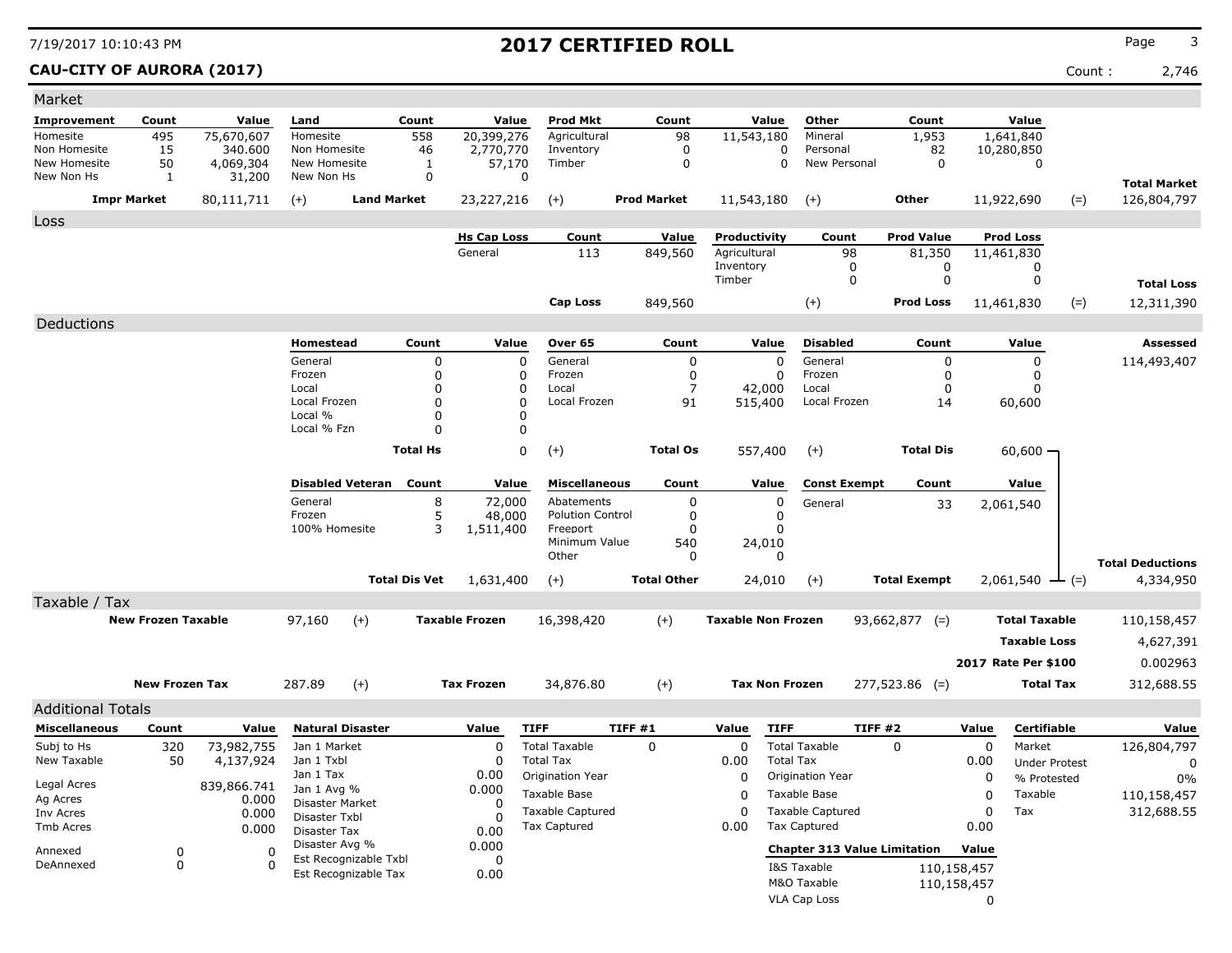**CBO-CITY OF BOYD (2017)** Count : 10,230

| Market                   |                           |                        |                               |                         |                      |                       |                         |                    |                           |                       |                                     |                     |             |                      |                         |
|--------------------------|---------------------------|------------------------|-------------------------------|-------------------------|----------------------|-----------------------|-------------------------|--------------------|---------------------------|-----------------------|-------------------------------------|---------------------|-------------|----------------------|-------------------------|
| Improvement              | Count                     | Value                  | Land                          |                         | Count                | Value                 | <b>Prod Mkt</b>         | Count              |                           | Value                 | Other                               | Count               |             | Value                |                         |
| Homesite                 | 620                       | 71,711,264             | Homesite                      |                         | 720                  | 18,087,590            | Agricultural            | 56                 | 11,513,250                |                       | Mineral                             | 9,190               |             | 15,680,580           |                         |
| Non Homesite             | 12                        | 394.410                | Non Homesite                  |                         | 34                   | 2,519,750             | Inventory               | $\mathbf 0$        |                           | 0                     | Personal                            | 182                 |             | 17,159,540           |                         |
| New Homesite             | 37                        | 2,441,470              | New Homesite                  |                         | 3                    | 12,240                | Timber                  | 0                  |                           | $\mathbf 0$           | New Personal                        | 0                   |             | 0                    |                         |
| New Non Hs               | 1                         | 6,540                  | New Non Hs                    |                         | $\Omega$             | $\Omega$              |                         |                    |                           |                       |                                     |                     |             |                      | <b>Total Market</b>     |
|                          | <b>Impr Market</b>        | 74,553,684             | $(+)$                         | <b>Land Market</b>      |                      | 20,619,580            | $(+)$                   | <b>Prod Market</b> | 11,513,250                |                       | $(+)$                               | Other               |             | 32,840,120           | $(=)$<br>139,526,634    |
| Loss                     |                           |                        |                               |                         |                      |                       |                         |                    |                           |                       |                                     |                     |             |                      |                         |
|                          |                           |                        |                               |                         |                      | <b>Hs Cap Loss</b>    | Count                   | <b>Value</b>       | Productivity              |                       | Count                               | <b>Prod Value</b>   |             | <b>Prod Loss</b>     |                         |
|                          |                           |                        |                               |                         |                      | General               | 91                      | 839,192            | Agricultural              |                       | 56                                  | 140,590             |             | 11,372,660           |                         |
|                          |                           |                        |                               |                         |                      |                       |                         |                    | Inventory                 |                       | 0                                   | 0                   |             | 0                    |                         |
|                          |                           |                        |                               |                         |                      |                       |                         |                    | Timber                    |                       | $\mathbf 0$                         | 0                   |             | 0                    | <b>Total Loss</b>       |
|                          |                           |                        |                               |                         |                      |                       | <b>Cap Loss</b>         | 839,192            |                           |                       | $(+)$                               | <b>Prod Loss</b>    |             | 11,372,660           | $(=)$<br>12,211,852     |
| Deductions               |                           |                        |                               |                         |                      |                       |                         |                    |                           |                       |                                     |                     |             |                      |                         |
|                          |                           |                        | Homestead                     |                         | Count                | Value                 | Over 65                 | Count              |                           | Value                 | <b>Disabled</b>                     | Count               |             | Value                | <b>Assessed</b>         |
|                          |                           |                        | General                       |                         | $\mathbf 0$          | 0                     | General                 | 0                  |                           | $\Omega$              | General                             | 0                   |             | 0                    | 127,314,782             |
|                          |                           |                        | Frozen                        |                         | 0                    | 0                     | Frozen                  | 0                  |                           | 0                     | Frozen                              | 0                   |             | $\mathbf 0$          |                         |
|                          |                           |                        | Local                         |                         | 0                    | 0                     | Local                   | 0                  |                           | 0                     | Local                               | 0                   |             | 0                    |                         |
|                          |                           |                        | Local Frozen                  |                         | 0                    | 0                     | Local Frozen            | 0                  |                           | $\Omega$              | Local Frozen                        | $\mathbf 0$         |             | 0                    |                         |
|                          |                           |                        | Local %<br>Local % Fzn        |                         | 0<br>$\Omega$        | 0<br>0                |                         |                    |                           |                       |                                     |                     |             |                      |                         |
|                          |                           |                        |                               |                         |                      |                       |                         |                    |                           |                       |                                     |                     |             |                      |                         |
|                          |                           |                        |                               |                         | <b>Total Hs</b>      | 0                     | $(+)$                   | <b>Total Os</b>    |                           | 0                     | $(+)$                               | <b>Total Dis</b>    |             | $0 -$                |                         |
|                          |                           |                        |                               | <b>Disabled Veteran</b> | Count                | Value                 | <b>Miscellaneous</b>    | Count              |                           | Value                 | <b>Const Exempt</b>                 | Count               |             | Value                |                         |
|                          |                           |                        | General                       |                         | $\overline{2}$       | 17,000                | Abatements              | 0                  |                           | $\Omega$              | General                             | 75                  |             | 11,681,450           |                         |
|                          |                           |                        | Frozen                        |                         | 6                    | 72,000                | <b>Polution Control</b> | 1                  |                           | 77,505                |                                     |                     |             |                      |                         |
|                          |                           |                        | 100% Homesite                 |                         | $\overline{4}$       | 693,780               | Freeport                | 0                  |                           | 0                     |                                     |                     |             |                      |                         |
|                          |                           |                        |                               |                         |                      |                       | Minimum Value<br>Other  | 2,144              |                           | 82,760<br>0           |                                     |                     |             |                      |                         |
|                          |                           |                        |                               |                         |                      |                       |                         | 0                  |                           |                       |                                     |                     |             |                      | <b>Total Deductions</b> |
|                          |                           |                        |                               |                         | <b>Total Dis Vet</b> | 782,780               | $(+)$                   | <b>Total Other</b> |                           | 160,265               | $(+)$                               | <b>Total Exempt</b> |             | 11,681,450<br>$ (=)$ | 12,624,495              |
| Taxable / Tax            |                           |                        |                               |                         |                      |                       |                         |                    |                           |                       |                                     |                     |             |                      |                         |
|                          | <b>New Frozen Taxable</b> |                        | 31,600                        | $(+)$                   |                      | <b>Taxable Frozen</b> | 11,260,790              | $(+)$              | <b>Taxable Non Frozen</b> |                       |                                     | $103,397,897$ (=)   |             | <b>Total Taxable</b> | 114,690,287             |
|                          |                           |                        |                               |                         |                      |                       |                         |                    |                           |                       |                                     |                     |             | <b>Taxable Loss</b>  | 4,011,837               |
|                          |                           |                        |                               |                         |                      |                       |                         |                    |                           |                       |                                     |                     |             | 2017 Rate Per \$100  | 0.006199                |
|                          |                           |                        |                               |                         |                      |                       |                         |                    |                           |                       |                                     |                     |             |                      |                         |
|                          | <b>New Frozen Tax</b>     |                        | 163.84                        | $(+)$                   |                      | <b>Tax Frozen</b>     | 44,968.74               | $(+)$              |                           | <b>Tax Non Frozen</b> |                                     | $640,963.13$ (=)    |             | <b>Total Tax</b>     | 686,095.71              |
| <b>Additional Totals</b> |                           |                        |                               |                         |                      |                       |                         |                    |                           |                       |                                     |                     |             |                      |                         |
| <b>Miscellaneous</b>     | Count                     | Value                  |                               | <b>Natural Disaster</b> |                      | Value                 | <b>TIFF</b>             | TIFF#1             | Value                     | <b>TIFF</b>           | TIFF#2                              |                     | Value       | <b>Certifiable</b>   | Value                   |
| Subj to Hs               | 266                       | 35,546,020             | Jan 1 Market                  |                         |                      | 0                     | <b>Total Taxable</b>    | 0                  | 0                         |                       | <b>Total Taxable</b>                | 0                   | 0           | Market               | 139,526,634             |
| New Taxable              | 41                        | 2,460,250              | Jan 1 Txbl                    |                         |                      | 0                     | <b>Total Tax</b>        |                    | 0.00                      | <b>Total Tax</b>      |                                     |                     | 0.00        | <b>Under Protest</b> | 0                       |
|                          |                           |                        | Jan 1 Tax                     |                         |                      | 0.00                  | Origination Year        |                    | 0                         |                       | Origination Year                    |                     | 0           | % Protested          | 0%                      |
| Legal Acres<br>Ag Acres  |                           | 4,036,140.075<br>0.000 | Jan 1 Avg %                   |                         |                      | 0.000                 | Taxable Base            |                    | 0                         |                       | Taxable Base                        |                     | 0           | Taxable              | 114,690,287             |
| Inv Acres                |                           | 0.000                  | Disaster Market               |                         |                      | $\mathbf 0$           | <b>Taxable Captured</b> |                    | 0                         |                       | <b>Taxable Captured</b>             |                     | 0           | Tax                  | 686,095.71              |
| Tmb Acres                |                           | 0.000                  | Disaster Txbl<br>Disaster Tax |                         |                      | O<br>0.00             | Tax Captured            |                    | 0.00                      |                       | <b>Tax Captured</b>                 |                     | 0.00        |                      |                         |
|                          |                           |                        | Disaster Avg %                |                         |                      | 0.000                 |                         |                    |                           |                       |                                     |                     |             |                      |                         |
| Annexed                  | 0                         | 0                      |                               | Est Recognizable Txbl   |                      | 0                     |                         |                    |                           |                       | <b>Chapter 313 Value Limitation</b> |                     | Value       |                      |                         |
| DeAnnexed                | 0                         | $\Omega$               |                               | Est Recognizable Tax    |                      | 0.00                  |                         |                    |                           |                       | I&S Taxable                         |                     | 114,690,287 |                      |                         |
|                          |                           |                        |                               |                         |                      |                       |                         |                    |                           |                       | M&O Taxable                         |                     | 114,690,287 |                      |                         |
|                          |                           |                        |                               |                         |                      |                       |                         |                    |                           |                       | VLA Cap Loss                        |                     | 0           |                      |                         |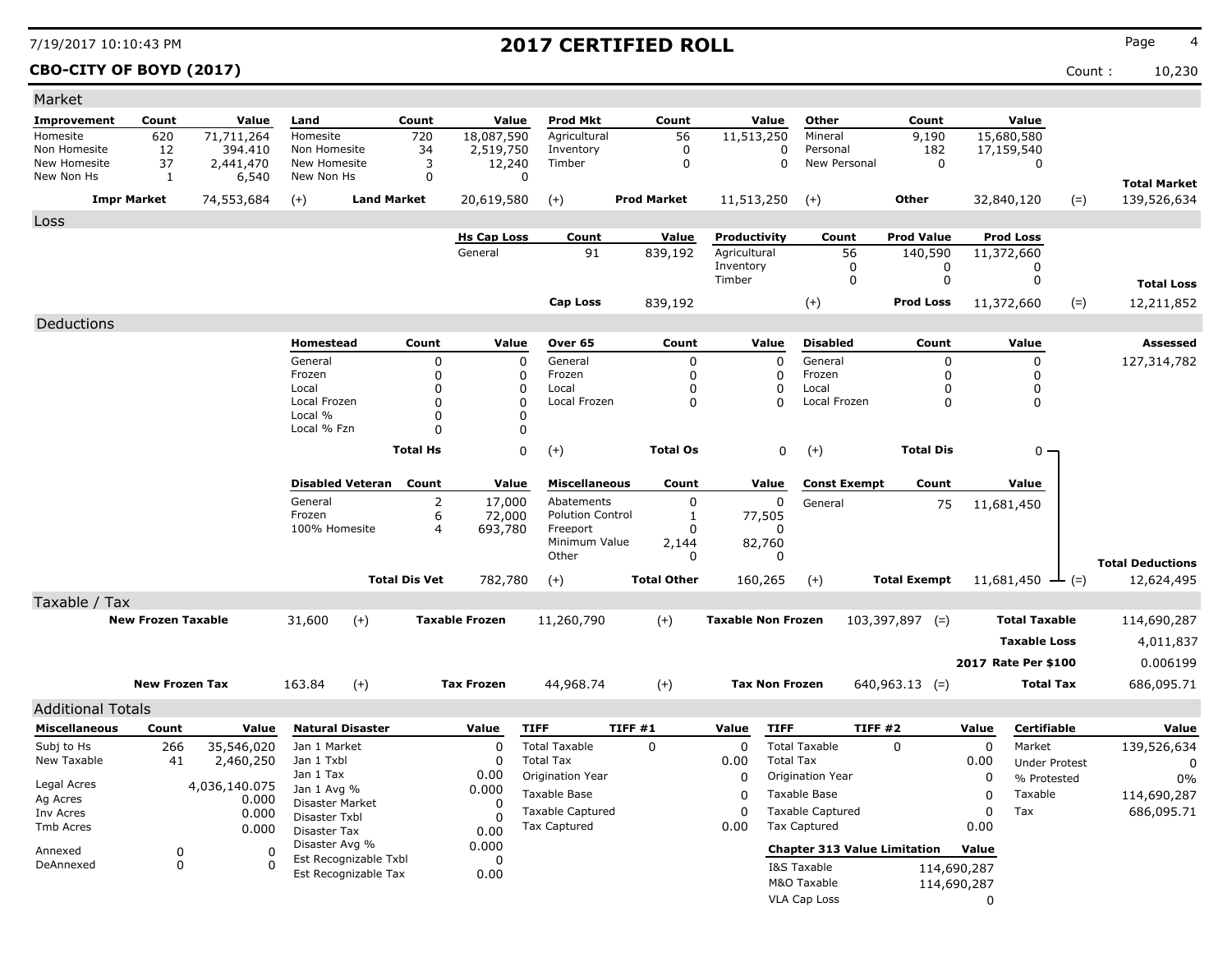### **CBR-CITY OF BRIDGEPORT (2017)** Count : 4,490

| Market                     |                           |                |                                         |                      |                       |                                     |                    |                     |                           |                                     |                     |             |                              |                                    |
|----------------------------|---------------------------|----------------|-----------------------------------------|----------------------|-----------------------|-------------------------------------|--------------------|---------------------|---------------------------|-------------------------------------|---------------------|-------------|------------------------------|------------------------------------|
| Improvement                | Count                     | Value          | Land                                    | Count                | Value                 | <b>Prod Mkt</b>                     | Count              |                     | Value                     | Other                               | Count               |             | Value                        |                                    |
| Homesite                   | 1,977                     | 270,626,250    | Homesite                                | 2,252                | 69,765,512            | Agricultural                        |                    | 35                  | 6,653,690                 | Mineral                             | 1,552               |             | 956,420                      |                                    |
| Non Homesite               | 11                        | 275,720        | Non Homesite                            | 37                   | 8,866,450             | Inventory                           |                    | 0                   | 0                         | Personal                            | 483                 |             | 78,253,220                   |                                    |
| New Homesite<br>New Non Hs | 134<br>0                  | 2,951,320<br>0 | New Homesite<br>New Non Hs              | 1<br>0               | 13,810<br>0           | Timber                              |                    | 0                   | 0                         | New Personal                        |                     | $\mathbf 0$ | 0                            |                                    |
|                            | <b>Impr Market</b>        | 273,853,290    | <b>Land Market</b><br>$(+)$             |                      | 78,645,772            | $(+)$                               | <b>Prod Market</b> |                     | 6,653,690                 | $(+)$                               | Other               |             | 79,209,640<br>$(=)$          | <b>Total Market</b><br>438,362,392 |
|                            |                           |                |                                         |                      |                       |                                     |                    |                     |                           |                                     |                     |             |                              |                                    |
| Loss                       |                           |                |                                         |                      | <b>Hs Cap Loss</b>    | Count                               | Value              |                     | Productivity              | Count                               | <b>Prod Value</b>   |             | <b>Prod Loss</b>             |                                    |
|                            |                           |                |                                         |                      | General               | 323                                 | 2,742,360          |                     | Agricultural              | 35                                  | 62,870              |             | 6,590,820                    |                                    |
|                            |                           |                |                                         |                      |                       |                                     |                    |                     | Inventory                 | 0                                   |                     | 0           | 0                            |                                    |
|                            |                           |                |                                         |                      |                       |                                     |                    | Timber              |                           | 0                                   |                     | 0           | 0                            | <b>Total Loss</b>                  |
|                            |                           |                |                                         |                      |                       | Cap Loss                            | 2,742,360          |                     |                           | $(+)$                               | <b>Prod Loss</b>    |             | $(=)$<br>5,583,940           | 8,326,300                          |
| Deductions                 |                           |                |                                         |                      |                       |                                     |                    |                     |                           |                                     |                     |             |                              |                                    |
|                            |                           |                | Homestead                               | Count                | Value                 | Over 65                             |                    | Count               | Value                     | <b>Disabled</b>                     |                     | Count       | Value                        | Assessed                           |
|                            |                           |                | General                                 | 0                    | 0                     | General                             |                    | 0                   | $\Omega$                  | General                             |                     | 0           | 0                            | 430,036,092                        |
|                            |                           |                | Frozen                                  | 0                    | 0                     | Frozen                              |                    | 0                   | 0                         | Frozen                              |                     | 0           | 0                            |                                    |
|                            |                           |                | Local<br>Local Frozen                   | 0<br>0               | 0<br>$\Omega$         | Local<br>Local Frozen               |                    | 289<br>0            | 5,518,848<br>$\Omega$     | Local<br>Local Frozen               |                     | 20<br>0     | 380,000                      |                                    |
|                            |                           |                | Local %                                 | 0                    | 0                     |                                     |                    |                     |                           |                                     |                     |             | 0                            |                                    |
|                            |                           |                | Local % Fzn                             | 0                    | $\Omega$              |                                     |                    |                     |                           |                                     |                     |             |                              |                                    |
|                            |                           |                |                                         | <b>Total Hs</b>      | 0                     | $(+)$                               | <b>Total Os</b>    |                     | 5,518,848                 | $(+)$                               | <b>Total Dis</b>    |             | 380,000 —                    |                                    |
|                            |                           |                |                                         |                      |                       |                                     |                    |                     |                           |                                     |                     |             |                              |                                    |
|                            |                           |                | <b>Disabled Veteran</b>                 | Count                | Value                 | <b>Miscellaneous</b>                |                    | Count               | Value                     | <b>Const Exempt</b>                 |                     | Count       | Value                        |                                    |
|                            |                           |                | General                                 | 25                   | 247,670               | Abatements                          |                    | 0                   | 0                         | General                             |                     | 178         | 59,662,582                   |                                    |
|                            |                           |                | Frozen<br>100% Homesite                 | 0<br>5               | 0                     | <b>Polution Control</b><br>Freeport |                    | $\overline{2}$<br>1 | 134,704                   |                                     |                     |             |                              |                                    |
|                            |                           |                |                                         |                      | 296,490               | Minimum Value                       |                    | 684                 | 19,851<br>41,970          |                                     |                     |             |                              |                                    |
|                            |                           |                |                                         |                      |                       | Other                               |                    | 1                   | 41,699                    |                                     |                     |             |                              | <b>Total Deductions</b>            |
|                            |                           |                |                                         | <b>Total Dis Vet</b> | 544,160               | $(+)$                               | <b>Total Other</b> |                     | 238,224                   | $(+)$                               | <b>Total Exempt</b> |             | $59,662,582 \rightarrow$ (=) | 66,343,814                         |
| Taxable / Tax              |                           |                |                                         |                      |                       |                                     |                    |                     |                           |                                     |                     |             |                              |                                    |
|                            | <b>New Frozen Taxable</b> |                | $\Omega$<br>$(+)$                       |                      | <b>Taxable Frozen</b> | 0                                   | $(+)$              |                     | <b>Taxable Non Frozen</b> |                                     | $363,692,278$ (=)   |             | <b>Total Taxable</b>         | 363,692,278                        |
|                            |                           |                |                                         |                      |                       |                                     |                    |                     |                           |                                     |                     |             | <b>Taxable Loss</b>          | 51                                 |
|                            |                           |                |                                         |                      |                       |                                     |                    |                     |                           |                                     |                     |             | 2017 Rate Per \$100          | 0.00639                            |
|                            |                           |                |                                         |                      |                       |                                     |                    |                     |                           |                                     |                     |             |                              |                                    |
|                            | <b>New Frozen Tax</b>     |                | 0.00<br>$(+)$                           |                      | <b>Tax Frozen</b>     | 0.00                                | $(+)$              |                     | <b>Tax Non Frozen</b>     |                                     | $2,323,993.33$ (=)  |             | Total Tax                    | 2,323,993.33                       |
| <b>Additional Totals</b>   |                           |                |                                         |                      |                       |                                     |                    |                     |                           |                                     |                     |             |                              |                                    |
| <b>Miscellaneous</b>       | Count                     | Value          | <b>Natural Disaster</b>                 |                      | Value                 | <b>TIFF</b>                         | TIFF #1            | Value               | <b>TIFF</b>               | TIFF#2                              |                     | Value       | Certifiable                  | Value                              |
| Subj to Hs                 | 863                       | 101,579,180    | Jan 1 Market                            |                      | O                     | <b>Total Taxable</b>                | 1                  | 50,454,419          |                           | <b>Total Taxable</b>                | 2                   | 2,988,590   | Market                       | 438,362,392                        |
| New Taxable                | 133                       | 2,933,758      | Jan 1 Txbl                              |                      | $\Omega$              | <b>Total Tax</b>                    |                    | 322,403.75          | <b>Total Tax</b>          |                                     |                     | 19,097.09   | Under Protest                | 0                                  |
| Legal Acres                |                           | 412,284.668    | Jan 1 Tax                               |                      | 0.00                  | Origination Year                    |                    | 2007                |                           | Origination Year                    |                     | 2010        | % Protested                  | 0%                                 |
| Ag Acres                   |                           | 0.000          | Jan 1 Avg %<br>Disaster Market          |                      | 0.000<br>0            | Taxable Base                        |                    | 31,442,920          |                           | Taxable Base                        |                     | 2,642,360   | Taxable                      | 363,692,278                        |
| Inv Acres                  |                           | 0.000          | Disaster Txbl                           |                      |                       | <b>Taxable Captured</b>             |                    | 19,011,499          |                           | <b>Taxable Captured</b>             |                     | 346,230     | Tax                          | 2,323,993.33                       |
| Tmb Acres                  |                           | 0.000          | Disaster Tax                            |                      | 0.00                  | <b>Tax Captured</b>                 |                    | 121,483.48          |                           | <b>Tax Captured</b>                 |                     | 2,212.41    |                              |                                    |
| Annexed                    | 0                         | 0              | Disaster Avg %<br>Est Recognizable Txbl |                      | 0.000                 |                                     |                    |                     |                           | <b>Chapter 313 Value Limitation</b> |                     | Value       |                              |                                    |
| DeAnnexed                  | 0                         | 0              | Est Recognizable Tax                    |                      | 0<br>0.00             |                                     |                    |                     |                           | I&S Taxable                         |                     | 363,692,278 |                              |                                    |
|                            |                           |                |                                         |                      |                       |                                     |                    |                     |                           | M&O Taxable                         |                     | 363,692,278 |                              |                                    |
|                            |                           |                |                                         |                      |                       |                                     |                    |                     |                           | VLA Cap Loss                        |                     | 0           |                              |                                    |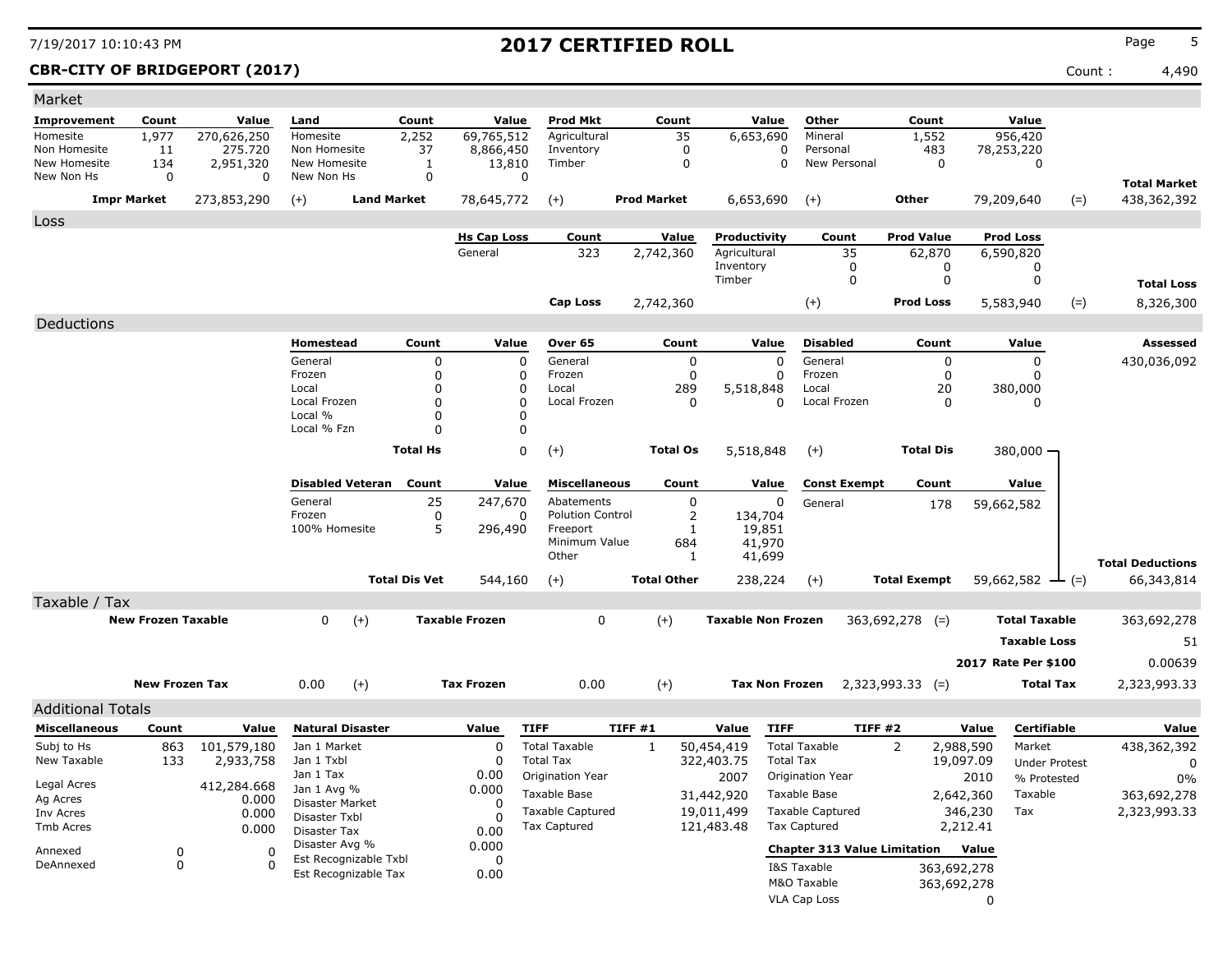### **CCH-CITY OF CHICO (2017)** Count : 872

| Market                   |                           |                       |                                         |                      |                       |                                                |                    |                           |                                                |                     |                     |                             |                         |
|--------------------------|---------------------------|-----------------------|-----------------------------------------|----------------------|-----------------------|------------------------------------------------|--------------------|---------------------------|------------------------------------------------|---------------------|---------------------|-----------------------------|-------------------------|
| <b>Improvement</b>       | Count                     | Value                 | Land                                    | Count                | Value                 | <b>Prod Mkt</b>                                | Count              | Value                     | Other                                          | Count               |                     | Value                       |                         |
| Homesite                 | 463                       | 35,124,722            | Homesite                                | 524                  | 6,332,340             | Agricultural                                   | 18                 | 755,950                   | Mineral                                        | 189                 |                     | 30,960                      |                         |
| Non Homesite             | 3                         | 145.760               | Non Homesite                            | 14                   | 700,130               | Inventory                                      | 0                  | 0                         | Personal                                       | 98                  |                     | 6,024,820                   |                         |
| New Homesite             | 45                        | 328,090               | New Homesite                            | 0                    | 0                     | Timber                                         | 0                  | 0                         | New Personal                                   | 0                   |                     | 0                           |                         |
| New Non Hs               | 0                         | 0                     | New Non Hs                              | $\mathbf 0$          | $\mathbf 0$           |                                                |                    |                           |                                                |                     |                     |                             | <b>Total Market</b>     |
|                          | <b>Impr Market</b>        | 35,598,572            | $(+)$<br><b>Land Market</b>             |                      | 7,032,470             | $(+)$                                          | <b>Prod Market</b> | 755,950                   | $(+)$                                          | <b>Other</b>        |                     | 6,055,780<br>$(=)$          | 49,442,772              |
| Loss                     |                           |                       |                                         |                      |                       |                                                |                    |                           |                                                |                     |                     |                             |                         |
|                          |                           |                       |                                         |                      | <b>Hs Cap Loss</b>    | Count                                          | Value              | Productivity              | Count                                          | <b>Prod Value</b>   |                     | <b>Prod Loss</b>            |                         |
|                          |                           |                       |                                         |                      | General               | 97                                             | 447,050            | Agricultural              | 18                                             | 8,490               |                     | 747,460                     |                         |
|                          |                           |                       |                                         |                      |                       |                                                |                    | Inventory                 | 0                                              | 0                   |                     | 0                           |                         |
|                          |                           |                       |                                         |                      |                       |                                                |                    | Timber                    | 0                                              | 0                   |                     | 0                           | <b>Total Loss</b>       |
|                          |                           |                       |                                         |                      |                       | Cap Loss                                       | 447,050            |                           | $(+)$                                          | <b>Prod Loss</b>    |                     | $(=)$<br>747,460            | 1,194,510               |
| Deductions               |                           |                       |                                         |                      |                       |                                                |                    |                           |                                                |                     |                     |                             |                         |
|                          |                           |                       | Homestead                               | Count                | Value                 | Over 65                                        | Count              | Value                     | <b>Disabled</b>                                | Count               |                     | Value                       | Assessed                |
|                          |                           |                       | General                                 | 0                    | $\mathbf{0}$          | General                                        | 0                  | $\Omega$                  | General                                        | 0                   |                     | 0                           | 48,248,262              |
|                          |                           |                       | Frozen                                  | 0                    | 0                     | Frozen                                         | 0                  | 0                         | Frozen                                         | 0                   |                     | 0                           |                         |
|                          |                           |                       | Local                                   | 0                    | 0                     | Local                                          | 0                  | 0                         | Local                                          | 0                   |                     | 0                           |                         |
|                          |                           |                       | Local Frozen                            | $\Omega$             | $\Omega$              | Local Frozen                                   | $\Omega$           | n                         | Local Frozen                                   | 0                   |                     | 0                           |                         |
|                          |                           |                       | Local %                                 | 0                    | 0                     |                                                |                    |                           |                                                |                     |                     |                             |                         |
|                          |                           |                       | Local % Fzn                             | 0                    | 0                     |                                                |                    |                           |                                                |                     |                     |                             |                         |
|                          |                           |                       |                                         | <b>Total Hs</b>      | 0                     | $(+)$                                          | <b>Total Os</b>    | 0                         | $(+)$                                          | <b>Total Dis</b>    |                     | $0 -$                       |                         |
|                          |                           |                       |                                         |                      |                       |                                                |                    |                           |                                                |                     |                     |                             |                         |
|                          |                           |                       | <b>Disabled Veteran</b>                 | Count                | Value                 | <b>Miscellaneous</b>                           | Count              | Value                     | <b>Const Exempt</b>                            | Count               |                     | Value                       |                         |
|                          |                           |                       | General<br>Frozen                       | 4<br>0               | 48,000<br>0           | Abatements<br><b>Polution Control</b>          | 0<br>0             | 0<br>0                    | General                                        | 41                  |                     | 4,409,907                   |                         |
|                          |                           |                       | 100% Homesite                           | 3                    | 286,132               | Freeport                                       | O                  | 0                         |                                                |                     |                     |                             |                         |
|                          |                           |                       |                                         |                      |                       | Minimum Value                                  | 187                | 10,720                    |                                                |                     |                     |                             |                         |
|                          |                           |                       |                                         |                      |                       | Other                                          | 0                  | $\Omega$                  |                                                |                     |                     |                             | <b>Total Deductions</b> |
|                          |                           |                       |                                         | <b>Total Dis Vet</b> | 334,132               | $(+)$                                          | <b>Total Other</b> | 10,720                    | $(+)$                                          | <b>Total Exempt</b> |                     | 4,409,907 $\rightarrow$ (=) | 4,754,759               |
| Taxable / Tax            |                           |                       |                                         |                      |                       |                                                |                    |                           |                                                |                     |                     |                             |                         |
|                          | <b>New Frozen Taxable</b> |                       | $(+)$<br>0                              |                      | <b>Taxable Frozen</b> | 0                                              | $(+)$              | <b>Taxable Non Frozen</b> |                                                | $43,493,503$ (=)    |                     | <b>Total Taxable</b>        | 43,493,503              |
|                          |                           |                       |                                         |                      |                       |                                                |                    |                           |                                                |                     |                     |                             |                         |
|                          |                           |                       |                                         |                      |                       |                                                |                    |                           |                                                |                     |                     | <b>Taxable Loss</b>         | $-2$                    |
|                          |                           |                       |                                         |                      |                       |                                                |                    |                           |                                                |                     |                     | 2017 Rate Per \$100         | 0.006015                |
|                          | <b>New Frozen Tax</b>     |                       | $(+)$<br>0.00                           |                      | <b>Tax Frozen</b>     | 0.00                                           | $(+)$              | <b>Tax Non Frozen</b>     |                                                | $261,613.43$ (=)    |                     | <b>Total Tax</b>            | 261,613.43              |
| <b>Additional Totals</b> |                           |                       |                                         |                      |                       |                                                |                    |                           |                                                |                     |                     |                             |                         |
| <b>Miscellaneous</b>     | Count                     | Value                 | <b>Natural Disaster</b>                 |                      | Value                 | <b>TIFF</b>                                    | <b>TIFF #1</b>     | <b>TIFF</b><br>Value      |                                                | TIFF #2             | Value               | Certifiable                 | Value                   |
| Subj to Hs               |                           |                       | Jan 1 Market                            |                      | $\Omega$              | <b>Total Taxable</b>                           | 0                  | $\Omega$                  | <b>Total Taxable</b>                           | $\Omega$            | $\mathbf 0$         | Market                      |                         |
| New Taxable              | 188<br>44                 | 15,046,122<br>327,390 | Jan 1 Txbl                              |                      | 0                     | <b>Total Tax</b>                               |                    | 0.00                      | <b>Total Tax</b>                               |                     | 0.00                | <b>Under Protest</b>        | 49,442,772              |
|                          |                           |                       | Jan 1 Tax                               |                      | 0.00                  | Origination Year                               |                    | 0                         | Origination Year                               |                     | 0                   | % Protested                 | 0                       |
| Legal Acres              |                           | 688.022               | Jan 1 Avg %                             |                      | 0.000                 | Taxable Base                                   |                    |                           | Taxable Base                                   |                     | 0                   | Taxable                     | 0%                      |
| Ag Acres                 |                           | 0.000                 | Disaster Market                         |                      | 0                     |                                                |                    | 0                         |                                                |                     |                     |                             | 43,493,503              |
| Inv Acres                |                           | 0.000                 | Disaster Txbl                           |                      | 0                     | <b>Taxable Captured</b><br><b>Tax Captured</b> |                    | $\Omega$                  | <b>Taxable Captured</b><br><b>Tax Captured</b> |                     | $\mathbf 0$<br>0.00 | Tax                         | 261,613.43              |
| Tmb Acres                |                           | 0.000                 | Disaster Tax                            |                      | 0.00                  |                                                |                    | 0.00                      |                                                |                     |                     |                             |                         |
| Annexed                  | 0                         | 0                     | Disaster Avg %<br>Est Recognizable Txbl |                      | 0.000                 |                                                |                    |                           | <b>Chapter 313 Value Limitation</b>            |                     | Value               |                             |                         |
| DeAnnexed                | 0                         | $\Omega$              | Est Recognizable Tax                    |                      | 0<br>0.00             |                                                |                    |                           | I&S Taxable                                    |                     | 43,493,503          |                             |                         |
|                          |                           |                       |                                         |                      |                       |                                                |                    |                           | M&O Taxable                                    |                     | 43,493,503          |                             |                         |
|                          |                           |                       |                                         |                      |                       |                                                |                    |                           | VLA Cap Loss                                   |                     | 0                   |                             |                         |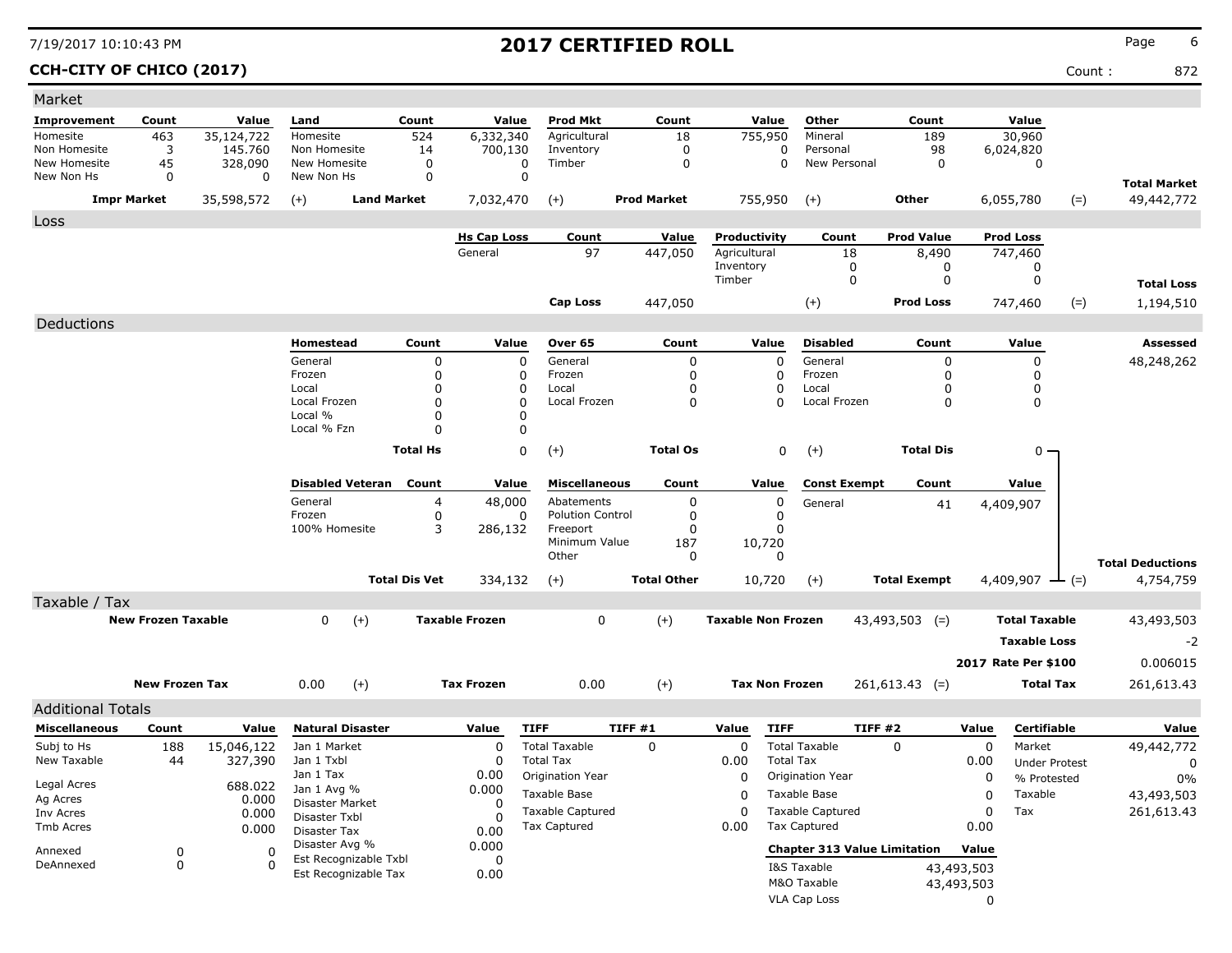### **CDE-CITY OF DECATUR (2017)** Count : 5,288

| Market                       |                           |                       |                                |                       |                       |                                          |                |                    |                           |                         |                          |                                     |                 |                      |                                             |
|------------------------------|---------------------------|-----------------------|--------------------------------|-----------------------|-----------------------|------------------------------------------|----------------|--------------------|---------------------------|-------------------------|--------------------------|-------------------------------------|-----------------|----------------------|---------------------------------------------|
| Improvement                  | Count                     | Value                 | Land                           | Count                 |                       | <b>Prod Mkt</b><br>Value                 |                | Count              | Value                     | Other                   |                          | Count                               |                 | Value                |                                             |
| Homesite                     | 2,461                     | 465,483,108           | Homesite                       | 2,836                 | 158,515,258           | Agricultural                             |                | 109                | 28,167,540                | Mineral                 |                          | 1,517                               |                 | 10,854,070           |                                             |
| Non Homesite<br>New Homesite | 11<br>150                 | 386.470<br>22,635,490 | Non Homesite<br>New Homesite   | 40                    | 5,772,110<br>0        | Inventory<br>Timber<br>0                 |                | 0<br>0             |                           | 0<br>0                  | Personal<br>New Personal | 752<br>0                            |                 | 124,682,150<br>0     |                                             |
| New Non Hs                   | 0                         | $\Omega$              | New Non Hs                     |                       | $\mathbf 0$           | $\mathbf 0$                              |                |                    |                           |                         |                          |                                     |                 |                      |                                             |
|                              | <b>Impr Market</b>        | 488,505,068           | $(+)$                          | <b>Land Market</b>    | 164,287,368           | $(+)$                                    |                | <b>Prod Market</b> | 28,167,540                | $(+)$                   |                          | Other                               |                 | 135,536,220          | <b>Total Market</b><br>816,496,196<br>$(=)$ |
| Loss                         |                           |                       |                                |                       |                       |                                          |                |                    |                           |                         |                          |                                     |                 |                      |                                             |
|                              |                           |                       |                                |                       | <b>Hs Cap Loss</b>    | Count                                    |                | Value              | Productivity              |                         | Count                    | <b>Prod Value</b>                   |                 | <b>Prod Loss</b>     |                                             |
|                              |                           |                       |                                |                       | General               | 378                                      |                | 2,835,361          | Agricultural              |                         | 109                      | 107,210                             |                 | 28,060,330           |                                             |
|                              |                           |                       |                                |                       |                       |                                          |                |                    | Inventory<br>Timber       |                         | 0<br>0                   | 0<br>$\mathbf 0$                    |                 | 0<br>0               |                                             |
|                              |                           |                       |                                |                       |                       |                                          |                |                    |                           |                         |                          |                                     |                 |                      | <b>Total Loss</b>                           |
|                              |                           |                       |                                |                       |                       | <b>Cap Loss</b>                          |                | 2,835,361          |                           | $(+)$                   |                          | <b>Prod Loss</b>                    |                 | 28,060,330           | $(=)$<br>30,895,691                         |
| Deductions                   |                           |                       |                                |                       |                       |                                          |                |                    |                           |                         |                          |                                     |                 |                      |                                             |
|                              |                           |                       | Homestead                      | Count                 | Value                 | Over 65                                  |                | Count              | Value                     |                         | <b>Disabled</b>          | Count                               |                 | Value                | Assessed                                    |
|                              |                           |                       | General                        |                       | 0                     | General<br>$\Omega$                      |                | 0                  |                           | General<br>O            |                          | 0                                   |                 | 0                    | 785,600,505                                 |
|                              |                           |                       | Frozen<br>Local                |                       | 0                     | 0<br>Frozen<br>Local                     |                | 0                  |                           | Frozen<br>O             |                          | 0                                   |                 | 0                    |                                             |
|                              |                           |                       | Local Frozen                   |                       | 0<br>0                | 0<br>$\mathbf{0}$<br>Local Frozen        |                | 471<br>0           | 2,789,614                 | Local<br>0              | Local Frozen             | 0<br>0                              |                 | 0<br>0               |                                             |
|                              |                           |                       | Local %                        |                       | 0                     | 0                                        |                |                    |                           |                         |                          |                                     |                 |                      |                                             |
|                              |                           |                       | Local % Fzn                    |                       | $\Omega$              | $\mathbf 0$                              |                |                    |                           |                         |                          |                                     |                 |                      |                                             |
|                              |                           |                       |                                | <b>Total Hs</b>       |                       | $\mathbf 0$<br>$(+)$                     |                | <b>Total Os</b>    | 2,789,614                 | $(+)$                   |                          | <b>Total Dis</b>                    |                 | $0 -$                |                                             |
|                              |                           |                       |                                |                       |                       |                                          |                |                    |                           |                         |                          |                                     |                 |                      |                                             |
|                              |                           |                       | <b>Disabled Veteran</b>        | Count                 | Value                 | <b>Miscellaneous</b>                     |                | Count              | Value                     |                         | <b>Const Exempt</b>      | Count                               |                 | Value                |                                             |
|                              |                           |                       | General                        |                       | 39<br>415,500         | Abatements                               |                | 0                  |                           | 0<br>General            |                          |                                     | 218 118,968,410 |                      |                                             |
|                              |                           |                       | Frozen<br>100% Homesite        |                       | 0<br>9<br>1,315,070   | <b>Polution Control</b><br>0<br>Freeport |                | 1                  | 522,050                   |                         |                          |                                     |                 |                      |                                             |
|                              |                           |                       |                                |                       |                       | Minimum Value                            |                | 1<br>445           | 16,847,210<br>41,350      |                         |                          |                                     |                 |                      |                                             |
|                              |                           |                       |                                |                       |                       | Other                                    |                | 0                  |                           | 0                       |                          |                                     |                 |                      | <b>Total Deductions</b>                     |
|                              |                           |                       |                                | <b>Total Dis Vet</b>  | 1,730,570             | $(+)$                                    |                | <b>Total Other</b> | 17,410,610                | $(+)$                   |                          | <b>Total Exempt</b> 118,968,410     |                 | $ (=)$               | 140,899,204                                 |
| Taxable / Tax                |                           |                       |                                |                       |                       |                                          |                |                    |                           |                         |                          |                                     |                 |                      |                                             |
|                              | <b>New Frozen Taxable</b> |                       | 0                              | $(+)$                 | <b>Taxable Frozen</b> |                                          | 0              | $(+)$              | <b>Taxable Non Frozen</b> |                         |                          | $644,701,301$ (=)                   |                 | <b>Total Taxable</b> | 644,701,301                                 |
|                              |                           |                       |                                |                       |                       |                                          |                |                    |                           |                         |                          |                                     |                 | <b>Taxable Loss</b>  | 73                                          |
|                              |                           |                       |                                |                       |                       |                                          |                |                    |                           |                         |                          |                                     |                 |                      |                                             |
|                              |                           |                       |                                |                       |                       |                                          |                |                    |                           |                         |                          |                                     |                 | 2017 Rate Per \$100  | 0.00703                                     |
|                              | <b>New Frozen Tax</b>     |                       | 0.00                           | $(+)$                 | <b>Tax Frozen</b>     | 0.00                                     |                | $(+)$              |                           | <b>Tax Non Frozen</b>   |                          | $4,532,249.63$ (=)                  |                 | Total Tax            | 4,532,249.63                                |
| <b>Additional Totals</b>     |                           |                       |                                |                       |                       |                                          |                |                    |                           |                         |                          |                                     |                 |                      |                                             |
| <b>Miscellaneous</b>         | Count                     | Value                 | <b>Natural Disaster</b>        |                       | Value                 | <b>TIFF</b>                              | <b>TIFF #1</b> |                    | Value                     | <b>TIFF</b>             | TIFF #2                  |                                     | Value           | Certifiable          | Value                                       |
| Subj to Hs                   | 1,145                     | 173,599,899           | Jan 1 Market                   |                       | $\mathbf 0$           | <b>Total Taxable</b>                     |                | 0                  | $\mathbf 0$               | <b>Total Taxable</b>    |                          | 0                                   | $\mathbf 0$     | Market               | 816,496,196                                 |
| New Taxable                  | 145                       | 5,770,220             | Jan 1 Txbl                     |                       | 0                     | <b>Total Tax</b>                         |                |                    | 0.00                      | <b>Total Tax</b>        |                          |                                     | 0.00            | <b>Under Protest</b> | 0                                           |
| Legal Acres                  |                           | 304,117.610           | Jan 1 Tax                      |                       | 0.00                  | Origination Year                         |                |                    | $\Omega$                  | Origination Year        |                          |                                     | 0               | % Protested          | 0%                                          |
| Ag Acres                     |                           | 0.000                 | Jan 1 Avg %<br>Disaster Market |                       | 0.000                 | Taxable Base                             |                |                    | 0                         | Taxable Base            |                          |                                     | 0               | Taxable              | 644,701,301                                 |
| Inv Acres                    |                           | 0.000                 | Disaster Txbl                  |                       | 0<br>0                | <b>Taxable Captured</b>                  |                |                    | $\Omega$                  | <b>Taxable Captured</b> |                          |                                     | $\Omega$        | Tax                  | 4,532,249.63                                |
| Tmb Acres                    |                           | 0.000                 | Disaster Tax                   |                       | 0.00                  | <b>Tax Captured</b>                      |                |                    | 0.00                      | Tax Captured            |                          |                                     | 0.00            |                      |                                             |
| Annexed                      | 0                         | $\Omega$              | Disaster Avg %                 |                       | 0.000                 |                                          |                |                    |                           |                         |                          | <b>Chapter 313 Value Limitation</b> | Value           |                      |                                             |
| DeAnnexed                    | 0                         | $\Omega$              |                                | Est Recognizable Txbl | 0                     |                                          |                |                    |                           | I&S Taxable             |                          |                                     | 644,701,301     |                      |                                             |
|                              |                           |                       |                                | Est Recognizable Tax  | 0.00                  |                                          |                |                    |                           | M&O Taxable             |                          |                                     | 644,701,301     |                      |                                             |
|                              |                           |                       |                                |                       |                       |                                          |                |                    |                           | VLA Cap Loss            |                          |                                     | 0               |                      |                                             |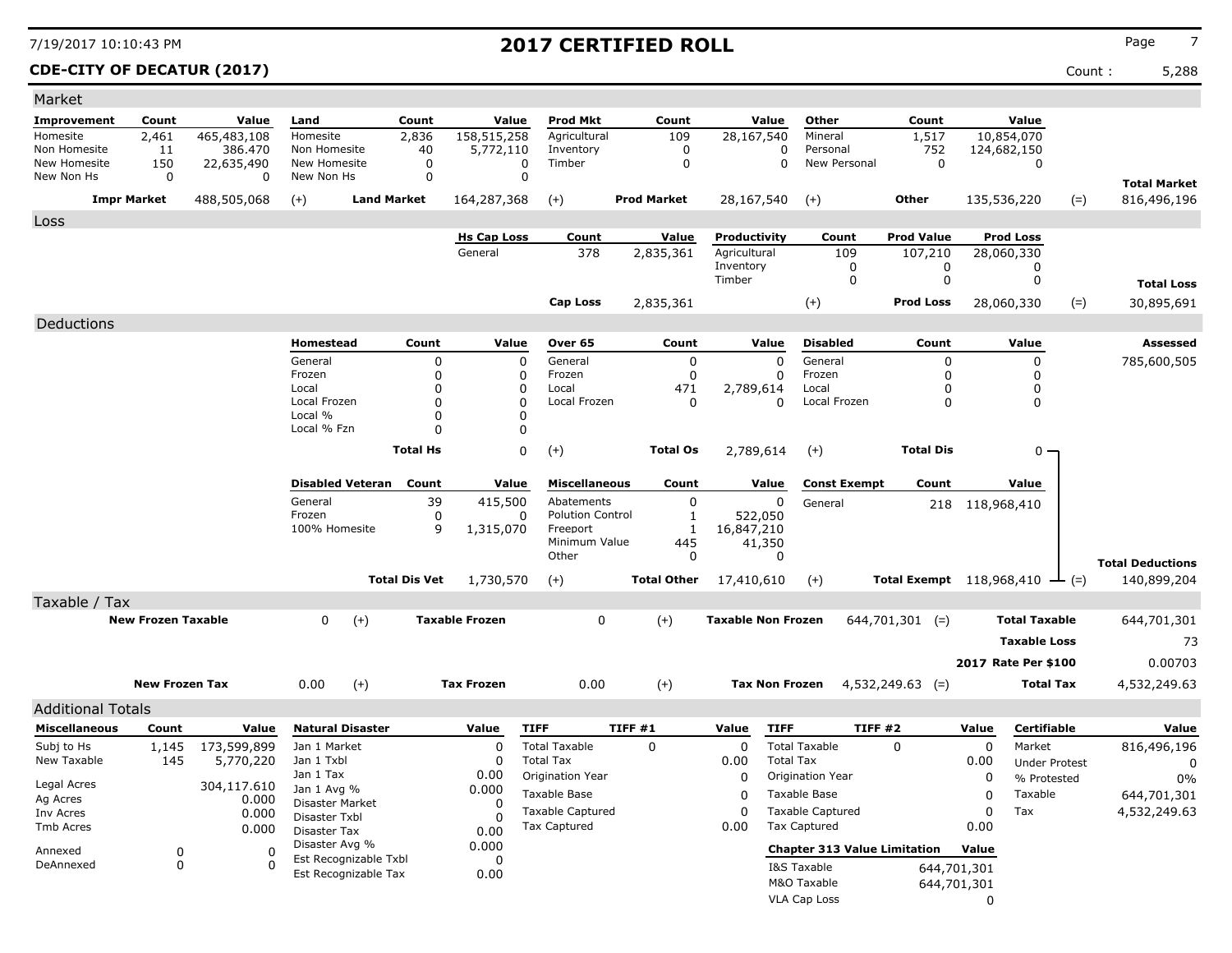| Market                       |                           |           |                                               |                      |                       |                                     |                    |                           |                      |                                     |                     |           |                      |               |                                  |
|------------------------------|---------------------------|-----------|-----------------------------------------------|----------------------|-----------------------|-------------------------------------|--------------------|---------------------------|----------------------|-------------------------------------|---------------------|-----------|----------------------|---------------|----------------------------------|
| <b>Improvement</b>           | Count                     | Value     | Land                                          | Count                | Value                 | Prod Mkt                            | Count              | Value                     |                      | Other                               | Count               |           | Value                |               |                                  |
| Homesite                     | 0                         | 0         | Homesite                                      | $\mathbf 0$          | $\mathbf 0$           | Agricultural                        | 1                  | 1,855,120                 |                      | Mineral                             | 70                  |           | 1,334,690            |               |                                  |
| Non Homesite<br>New Homesite | 0<br>0                    | 0<br>0    | Non Homesite<br>New Homesite                  | 1                    | 15,570                | Inventory<br>Timber                 | 0<br>$\mathbf 0$   |                           | 0                    | Personal<br>New Personal            | 11                  |           | 772,400              |               |                                  |
| New Non Hs                   | 0                         | 0         | New Non Hs                                    | 0<br>0               | 0<br>$\mathbf 0$      |                                     |                    |                           | 0                    |                                     | $\mathbf 0$         |           | 0                    |               |                                  |
|                              | <b>Impr Market</b>        | 0         | <b>Land Market</b><br>$(+)$                   |                      | 15,570                | $(+)$                               | <b>Prod Market</b> | 1,855,120                 |                      | $(+)$                               | <b>Other</b>        |           | 2,107,090            | $(=)$         | <b>Total Market</b><br>3,977,780 |
| Loss                         |                           |           |                                               |                      |                       |                                     |                    |                           |                      |                                     |                     |           |                      |               |                                  |
|                              |                           |           |                                               |                      | <b>Hs Cap Loss</b>    | Count                               | Value              | Productivity              |                      | Count                               | <b>Prod Value</b>   |           | <b>Prod Loss</b>     |               |                                  |
|                              |                           |           |                                               |                      | General               | 0                                   | $\mathbf 0$        | Agricultural              |                      | $\mathbf{1}$                        | 16,120              |           | 1,839,000            |               |                                  |
|                              |                           |           |                                               |                      |                       |                                     |                    | Inventory<br>Timber       |                      | 0<br>0                              | 0<br>0              |           | 0<br>0               |               |                                  |
|                              |                           |           |                                               |                      |                       |                                     |                    |                           |                      |                                     |                     |           |                      |               | <b>Total Loss</b>                |
|                              |                           |           |                                               |                      |                       | <b>Cap Loss</b>                     | 0                  |                           |                      | $(+)$                               | <b>Prod Loss</b>    |           | 1,839,000            | $(=)$         | 1,839,000                        |
| Deductions                   |                           |           |                                               |                      |                       |                                     |                    |                           |                      |                                     |                     |           |                      |               |                                  |
|                              |                           |           | Homestead                                     | Count                | Value                 | Over 65                             | Count              | Value                     |                      | <b>Disabled</b>                     | Count               |           | Value                |               | <b>Assessed</b>                  |
|                              |                           |           | General                                       | 0                    | 0                     | General                             | 0                  |                           | 0                    | General                             | 0                   |           | 0                    |               | 2,138,780                        |
|                              |                           |           | Frozen                                        | 0<br>$\Omega$        | 0                     | Frozen                              | 0                  |                           | 0                    | Frozen                              | 0                   |           | 0                    |               |                                  |
|                              |                           |           | Local<br>Local Frozen                         | $\Omega$             | 0<br>$\Omega$         | Local<br>Local Frozen               | $\Omega$<br>0      |                           | 0<br>0               | Local<br>Local Frozen               | <sup>0</sup><br>0   |           | 0<br>0               |               |                                  |
|                              |                           |           | Local %                                       | $\Omega$             | $\Omega$              |                                     |                    |                           |                      |                                     |                     |           |                      |               |                                  |
|                              |                           |           | Local % Fzn                                   | $\Omega$             | 0                     |                                     |                    |                           |                      |                                     |                     |           |                      |               |                                  |
|                              |                           |           |                                               | <b>Total Hs</b>      | 0                     | $(+)$                               | <b>Total Os</b>    |                           | 0                    | $(+)$                               | <b>Total Dis</b>    |           | $0 -$                |               |                                  |
|                              |                           |           |                                               |                      |                       |                                     |                    |                           |                      |                                     |                     |           |                      |               |                                  |
|                              |                           |           | <b>Disabled Veteran</b>                       | Count                | Value                 | <b>Miscellaneous</b>                | Count              | Value                     |                      | <b>Const Exempt</b>                 | Count               |           | Value                |               |                                  |
|                              |                           |           | General                                       | 0                    | 0                     | Abatements                          | 0                  |                           | 0                    | General                             | 0                   |           | 0                    |               |                                  |
|                              |                           |           | Frozen<br>100% Homesite                       | 0<br>0               | 0<br>$\Omega$         | <b>Polution Control</b><br>Freeport | 0<br>0             |                           | 0<br>$\mathbf 0$     |                                     |                     |           |                      |               |                                  |
|                              |                           |           |                                               |                      |                       | Minimum Value                       | 0                  |                           | $\boldsymbol{0}$     |                                     |                     |           |                      |               |                                  |
|                              |                           |           |                                               |                      |                       | Other                               | $\Omega$           |                           | $\mathbf 0$          |                                     |                     |           |                      |               | <b>Total Deductions</b>          |
|                              |                           |           |                                               | <b>Total Dis Vet</b> | 0                     | $(+)$                               | <b>Total Other</b> |                           | 0                    | $(+)$                               | <b>Total Exempt</b> |           |                      | $0 \perp (=)$ | O                                |
| Taxable / Tax                |                           |           |                                               |                      |                       |                                     |                    |                           |                      |                                     |                     |           |                      |               |                                  |
|                              | <b>New Frozen Taxable</b> |           | $(+)$<br>0                                    |                      | <b>Taxable Frozen</b> | 0                                   | $(+)$              | <b>Taxable Non Frozen</b> |                      |                                     | $2,138,780$ (=)     |           | <b>Total Taxable</b> |               | 2,138,780                        |
|                              |                           |           |                                               |                      |                       |                                     |                    |                           |                      |                                     |                     |           | <b>Taxable Loss</b>  |               | $-2$                             |
|                              |                           |           |                                               |                      |                       |                                     |                    |                           |                      |                                     |                     |           |                      |               |                                  |
|                              |                           |           |                                               |                      |                       |                                     |                    |                           |                      |                                     |                     |           | 2017 Rate Per \$100  |               | 0.00835                          |
|                              | <b>New Frozen Tax</b>     |           | $(+)$<br>0.00                                 |                      | <b>Tax Frozen</b>     | 0.00                                | $(+)$              | <b>Tax Non Frozen</b>     |                      |                                     | $17,858.83$ (=)     |           | <b>Total Tax</b>     |               | 17,858.83                        |
| <b>Additional Totals</b>     |                           |           |                                               |                      |                       |                                     |                    |                           |                      |                                     |                     |           |                      |               |                                  |
| <b>Miscellaneous</b>         | Count                     | Value     | <b>Natural Disaster</b>                       |                      | Value                 | <b>TIFF</b>                         | TIFF #1            | Value                     | <b>TIFF</b>          | TIFF #2                             |                     | Value     | Certifiable          |               | Value                            |
| Subj to Hs                   | 0                         | 0         | Jan 1 Market                                  |                      | 0                     | <b>Total Taxable</b>                | 0                  | 0                         | <b>Total Taxable</b> |                                     | $\Omega$            | 0         | Market               |               | 3,977,780                        |
| New Taxable                  | 0                         | 0         | Jan 1 Txbl                                    |                      | 0                     | <b>Total Tax</b>                    |                    | 0.00                      | <b>Total Tax</b>     |                                     |                     | 0.00      | <b>Under Protest</b> |               | 0                                |
| Legal Acres                  |                           | 4,220.901 | Jan 1 Tax                                     |                      | 0.00                  | Origination Year                    |                    | 0                         |                      | Origination Year                    |                     | 0         | % Protested          |               | 0%                               |
| Ag Acres                     |                           | 0.000     | Jan 1 Avg %<br>Disaster Market                |                      | 0.000<br>0            | Taxable Base                        |                    | 0                         | Taxable Base         |                                     |                     | 0         | Taxable              |               | 2,138,780                        |
| Inv Acres                    |                           | 0.000     | Disaster Txbl                                 |                      |                       | Taxable Captured                    |                    | $\Omega$                  |                      | Taxable Captured                    |                     | 0         | Tax                  |               | 17,858.83                        |
| Tmb Acres                    |                           | 0.000     | Disaster Tax                                  |                      | 0.00                  | <b>Tax Captured</b>                 |                    | 0.00                      | <b>Tax Captured</b>  |                                     |                     | 0.00      |                      |               |                                  |
| Annexed                      | 0                         | 0         | Disaster Avg %                                |                      | 0.000                 |                                     |                    |                           |                      | <b>Chapter 313 Value Limitation</b> |                     | Value     |                      |               |                                  |
| DeAnnexed                    | $\pmb{0}$                 | 0         | Est Recognizable Txbl<br>Est Recognizable Tax |                      | 0<br>0.00             |                                     |                    |                           | I&S Taxable          |                                     |                     | 2,138,780 |                      |               |                                  |
|                              |                           |           |                                               |                      |                       |                                     |                    |                           | M&O Taxable          |                                     |                     | 2,138,780 |                      |               |                                  |
|                              |                           |           |                                               |                      |                       |                                     |                    |                           | VLA Cap Loss         |                                     |                     | 0         |                      |               |                                  |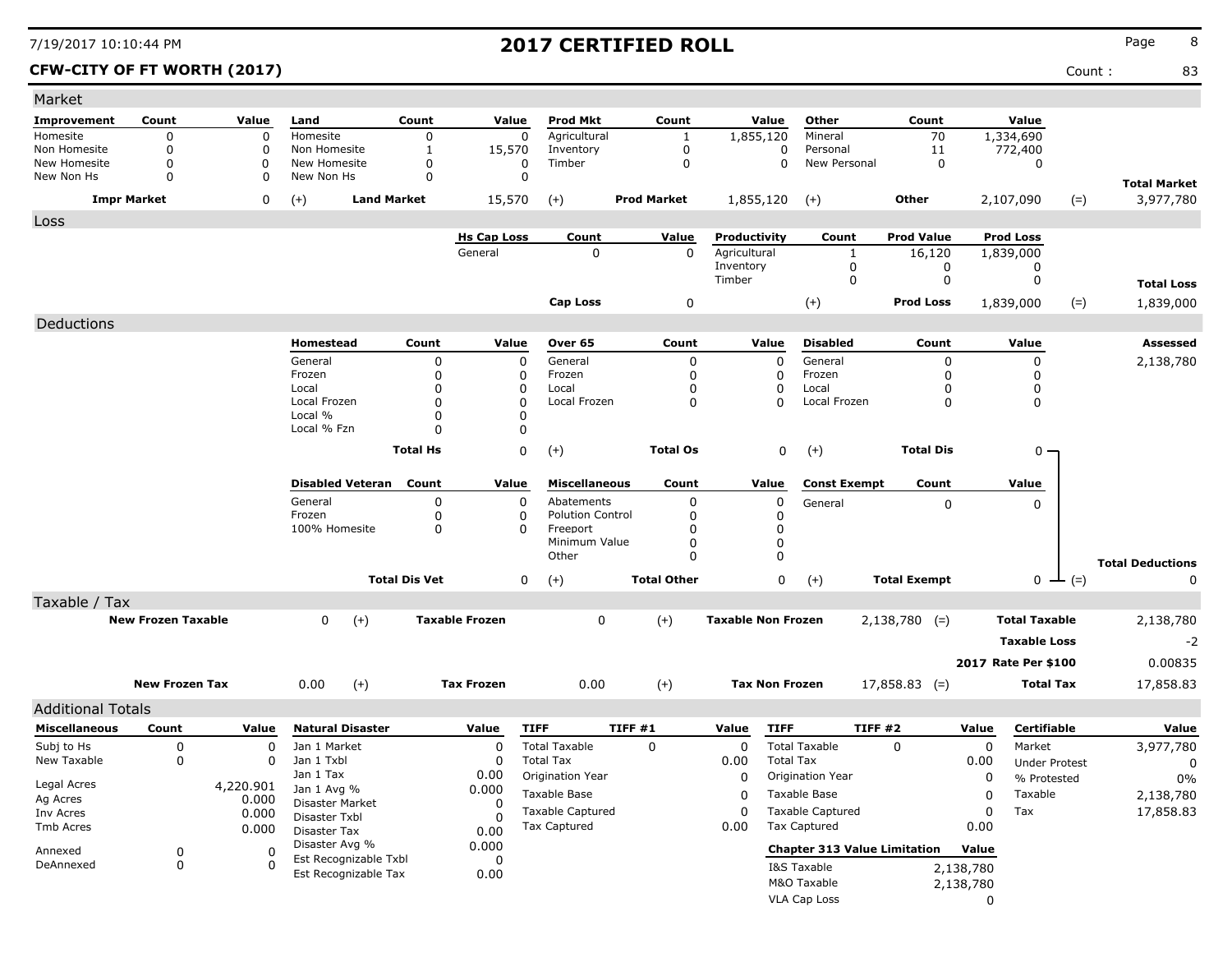### **CNE-CITY OF NEWARK (2017)** Count : 967

| Market                     |                           |                          |                               |                         |                      |                       |                                  |                    |                           |                                     |                     |                          |                       |                      |                         |
|----------------------------|---------------------------|--------------------------|-------------------------------|-------------------------|----------------------|-----------------------|----------------------------------|--------------------|---------------------------|-------------------------------------|---------------------|--------------------------|-----------------------|----------------------|-------------------------|
| <b>Improvement</b>         | Count                     | Value                    | Land                          |                         | Count                | Value                 | <b>Prod Mkt</b>                  | Count              | Value                     | Other                               | Count               |                          | Value                 |                      |                         |
| Homesite                   | 404                       | 36,252,522               | Homesite                      |                         | 495                  | 9,044,270             | Agricultural                     | 7                  | 297,990                   | Mineral                             |                     | 324                      | 155,590               |                      |                         |
| Non Homesite               | 12                        | 175,350                  | Non Homesite                  |                         | 8                    | 313,410               | Inventory                        | 0                  |                           | Personal<br>0                       |                     | 64                       | 3,599,980             |                      |                         |
| New Homesite<br>New Non Hs | 82<br>0                   | 4,522,770<br>$\mathbf 0$ | New Homesite<br>New Non Hs    |                         | 0<br>$\mathbf 0$     |                       | 0<br>Timber<br>$\mathbf 0$       | 0                  |                           | New Personal<br>$\mathbf 0$         |                     | 0                        | 0                     |                      |                         |
|                            |                           |                          |                               |                         |                      |                       |                                  |                    |                           |                                     |                     |                          |                       |                      | <b>Total Market</b>     |
|                            | <b>Impr Market</b>        | 40,950,642               | $(+)$                         | <b>Land Market</b>      |                      | 9,357,680             | $(+)$                            | <b>Prod Market</b> | 297,990                   | $(+)$                               | Other               |                          | 3,755,570             | $(=)$                | 54,361,882              |
| Loss                       |                           |                          |                               |                         |                      |                       |                                  |                    |                           |                                     |                     |                          |                       |                      |                         |
|                            |                           |                          |                               |                         |                      | <b>Hs Cap Loss</b>    | Count                            | <b>Value</b>       | Productivity              | Count                               | <b>Prod Value</b>   |                          | <b>Prod Loss</b>      |                      |                         |
|                            |                           |                          |                               |                         |                      | General               | 65                               | 393,620            | Agricultural<br>Inventory | $\overline{7}$<br>0                 |                     | 2,230<br>0               | 295,760<br>0          |                      |                         |
|                            |                           |                          |                               |                         |                      |                       |                                  |                    | Timber                    | 0                                   |                     | 0                        | 0                     |                      | <b>Total Loss</b>       |
|                            |                           |                          |                               |                         |                      |                       | <b>Cap Loss</b>                  | 393,620            |                           | $(+)$                               | <b>Prod Loss</b>    |                          | 295,760               | $(=)$                | 689,380                 |
|                            |                           |                          |                               |                         |                      |                       |                                  |                    |                           |                                     |                     |                          |                       |                      |                         |
| Deductions                 |                           |                          |                               |                         |                      |                       |                                  |                    |                           |                                     |                     |                          |                       |                      |                         |
|                            |                           |                          | Homestead                     |                         | Count                | Value                 | Over 65                          | Count              | Value                     | <b>Disabled</b>                     |                     | Count                    | Value                 |                      | Assessed                |
|                            |                           |                          | General                       |                         | 0                    |                       | General<br>$\Omega$              | 0                  |                           | $\mathbf 0$<br>General              |                     | 0                        | 0                     |                      | 53,672,502              |
|                            |                           |                          | Frozen<br>Local               |                         | 0<br>0               |                       | Frozen<br>$\Omega$<br>Local<br>0 | 0<br>0             |                           | 0<br>Frozen<br>0<br>Local           |                     | 0<br>0                   | 0<br>0                |                      |                         |
|                            |                           |                          | Local Frozen                  |                         | 0                    |                       | Local Frozen<br>$\Omega$         | 0                  |                           | Local Frozen<br>0                   |                     | 0                        | 0                     |                      |                         |
|                            |                           |                          | Local %                       |                         | 0                    |                       | 0                                |                    |                           |                                     |                     |                          |                       |                      |                         |
|                            |                           |                          | Local % Fzn                   |                         | $\Omega$             |                       | 0                                |                    |                           |                                     |                     |                          |                       |                      |                         |
|                            |                           |                          |                               |                         | <b>Total Hs</b>      |                       | 0<br>$(+)$                       | <b>Total Os</b>    |                           | 0<br>$(+)$                          | <b>Total Dis</b>    |                          | $0 -$                 |                      |                         |
|                            |                           |                          |                               | <b>Disabled Veteran</b> | Count                | Value                 | <b>Miscellaneous</b>             | Count              | Value                     | <b>Const Exempt</b>                 |                     | Count                    | Value                 |                      |                         |
|                            |                           |                          | General                       |                         | 10                   | 87,500                | Abatements                       | 0                  |                           | 0<br>General                        |                     | 21                       | 1,402,670             |                      |                         |
|                            |                           |                          | Frozen                        |                         | 0                    |                       | <b>Polution Control</b><br>0     | 0                  | $\Omega$                  |                                     |                     |                          |                       |                      |                         |
|                            |                           |                          | 100% Homesite                 |                         | $\mathbf{1}$         | 36,890                | Freeport                         | 0                  | $\Omega$                  |                                     |                     |                          |                       |                      |                         |
|                            |                           |                          |                               |                         |                      |                       | Minimum Value                    | 64                 | 2,740                     |                                     |                     |                          |                       |                      |                         |
|                            |                           |                          |                               |                         |                      |                       | Other                            | 0                  | $\Omega$                  |                                     |                     |                          |                       |                      | <b>Total Deductions</b> |
|                            |                           |                          |                               |                         | <b>Total Dis Vet</b> | 124,390               | $(+)$                            | <b>Total Other</b> | 2,740                     | $(+)$                               | <b>Total Exempt</b> |                          | 1,402,670             | $-$ (=)              | 1,529,800               |
| Taxable / Tax              |                           |                          |                               |                         |                      |                       |                                  |                    |                           |                                     |                     |                          |                       |                      |                         |
|                            | <b>New Frozen Taxable</b> |                          | 0                             | $(+)$                   |                      | <b>Taxable Frozen</b> | 0                                | $(+)$              | <b>Taxable Non Frozen</b> |                                     | $52,142,702$ (=)    |                          | <b>Total Taxable</b>  |                      | 52,142,702              |
|                            |                           |                          |                               |                         |                      |                       |                                  |                    |                           |                                     |                     |                          | <b>Taxable Loss</b>   |                      | $-29$                   |
|                            |                           |                          |                               |                         |                      |                       |                                  |                    |                           |                                     |                     |                          | 2017 Rate Per \$100   |                      | 0.006063                |
|                            | <b>New Frozen Tax</b>     |                          | 0.00                          | $(+)$                   |                      | <b>Tax Frozen</b>     | 0.00                             | $(+)$              | <b>Tax Non Frozen</b>     |                                     | $316,141.38$ (=)    |                          |                       | <b>Total Tax</b>     | 316,141.38              |
| <b>Additional Totals</b>   |                           |                          |                               |                         |                      |                       |                                  |                    |                           |                                     |                     |                          |                       |                      |                         |
| <b>Miscellaneous</b>       | Count                     | Value                    |                               | <b>Natural Disaster</b> |                      | Value                 | <b>TIFF</b>                      | TIFF #1            | Value                     | <b>TIFF</b>                         | TIFF #2             | Value                    |                       | Certifiable          | Value                   |
| Subj to Hs                 | 192                       | 29,645,085               | Jan 1 Market                  |                         |                      | 0                     | <b>Total Taxable</b>             | 0                  | $\Omega$                  | <b>Total Taxable</b>                | 0                   |                          | $\mathbf 0$<br>Market |                      | 54,361,882              |
| New Taxable                | 82                        | 4,522,770                | Jan 1 Txbl                    |                         |                      | 0                     | <b>Total Tax</b>                 |                    | 0.00                      | <b>Total Tax</b>                    |                     | 0.00                     |                       | <b>Under Protest</b> | 0                       |
|                            |                           |                          | Jan 1 Tax                     |                         |                      | 0.00                  | Origination Year                 |                    | 0                         | Origination Year                    |                     |                          | 0                     | % Protested          | 0%                      |
| Legal Acres                |                           | 306,589.891              | Jan 1 Avg %                   |                         |                      | 0.000                 | Taxable Base                     |                    | 0                         | Taxable Base                        |                     |                          | Taxable<br>0          |                      | 52,142,702              |
| Ag Acres<br>Inv Acres      |                           | 0.000<br>0.000           | Disaster Market               |                         |                      | 0                     | Taxable Captured                 |                    | $\Omega$                  | <b>Taxable Captured</b>             |                     |                          | 0<br>Tax              |                      | 316,141.38              |
| Tmb Acres                  |                           | 0.000                    | Disaster Txbl<br>Disaster Tax |                         |                      | 0                     | <b>Tax Captured</b>              |                    | 0.00                      | <b>Tax Captured</b>                 |                     | 0.00                     |                       |                      |                         |
|                            |                           |                          | Disaster Avg %                |                         |                      | 0.00<br>0.000         |                                  |                    |                           | <b>Chapter 313 Value Limitation</b> |                     | Value                    |                       |                      |                         |
| Annexed<br>DeAnnexed       | 0<br>0                    | O                        |                               | Est Recognizable Txbl   |                      | 0                     |                                  |                    |                           |                                     |                     |                          |                       |                      |                         |
|                            |                           |                          |                               | Est Recognizable Tax    |                      | 0.00                  |                                  |                    |                           | I&S Taxable<br>M&O Taxable          |                     | 52,142,702<br>52,142,702 |                       |                      |                         |
|                            |                           |                          |                               |                         |                      |                       |                                  |                    |                           |                                     |                     |                          |                       |                      |                         |
|                            |                           |                          |                               |                         |                      |                       |                                  |                    |                           | VLA Cap Loss                        |                     |                          | $\mathbf 0$           |                      |                         |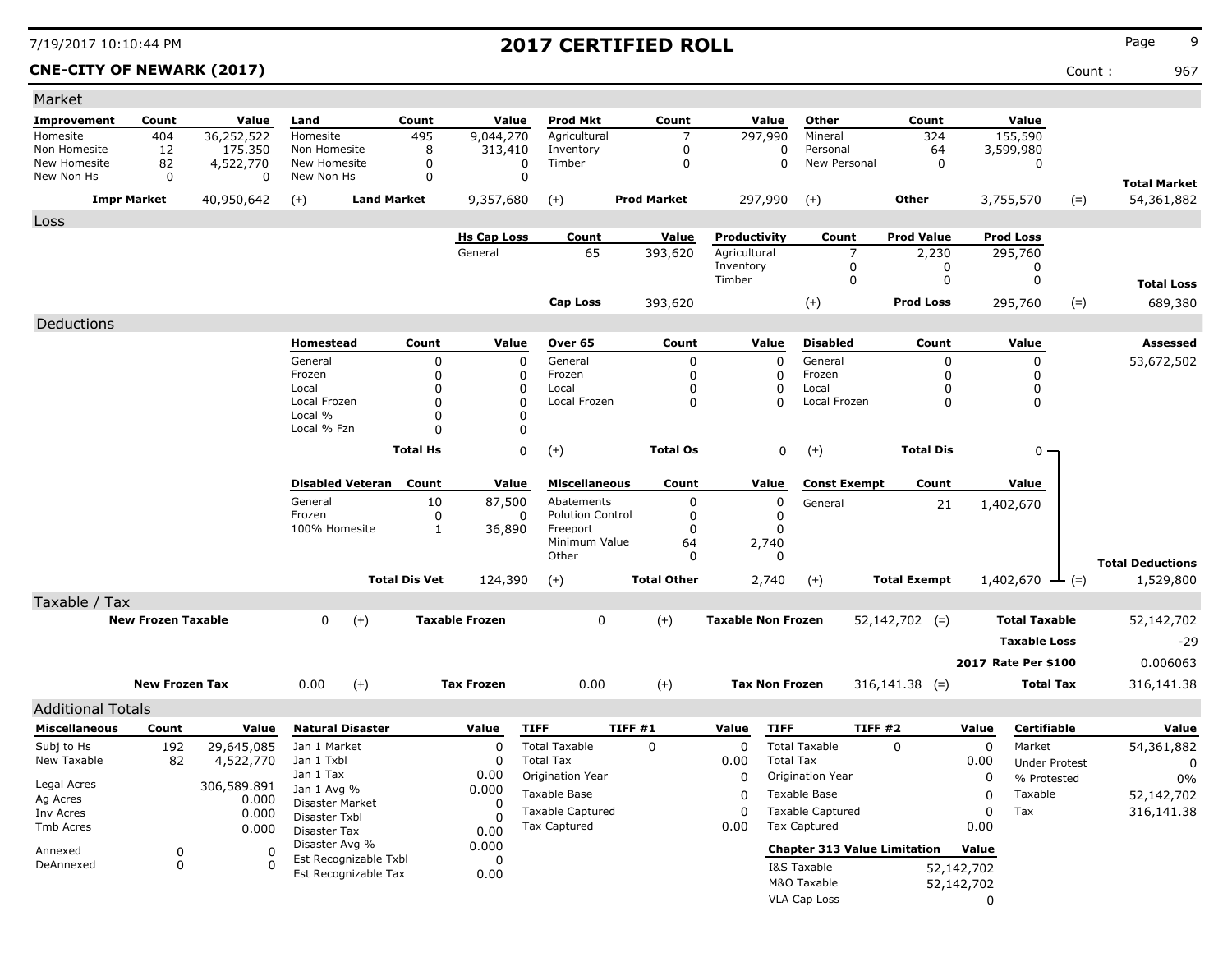### **CNF-CITY NEW FAIRVIEW (2017)** Count : 5,688

| Count<br>Value<br><b>Prod Mkt</b><br>Count<br>Value<br>Other<br>Count<br>Value<br>Improvement<br>Count<br>Value<br>Land<br>16,160,780<br>44,052,610<br>35,478,570<br>452<br>40,208,730<br>507<br>Agricultural<br>105<br>4,872<br>Homesite<br>Homesite<br>Mineral<br>Non Homesite<br>258.290<br>169<br>11<br>Non Homesite<br>25<br>1,845,440<br>0<br>0<br>Personal<br>11,565,450<br>Inventory<br>New Homesite<br>1,897,690<br>New Homesite<br>Timber<br>0<br>0<br>New Personal<br>0<br>84<br>0<br>0<br>0<br>$\mathbf 0$<br>$\mathbf 0$<br>New Non Hs<br>1<br>27,210<br>New Non Hs<br><b>Total Market</b><br><b>Land Market</b><br><b>Impr Market</b><br>42,391,920<br>$(+)$<br>18,006,220<br>$^{(+)}$<br><b>Prod Market</b><br>44,052,610<br>Other<br>$(=)$<br>151,494,770<br>$(+)$<br>47,044,020<br>Loss<br><b>Prod Value</b><br><b>Prod Loss</b><br><b>Hs Cap Loss</b><br>Count<br>Value<br>Productivity<br>Count<br>General<br>137<br>Agricultural<br>1,557,850<br>105<br>458,500<br>43,594,110<br>Inventory<br>0<br>0<br>0<br>0<br>$\mathbf 0$<br>0<br>Timber<br><b>Total Loss</b><br>$(+)$<br>Prod Loss<br>43,594,110<br>$(=)$<br>45,151,960<br><b>Cap Loss</b><br>1,557,850<br>Deductions<br><b>Disabled</b><br>Homestead<br>Count<br>Value<br>Over 65<br>Count<br>Value<br>Count<br>Value<br>Assessed<br>General<br>General<br>General<br>0<br>0<br>0<br>106,342,810<br>0<br>0<br>$\Omega$<br>Frozen<br>0<br>0<br>Frozen<br>Frozen<br>0<br>0<br>0<br><sup>0</sup><br>Local<br>0<br>0<br>Local<br>Local<br>0<br>0<br>$\Omega$<br>$\mathbf 0$<br>Local Frozen<br>$\Omega$<br>Local Frozen<br>0<br>Local Frozen<br>0<br>0<br>O<br>Local %<br>$\Omega$<br>0<br>Local % Fzn<br>0<br>$\Omega$<br>0<br>$(+)$<br><b>Total Hs</b><br><b>Total Os</b><br>0<br>$(+)$<br><b>Total Dis</b><br>0 -<br><b>Disabled Veteran</b><br>Count<br>Value<br><b>Miscellaneous</b><br>Count<br>Value<br><b>Const Exempt</b><br>Count<br>Value<br>General<br>8<br>66,000<br>Abatements<br>0<br>0<br>General<br>20<br>2,324,470<br>Frozen<br><b>Polution Control</b><br>0<br>0<br>0<br>0<br>100% Homesite<br>1<br>97,860<br>Freeport<br>0<br>O<br>Minimum Value<br>660<br>28,420<br>Other<br>$\Omega$<br>$\Omega$<br><b>Total Deductions</b><br><b>Total Dis Vet</b><br><b>Total Other</b><br><b>Total Exempt</b><br>163,860<br>$(+)$<br>28,420<br>2,324,470<br>2,516,750<br>$(+)$<br>$-(-)$<br>Taxable / Tax<br><b>New Frozen Taxable</b><br>$(+)$<br><b>Taxable Frozen</b><br>0<br>$(+)$<br><b>Taxable Non Frozen</b><br>0<br><b>Total Taxable</b><br>$103,826,060$ (=)<br>103,826,060<br><b>Taxable Loss</b><br>0<br>2017 Rate Per \$100<br>0.00<br>$(+)$<br>$(+)$<br>0.00<br><b>New Frozen Tax</b><br>0.00<br><b>Tax Frozen</b><br>0.00<br><b>Tax Non Frozen</b><br>$0.00 (=)$<br><b>Total Tax</b><br><b>Additional Totals</b><br><b>Natural Disaster</b><br>TIFF#1<br><b>TIFF</b><br>TIFF #2<br>Certifiable<br><b>Miscellaneous</b><br>Count<br>Value<br><b>TIFF</b><br>Value<br>Value<br>Value<br>Value<br>Subj to Hs<br><b>Total Taxable</b><br>$\mathbf 0$<br><b>Total Taxable</b><br>$\mathbf 0$<br>151,494,770<br>253<br>29,099,290<br>Jan 1 Market<br>0<br>$\Omega$<br>0<br>Market<br>New Taxable<br><b>Total Tax</b><br>84<br>1,924,900<br>Jan 1 Txbl<br>0<br>0.00<br><b>Total Tax</b><br>0.00<br><b>Under Protest</b><br>0<br>Jan 1 Tax<br>0.00<br>Origination Year<br>$\mathbf 0$<br>Origination Year<br>0<br>% Protested<br>0%<br>Legal Acres<br>6,558,340.597<br>0.000<br>Jan 1 Avg %<br>Taxable Base<br>Taxable Base<br>Taxable<br>103,826,060<br>0<br>0<br>Ag Acres<br>0.000<br>Disaster Market<br>0<br><b>Taxable Captured</b><br><b>Taxable Captured</b><br>$\Omega$<br>0.00<br>$\Omega$<br>Tax<br>Inv Acres<br>0.000<br>Disaster Txbl<br>0<br><b>Tax Captured</b><br>Tax Captured<br>0.00<br>0.00<br>Tmb Acres<br>0.000<br><b>Disaster Tax</b><br>0.00<br>Disaster Avg %<br>0.000<br><b>Chapter 313 Value Limitation</b><br>Value<br>Annexed<br>0<br>0<br>Est Recognizable Txbl<br>0<br>0<br>DeAnnexed<br>$\Omega$<br>I&S Taxable<br>103,826,060<br>Est Recognizable Tax<br>0.00<br>M&O Taxable<br>0 | Market |  |  |  |  |  |  |  |  |
|------------------------------------------------------------------------------------------------------------------------------------------------------------------------------------------------------------------------------------------------------------------------------------------------------------------------------------------------------------------------------------------------------------------------------------------------------------------------------------------------------------------------------------------------------------------------------------------------------------------------------------------------------------------------------------------------------------------------------------------------------------------------------------------------------------------------------------------------------------------------------------------------------------------------------------------------------------------------------------------------------------------------------------------------------------------------------------------------------------------------------------------------------------------------------------------------------------------------------------------------------------------------------------------------------------------------------------------------------------------------------------------------------------------------------------------------------------------------------------------------------------------------------------------------------------------------------------------------------------------------------------------------------------------------------------------------------------------------------------------------------------------------------------------------------------------------------------------------------------------------------------------------------------------------------------------------------------------------------------------------------------------------------------------------------------------------------------------------------------------------------------------------------------------------------------------------------------------------------------------------------------------------------------------------------------------------------------------------------------------------------------------------------------------------------------------------------------------------------------------------------------------------------------------------------------------------------------------------------------------------------------------------------------------------------------------------------------------------------------------------------------------------------------------------------------------------------------------------------------------------------------------------------------------------------------------------------------------------------------------------------------------------------------------------------------------------------------------------------------------------------------------------------------------------------------------------------------------------------------------------------------------------------------------------------------------------------------------------------------------------------------------------------------------------------------------------------------------------------------------------------------------------------------------------------------------------------------------------------------------------------------------------------------------------------------------------------------------------------------------------------------------------------------------------------------------------------------------------------------------------------------------------------------------------------------------------------------------------------------------------------------------------------------------------------------------------------------------------------|--------|--|--|--|--|--|--|--|--|
|                                                                                                                                                                                                                                                                                                                                                                                                                                                                                                                                                                                                                                                                                                                                                                                                                                                                                                                                                                                                                                                                                                                                                                                                                                                                                                                                                                                                                                                                                                                                                                                                                                                                                                                                                                                                                                                                                                                                                                                                                                                                                                                                                                                                                                                                                                                                                                                                                                                                                                                                                                                                                                                                                                                                                                                                                                                                                                                                                                                                                                                                                                                                                                                                                                                                                                                                                                                                                                                                                                                                                                                                                                                                                                                                                                                                                                                                                                                                                                                                                                                                                                      |        |  |  |  |  |  |  |  |  |
|                                                                                                                                                                                                                                                                                                                                                                                                                                                                                                                                                                                                                                                                                                                                                                                                                                                                                                                                                                                                                                                                                                                                                                                                                                                                                                                                                                                                                                                                                                                                                                                                                                                                                                                                                                                                                                                                                                                                                                                                                                                                                                                                                                                                                                                                                                                                                                                                                                                                                                                                                                                                                                                                                                                                                                                                                                                                                                                                                                                                                                                                                                                                                                                                                                                                                                                                                                                                                                                                                                                                                                                                                                                                                                                                                                                                                                                                                                                                                                                                                                                                                                      |        |  |  |  |  |  |  |  |  |
|                                                                                                                                                                                                                                                                                                                                                                                                                                                                                                                                                                                                                                                                                                                                                                                                                                                                                                                                                                                                                                                                                                                                                                                                                                                                                                                                                                                                                                                                                                                                                                                                                                                                                                                                                                                                                                                                                                                                                                                                                                                                                                                                                                                                                                                                                                                                                                                                                                                                                                                                                                                                                                                                                                                                                                                                                                                                                                                                                                                                                                                                                                                                                                                                                                                                                                                                                                                                                                                                                                                                                                                                                                                                                                                                                                                                                                                                                                                                                                                                                                                                                                      |        |  |  |  |  |  |  |  |  |
|                                                                                                                                                                                                                                                                                                                                                                                                                                                                                                                                                                                                                                                                                                                                                                                                                                                                                                                                                                                                                                                                                                                                                                                                                                                                                                                                                                                                                                                                                                                                                                                                                                                                                                                                                                                                                                                                                                                                                                                                                                                                                                                                                                                                                                                                                                                                                                                                                                                                                                                                                                                                                                                                                                                                                                                                                                                                                                                                                                                                                                                                                                                                                                                                                                                                                                                                                                                                                                                                                                                                                                                                                                                                                                                                                                                                                                                                                                                                                                                                                                                                                                      |        |  |  |  |  |  |  |  |  |
|                                                                                                                                                                                                                                                                                                                                                                                                                                                                                                                                                                                                                                                                                                                                                                                                                                                                                                                                                                                                                                                                                                                                                                                                                                                                                                                                                                                                                                                                                                                                                                                                                                                                                                                                                                                                                                                                                                                                                                                                                                                                                                                                                                                                                                                                                                                                                                                                                                                                                                                                                                                                                                                                                                                                                                                                                                                                                                                                                                                                                                                                                                                                                                                                                                                                                                                                                                                                                                                                                                                                                                                                                                                                                                                                                                                                                                                                                                                                                                                                                                                                                                      |        |  |  |  |  |  |  |  |  |
|                                                                                                                                                                                                                                                                                                                                                                                                                                                                                                                                                                                                                                                                                                                                                                                                                                                                                                                                                                                                                                                                                                                                                                                                                                                                                                                                                                                                                                                                                                                                                                                                                                                                                                                                                                                                                                                                                                                                                                                                                                                                                                                                                                                                                                                                                                                                                                                                                                                                                                                                                                                                                                                                                                                                                                                                                                                                                                                                                                                                                                                                                                                                                                                                                                                                                                                                                                                                                                                                                                                                                                                                                                                                                                                                                                                                                                                                                                                                                                                                                                                                                                      |        |  |  |  |  |  |  |  |  |
|                                                                                                                                                                                                                                                                                                                                                                                                                                                                                                                                                                                                                                                                                                                                                                                                                                                                                                                                                                                                                                                                                                                                                                                                                                                                                                                                                                                                                                                                                                                                                                                                                                                                                                                                                                                                                                                                                                                                                                                                                                                                                                                                                                                                                                                                                                                                                                                                                                                                                                                                                                                                                                                                                                                                                                                                                                                                                                                                                                                                                                                                                                                                                                                                                                                                                                                                                                                                                                                                                                                                                                                                                                                                                                                                                                                                                                                                                                                                                                                                                                                                                                      |        |  |  |  |  |  |  |  |  |
|                                                                                                                                                                                                                                                                                                                                                                                                                                                                                                                                                                                                                                                                                                                                                                                                                                                                                                                                                                                                                                                                                                                                                                                                                                                                                                                                                                                                                                                                                                                                                                                                                                                                                                                                                                                                                                                                                                                                                                                                                                                                                                                                                                                                                                                                                                                                                                                                                                                                                                                                                                                                                                                                                                                                                                                                                                                                                                                                                                                                                                                                                                                                                                                                                                                                                                                                                                                                                                                                                                                                                                                                                                                                                                                                                                                                                                                                                                                                                                                                                                                                                                      |        |  |  |  |  |  |  |  |  |
|                                                                                                                                                                                                                                                                                                                                                                                                                                                                                                                                                                                                                                                                                                                                                                                                                                                                                                                                                                                                                                                                                                                                                                                                                                                                                                                                                                                                                                                                                                                                                                                                                                                                                                                                                                                                                                                                                                                                                                                                                                                                                                                                                                                                                                                                                                                                                                                                                                                                                                                                                                                                                                                                                                                                                                                                                                                                                                                                                                                                                                                                                                                                                                                                                                                                                                                                                                                                                                                                                                                                                                                                                                                                                                                                                                                                                                                                                                                                                                                                                                                                                                      |        |  |  |  |  |  |  |  |  |
|                                                                                                                                                                                                                                                                                                                                                                                                                                                                                                                                                                                                                                                                                                                                                                                                                                                                                                                                                                                                                                                                                                                                                                                                                                                                                                                                                                                                                                                                                                                                                                                                                                                                                                                                                                                                                                                                                                                                                                                                                                                                                                                                                                                                                                                                                                                                                                                                                                                                                                                                                                                                                                                                                                                                                                                                                                                                                                                                                                                                                                                                                                                                                                                                                                                                                                                                                                                                                                                                                                                                                                                                                                                                                                                                                                                                                                                                                                                                                                                                                                                                                                      |        |  |  |  |  |  |  |  |  |
|                                                                                                                                                                                                                                                                                                                                                                                                                                                                                                                                                                                                                                                                                                                                                                                                                                                                                                                                                                                                                                                                                                                                                                                                                                                                                                                                                                                                                                                                                                                                                                                                                                                                                                                                                                                                                                                                                                                                                                                                                                                                                                                                                                                                                                                                                                                                                                                                                                                                                                                                                                                                                                                                                                                                                                                                                                                                                                                                                                                                                                                                                                                                                                                                                                                                                                                                                                                                                                                                                                                                                                                                                                                                                                                                                                                                                                                                                                                                                                                                                                                                                                      |        |  |  |  |  |  |  |  |  |
|                                                                                                                                                                                                                                                                                                                                                                                                                                                                                                                                                                                                                                                                                                                                                                                                                                                                                                                                                                                                                                                                                                                                                                                                                                                                                                                                                                                                                                                                                                                                                                                                                                                                                                                                                                                                                                                                                                                                                                                                                                                                                                                                                                                                                                                                                                                                                                                                                                                                                                                                                                                                                                                                                                                                                                                                                                                                                                                                                                                                                                                                                                                                                                                                                                                                                                                                                                                                                                                                                                                                                                                                                                                                                                                                                                                                                                                                                                                                                                                                                                                                                                      |        |  |  |  |  |  |  |  |  |
|                                                                                                                                                                                                                                                                                                                                                                                                                                                                                                                                                                                                                                                                                                                                                                                                                                                                                                                                                                                                                                                                                                                                                                                                                                                                                                                                                                                                                                                                                                                                                                                                                                                                                                                                                                                                                                                                                                                                                                                                                                                                                                                                                                                                                                                                                                                                                                                                                                                                                                                                                                                                                                                                                                                                                                                                                                                                                                                                                                                                                                                                                                                                                                                                                                                                                                                                                                                                                                                                                                                                                                                                                                                                                                                                                                                                                                                                                                                                                                                                                                                                                                      |        |  |  |  |  |  |  |  |  |
|                                                                                                                                                                                                                                                                                                                                                                                                                                                                                                                                                                                                                                                                                                                                                                                                                                                                                                                                                                                                                                                                                                                                                                                                                                                                                                                                                                                                                                                                                                                                                                                                                                                                                                                                                                                                                                                                                                                                                                                                                                                                                                                                                                                                                                                                                                                                                                                                                                                                                                                                                                                                                                                                                                                                                                                                                                                                                                                                                                                                                                                                                                                                                                                                                                                                                                                                                                                                                                                                                                                                                                                                                                                                                                                                                                                                                                                                                                                                                                                                                                                                                                      |        |  |  |  |  |  |  |  |  |
|                                                                                                                                                                                                                                                                                                                                                                                                                                                                                                                                                                                                                                                                                                                                                                                                                                                                                                                                                                                                                                                                                                                                                                                                                                                                                                                                                                                                                                                                                                                                                                                                                                                                                                                                                                                                                                                                                                                                                                                                                                                                                                                                                                                                                                                                                                                                                                                                                                                                                                                                                                                                                                                                                                                                                                                                                                                                                                                                                                                                                                                                                                                                                                                                                                                                                                                                                                                                                                                                                                                                                                                                                                                                                                                                                                                                                                                                                                                                                                                                                                                                                                      |        |  |  |  |  |  |  |  |  |
|                                                                                                                                                                                                                                                                                                                                                                                                                                                                                                                                                                                                                                                                                                                                                                                                                                                                                                                                                                                                                                                                                                                                                                                                                                                                                                                                                                                                                                                                                                                                                                                                                                                                                                                                                                                                                                                                                                                                                                                                                                                                                                                                                                                                                                                                                                                                                                                                                                                                                                                                                                                                                                                                                                                                                                                                                                                                                                                                                                                                                                                                                                                                                                                                                                                                                                                                                                                                                                                                                                                                                                                                                                                                                                                                                                                                                                                                                                                                                                                                                                                                                                      |        |  |  |  |  |  |  |  |  |
|                                                                                                                                                                                                                                                                                                                                                                                                                                                                                                                                                                                                                                                                                                                                                                                                                                                                                                                                                                                                                                                                                                                                                                                                                                                                                                                                                                                                                                                                                                                                                                                                                                                                                                                                                                                                                                                                                                                                                                                                                                                                                                                                                                                                                                                                                                                                                                                                                                                                                                                                                                                                                                                                                                                                                                                                                                                                                                                                                                                                                                                                                                                                                                                                                                                                                                                                                                                                                                                                                                                                                                                                                                                                                                                                                                                                                                                                                                                                                                                                                                                                                                      |        |  |  |  |  |  |  |  |  |
|                                                                                                                                                                                                                                                                                                                                                                                                                                                                                                                                                                                                                                                                                                                                                                                                                                                                                                                                                                                                                                                                                                                                                                                                                                                                                                                                                                                                                                                                                                                                                                                                                                                                                                                                                                                                                                                                                                                                                                                                                                                                                                                                                                                                                                                                                                                                                                                                                                                                                                                                                                                                                                                                                                                                                                                                                                                                                                                                                                                                                                                                                                                                                                                                                                                                                                                                                                                                                                                                                                                                                                                                                                                                                                                                                                                                                                                                                                                                                                                                                                                                                                      |        |  |  |  |  |  |  |  |  |
|                                                                                                                                                                                                                                                                                                                                                                                                                                                                                                                                                                                                                                                                                                                                                                                                                                                                                                                                                                                                                                                                                                                                                                                                                                                                                                                                                                                                                                                                                                                                                                                                                                                                                                                                                                                                                                                                                                                                                                                                                                                                                                                                                                                                                                                                                                                                                                                                                                                                                                                                                                                                                                                                                                                                                                                                                                                                                                                                                                                                                                                                                                                                                                                                                                                                                                                                                                                                                                                                                                                                                                                                                                                                                                                                                                                                                                                                                                                                                                                                                                                                                                      |        |  |  |  |  |  |  |  |  |
|                                                                                                                                                                                                                                                                                                                                                                                                                                                                                                                                                                                                                                                                                                                                                                                                                                                                                                                                                                                                                                                                                                                                                                                                                                                                                                                                                                                                                                                                                                                                                                                                                                                                                                                                                                                                                                                                                                                                                                                                                                                                                                                                                                                                                                                                                                                                                                                                                                                                                                                                                                                                                                                                                                                                                                                                                                                                                                                                                                                                                                                                                                                                                                                                                                                                                                                                                                                                                                                                                                                                                                                                                                                                                                                                                                                                                                                                                                                                                                                                                                                                                                      |        |  |  |  |  |  |  |  |  |
|                                                                                                                                                                                                                                                                                                                                                                                                                                                                                                                                                                                                                                                                                                                                                                                                                                                                                                                                                                                                                                                                                                                                                                                                                                                                                                                                                                                                                                                                                                                                                                                                                                                                                                                                                                                                                                                                                                                                                                                                                                                                                                                                                                                                                                                                                                                                                                                                                                                                                                                                                                                                                                                                                                                                                                                                                                                                                                                                                                                                                                                                                                                                                                                                                                                                                                                                                                                                                                                                                                                                                                                                                                                                                                                                                                                                                                                                                                                                                                                                                                                                                                      |        |  |  |  |  |  |  |  |  |
|                                                                                                                                                                                                                                                                                                                                                                                                                                                                                                                                                                                                                                                                                                                                                                                                                                                                                                                                                                                                                                                                                                                                                                                                                                                                                                                                                                                                                                                                                                                                                                                                                                                                                                                                                                                                                                                                                                                                                                                                                                                                                                                                                                                                                                                                                                                                                                                                                                                                                                                                                                                                                                                                                                                                                                                                                                                                                                                                                                                                                                                                                                                                                                                                                                                                                                                                                                                                                                                                                                                                                                                                                                                                                                                                                                                                                                                                                                                                                                                                                                                                                                      |        |  |  |  |  |  |  |  |  |
|                                                                                                                                                                                                                                                                                                                                                                                                                                                                                                                                                                                                                                                                                                                                                                                                                                                                                                                                                                                                                                                                                                                                                                                                                                                                                                                                                                                                                                                                                                                                                                                                                                                                                                                                                                                                                                                                                                                                                                                                                                                                                                                                                                                                                                                                                                                                                                                                                                                                                                                                                                                                                                                                                                                                                                                                                                                                                                                                                                                                                                                                                                                                                                                                                                                                                                                                                                                                                                                                                                                                                                                                                                                                                                                                                                                                                                                                                                                                                                                                                                                                                                      |        |  |  |  |  |  |  |  |  |
|                                                                                                                                                                                                                                                                                                                                                                                                                                                                                                                                                                                                                                                                                                                                                                                                                                                                                                                                                                                                                                                                                                                                                                                                                                                                                                                                                                                                                                                                                                                                                                                                                                                                                                                                                                                                                                                                                                                                                                                                                                                                                                                                                                                                                                                                                                                                                                                                                                                                                                                                                                                                                                                                                                                                                                                                                                                                                                                                                                                                                                                                                                                                                                                                                                                                                                                                                                                                                                                                                                                                                                                                                                                                                                                                                                                                                                                                                                                                                                                                                                                                                                      |        |  |  |  |  |  |  |  |  |
|                                                                                                                                                                                                                                                                                                                                                                                                                                                                                                                                                                                                                                                                                                                                                                                                                                                                                                                                                                                                                                                                                                                                                                                                                                                                                                                                                                                                                                                                                                                                                                                                                                                                                                                                                                                                                                                                                                                                                                                                                                                                                                                                                                                                                                                                                                                                                                                                                                                                                                                                                                                                                                                                                                                                                                                                                                                                                                                                                                                                                                                                                                                                                                                                                                                                                                                                                                                                                                                                                                                                                                                                                                                                                                                                                                                                                                                                                                                                                                                                                                                                                                      |        |  |  |  |  |  |  |  |  |
|                                                                                                                                                                                                                                                                                                                                                                                                                                                                                                                                                                                                                                                                                                                                                                                                                                                                                                                                                                                                                                                                                                                                                                                                                                                                                                                                                                                                                                                                                                                                                                                                                                                                                                                                                                                                                                                                                                                                                                                                                                                                                                                                                                                                                                                                                                                                                                                                                                                                                                                                                                                                                                                                                                                                                                                                                                                                                                                                                                                                                                                                                                                                                                                                                                                                                                                                                                                                                                                                                                                                                                                                                                                                                                                                                                                                                                                                                                                                                                                                                                                                                                      |        |  |  |  |  |  |  |  |  |
|                                                                                                                                                                                                                                                                                                                                                                                                                                                                                                                                                                                                                                                                                                                                                                                                                                                                                                                                                                                                                                                                                                                                                                                                                                                                                                                                                                                                                                                                                                                                                                                                                                                                                                                                                                                                                                                                                                                                                                                                                                                                                                                                                                                                                                                                                                                                                                                                                                                                                                                                                                                                                                                                                                                                                                                                                                                                                                                                                                                                                                                                                                                                                                                                                                                                                                                                                                                                                                                                                                                                                                                                                                                                                                                                                                                                                                                                                                                                                                                                                                                                                                      |        |  |  |  |  |  |  |  |  |
|                                                                                                                                                                                                                                                                                                                                                                                                                                                                                                                                                                                                                                                                                                                                                                                                                                                                                                                                                                                                                                                                                                                                                                                                                                                                                                                                                                                                                                                                                                                                                                                                                                                                                                                                                                                                                                                                                                                                                                                                                                                                                                                                                                                                                                                                                                                                                                                                                                                                                                                                                                                                                                                                                                                                                                                                                                                                                                                                                                                                                                                                                                                                                                                                                                                                                                                                                                                                                                                                                                                                                                                                                                                                                                                                                                                                                                                                                                                                                                                                                                                                                                      |        |  |  |  |  |  |  |  |  |
|                                                                                                                                                                                                                                                                                                                                                                                                                                                                                                                                                                                                                                                                                                                                                                                                                                                                                                                                                                                                                                                                                                                                                                                                                                                                                                                                                                                                                                                                                                                                                                                                                                                                                                                                                                                                                                                                                                                                                                                                                                                                                                                                                                                                                                                                                                                                                                                                                                                                                                                                                                                                                                                                                                                                                                                                                                                                                                                                                                                                                                                                                                                                                                                                                                                                                                                                                                                                                                                                                                                                                                                                                                                                                                                                                                                                                                                                                                                                                                                                                                                                                                      |        |  |  |  |  |  |  |  |  |
|                                                                                                                                                                                                                                                                                                                                                                                                                                                                                                                                                                                                                                                                                                                                                                                                                                                                                                                                                                                                                                                                                                                                                                                                                                                                                                                                                                                                                                                                                                                                                                                                                                                                                                                                                                                                                                                                                                                                                                                                                                                                                                                                                                                                                                                                                                                                                                                                                                                                                                                                                                                                                                                                                                                                                                                                                                                                                                                                                                                                                                                                                                                                                                                                                                                                                                                                                                                                                                                                                                                                                                                                                                                                                                                                                                                                                                                                                                                                                                                                                                                                                                      |        |  |  |  |  |  |  |  |  |
|                                                                                                                                                                                                                                                                                                                                                                                                                                                                                                                                                                                                                                                                                                                                                                                                                                                                                                                                                                                                                                                                                                                                                                                                                                                                                                                                                                                                                                                                                                                                                                                                                                                                                                                                                                                                                                                                                                                                                                                                                                                                                                                                                                                                                                                                                                                                                                                                                                                                                                                                                                                                                                                                                                                                                                                                                                                                                                                                                                                                                                                                                                                                                                                                                                                                                                                                                                                                                                                                                                                                                                                                                                                                                                                                                                                                                                                                                                                                                                                                                                                                                                      |        |  |  |  |  |  |  |  |  |
|                                                                                                                                                                                                                                                                                                                                                                                                                                                                                                                                                                                                                                                                                                                                                                                                                                                                                                                                                                                                                                                                                                                                                                                                                                                                                                                                                                                                                                                                                                                                                                                                                                                                                                                                                                                                                                                                                                                                                                                                                                                                                                                                                                                                                                                                                                                                                                                                                                                                                                                                                                                                                                                                                                                                                                                                                                                                                                                                                                                                                                                                                                                                                                                                                                                                                                                                                                                                                                                                                                                                                                                                                                                                                                                                                                                                                                                                                                                                                                                                                                                                                                      |        |  |  |  |  |  |  |  |  |
|                                                                                                                                                                                                                                                                                                                                                                                                                                                                                                                                                                                                                                                                                                                                                                                                                                                                                                                                                                                                                                                                                                                                                                                                                                                                                                                                                                                                                                                                                                                                                                                                                                                                                                                                                                                                                                                                                                                                                                                                                                                                                                                                                                                                                                                                                                                                                                                                                                                                                                                                                                                                                                                                                                                                                                                                                                                                                                                                                                                                                                                                                                                                                                                                                                                                                                                                                                                                                                                                                                                                                                                                                                                                                                                                                                                                                                                                                                                                                                                                                                                                                                      |        |  |  |  |  |  |  |  |  |
|                                                                                                                                                                                                                                                                                                                                                                                                                                                                                                                                                                                                                                                                                                                                                                                                                                                                                                                                                                                                                                                                                                                                                                                                                                                                                                                                                                                                                                                                                                                                                                                                                                                                                                                                                                                                                                                                                                                                                                                                                                                                                                                                                                                                                                                                                                                                                                                                                                                                                                                                                                                                                                                                                                                                                                                                                                                                                                                                                                                                                                                                                                                                                                                                                                                                                                                                                                                                                                                                                                                                                                                                                                                                                                                                                                                                                                                                                                                                                                                                                                                                                                      |        |  |  |  |  |  |  |  |  |
|                                                                                                                                                                                                                                                                                                                                                                                                                                                                                                                                                                                                                                                                                                                                                                                                                                                                                                                                                                                                                                                                                                                                                                                                                                                                                                                                                                                                                                                                                                                                                                                                                                                                                                                                                                                                                                                                                                                                                                                                                                                                                                                                                                                                                                                                                                                                                                                                                                                                                                                                                                                                                                                                                                                                                                                                                                                                                                                                                                                                                                                                                                                                                                                                                                                                                                                                                                                                                                                                                                                                                                                                                                                                                                                                                                                                                                                                                                                                                                                                                                                                                                      |        |  |  |  |  |  |  |  |  |
|                                                                                                                                                                                                                                                                                                                                                                                                                                                                                                                                                                                                                                                                                                                                                                                                                                                                                                                                                                                                                                                                                                                                                                                                                                                                                                                                                                                                                                                                                                                                                                                                                                                                                                                                                                                                                                                                                                                                                                                                                                                                                                                                                                                                                                                                                                                                                                                                                                                                                                                                                                                                                                                                                                                                                                                                                                                                                                                                                                                                                                                                                                                                                                                                                                                                                                                                                                                                                                                                                                                                                                                                                                                                                                                                                                                                                                                                                                                                                                                                                                                                                                      |        |  |  |  |  |  |  |  |  |
|                                                                                                                                                                                                                                                                                                                                                                                                                                                                                                                                                                                                                                                                                                                                                                                                                                                                                                                                                                                                                                                                                                                                                                                                                                                                                                                                                                                                                                                                                                                                                                                                                                                                                                                                                                                                                                                                                                                                                                                                                                                                                                                                                                                                                                                                                                                                                                                                                                                                                                                                                                                                                                                                                                                                                                                                                                                                                                                                                                                                                                                                                                                                                                                                                                                                                                                                                                                                                                                                                                                                                                                                                                                                                                                                                                                                                                                                                                                                                                                                                                                                                                      |        |  |  |  |  |  |  |  |  |
|                                                                                                                                                                                                                                                                                                                                                                                                                                                                                                                                                                                                                                                                                                                                                                                                                                                                                                                                                                                                                                                                                                                                                                                                                                                                                                                                                                                                                                                                                                                                                                                                                                                                                                                                                                                                                                                                                                                                                                                                                                                                                                                                                                                                                                                                                                                                                                                                                                                                                                                                                                                                                                                                                                                                                                                                                                                                                                                                                                                                                                                                                                                                                                                                                                                                                                                                                                                                                                                                                                                                                                                                                                                                                                                                                                                                                                                                                                                                                                                                                                                                                                      |        |  |  |  |  |  |  |  |  |
|                                                                                                                                                                                                                                                                                                                                                                                                                                                                                                                                                                                                                                                                                                                                                                                                                                                                                                                                                                                                                                                                                                                                                                                                                                                                                                                                                                                                                                                                                                                                                                                                                                                                                                                                                                                                                                                                                                                                                                                                                                                                                                                                                                                                                                                                                                                                                                                                                                                                                                                                                                                                                                                                                                                                                                                                                                                                                                                                                                                                                                                                                                                                                                                                                                                                                                                                                                                                                                                                                                                                                                                                                                                                                                                                                                                                                                                                                                                                                                                                                                                                                                      |        |  |  |  |  |  |  |  |  |
|                                                                                                                                                                                                                                                                                                                                                                                                                                                                                                                                                                                                                                                                                                                                                                                                                                                                                                                                                                                                                                                                                                                                                                                                                                                                                                                                                                                                                                                                                                                                                                                                                                                                                                                                                                                                                                                                                                                                                                                                                                                                                                                                                                                                                                                                                                                                                                                                                                                                                                                                                                                                                                                                                                                                                                                                                                                                                                                                                                                                                                                                                                                                                                                                                                                                                                                                                                                                                                                                                                                                                                                                                                                                                                                                                                                                                                                                                                                                                                                                                                                                                                      |        |  |  |  |  |  |  |  |  |
|                                                                                                                                                                                                                                                                                                                                                                                                                                                                                                                                                                                                                                                                                                                                                                                                                                                                                                                                                                                                                                                                                                                                                                                                                                                                                                                                                                                                                                                                                                                                                                                                                                                                                                                                                                                                                                                                                                                                                                                                                                                                                                                                                                                                                                                                                                                                                                                                                                                                                                                                                                                                                                                                                                                                                                                                                                                                                                                                                                                                                                                                                                                                                                                                                                                                                                                                                                                                                                                                                                                                                                                                                                                                                                                                                                                                                                                                                                                                                                                                                                                                                                      |        |  |  |  |  |  |  |  |  |
|                                                                                                                                                                                                                                                                                                                                                                                                                                                                                                                                                                                                                                                                                                                                                                                                                                                                                                                                                                                                                                                                                                                                                                                                                                                                                                                                                                                                                                                                                                                                                                                                                                                                                                                                                                                                                                                                                                                                                                                                                                                                                                                                                                                                                                                                                                                                                                                                                                                                                                                                                                                                                                                                                                                                                                                                                                                                                                                                                                                                                                                                                                                                                                                                                                                                                                                                                                                                                                                                                                                                                                                                                                                                                                                                                                                                                                                                                                                                                                                                                                                                                                      |        |  |  |  |  |  |  |  |  |
|                                                                                                                                                                                                                                                                                                                                                                                                                                                                                                                                                                                                                                                                                                                                                                                                                                                                                                                                                                                                                                                                                                                                                                                                                                                                                                                                                                                                                                                                                                                                                                                                                                                                                                                                                                                                                                                                                                                                                                                                                                                                                                                                                                                                                                                                                                                                                                                                                                                                                                                                                                                                                                                                                                                                                                                                                                                                                                                                                                                                                                                                                                                                                                                                                                                                                                                                                                                                                                                                                                                                                                                                                                                                                                                                                                                                                                                                                                                                                                                                                                                                                                      |        |  |  |  |  |  |  |  |  |
| VLA Cap Loss<br>$\mathbf 0$                                                                                                                                                                                                                                                                                                                                                                                                                                                                                                                                                                                                                                                                                                                                                                                                                                                                                                                                                                                                                                                                                                                                                                                                                                                                                                                                                                                                                                                                                                                                                                                                                                                                                                                                                                                                                                                                                                                                                                                                                                                                                                                                                                                                                                                                                                                                                                                                                                                                                                                                                                                                                                                                                                                                                                                                                                                                                                                                                                                                                                                                                                                                                                                                                                                                                                                                                                                                                                                                                                                                                                                                                                                                                                                                                                                                                                                                                                                                                                                                                                                                          |        |  |  |  |  |  |  |  |  |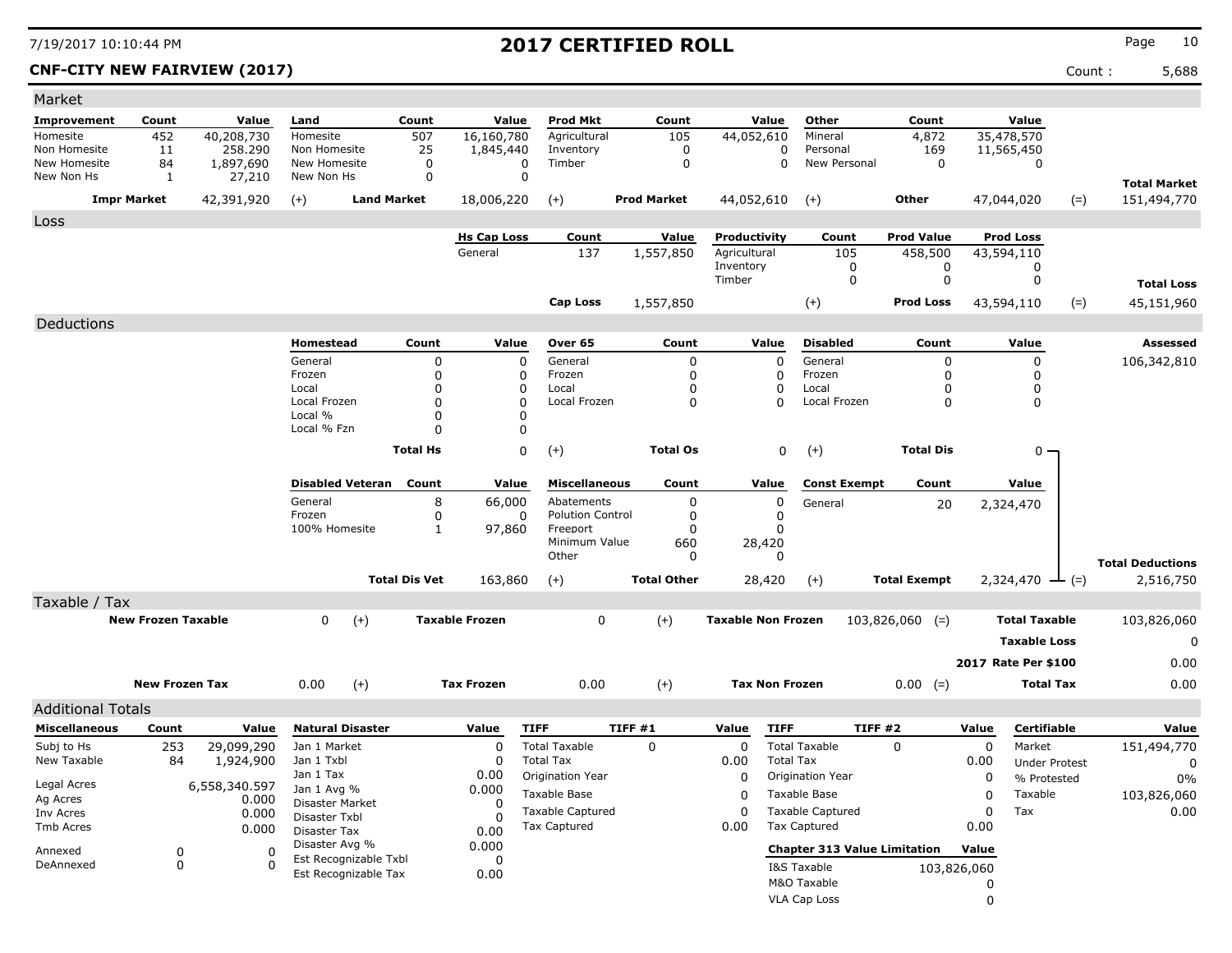### **COK-COOKE COUNTY (2017)** Count : 3

| <b>Prod Mkt</b><br>Other<br>Count<br>Value<br>Improvement<br>Count<br>Value<br>Land<br>Count<br>Value<br>Count<br>Value<br>$\mathbf 0$<br>$\mathbf 0$<br>Homesite<br>Agricultural<br>$\mathbf 0$<br>Mineral<br>6,760<br>Homesite<br>$\mathbf 0$<br>0<br>$\mathbf 0$<br>3<br>$\mathbf 0$<br>$\mathbf 0$<br>$\mathbf 0$<br>$\mathbf 0$<br>Non Homesite<br>$\Omega$<br>0<br>Inventory<br>$\Omega$<br>Personal<br>Non Homesite<br>0<br>$\mathbf 0$<br>New Homesite<br>$\Omega$<br>0<br>New Homesite<br>$\Omega$<br>0<br>Timber<br>New Personal<br>$\Omega$<br>$\mathbf 0$<br>$\Omega$<br>$\mathbf 0$<br>$\mathbf 0$<br>$\Omega$<br>$\mathbf 0$<br>New Non Hs<br>New Non Hs<br><b>Total Market</b><br><b>Impr Market</b><br><b>Land Market</b><br>$\mathbf 0$<br><b>Prod Market</b><br>$(+)$<br><b>Other</b><br>6,760<br>6,760<br>0<br>$(+)$<br>$(+)$<br>0<br>$(=)$<br>Loss<br><b>Hs Cap Loss</b><br>Count<br>Value<br>Productivity<br>Count<br><b>Prod Value</b><br><b>Prod Loss</b><br>Agricultural<br>General<br>$\Omega$<br>$\mathbf{0}$<br>0<br>0<br>0<br>Inventory<br>$\mathbf 0$<br>$\mathbf 0$<br>$\Omega$<br>$\Omega$<br>$\mathbf 0$<br>Timber<br>$\mathbf 0$<br><b>Total Loss</b><br>$\mathbf 0$<br>$(+)$<br><b>Prod Loss</b><br><b>Cap Loss</b><br>0<br>$(=)$<br>0<br>Deductions<br>Count<br>Homestead<br>Value<br>Over 65<br>Count<br>Value<br><b>Disabled</b><br>Count<br>Value<br>Assessed<br>General<br>0<br>$\mathbf 0$<br>General<br>0<br>$\Omega$<br>General<br>0<br>$\mathbf 0$<br>6,760<br>0<br>Frozen<br>Frozen<br>$\mathbf 0$<br>$\mathbf 0$<br>Frozen<br>$\Omega$<br>$\Omega$<br>0<br>0<br>Local<br>$\Omega$<br>Local<br>$\mathbf 0$<br>$\Omega$<br>Local<br>$\Omega$<br>$\mathbf 0$<br>$\Omega$<br>$\mathbf 0$<br>$\Omega$<br>Local Frozen<br>$\mathbf 0$<br>Local Frozen<br>Local Frozen<br>$\mathbf 0$<br>$\mathbf 0$<br>Local %<br>0<br>$\Omega$<br>0<br>Local % Fzn<br>0<br><b>Total Hs</b><br>$\Omega$<br>$(+)$<br><b>Total Os</b><br>0<br><b>Total Dis</b><br>$0 -$<br>$(+)$<br><b>Disabled Veteran</b><br>Count<br>Value<br><b>Miscellaneous</b><br>Value<br>Count<br>Value<br>Count<br><b>Const Exempt</b><br>General<br>Abatements<br>0<br>$\mathbf{0}$<br>0<br>0<br>General<br>0<br>0<br>Frozen<br>0<br><b>Polution Control</b><br>0<br>0<br>0<br>100% Homesite<br>0<br>Freeport<br>$\mathbf 0$<br>0<br>$\Omega$<br>Minimum Value<br>$\Omega$<br>$\mathbf 0$<br>$\pmb{0}$<br>Other<br>$\Omega$<br><b>Total Deductions</b><br><b>Total Dis Vet</b><br>$\mathbf 0$<br><b>Total Other</b><br>$\mathbf 0$<br><b>Total Exempt</b><br>$(+)$<br>$(+)$<br>0<br>$(=)$<br>$\Omega$<br>—<br>Taxable / Tax<br>$(+)$<br><b>New Frozen Taxable</b><br>$(+)$<br><b>Taxable Frozen</b><br>$\mathbf 0$<br><b>Taxable Non Frozen</b><br><b>Total Taxable</b><br>$\Omega$<br>$6,760$ (=)<br>6,760<br><b>Taxable Loss</b><br>-40<br>2017 Rate Per \$100<br>0.0001<br>0.00<br>$(+)$<br><b>New Frozen Tax</b><br>0.00<br>$(+)$<br><b>Tax Frozen</b><br><b>Tax Non Frozen</b><br>$0.68$ (=)<br><b>Total Tax</b><br>0.68<br><b>Additional Totals</b><br><b>Miscellaneous</b><br>Count<br><b>Natural Disaster</b><br>Value<br><b>TIFF</b><br>TIFF #1<br>Value<br><b>TIFF</b><br><b>TIFF #2</b><br>Value<br>Certifiable<br>Value<br>Value<br><b>Total Taxable</b><br>$\Omega$<br><b>Total Taxable</b><br>Subj to Hs<br>$\mathbf 0$<br>Jan 1 Market<br>$\Omega$<br>$\mathbf 0$<br>0<br>$\Omega$<br>Market<br>6,760<br>0<br>0<br>Jan 1 Txbl<br>New Taxable<br>$\mathbf 0$<br><b>Total Tax</b><br>0.00<br><b>Total Tax</b><br>$\Omega$<br>0.00<br><b>Under Protest</b><br>$\mathbf 0$<br>Jan 1 Tax<br>0.00<br>Origination Year<br>$\Omega$<br>Origination Year<br>$\Omega$<br>% Protested<br>$0\%$<br>Legal Acres<br>305.040<br>0.000<br>Jan 1 Avg %<br>Taxable Base<br>Taxable Base<br>$\mathbf 0$<br>Taxable<br>6,760<br>O<br>Ag Acres<br>0.000<br>Disaster Market<br>0<br><b>Taxable Captured</b><br><b>Taxable Captured</b><br>Tax<br>0.68<br>$\Omega$<br>$\mathbf 0$<br>0.000<br>Inv Acres<br>Disaster Txbl<br>$\Omega$<br>Tax Captured<br>Tax Captured<br>0.00<br>0.00<br>Tmb Acres<br>0.000<br>Disaster Tax<br>0.00<br>Disaster Avg %<br>0.000<br><b>Chapter 313 Value Limitation</b><br>Value<br>$\mathbf 0$<br>$\Omega$<br>Annexed<br>Est Recognizable Txbl<br>$\mathbf 0$<br>$\mathbf 0$<br>DeAnnexed<br>$\Omega$<br>I&S Taxable<br>6,760<br>Est Recognizable Tax<br>0.00<br>M&O Taxable<br>6,760 | Market |  |  |  |  |  |  |  |
|-------------------------------------------------------------------------------------------------------------------------------------------------------------------------------------------------------------------------------------------------------------------------------------------------------------------------------------------------------------------------------------------------------------------------------------------------------------------------------------------------------------------------------------------------------------------------------------------------------------------------------------------------------------------------------------------------------------------------------------------------------------------------------------------------------------------------------------------------------------------------------------------------------------------------------------------------------------------------------------------------------------------------------------------------------------------------------------------------------------------------------------------------------------------------------------------------------------------------------------------------------------------------------------------------------------------------------------------------------------------------------------------------------------------------------------------------------------------------------------------------------------------------------------------------------------------------------------------------------------------------------------------------------------------------------------------------------------------------------------------------------------------------------------------------------------------------------------------------------------------------------------------------------------------------------------------------------------------------------------------------------------------------------------------------------------------------------------------------------------------------------------------------------------------------------------------------------------------------------------------------------------------------------------------------------------------------------------------------------------------------------------------------------------------------------------------------------------------------------------------------------------------------------------------------------------------------------------------------------------------------------------------------------------------------------------------------------------------------------------------------------------------------------------------------------------------------------------------------------------------------------------------------------------------------------------------------------------------------------------------------------------------------------------------------------------------------------------------------------------------------------------------------------------------------------------------------------------------------------------------------------------------------------------------------------------------------------------------------------------------------------------------------------------------------------------------------------------------------------------------------------------------------------------------------------------------------------------------------------------------------------------------------------------------------------------------------------------------------------------------------------------------------------------------------------------------------------------------------------------------------------------------------------------------------------------------------------------------------------------------------------------------------------------------------------------------------------------------------------------------------------------------------------------------------------------------------------------------------------------------------------------------------------------------------------------------------------------------------------------------------------------------------------------|--------|--|--|--|--|--|--|--|
|                                                                                                                                                                                                                                                                                                                                                                                                                                                                                                                                                                                                                                                                                                                                                                                                                                                                                                                                                                                                                                                                                                                                                                                                                                                                                                                                                                                                                                                                                                                                                                                                                                                                                                                                                                                                                                                                                                                                                                                                                                                                                                                                                                                                                                                                                                                                                                                                                                                                                                                                                                                                                                                                                                                                                                                                                                                                                                                                                                                                                                                                                                                                                                                                                                                                                                                                                                                                                                                                                                                                                                                                                                                                                                                                                                                                                                                                                                                                                                                                                                                                                                                                                                                                                                                                                                                                                                                                             |        |  |  |  |  |  |  |  |
|                                                                                                                                                                                                                                                                                                                                                                                                                                                                                                                                                                                                                                                                                                                                                                                                                                                                                                                                                                                                                                                                                                                                                                                                                                                                                                                                                                                                                                                                                                                                                                                                                                                                                                                                                                                                                                                                                                                                                                                                                                                                                                                                                                                                                                                                                                                                                                                                                                                                                                                                                                                                                                                                                                                                                                                                                                                                                                                                                                                                                                                                                                                                                                                                                                                                                                                                                                                                                                                                                                                                                                                                                                                                                                                                                                                                                                                                                                                                                                                                                                                                                                                                                                                                                                                                                                                                                                                                             |        |  |  |  |  |  |  |  |
|                                                                                                                                                                                                                                                                                                                                                                                                                                                                                                                                                                                                                                                                                                                                                                                                                                                                                                                                                                                                                                                                                                                                                                                                                                                                                                                                                                                                                                                                                                                                                                                                                                                                                                                                                                                                                                                                                                                                                                                                                                                                                                                                                                                                                                                                                                                                                                                                                                                                                                                                                                                                                                                                                                                                                                                                                                                                                                                                                                                                                                                                                                                                                                                                                                                                                                                                                                                                                                                                                                                                                                                                                                                                                                                                                                                                                                                                                                                                                                                                                                                                                                                                                                                                                                                                                                                                                                                                             |        |  |  |  |  |  |  |  |
|                                                                                                                                                                                                                                                                                                                                                                                                                                                                                                                                                                                                                                                                                                                                                                                                                                                                                                                                                                                                                                                                                                                                                                                                                                                                                                                                                                                                                                                                                                                                                                                                                                                                                                                                                                                                                                                                                                                                                                                                                                                                                                                                                                                                                                                                                                                                                                                                                                                                                                                                                                                                                                                                                                                                                                                                                                                                                                                                                                                                                                                                                                                                                                                                                                                                                                                                                                                                                                                                                                                                                                                                                                                                                                                                                                                                                                                                                                                                                                                                                                                                                                                                                                                                                                                                                                                                                                                                             |        |  |  |  |  |  |  |  |
|                                                                                                                                                                                                                                                                                                                                                                                                                                                                                                                                                                                                                                                                                                                                                                                                                                                                                                                                                                                                                                                                                                                                                                                                                                                                                                                                                                                                                                                                                                                                                                                                                                                                                                                                                                                                                                                                                                                                                                                                                                                                                                                                                                                                                                                                                                                                                                                                                                                                                                                                                                                                                                                                                                                                                                                                                                                                                                                                                                                                                                                                                                                                                                                                                                                                                                                                                                                                                                                                                                                                                                                                                                                                                                                                                                                                                                                                                                                                                                                                                                                                                                                                                                                                                                                                                                                                                                                                             |        |  |  |  |  |  |  |  |
|                                                                                                                                                                                                                                                                                                                                                                                                                                                                                                                                                                                                                                                                                                                                                                                                                                                                                                                                                                                                                                                                                                                                                                                                                                                                                                                                                                                                                                                                                                                                                                                                                                                                                                                                                                                                                                                                                                                                                                                                                                                                                                                                                                                                                                                                                                                                                                                                                                                                                                                                                                                                                                                                                                                                                                                                                                                                                                                                                                                                                                                                                                                                                                                                                                                                                                                                                                                                                                                                                                                                                                                                                                                                                                                                                                                                                                                                                                                                                                                                                                                                                                                                                                                                                                                                                                                                                                                                             |        |  |  |  |  |  |  |  |
|                                                                                                                                                                                                                                                                                                                                                                                                                                                                                                                                                                                                                                                                                                                                                                                                                                                                                                                                                                                                                                                                                                                                                                                                                                                                                                                                                                                                                                                                                                                                                                                                                                                                                                                                                                                                                                                                                                                                                                                                                                                                                                                                                                                                                                                                                                                                                                                                                                                                                                                                                                                                                                                                                                                                                                                                                                                                                                                                                                                                                                                                                                                                                                                                                                                                                                                                                                                                                                                                                                                                                                                                                                                                                                                                                                                                                                                                                                                                                                                                                                                                                                                                                                                                                                                                                                                                                                                                             |        |  |  |  |  |  |  |  |
|                                                                                                                                                                                                                                                                                                                                                                                                                                                                                                                                                                                                                                                                                                                                                                                                                                                                                                                                                                                                                                                                                                                                                                                                                                                                                                                                                                                                                                                                                                                                                                                                                                                                                                                                                                                                                                                                                                                                                                                                                                                                                                                                                                                                                                                                                                                                                                                                                                                                                                                                                                                                                                                                                                                                                                                                                                                                                                                                                                                                                                                                                                                                                                                                                                                                                                                                                                                                                                                                                                                                                                                                                                                                                                                                                                                                                                                                                                                                                                                                                                                                                                                                                                                                                                                                                                                                                                                                             |        |  |  |  |  |  |  |  |
|                                                                                                                                                                                                                                                                                                                                                                                                                                                                                                                                                                                                                                                                                                                                                                                                                                                                                                                                                                                                                                                                                                                                                                                                                                                                                                                                                                                                                                                                                                                                                                                                                                                                                                                                                                                                                                                                                                                                                                                                                                                                                                                                                                                                                                                                                                                                                                                                                                                                                                                                                                                                                                                                                                                                                                                                                                                                                                                                                                                                                                                                                                                                                                                                                                                                                                                                                                                                                                                                                                                                                                                                                                                                                                                                                                                                                                                                                                                                                                                                                                                                                                                                                                                                                                                                                                                                                                                                             |        |  |  |  |  |  |  |  |
|                                                                                                                                                                                                                                                                                                                                                                                                                                                                                                                                                                                                                                                                                                                                                                                                                                                                                                                                                                                                                                                                                                                                                                                                                                                                                                                                                                                                                                                                                                                                                                                                                                                                                                                                                                                                                                                                                                                                                                                                                                                                                                                                                                                                                                                                                                                                                                                                                                                                                                                                                                                                                                                                                                                                                                                                                                                                                                                                                                                                                                                                                                                                                                                                                                                                                                                                                                                                                                                                                                                                                                                                                                                                                                                                                                                                                                                                                                                                                                                                                                                                                                                                                                                                                                                                                                                                                                                                             |        |  |  |  |  |  |  |  |
|                                                                                                                                                                                                                                                                                                                                                                                                                                                                                                                                                                                                                                                                                                                                                                                                                                                                                                                                                                                                                                                                                                                                                                                                                                                                                                                                                                                                                                                                                                                                                                                                                                                                                                                                                                                                                                                                                                                                                                                                                                                                                                                                                                                                                                                                                                                                                                                                                                                                                                                                                                                                                                                                                                                                                                                                                                                                                                                                                                                                                                                                                                                                                                                                                                                                                                                                                                                                                                                                                                                                                                                                                                                                                                                                                                                                                                                                                                                                                                                                                                                                                                                                                                                                                                                                                                                                                                                                             |        |  |  |  |  |  |  |  |
|                                                                                                                                                                                                                                                                                                                                                                                                                                                                                                                                                                                                                                                                                                                                                                                                                                                                                                                                                                                                                                                                                                                                                                                                                                                                                                                                                                                                                                                                                                                                                                                                                                                                                                                                                                                                                                                                                                                                                                                                                                                                                                                                                                                                                                                                                                                                                                                                                                                                                                                                                                                                                                                                                                                                                                                                                                                                                                                                                                                                                                                                                                                                                                                                                                                                                                                                                                                                                                                                                                                                                                                                                                                                                                                                                                                                                                                                                                                                                                                                                                                                                                                                                                                                                                                                                                                                                                                                             |        |  |  |  |  |  |  |  |
|                                                                                                                                                                                                                                                                                                                                                                                                                                                                                                                                                                                                                                                                                                                                                                                                                                                                                                                                                                                                                                                                                                                                                                                                                                                                                                                                                                                                                                                                                                                                                                                                                                                                                                                                                                                                                                                                                                                                                                                                                                                                                                                                                                                                                                                                                                                                                                                                                                                                                                                                                                                                                                                                                                                                                                                                                                                                                                                                                                                                                                                                                                                                                                                                                                                                                                                                                                                                                                                                                                                                                                                                                                                                                                                                                                                                                                                                                                                                                                                                                                                                                                                                                                                                                                                                                                                                                                                                             |        |  |  |  |  |  |  |  |
|                                                                                                                                                                                                                                                                                                                                                                                                                                                                                                                                                                                                                                                                                                                                                                                                                                                                                                                                                                                                                                                                                                                                                                                                                                                                                                                                                                                                                                                                                                                                                                                                                                                                                                                                                                                                                                                                                                                                                                                                                                                                                                                                                                                                                                                                                                                                                                                                                                                                                                                                                                                                                                                                                                                                                                                                                                                                                                                                                                                                                                                                                                                                                                                                                                                                                                                                                                                                                                                                                                                                                                                                                                                                                                                                                                                                                                                                                                                                                                                                                                                                                                                                                                                                                                                                                                                                                                                                             |        |  |  |  |  |  |  |  |
|                                                                                                                                                                                                                                                                                                                                                                                                                                                                                                                                                                                                                                                                                                                                                                                                                                                                                                                                                                                                                                                                                                                                                                                                                                                                                                                                                                                                                                                                                                                                                                                                                                                                                                                                                                                                                                                                                                                                                                                                                                                                                                                                                                                                                                                                                                                                                                                                                                                                                                                                                                                                                                                                                                                                                                                                                                                                                                                                                                                                                                                                                                                                                                                                                                                                                                                                                                                                                                                                                                                                                                                                                                                                                                                                                                                                                                                                                                                                                                                                                                                                                                                                                                                                                                                                                                                                                                                                             |        |  |  |  |  |  |  |  |
|                                                                                                                                                                                                                                                                                                                                                                                                                                                                                                                                                                                                                                                                                                                                                                                                                                                                                                                                                                                                                                                                                                                                                                                                                                                                                                                                                                                                                                                                                                                                                                                                                                                                                                                                                                                                                                                                                                                                                                                                                                                                                                                                                                                                                                                                                                                                                                                                                                                                                                                                                                                                                                                                                                                                                                                                                                                                                                                                                                                                                                                                                                                                                                                                                                                                                                                                                                                                                                                                                                                                                                                                                                                                                                                                                                                                                                                                                                                                                                                                                                                                                                                                                                                                                                                                                                                                                                                                             |        |  |  |  |  |  |  |  |
|                                                                                                                                                                                                                                                                                                                                                                                                                                                                                                                                                                                                                                                                                                                                                                                                                                                                                                                                                                                                                                                                                                                                                                                                                                                                                                                                                                                                                                                                                                                                                                                                                                                                                                                                                                                                                                                                                                                                                                                                                                                                                                                                                                                                                                                                                                                                                                                                                                                                                                                                                                                                                                                                                                                                                                                                                                                                                                                                                                                                                                                                                                                                                                                                                                                                                                                                                                                                                                                                                                                                                                                                                                                                                                                                                                                                                                                                                                                                                                                                                                                                                                                                                                                                                                                                                                                                                                                                             |        |  |  |  |  |  |  |  |
|                                                                                                                                                                                                                                                                                                                                                                                                                                                                                                                                                                                                                                                                                                                                                                                                                                                                                                                                                                                                                                                                                                                                                                                                                                                                                                                                                                                                                                                                                                                                                                                                                                                                                                                                                                                                                                                                                                                                                                                                                                                                                                                                                                                                                                                                                                                                                                                                                                                                                                                                                                                                                                                                                                                                                                                                                                                                                                                                                                                                                                                                                                                                                                                                                                                                                                                                                                                                                                                                                                                                                                                                                                                                                                                                                                                                                                                                                                                                                                                                                                                                                                                                                                                                                                                                                                                                                                                                             |        |  |  |  |  |  |  |  |
|                                                                                                                                                                                                                                                                                                                                                                                                                                                                                                                                                                                                                                                                                                                                                                                                                                                                                                                                                                                                                                                                                                                                                                                                                                                                                                                                                                                                                                                                                                                                                                                                                                                                                                                                                                                                                                                                                                                                                                                                                                                                                                                                                                                                                                                                                                                                                                                                                                                                                                                                                                                                                                                                                                                                                                                                                                                                                                                                                                                                                                                                                                                                                                                                                                                                                                                                                                                                                                                                                                                                                                                                                                                                                                                                                                                                                                                                                                                                                                                                                                                                                                                                                                                                                                                                                                                                                                                                             |        |  |  |  |  |  |  |  |
|                                                                                                                                                                                                                                                                                                                                                                                                                                                                                                                                                                                                                                                                                                                                                                                                                                                                                                                                                                                                                                                                                                                                                                                                                                                                                                                                                                                                                                                                                                                                                                                                                                                                                                                                                                                                                                                                                                                                                                                                                                                                                                                                                                                                                                                                                                                                                                                                                                                                                                                                                                                                                                                                                                                                                                                                                                                                                                                                                                                                                                                                                                                                                                                                                                                                                                                                                                                                                                                                                                                                                                                                                                                                                                                                                                                                                                                                                                                                                                                                                                                                                                                                                                                                                                                                                                                                                                                                             |        |  |  |  |  |  |  |  |
|                                                                                                                                                                                                                                                                                                                                                                                                                                                                                                                                                                                                                                                                                                                                                                                                                                                                                                                                                                                                                                                                                                                                                                                                                                                                                                                                                                                                                                                                                                                                                                                                                                                                                                                                                                                                                                                                                                                                                                                                                                                                                                                                                                                                                                                                                                                                                                                                                                                                                                                                                                                                                                                                                                                                                                                                                                                                                                                                                                                                                                                                                                                                                                                                                                                                                                                                                                                                                                                                                                                                                                                                                                                                                                                                                                                                                                                                                                                                                                                                                                                                                                                                                                                                                                                                                                                                                                                                             |        |  |  |  |  |  |  |  |
|                                                                                                                                                                                                                                                                                                                                                                                                                                                                                                                                                                                                                                                                                                                                                                                                                                                                                                                                                                                                                                                                                                                                                                                                                                                                                                                                                                                                                                                                                                                                                                                                                                                                                                                                                                                                                                                                                                                                                                                                                                                                                                                                                                                                                                                                                                                                                                                                                                                                                                                                                                                                                                                                                                                                                                                                                                                                                                                                                                                                                                                                                                                                                                                                                                                                                                                                                                                                                                                                                                                                                                                                                                                                                                                                                                                                                                                                                                                                                                                                                                                                                                                                                                                                                                                                                                                                                                                                             |        |  |  |  |  |  |  |  |
|                                                                                                                                                                                                                                                                                                                                                                                                                                                                                                                                                                                                                                                                                                                                                                                                                                                                                                                                                                                                                                                                                                                                                                                                                                                                                                                                                                                                                                                                                                                                                                                                                                                                                                                                                                                                                                                                                                                                                                                                                                                                                                                                                                                                                                                                                                                                                                                                                                                                                                                                                                                                                                                                                                                                                                                                                                                                                                                                                                                                                                                                                                                                                                                                                                                                                                                                                                                                                                                                                                                                                                                                                                                                                                                                                                                                                                                                                                                                                                                                                                                                                                                                                                                                                                                                                                                                                                                                             |        |  |  |  |  |  |  |  |
|                                                                                                                                                                                                                                                                                                                                                                                                                                                                                                                                                                                                                                                                                                                                                                                                                                                                                                                                                                                                                                                                                                                                                                                                                                                                                                                                                                                                                                                                                                                                                                                                                                                                                                                                                                                                                                                                                                                                                                                                                                                                                                                                                                                                                                                                                                                                                                                                                                                                                                                                                                                                                                                                                                                                                                                                                                                                                                                                                                                                                                                                                                                                                                                                                                                                                                                                                                                                                                                                                                                                                                                                                                                                                                                                                                                                                                                                                                                                                                                                                                                                                                                                                                                                                                                                                                                                                                                                             |        |  |  |  |  |  |  |  |
|                                                                                                                                                                                                                                                                                                                                                                                                                                                                                                                                                                                                                                                                                                                                                                                                                                                                                                                                                                                                                                                                                                                                                                                                                                                                                                                                                                                                                                                                                                                                                                                                                                                                                                                                                                                                                                                                                                                                                                                                                                                                                                                                                                                                                                                                                                                                                                                                                                                                                                                                                                                                                                                                                                                                                                                                                                                                                                                                                                                                                                                                                                                                                                                                                                                                                                                                                                                                                                                                                                                                                                                                                                                                                                                                                                                                                                                                                                                                                                                                                                                                                                                                                                                                                                                                                                                                                                                                             |        |  |  |  |  |  |  |  |
|                                                                                                                                                                                                                                                                                                                                                                                                                                                                                                                                                                                                                                                                                                                                                                                                                                                                                                                                                                                                                                                                                                                                                                                                                                                                                                                                                                                                                                                                                                                                                                                                                                                                                                                                                                                                                                                                                                                                                                                                                                                                                                                                                                                                                                                                                                                                                                                                                                                                                                                                                                                                                                                                                                                                                                                                                                                                                                                                                                                                                                                                                                                                                                                                                                                                                                                                                                                                                                                                                                                                                                                                                                                                                                                                                                                                                                                                                                                                                                                                                                                                                                                                                                                                                                                                                                                                                                                                             |        |  |  |  |  |  |  |  |
|                                                                                                                                                                                                                                                                                                                                                                                                                                                                                                                                                                                                                                                                                                                                                                                                                                                                                                                                                                                                                                                                                                                                                                                                                                                                                                                                                                                                                                                                                                                                                                                                                                                                                                                                                                                                                                                                                                                                                                                                                                                                                                                                                                                                                                                                                                                                                                                                                                                                                                                                                                                                                                                                                                                                                                                                                                                                                                                                                                                                                                                                                                                                                                                                                                                                                                                                                                                                                                                                                                                                                                                                                                                                                                                                                                                                                                                                                                                                                                                                                                                                                                                                                                                                                                                                                                                                                                                                             |        |  |  |  |  |  |  |  |
|                                                                                                                                                                                                                                                                                                                                                                                                                                                                                                                                                                                                                                                                                                                                                                                                                                                                                                                                                                                                                                                                                                                                                                                                                                                                                                                                                                                                                                                                                                                                                                                                                                                                                                                                                                                                                                                                                                                                                                                                                                                                                                                                                                                                                                                                                                                                                                                                                                                                                                                                                                                                                                                                                                                                                                                                                                                                                                                                                                                                                                                                                                                                                                                                                                                                                                                                                                                                                                                                                                                                                                                                                                                                                                                                                                                                                                                                                                                                                                                                                                                                                                                                                                                                                                                                                                                                                                                                             |        |  |  |  |  |  |  |  |
|                                                                                                                                                                                                                                                                                                                                                                                                                                                                                                                                                                                                                                                                                                                                                                                                                                                                                                                                                                                                                                                                                                                                                                                                                                                                                                                                                                                                                                                                                                                                                                                                                                                                                                                                                                                                                                                                                                                                                                                                                                                                                                                                                                                                                                                                                                                                                                                                                                                                                                                                                                                                                                                                                                                                                                                                                                                                                                                                                                                                                                                                                                                                                                                                                                                                                                                                                                                                                                                                                                                                                                                                                                                                                                                                                                                                                                                                                                                                                                                                                                                                                                                                                                                                                                                                                                                                                                                                             |        |  |  |  |  |  |  |  |
|                                                                                                                                                                                                                                                                                                                                                                                                                                                                                                                                                                                                                                                                                                                                                                                                                                                                                                                                                                                                                                                                                                                                                                                                                                                                                                                                                                                                                                                                                                                                                                                                                                                                                                                                                                                                                                                                                                                                                                                                                                                                                                                                                                                                                                                                                                                                                                                                                                                                                                                                                                                                                                                                                                                                                                                                                                                                                                                                                                                                                                                                                                                                                                                                                                                                                                                                                                                                                                                                                                                                                                                                                                                                                                                                                                                                                                                                                                                                                                                                                                                                                                                                                                                                                                                                                                                                                                                                             |        |  |  |  |  |  |  |  |
|                                                                                                                                                                                                                                                                                                                                                                                                                                                                                                                                                                                                                                                                                                                                                                                                                                                                                                                                                                                                                                                                                                                                                                                                                                                                                                                                                                                                                                                                                                                                                                                                                                                                                                                                                                                                                                                                                                                                                                                                                                                                                                                                                                                                                                                                                                                                                                                                                                                                                                                                                                                                                                                                                                                                                                                                                                                                                                                                                                                                                                                                                                                                                                                                                                                                                                                                                                                                                                                                                                                                                                                                                                                                                                                                                                                                                                                                                                                                                                                                                                                                                                                                                                                                                                                                                                                                                                                                             |        |  |  |  |  |  |  |  |
|                                                                                                                                                                                                                                                                                                                                                                                                                                                                                                                                                                                                                                                                                                                                                                                                                                                                                                                                                                                                                                                                                                                                                                                                                                                                                                                                                                                                                                                                                                                                                                                                                                                                                                                                                                                                                                                                                                                                                                                                                                                                                                                                                                                                                                                                                                                                                                                                                                                                                                                                                                                                                                                                                                                                                                                                                                                                                                                                                                                                                                                                                                                                                                                                                                                                                                                                                                                                                                                                                                                                                                                                                                                                                                                                                                                                                                                                                                                                                                                                                                                                                                                                                                                                                                                                                                                                                                                                             |        |  |  |  |  |  |  |  |
|                                                                                                                                                                                                                                                                                                                                                                                                                                                                                                                                                                                                                                                                                                                                                                                                                                                                                                                                                                                                                                                                                                                                                                                                                                                                                                                                                                                                                                                                                                                                                                                                                                                                                                                                                                                                                                                                                                                                                                                                                                                                                                                                                                                                                                                                                                                                                                                                                                                                                                                                                                                                                                                                                                                                                                                                                                                                                                                                                                                                                                                                                                                                                                                                                                                                                                                                                                                                                                                                                                                                                                                                                                                                                                                                                                                                                                                                                                                                                                                                                                                                                                                                                                                                                                                                                                                                                                                                             |        |  |  |  |  |  |  |  |
|                                                                                                                                                                                                                                                                                                                                                                                                                                                                                                                                                                                                                                                                                                                                                                                                                                                                                                                                                                                                                                                                                                                                                                                                                                                                                                                                                                                                                                                                                                                                                                                                                                                                                                                                                                                                                                                                                                                                                                                                                                                                                                                                                                                                                                                                                                                                                                                                                                                                                                                                                                                                                                                                                                                                                                                                                                                                                                                                                                                                                                                                                                                                                                                                                                                                                                                                                                                                                                                                                                                                                                                                                                                                                                                                                                                                                                                                                                                                                                                                                                                                                                                                                                                                                                                                                                                                                                                                             |        |  |  |  |  |  |  |  |
|                                                                                                                                                                                                                                                                                                                                                                                                                                                                                                                                                                                                                                                                                                                                                                                                                                                                                                                                                                                                                                                                                                                                                                                                                                                                                                                                                                                                                                                                                                                                                                                                                                                                                                                                                                                                                                                                                                                                                                                                                                                                                                                                                                                                                                                                                                                                                                                                                                                                                                                                                                                                                                                                                                                                                                                                                                                                                                                                                                                                                                                                                                                                                                                                                                                                                                                                                                                                                                                                                                                                                                                                                                                                                                                                                                                                                                                                                                                                                                                                                                                                                                                                                                                                                                                                                                                                                                                                             |        |  |  |  |  |  |  |  |
|                                                                                                                                                                                                                                                                                                                                                                                                                                                                                                                                                                                                                                                                                                                                                                                                                                                                                                                                                                                                                                                                                                                                                                                                                                                                                                                                                                                                                                                                                                                                                                                                                                                                                                                                                                                                                                                                                                                                                                                                                                                                                                                                                                                                                                                                                                                                                                                                                                                                                                                                                                                                                                                                                                                                                                                                                                                                                                                                                                                                                                                                                                                                                                                                                                                                                                                                                                                                                                                                                                                                                                                                                                                                                                                                                                                                                                                                                                                                                                                                                                                                                                                                                                                                                                                                                                                                                                                                             |        |  |  |  |  |  |  |  |
|                                                                                                                                                                                                                                                                                                                                                                                                                                                                                                                                                                                                                                                                                                                                                                                                                                                                                                                                                                                                                                                                                                                                                                                                                                                                                                                                                                                                                                                                                                                                                                                                                                                                                                                                                                                                                                                                                                                                                                                                                                                                                                                                                                                                                                                                                                                                                                                                                                                                                                                                                                                                                                                                                                                                                                                                                                                                                                                                                                                                                                                                                                                                                                                                                                                                                                                                                                                                                                                                                                                                                                                                                                                                                                                                                                                                                                                                                                                                                                                                                                                                                                                                                                                                                                                                                                                                                                                                             |        |  |  |  |  |  |  |  |
|                                                                                                                                                                                                                                                                                                                                                                                                                                                                                                                                                                                                                                                                                                                                                                                                                                                                                                                                                                                                                                                                                                                                                                                                                                                                                                                                                                                                                                                                                                                                                                                                                                                                                                                                                                                                                                                                                                                                                                                                                                                                                                                                                                                                                                                                                                                                                                                                                                                                                                                                                                                                                                                                                                                                                                                                                                                                                                                                                                                                                                                                                                                                                                                                                                                                                                                                                                                                                                                                                                                                                                                                                                                                                                                                                                                                                                                                                                                                                                                                                                                                                                                                                                                                                                                                                                                                                                                                             |        |  |  |  |  |  |  |  |
|                                                                                                                                                                                                                                                                                                                                                                                                                                                                                                                                                                                                                                                                                                                                                                                                                                                                                                                                                                                                                                                                                                                                                                                                                                                                                                                                                                                                                                                                                                                                                                                                                                                                                                                                                                                                                                                                                                                                                                                                                                                                                                                                                                                                                                                                                                                                                                                                                                                                                                                                                                                                                                                                                                                                                                                                                                                                                                                                                                                                                                                                                                                                                                                                                                                                                                                                                                                                                                                                                                                                                                                                                                                                                                                                                                                                                                                                                                                                                                                                                                                                                                                                                                                                                                                                                                                                                                                                             |        |  |  |  |  |  |  |  |
|                                                                                                                                                                                                                                                                                                                                                                                                                                                                                                                                                                                                                                                                                                                                                                                                                                                                                                                                                                                                                                                                                                                                                                                                                                                                                                                                                                                                                                                                                                                                                                                                                                                                                                                                                                                                                                                                                                                                                                                                                                                                                                                                                                                                                                                                                                                                                                                                                                                                                                                                                                                                                                                                                                                                                                                                                                                                                                                                                                                                                                                                                                                                                                                                                                                                                                                                                                                                                                                                                                                                                                                                                                                                                                                                                                                                                                                                                                                                                                                                                                                                                                                                                                                                                                                                                                                                                                                                             |        |  |  |  |  |  |  |  |
|                                                                                                                                                                                                                                                                                                                                                                                                                                                                                                                                                                                                                                                                                                                                                                                                                                                                                                                                                                                                                                                                                                                                                                                                                                                                                                                                                                                                                                                                                                                                                                                                                                                                                                                                                                                                                                                                                                                                                                                                                                                                                                                                                                                                                                                                                                                                                                                                                                                                                                                                                                                                                                                                                                                                                                                                                                                                                                                                                                                                                                                                                                                                                                                                                                                                                                                                                                                                                                                                                                                                                                                                                                                                                                                                                                                                                                                                                                                                                                                                                                                                                                                                                                                                                                                                                                                                                                                                             |        |  |  |  |  |  |  |  |
|                                                                                                                                                                                                                                                                                                                                                                                                                                                                                                                                                                                                                                                                                                                                                                                                                                                                                                                                                                                                                                                                                                                                                                                                                                                                                                                                                                                                                                                                                                                                                                                                                                                                                                                                                                                                                                                                                                                                                                                                                                                                                                                                                                                                                                                                                                                                                                                                                                                                                                                                                                                                                                                                                                                                                                                                                                                                                                                                                                                                                                                                                                                                                                                                                                                                                                                                                                                                                                                                                                                                                                                                                                                                                                                                                                                                                                                                                                                                                                                                                                                                                                                                                                                                                                                                                                                                                                                                             |        |  |  |  |  |  |  |  |
|                                                                                                                                                                                                                                                                                                                                                                                                                                                                                                                                                                                                                                                                                                                                                                                                                                                                                                                                                                                                                                                                                                                                                                                                                                                                                                                                                                                                                                                                                                                                                                                                                                                                                                                                                                                                                                                                                                                                                                                                                                                                                                                                                                                                                                                                                                                                                                                                                                                                                                                                                                                                                                                                                                                                                                                                                                                                                                                                                                                                                                                                                                                                                                                                                                                                                                                                                                                                                                                                                                                                                                                                                                                                                                                                                                                                                                                                                                                                                                                                                                                                                                                                                                                                                                                                                                                                                                                                             |        |  |  |  |  |  |  |  |
|                                                                                                                                                                                                                                                                                                                                                                                                                                                                                                                                                                                                                                                                                                                                                                                                                                                                                                                                                                                                                                                                                                                                                                                                                                                                                                                                                                                                                                                                                                                                                                                                                                                                                                                                                                                                                                                                                                                                                                                                                                                                                                                                                                                                                                                                                                                                                                                                                                                                                                                                                                                                                                                                                                                                                                                                                                                                                                                                                                                                                                                                                                                                                                                                                                                                                                                                                                                                                                                                                                                                                                                                                                                                                                                                                                                                                                                                                                                                                                                                                                                                                                                                                                                                                                                                                                                                                                                                             |        |  |  |  |  |  |  |  |
|                                                                                                                                                                                                                                                                                                                                                                                                                                                                                                                                                                                                                                                                                                                                                                                                                                                                                                                                                                                                                                                                                                                                                                                                                                                                                                                                                                                                                                                                                                                                                                                                                                                                                                                                                                                                                                                                                                                                                                                                                                                                                                                                                                                                                                                                                                                                                                                                                                                                                                                                                                                                                                                                                                                                                                                                                                                                                                                                                                                                                                                                                                                                                                                                                                                                                                                                                                                                                                                                                                                                                                                                                                                                                                                                                                                                                                                                                                                                                                                                                                                                                                                                                                                                                                                                                                                                                                                                             |        |  |  |  |  |  |  |  |
| <b>VLA Cap Loss</b><br>$\Omega$                                                                                                                                                                                                                                                                                                                                                                                                                                                                                                                                                                                                                                                                                                                                                                                                                                                                                                                                                                                                                                                                                                                                                                                                                                                                                                                                                                                                                                                                                                                                                                                                                                                                                                                                                                                                                                                                                                                                                                                                                                                                                                                                                                                                                                                                                                                                                                                                                                                                                                                                                                                                                                                                                                                                                                                                                                                                                                                                                                                                                                                                                                                                                                                                                                                                                                                                                                                                                                                                                                                                                                                                                                                                                                                                                                                                                                                                                                                                                                                                                                                                                                                                                                                                                                                                                                                                                                             |        |  |  |  |  |  |  |  |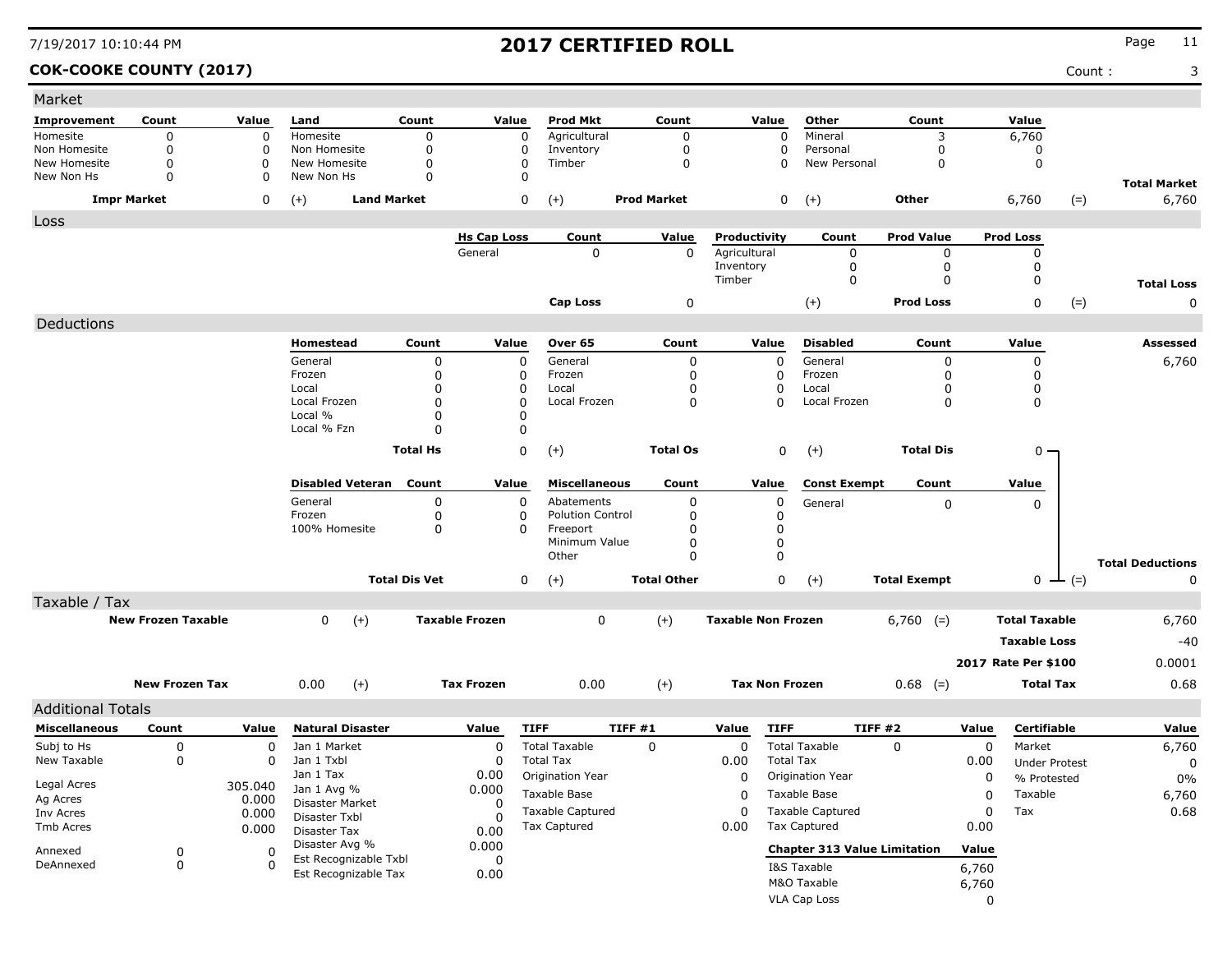### CPA-CITY OF PARADISE (2017) Count : 1,185

| Market                     |                           |                      |                                  |                         |                      |                            |                                       |                    |                           |                                               |                     |                                     |            |                      |        |                         |
|----------------------------|---------------------------|----------------------|----------------------------------|-------------------------|----------------------|----------------------------|---------------------------------------|--------------------|---------------------------|-----------------------------------------------|---------------------|-------------------------------------|------------|----------------------|--------|-------------------------|
| Improvement                | Count                     | Value                | Land                             |                         | Count                | Value                      | Prod Mkt                              | Count              | Value                     | Other                                         |                     | Count                               |            | Value                |        |                         |
| Homesite                   | 253                       | 39,183,450           | Homesite                         |                         | 295                  | 5,948,620                  | Agricultural                          | 43                 | 4,648,310                 | Mineral                                       |                     | 767                                 |            | 1,138,150            |        |                         |
| Non Homesite               | $\overline{2}$            | 69.080               | Non Homesite                     |                         | 24                   | 1,031,990                  | Inventory                             | 0                  |                           | 0<br>Personal                                 |                     | 68                                  |            | 3,765,950            |        |                         |
| New Homesite<br>New Non Hs | 18<br>0                   | 2,212,380<br>0       | New Homesite<br>New Non Hs       |                         | 0<br>0               | $\mathbf 0$<br>$\mathbf 0$ | Timber                                | 0                  |                           | $\mathbf 0$                                   | New Personal        | 0                                   |            | 0                    |        |                         |
|                            |                           |                      |                                  |                         |                      |                            |                                       |                    |                           |                                               |                     |                                     |            |                      |        | <b>Total Market</b>     |
|                            | <b>Impr Market</b>        | 41,464,910           | $(+)$                            | <b>Land Market</b>      |                      | 6,980,610                  | $(+)$                                 | <b>Prod Market</b> | 4,648,310                 | $(+)$                                         |                     | Other                               |            | 4,904,100            | $(=)$  | 57,997,930              |
| Loss                       |                           |                      |                                  |                         |                      |                            |                                       |                    |                           |                                               |                     |                                     |            |                      |        |                         |
|                            |                           |                      |                                  |                         |                      | <b>Hs Cap Loss</b>         | Count                                 | Value              | Productivity              |                                               | Count               | <b>Prod Value</b>                   |            | <b>Prod Loss</b>     |        |                         |
|                            |                           |                      |                                  |                         |                      | General                    | 57                                    | 404,990            | Agricultural<br>Inventory |                                               | 43<br>0             | 45,850<br>0                         |            | 4,602,460<br>0       |        |                         |
|                            |                           |                      |                                  |                         |                      |                            |                                       |                    | Timber                    |                                               | 0                   | 0                                   |            | 0                    |        | <b>Total Loss</b>       |
|                            |                           |                      |                                  |                         |                      |                            | Cap Loss                              | 404,990            |                           | $(+)$                                         |                     | <b>Prod Loss</b>                    |            | 4,602,460            | $(=)$  | 5,007,450               |
|                            |                           |                      |                                  |                         |                      |                            |                                       |                    |                           |                                               |                     |                                     |            |                      |        |                         |
| Deductions                 |                           |                      |                                  |                         |                      |                            |                                       |                    |                           |                                               |                     |                                     |            |                      |        |                         |
|                            |                           |                      | Homestead                        |                         | Count                | Value                      | Over 65                               | Count              | Value                     | <b>Disabled</b>                               |                     | Count                               |            | Value                |        | Assessed                |
|                            |                           |                      | General<br>Frozen                |                         | 0<br>0               | 0<br>0                     | General<br>Frozen                     | 0<br>0             |                           | General<br>$\Omega$<br>Frozen<br><sup>0</sup> |                     | 0<br>0                              |            | 0<br>0               |        | 52,990,480              |
|                            |                           |                      | Local                            |                         | $\mathbf 0$          | 0                          | Local                                 | $\Omega$           |                           | Local                                         |                     | 0                                   |            | 0                    |        |                         |
|                            |                           |                      | Local Frozen                     |                         | $\mathbf 0$          | $\mathbf 0$                | Local Frozen                          | 0                  |                           | Local Frozen<br>n                             |                     | 0                                   |            | 0                    |        |                         |
|                            |                           |                      | Local %                          |                         | $\mathbf 0$          | 0                          |                                       |                    |                           |                                               |                     |                                     |            |                      |        |                         |
|                            |                           |                      | Local % Fzn                      |                         | $\Omega$             | 0                          |                                       |                    |                           |                                               |                     |                                     |            |                      |        |                         |
|                            |                           |                      |                                  |                         | <b>Total Hs</b>      | 0                          | $(+)$                                 | <b>Total Os</b>    |                           | 0<br>$^{(+)}$                                 |                     | <b>Total Dis</b>                    |            | $0 -$                |        |                         |
|                            |                           |                      |                                  |                         |                      |                            |                                       |                    |                           |                                               |                     |                                     |            |                      |        |                         |
|                            |                           |                      |                                  | <b>Disabled Veteran</b> | Count                | Value                      | <b>Miscellaneous</b>                  | Count              | Value                     |                                               | <b>Const Exempt</b> | Count                               |            | Value                |        |                         |
|                            |                           |                      | General<br>Frozen                |                         | $\mathbf{1}$<br>3    | 7,500                      | Abatements<br><b>Polution Control</b> | 0<br>0             |                           | 0<br>General<br>0                             |                     | 43                                  |            | 21,955,540           |        |                         |
|                            |                           |                      | 100% Homesite                    |                         | $\overline{2}$       | 36,000<br>306,810          | Freeport                              | $\Omega$           |                           | <sup>0</sup>                                  |                     |                                     |            |                      |        |                         |
|                            |                           |                      |                                  |                         |                      |                            | Minimum Value                         | 429                | 25,990                    |                                               |                     |                                     |            |                      |        |                         |
|                            |                           |                      |                                  |                         |                      |                            | Other                                 | 0                  |                           | $\Omega$                                      |                     |                                     |            |                      |        | <b>Total Deductions</b> |
|                            |                           |                      |                                  |                         | <b>Total Dis Vet</b> | 350,310                    | $(+)$                                 | <b>Total Other</b> | 25,990                    | $(+)$                                         |                     | <b>Total Exempt</b>                 |            | 21,955,540           | $ (=)$ | 22,331,840              |
| Taxable / Tax              |                           |                      |                                  |                         |                      |                            |                                       |                    |                           |                                               |                     |                                     |            |                      |        |                         |
|                            | <b>New Frozen Taxable</b> |                      | 15,210                           | $(+)$                   |                      | <b>Taxable Frozen</b>      | 4,446,730                             | $(+)$              | <b>Taxable Non Frozen</b> |                                               |                     | $26,196,700$ (=)                    |            | <b>Total Taxable</b> |        | 30,658,640              |
|                            |                           |                      |                                  |                         |                      |                            |                                       |                    |                           |                                               |                     |                                     |            | <b>Taxable Loss</b>  |        | 1,559,284               |
|                            |                           |                      |                                  |                         |                      |                            |                                       |                    |                           |                                               |                     |                                     |            |                      |        |                         |
|                            |                           |                      |                                  |                         |                      |                            |                                       |                    |                           |                                               |                     |                                     |            | 2017 Rate Per \$100  |        | 0.0034                  |
|                            | <b>New Frozen Tax</b>     |                      | 51.71                            | $(+)$                   |                      | <b>Tax Frozen</b>          | 9,817.33                              | $(+)$              |                           | <b>Tax Non Frozen</b>                         |                     | $89,068.77$ (=)                     |            | <b>Total Tax</b>     |        | 98,937.81               |
| <b>Additional Totals</b>   |                           |                      |                                  |                         |                      |                            |                                       |                    |                           |                                               |                     |                                     |            |                      |        |                         |
| <b>Miscellaneous</b>       | Count                     | Value                | <b>Natural Disaster</b>          |                         |                      | Value                      | <b>TIFF</b>                           | <b>TIFF #1</b>     | Value                     | <b>TIFF</b>                                   | TIFF#2              |                                     | Value      | Certifiable          |        | Value                   |
| Subj to Hs                 | 108                       | 12,085,210           | Jan 1 Market                     |                         |                      | 0                          | <b>Total Taxable</b>                  | $\Omega$           | $\mathbf 0$               | <b>Total Taxable</b>                          |                     | 0                                   | 0          | Market               |        | 57,997,930              |
| New Taxable                | 18                        | 2,212,380            | Jan 1 Txbl                       |                         |                      | 0                          | <b>Total Tax</b>                      |                    | 0.00                      | <b>Total Tax</b>                              |                     |                                     | 0.00       | <b>Under Protest</b> |        | 0                       |
|                            |                           |                      | Jan 1 Tax                        |                         |                      | 0.00                       | Origination Year                      |                    | $\mathbf 0$               | Origination Year                              |                     |                                     | 0          | % Protested          |        | 0%                      |
| Legal Acres<br>Ag Acres    |                           | 644,237.488<br>0.000 | Jan 1 Avg %                      |                         |                      | 0.000                      | Taxable Base                          |                    | 0                         | Taxable Base                                  |                     |                                     | 0          | Taxable              |        | 30,658,640              |
| Inv Acres                  |                           | 0.000                | Disaster Market<br>Disaster Txbl |                         |                      | 0<br>0                     | <b>Taxable Captured</b>               |                    | $\Omega$                  | <b>Taxable Captured</b>                       |                     |                                     | $\Omega$   | Tax                  |        | 98,937.81               |
| Tmb Acres                  |                           | 0.000                | Disaster Tax                     |                         |                      | 0.00                       | Tax Captured                          |                    | 0.00                      | <b>Tax Captured</b>                           |                     |                                     | 0.00       |                      |        |                         |
| Annexed                    | 0                         | 0                    | Disaster Avg %                   |                         |                      | 0.000                      |                                       |                    |                           |                                               |                     | <b>Chapter 313 Value Limitation</b> | Value      |                      |        |                         |
| DeAnnexed                  | 0                         | $\Omega$             |                                  | Est Recognizable Txbl   |                      | 0                          |                                       |                    |                           | I&S Taxable                                   |                     |                                     | 30,658,640 |                      |        |                         |
|                            |                           |                      |                                  | Est Recognizable Tax    |                      | 0.00                       |                                       |                    |                           | M&O Taxable                                   |                     |                                     | 30,658,640 |                      |        |                         |
|                            |                           |                      |                                  |                         |                      |                            |                                       |                    |                           | <b>VLA Cap Loss</b>                           |                     |                                     | 0          |                      |        |                         |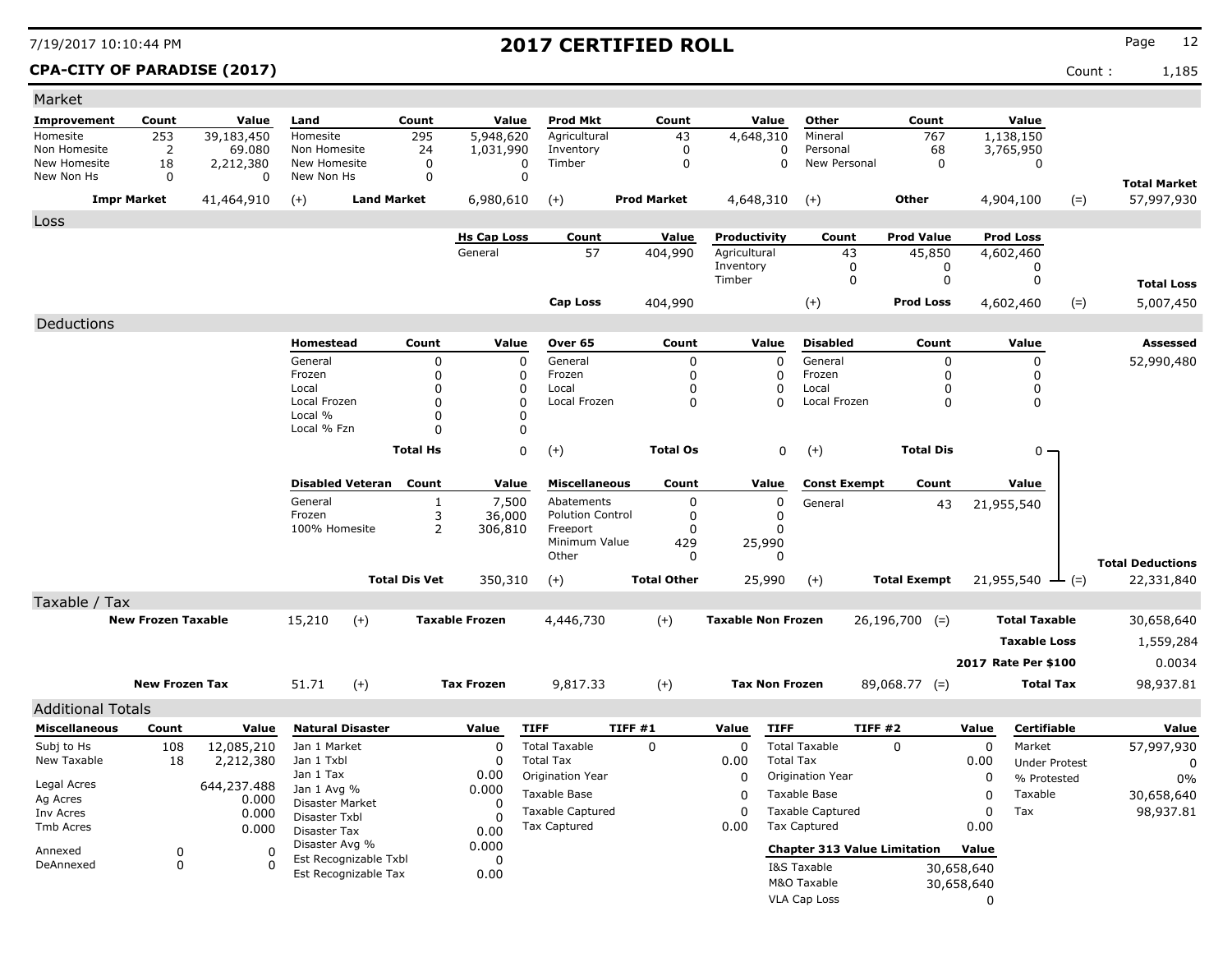| Market                       |                           |                         |                               |                            |                       |                         |                    |                           |                                     |                     |             |                             |                                    |
|------------------------------|---------------------------|-------------------------|-------------------------------|----------------------------|-----------------------|-------------------------|--------------------|---------------------------|-------------------------------------|---------------------|-------------|-----------------------------|------------------------------------|
| Improvement                  | Count                     | Value                   | Land                          | Count                      | Value                 | <b>Prod Mkt</b>         | Count              | Value                     | Other                               | Count               |             | Value                       |                                    |
| Homesite                     | 605                       | 81,681,003              | Homesite                      | 731                        | 21,630,000            | Agricultural            | 99                 | 7,504,490                 | Mineral                             | 10,564              |             | 12,793,250                  |                                    |
| Non Homesite<br>New Homesite | 9                         | 352,940                 | Non Homesite                  | 7                          | 1,853,300             | Inventory               | 0                  | 0<br>$\Omega$             | Personal                            | 133                 |             | 13,019,660                  |                                    |
| New Non Hs                   | 54<br>1                   | 4,284,590<br>11,520     | New Homesite<br>New Non Hs    | 0<br>$\mathbf 0$           | $\Omega$<br>$\Omega$  | Timber                  | 0                  |                           | New Personal                        | 0                   |             | 0                           |                                    |
|                              | <b>Impr Market</b>        | 86,330,053              | $(+)$                         | <b>Land Market</b>         | 23,483,300            | $(+)$                   | <b>Prod Market</b> | 7,504,490                 | $(+)$                               | <b>Other</b>        |             | 25,812,910<br>$(=)$         | <b>Total Market</b><br>143,130,753 |
| Loss                         |                           |                         |                               |                            |                       |                         |                    |                           |                                     |                     |             |                             |                                    |
|                              |                           |                         |                               |                            | <b>Hs Cap Loss</b>    | Count                   | Value              | Productivity              | Count                               | <b>Prod Value</b>   |             | <b>Prod Loss</b>            |                                    |
|                              |                           |                         |                               |                            | General               | 200                     | 2,124,150          | Agricultural              | 99                                  | 66,270              |             | 7,438,220                   |                                    |
|                              |                           |                         |                               |                            |                       |                         |                    | Inventory<br>Timber       | 0<br>0                              | 0<br>0              |             | 0<br>0                      |                                    |
|                              |                           |                         |                               |                            |                       |                         |                    |                           |                                     |                     |             |                             | <b>Total Loss</b>                  |
|                              |                           |                         |                               |                            |                       | <b>Cap Loss</b>         | 2,124,150          |                           | $(+)$                               | <b>Prod Loss</b>    |             | 7,438,220<br>$(=)$          | 9,562,370                          |
| Deductions                   |                           |                         |                               |                            |                       |                         |                    |                           |                                     |                     |             |                             |                                    |
|                              |                           |                         | Homestead                     | Count                      | Value                 | Over 65                 | Count              | Value                     | <b>Disabled</b>                     | Count               |             | Value                       | Assessed                           |
|                              |                           |                         | General<br>Frozen             | $\mathbf 0$<br>$\mathbf 0$ | 0<br>0                | General<br>Frozen       | 0<br>0             | $\Omega$<br>0             | General<br>Frozen                   | 0<br>0              |             | 0<br>$\Omega$               | 133,568,383                        |
|                              |                           |                         | Local                         | $\Omega$                   | 0                     | Local                   | 96                 | 3,760,000                 | Local                               | 8                   |             | 320,000                     |                                    |
|                              |                           |                         | Local Frozen                  | $\Omega$                   | 0                     | Local Frozen            | 0                  | 0                         | Local Frozen                        | 0                   |             | $\Omega$                    |                                    |
|                              |                           |                         | Local %                       | 0                          | 0                     |                         |                    |                           |                                     |                     |             |                             |                                    |
|                              |                           |                         | Local % Fzn                   | $\Omega$                   | 0                     |                         |                    |                           |                                     |                     |             |                             |                                    |
|                              |                           |                         |                               | <b>Total Hs</b>            | 0                     | $(+)$                   | <b>Total Os</b>    | 3,760,000                 | $(+)$                               | <b>Total Dis</b>    |             | $320,000 -$                 |                                    |
|                              |                           |                         | <b>Disabled Veteran</b>       | Count                      | Value                 | <b>Miscellaneous</b>    | Count              | Value                     | <b>Const Exempt</b>                 | Count               |             | Value                       |                                    |
|                              |                           |                         | General                       | 14                         | 129,000               | Abatements              | 0                  | 0                         |                                     |                     |             |                             |                                    |
|                              |                           |                         | Frozen                        | 0                          | 0                     | <b>Polution Control</b> | 1                  | 132,207                   | General                             | 50                  |             | 5,419,190                   |                                    |
|                              |                           |                         | 100% Homesite                 | $\overline{4}$             | 387,850               | Freeport                | $\mathbf{1}$       | 276,950                   |                                     |                     |             |                             |                                    |
|                              |                           |                         |                               |                            |                       | Minimum Value<br>Other  | 564<br>0           | 15,980<br>0               |                                     |                     |             |                             |                                    |
|                              |                           |                         |                               |                            |                       |                         |                    |                           |                                     |                     |             |                             | <b>Total Deductions</b>            |
|                              |                           |                         |                               | <b>Total Dis Vet</b>       | 516,850               | $(+)$                   | <b>Total Other</b> | 425,137                   | $(+)$                               | <b>Total Exempt</b> |             | $5,419,190 \rightarrow$ (=) | 10,441,177                         |
| Taxable / Tax                |                           |                         |                               |                            |                       |                         |                    |                           |                                     |                     |             |                             |                                    |
|                              | <b>New Frozen Taxable</b> |                         | $\mathbf{0}$                  | $(+)$                      | <b>Taxable Frozen</b> | 0                       | $(+)$              | <b>Taxable Non Frozen</b> |                                     | $123, 127, 206$ (=) |             | <b>Total Taxable</b>        | 123,127,206                        |
|                              |                           |                         |                               |                            |                       |                         |                    |                           |                                     |                     |             | <b>Taxable Loss</b>         | 1,241                              |
|                              |                           |                         |                               |                            |                       |                         |                    |                           |                                     |                     |             | 2017 Rate Per \$100         | 0.005234                           |
|                              | <b>New Frozen Tax</b>     |                         | 0.00                          | $(+)$                      | <b>Tax Frozen</b>     | 0.00                    | $(+)$              | <b>Tax Non Frozen</b>     |                                     | $644,441.30$ (=)    |             | <b>Total Tax</b>            | 644,441.30                         |
| <b>Additional Totals</b>     |                           |                         |                               |                            |                       |                         |                    |                           |                                     |                     |             |                             |                                    |
| <b>Miscellaneous</b>         | Count                     | Value                   | <b>Natural Disaster</b>       |                            | Value                 | <b>TIFF</b>             | TIFF #1            | Value<br><b>TIFF</b>      |                                     | TIFF #2             | Value       | Certifiable                 | Value                              |
| Subj to Hs                   |                           |                         | Jan 1 Market                  |                            | 0                     | <b>Total Taxable</b>    | 0                  | 0                         | <b>Total Taxable</b>                | $\Omega$            | 0           | Market                      |                                    |
| New Taxable                  | 357<br>52                 | 52,414,310<br>4,223,350 | Jan 1 Txbl                    |                            | 0                     | Total Tax               |                    | 0.00                      | <b>Total Tax</b>                    |                     | 0.00        | <b>Under Protest</b>        | 143,130,753<br>0                   |
|                              |                           |                         | Jan 1 Tax                     |                            | 0.00                  | Origination Year        |                    | 0                         | Origination Year                    |                     | 0           | % Protested                 | 0%                                 |
| Legal Acres<br>Ag Acres      |                           | 11,679,074.<br>0.000    | Jan 1 Avg %                   |                            | 0.000                 | Taxable Base            |                    | 0                         | Taxable Base                        |                     | $\mathbf 0$ | Taxable                     | 123,127,206                        |
| Inv Acres                    |                           | 0.000                   | Disaster Market               |                            | 0                     | <b>Taxable Captured</b> |                    | 0                         | <b>Taxable Captured</b>             |                     | 0           | Tax                         | 644,441.30                         |
| Tmb Acres                    |                           | 0.000                   | Disaster Txbl<br>Disaster Tax |                            | <sup>0</sup><br>0.00  | <b>Tax Captured</b>     |                    | 0.00                      | <b>Tax Captured</b>                 |                     | 0.00        |                             |                                    |
| Annexed                      | 0                         | 0                       | Disaster Avg %                |                            | 0.000                 |                         |                    |                           | <b>Chapter 313 Value Limitation</b> |                     | Value       |                             |                                    |
| DeAnnexed                    | 0                         | $\Omega$                | Est Recognizable Txbl         |                            | 0                     |                         |                    |                           | I&S Taxable                         |                     | 123,127,206 |                             |                                    |
|                              |                           |                         | Est Recognizable Tax          |                            | 0.00                  |                         |                    |                           | M&O Taxable                         |                     | 123,127,206 |                             |                                    |
|                              |                           |                         |                               |                            |                       |                         |                    |                           | VLA Cap Loss                        |                     | 0           |                             |                                    |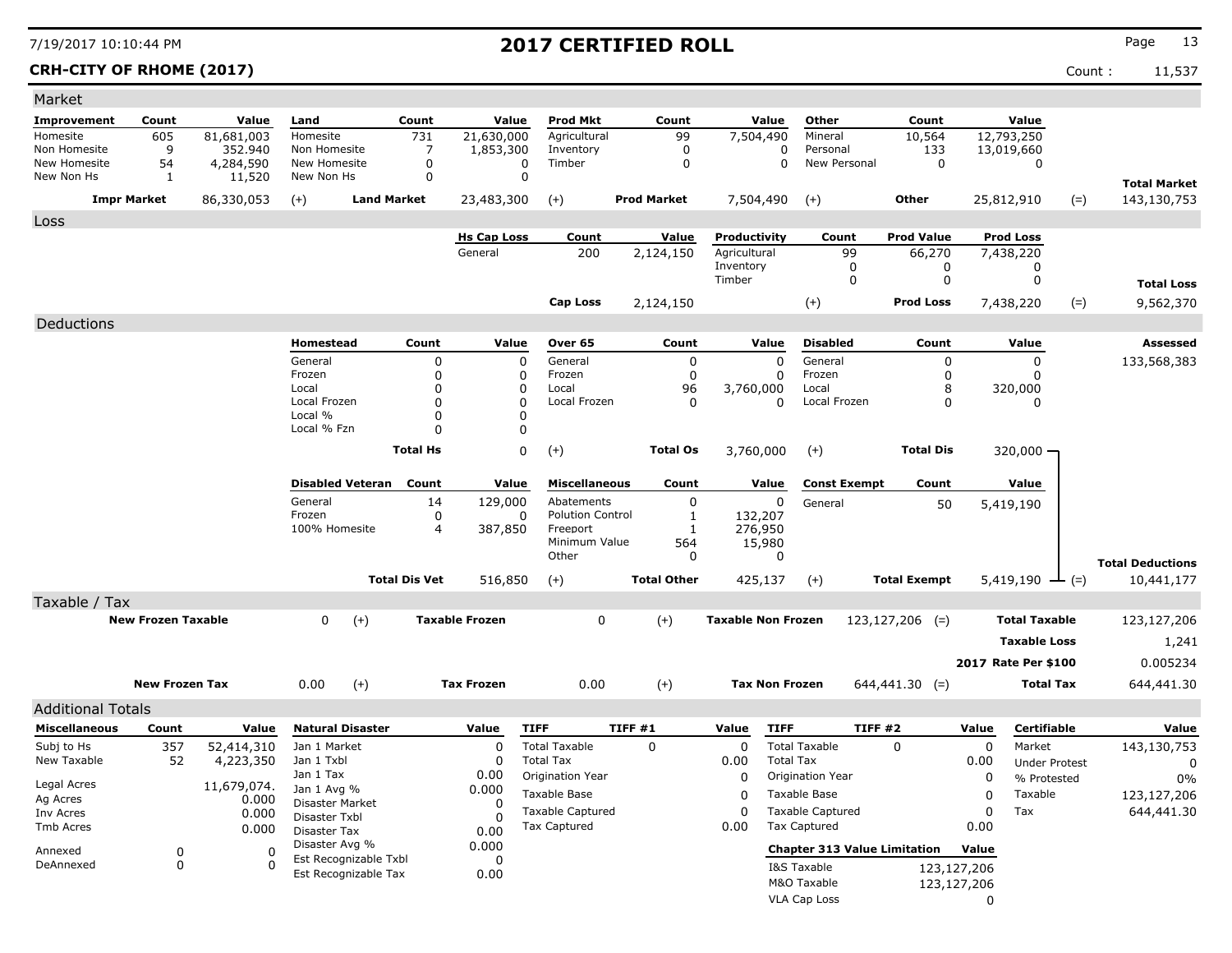### **CRU-CITY OF RUNAWAY BAY (2017)** Count : 2,431

| Other<br>Count<br>Value<br><b>Prod Mkt</b><br>Count<br>Value<br>Count<br>Value<br><b>Improvement</b><br>Count<br>Value<br>Land<br>738<br>$\overline{23,}497,730$<br>423,250<br>104,371,260<br>2,233<br>Agricultural<br>Mineral<br>127<br>Homesite<br>Homesite<br>0<br>0<br>12,220<br>0<br>Non Homesite<br>1<br>Non Homesite<br>0<br>Inventory<br>Personal<br>71<br>2,161,770<br>0<br>0<br>New Homesite<br>560<br>4,843,270<br>New Homesite<br>Timber<br>0<br>New Personal<br>0<br>0<br>$\Omega$<br>0<br>0<br>New Non Hs<br>0<br>0<br>New Non Hs<br>0<br>$\Omega$<br><b>Total Market</b><br><b>Prod Market</b><br>0<br>$(+)$<br><b>Impr Market</b><br>109,226,750<br><b>Land Market</b><br>23,497,730<br>Other<br>2,585,020<br>135,309,500<br>$(+)$<br>$(+)$<br>$(=)$<br>Loss<br><b>Prod Loss</b><br><b>Hs Cap Loss</b><br>Value<br>Productivity<br>Count<br><b>Prod Value</b><br>Count<br>177<br>Agricultural<br>General<br>1,666,765<br>0<br>0<br>0<br>Inventory<br>0<br>0<br>0<br>Timber<br>0<br>$\Omega$<br>0<br><b>Total Loss</b><br><b>Cap Loss</b><br>$(+)$<br><b>Prod Loss</b><br>0<br>$(=)$<br>1,666,765<br>1,666,765<br>Deductions<br>Homestead<br>Count<br>Value<br>Over 65<br>Count<br>Value<br><b>Disabled</b><br>Count<br>Value<br>Assessed<br>General<br>General<br>General<br>0<br>0<br>0<br>133,642,735<br>0<br>0<br>0<br>Frozen<br>0<br>0<br>0<br>Frozen<br>0<br>Frozen<br>0<br>0<br>Local<br>235<br>Local<br>0<br>0<br>1,125,000<br>0<br>Local<br>0<br>0<br>Local Frozen<br>221<br>1,072,500<br>Local Frozen<br>0<br>$\Omega$<br>Local Frozen<br>0<br>Local %<br>0<br>0<br>Local % Fzn<br>0<br>0<br>$(+)$<br><b>Total Dis</b><br><b>Total Hs</b><br>2,197,500<br>$(+)$<br><b>Total Os</b><br>0<br>$0 -$<br><b>Disabled Veteran</b><br>Count<br>Value<br><b>Miscellaneous</b><br>Count<br>Value<br><b>Const Exempt</b><br>Count<br>Value<br>General<br>37,500<br>$\overline{4}$<br>Abatements<br>0<br>0<br>General<br>79<br>1,865,201<br>Frozen<br><b>Polution Control</b><br>12<br>144,000<br>0<br>0<br>100% Homesite<br>5<br>706,740<br>Freeport<br>0<br>0<br>Minimum Value<br>5,560<br>42<br>Other<br>0<br>0<br><b>Total Deductions</b><br><b>Total Dis Vet</b><br>888,240<br><b>Total Other</b><br>5,560<br>$(+)$<br><b>Total Exempt</b><br>1,865,201<br>4,956,501<br>$(+)$<br>$-(-)$<br>Taxable / Tax<br><b>New Frozen Taxable</b><br><b>Taxable Frozen</b><br><b>Taxable Non Frozen</b><br><b>Total Taxable</b><br>853,610<br>$(+)$<br>$(+)$<br>37,070,440<br>$90,762,184$ (=)<br>128,686,234<br><b>Taxable Loss</b><br>7,635,902<br>2017 Rate Per \$100<br>0.006595<br><b>New Frozen Tax</b><br>5,593.93<br>$(+)$<br><b>Tax Frozen</b><br>194,156.63<br>$(+)$<br><b>Tax Non Frozen</b><br>$598,576.38$ (=)<br><b>Total Tax</b><br>798,326.94<br><b>Additional Totals</b><br><b>Natural Disaster</b><br><b>TIFF #1</b><br><b>TIFF</b><br>TIFF #2<br>Certifiable<br><b>Miscellaneous</b><br>Count<br>Value<br>Value<br><b>TIFF</b><br>Value<br>Value<br>Value<br><b>Total Taxable</b><br>$\Omega$<br><b>Total Taxable</b><br>Market<br>135,090,900<br>Subj to Hs<br>457<br>79,073,505<br>Jan 1 Market<br>0<br>0<br>0<br>$\Omega$<br><b>Total Tax</b><br>New Taxable<br>557<br>Jan 1 Txbl<br>0.00<br><b>Total Tax</b><br>4,634,920<br>0<br>0.00<br><b>Under Protest</b><br>218,600<br>Jan 1 Tax<br>0.00<br>Origination Year<br>Origination Year<br>0<br>0<br>% Protested<br>0.162%<br>Legal Acres<br>80,593.675<br>0.000<br>Jan 1 Avg %<br>Taxable Base<br>Taxable Base<br>Taxable<br>0<br>128,467,634<br>0<br>Ag Acres<br>0.000<br>Disaster Market<br>0<br><b>Taxable Captured</b><br><b>Taxable Captured</b><br>$\mathbf 0$<br>Tax<br>796,885.27<br>$\Omega$<br>Inv Acres<br>0.000<br>Disaster Txbl<br>0<br>Tax Captured<br><b>Tax Captured</b><br>0.00<br>0.00<br>Tmb Acres<br>0.000<br>Disaster Tax<br>0.00<br>Disaster Avg %<br>0.000<br><b>Chapter 313 Value Limitation</b><br>Value<br>Annexed<br>0<br>0<br>Est Recognizable Txbl<br>0<br>DeAnnexed<br>0<br>I&S Taxable<br>128,686,234<br>Est Recognizable Tax<br>0.00<br>M&O Taxable<br>128,686,234 | Market |  |  |  |  |                     |  |   |  |
|----------------------------------------------------------------------------------------------------------------------------------------------------------------------------------------------------------------------------------------------------------------------------------------------------------------------------------------------------------------------------------------------------------------------------------------------------------------------------------------------------------------------------------------------------------------------------------------------------------------------------------------------------------------------------------------------------------------------------------------------------------------------------------------------------------------------------------------------------------------------------------------------------------------------------------------------------------------------------------------------------------------------------------------------------------------------------------------------------------------------------------------------------------------------------------------------------------------------------------------------------------------------------------------------------------------------------------------------------------------------------------------------------------------------------------------------------------------------------------------------------------------------------------------------------------------------------------------------------------------------------------------------------------------------------------------------------------------------------------------------------------------------------------------------------------------------------------------------------------------------------------------------------------------------------------------------------------------------------------------------------------------------------------------------------------------------------------------------------------------------------------------------------------------------------------------------------------------------------------------------------------------------------------------------------------------------------------------------------------------------------------------------------------------------------------------------------------------------------------------------------------------------------------------------------------------------------------------------------------------------------------------------------------------------------------------------------------------------------------------------------------------------------------------------------------------------------------------------------------------------------------------------------------------------------------------------------------------------------------------------------------------------------------------------------------------------------------------------------------------------------------------------------------------------------------------------------------------------------------------------------------------------------------------------------------------------------------------------------------------------------------------------------------------------------------------------------------------------------------------------------------------------------------------------------------------------------------------------------------------------------------------------------------------------------------------------------------------------------------------------------------------------------------------------------------------------------------------------------------------------------------------------------------------------------------------------------------------------------------------------------------------------------------------------------------------------------------|--------|--|--|--|--|---------------------|--|---|--|
|                                                                                                                                                                                                                                                                                                                                                                                                                                                                                                                                                                                                                                                                                                                                                                                                                                                                                                                                                                                                                                                                                                                                                                                                                                                                                                                                                                                                                                                                                                                                                                                                                                                                                                                                                                                                                                                                                                                                                                                                                                                                                                                                                                                                                                                                                                                                                                                                                                                                                                                                                                                                                                                                                                                                                                                                                                                                                                                                                                                                                                                                                                                                                                                                                                                                                                                                                                                                                                                                                                                                                                                                                                                                                                                                                                                                                                                                                                                                                                                                                                                                                  |        |  |  |  |  |                     |  |   |  |
|                                                                                                                                                                                                                                                                                                                                                                                                                                                                                                                                                                                                                                                                                                                                                                                                                                                                                                                                                                                                                                                                                                                                                                                                                                                                                                                                                                                                                                                                                                                                                                                                                                                                                                                                                                                                                                                                                                                                                                                                                                                                                                                                                                                                                                                                                                                                                                                                                                                                                                                                                                                                                                                                                                                                                                                                                                                                                                                                                                                                                                                                                                                                                                                                                                                                                                                                                                                                                                                                                                                                                                                                                                                                                                                                                                                                                                                                                                                                                                                                                                                                                  |        |  |  |  |  |                     |  |   |  |
|                                                                                                                                                                                                                                                                                                                                                                                                                                                                                                                                                                                                                                                                                                                                                                                                                                                                                                                                                                                                                                                                                                                                                                                                                                                                                                                                                                                                                                                                                                                                                                                                                                                                                                                                                                                                                                                                                                                                                                                                                                                                                                                                                                                                                                                                                                                                                                                                                                                                                                                                                                                                                                                                                                                                                                                                                                                                                                                                                                                                                                                                                                                                                                                                                                                                                                                                                                                                                                                                                                                                                                                                                                                                                                                                                                                                                                                                                                                                                                                                                                                                                  |        |  |  |  |  |                     |  |   |  |
|                                                                                                                                                                                                                                                                                                                                                                                                                                                                                                                                                                                                                                                                                                                                                                                                                                                                                                                                                                                                                                                                                                                                                                                                                                                                                                                                                                                                                                                                                                                                                                                                                                                                                                                                                                                                                                                                                                                                                                                                                                                                                                                                                                                                                                                                                                                                                                                                                                                                                                                                                                                                                                                                                                                                                                                                                                                                                                                                                                                                                                                                                                                                                                                                                                                                                                                                                                                                                                                                                                                                                                                                                                                                                                                                                                                                                                                                                                                                                                                                                                                                                  |        |  |  |  |  |                     |  |   |  |
|                                                                                                                                                                                                                                                                                                                                                                                                                                                                                                                                                                                                                                                                                                                                                                                                                                                                                                                                                                                                                                                                                                                                                                                                                                                                                                                                                                                                                                                                                                                                                                                                                                                                                                                                                                                                                                                                                                                                                                                                                                                                                                                                                                                                                                                                                                                                                                                                                                                                                                                                                                                                                                                                                                                                                                                                                                                                                                                                                                                                                                                                                                                                                                                                                                                                                                                                                                                                                                                                                                                                                                                                                                                                                                                                                                                                                                                                                                                                                                                                                                                                                  |        |  |  |  |  |                     |  |   |  |
|                                                                                                                                                                                                                                                                                                                                                                                                                                                                                                                                                                                                                                                                                                                                                                                                                                                                                                                                                                                                                                                                                                                                                                                                                                                                                                                                                                                                                                                                                                                                                                                                                                                                                                                                                                                                                                                                                                                                                                                                                                                                                                                                                                                                                                                                                                                                                                                                                                                                                                                                                                                                                                                                                                                                                                                                                                                                                                                                                                                                                                                                                                                                                                                                                                                                                                                                                                                                                                                                                                                                                                                                                                                                                                                                                                                                                                                                                                                                                                                                                                                                                  |        |  |  |  |  |                     |  |   |  |
|                                                                                                                                                                                                                                                                                                                                                                                                                                                                                                                                                                                                                                                                                                                                                                                                                                                                                                                                                                                                                                                                                                                                                                                                                                                                                                                                                                                                                                                                                                                                                                                                                                                                                                                                                                                                                                                                                                                                                                                                                                                                                                                                                                                                                                                                                                                                                                                                                                                                                                                                                                                                                                                                                                                                                                                                                                                                                                                                                                                                                                                                                                                                                                                                                                                                                                                                                                                                                                                                                                                                                                                                                                                                                                                                                                                                                                                                                                                                                                                                                                                                                  |        |  |  |  |  |                     |  |   |  |
|                                                                                                                                                                                                                                                                                                                                                                                                                                                                                                                                                                                                                                                                                                                                                                                                                                                                                                                                                                                                                                                                                                                                                                                                                                                                                                                                                                                                                                                                                                                                                                                                                                                                                                                                                                                                                                                                                                                                                                                                                                                                                                                                                                                                                                                                                                                                                                                                                                                                                                                                                                                                                                                                                                                                                                                                                                                                                                                                                                                                                                                                                                                                                                                                                                                                                                                                                                                                                                                                                                                                                                                                                                                                                                                                                                                                                                                                                                                                                                                                                                                                                  |        |  |  |  |  |                     |  |   |  |
|                                                                                                                                                                                                                                                                                                                                                                                                                                                                                                                                                                                                                                                                                                                                                                                                                                                                                                                                                                                                                                                                                                                                                                                                                                                                                                                                                                                                                                                                                                                                                                                                                                                                                                                                                                                                                                                                                                                                                                                                                                                                                                                                                                                                                                                                                                                                                                                                                                                                                                                                                                                                                                                                                                                                                                                                                                                                                                                                                                                                                                                                                                                                                                                                                                                                                                                                                                                                                                                                                                                                                                                                                                                                                                                                                                                                                                                                                                                                                                                                                                                                                  |        |  |  |  |  |                     |  |   |  |
|                                                                                                                                                                                                                                                                                                                                                                                                                                                                                                                                                                                                                                                                                                                                                                                                                                                                                                                                                                                                                                                                                                                                                                                                                                                                                                                                                                                                                                                                                                                                                                                                                                                                                                                                                                                                                                                                                                                                                                                                                                                                                                                                                                                                                                                                                                                                                                                                                                                                                                                                                                                                                                                                                                                                                                                                                                                                                                                                                                                                                                                                                                                                                                                                                                                                                                                                                                                                                                                                                                                                                                                                                                                                                                                                                                                                                                                                                                                                                                                                                                                                                  |        |  |  |  |  |                     |  |   |  |
|                                                                                                                                                                                                                                                                                                                                                                                                                                                                                                                                                                                                                                                                                                                                                                                                                                                                                                                                                                                                                                                                                                                                                                                                                                                                                                                                                                                                                                                                                                                                                                                                                                                                                                                                                                                                                                                                                                                                                                                                                                                                                                                                                                                                                                                                                                                                                                                                                                                                                                                                                                                                                                                                                                                                                                                                                                                                                                                                                                                                                                                                                                                                                                                                                                                                                                                                                                                                                                                                                                                                                                                                                                                                                                                                                                                                                                                                                                                                                                                                                                                                                  |        |  |  |  |  |                     |  |   |  |
|                                                                                                                                                                                                                                                                                                                                                                                                                                                                                                                                                                                                                                                                                                                                                                                                                                                                                                                                                                                                                                                                                                                                                                                                                                                                                                                                                                                                                                                                                                                                                                                                                                                                                                                                                                                                                                                                                                                                                                                                                                                                                                                                                                                                                                                                                                                                                                                                                                                                                                                                                                                                                                                                                                                                                                                                                                                                                                                                                                                                                                                                                                                                                                                                                                                                                                                                                                                                                                                                                                                                                                                                                                                                                                                                                                                                                                                                                                                                                                                                                                                                                  |        |  |  |  |  |                     |  |   |  |
|                                                                                                                                                                                                                                                                                                                                                                                                                                                                                                                                                                                                                                                                                                                                                                                                                                                                                                                                                                                                                                                                                                                                                                                                                                                                                                                                                                                                                                                                                                                                                                                                                                                                                                                                                                                                                                                                                                                                                                                                                                                                                                                                                                                                                                                                                                                                                                                                                                                                                                                                                                                                                                                                                                                                                                                                                                                                                                                                                                                                                                                                                                                                                                                                                                                                                                                                                                                                                                                                                                                                                                                                                                                                                                                                                                                                                                                                                                                                                                                                                                                                                  |        |  |  |  |  |                     |  |   |  |
|                                                                                                                                                                                                                                                                                                                                                                                                                                                                                                                                                                                                                                                                                                                                                                                                                                                                                                                                                                                                                                                                                                                                                                                                                                                                                                                                                                                                                                                                                                                                                                                                                                                                                                                                                                                                                                                                                                                                                                                                                                                                                                                                                                                                                                                                                                                                                                                                                                                                                                                                                                                                                                                                                                                                                                                                                                                                                                                                                                                                                                                                                                                                                                                                                                                                                                                                                                                                                                                                                                                                                                                                                                                                                                                                                                                                                                                                                                                                                                                                                                                                                  |        |  |  |  |  |                     |  |   |  |
|                                                                                                                                                                                                                                                                                                                                                                                                                                                                                                                                                                                                                                                                                                                                                                                                                                                                                                                                                                                                                                                                                                                                                                                                                                                                                                                                                                                                                                                                                                                                                                                                                                                                                                                                                                                                                                                                                                                                                                                                                                                                                                                                                                                                                                                                                                                                                                                                                                                                                                                                                                                                                                                                                                                                                                                                                                                                                                                                                                                                                                                                                                                                                                                                                                                                                                                                                                                                                                                                                                                                                                                                                                                                                                                                                                                                                                                                                                                                                                                                                                                                                  |        |  |  |  |  |                     |  |   |  |
|                                                                                                                                                                                                                                                                                                                                                                                                                                                                                                                                                                                                                                                                                                                                                                                                                                                                                                                                                                                                                                                                                                                                                                                                                                                                                                                                                                                                                                                                                                                                                                                                                                                                                                                                                                                                                                                                                                                                                                                                                                                                                                                                                                                                                                                                                                                                                                                                                                                                                                                                                                                                                                                                                                                                                                                                                                                                                                                                                                                                                                                                                                                                                                                                                                                                                                                                                                                                                                                                                                                                                                                                                                                                                                                                                                                                                                                                                                                                                                                                                                                                                  |        |  |  |  |  |                     |  |   |  |
|                                                                                                                                                                                                                                                                                                                                                                                                                                                                                                                                                                                                                                                                                                                                                                                                                                                                                                                                                                                                                                                                                                                                                                                                                                                                                                                                                                                                                                                                                                                                                                                                                                                                                                                                                                                                                                                                                                                                                                                                                                                                                                                                                                                                                                                                                                                                                                                                                                                                                                                                                                                                                                                                                                                                                                                                                                                                                                                                                                                                                                                                                                                                                                                                                                                                                                                                                                                                                                                                                                                                                                                                                                                                                                                                                                                                                                                                                                                                                                                                                                                                                  |        |  |  |  |  |                     |  |   |  |
|                                                                                                                                                                                                                                                                                                                                                                                                                                                                                                                                                                                                                                                                                                                                                                                                                                                                                                                                                                                                                                                                                                                                                                                                                                                                                                                                                                                                                                                                                                                                                                                                                                                                                                                                                                                                                                                                                                                                                                                                                                                                                                                                                                                                                                                                                                                                                                                                                                                                                                                                                                                                                                                                                                                                                                                                                                                                                                                                                                                                                                                                                                                                                                                                                                                                                                                                                                                                                                                                                                                                                                                                                                                                                                                                                                                                                                                                                                                                                                                                                                                                                  |        |  |  |  |  |                     |  |   |  |
|                                                                                                                                                                                                                                                                                                                                                                                                                                                                                                                                                                                                                                                                                                                                                                                                                                                                                                                                                                                                                                                                                                                                                                                                                                                                                                                                                                                                                                                                                                                                                                                                                                                                                                                                                                                                                                                                                                                                                                                                                                                                                                                                                                                                                                                                                                                                                                                                                                                                                                                                                                                                                                                                                                                                                                                                                                                                                                                                                                                                                                                                                                                                                                                                                                                                                                                                                                                                                                                                                                                                                                                                                                                                                                                                                                                                                                                                                                                                                                                                                                                                                  |        |  |  |  |  |                     |  |   |  |
|                                                                                                                                                                                                                                                                                                                                                                                                                                                                                                                                                                                                                                                                                                                                                                                                                                                                                                                                                                                                                                                                                                                                                                                                                                                                                                                                                                                                                                                                                                                                                                                                                                                                                                                                                                                                                                                                                                                                                                                                                                                                                                                                                                                                                                                                                                                                                                                                                                                                                                                                                                                                                                                                                                                                                                                                                                                                                                                                                                                                                                                                                                                                                                                                                                                                                                                                                                                                                                                                                                                                                                                                                                                                                                                                                                                                                                                                                                                                                                                                                                                                                  |        |  |  |  |  |                     |  |   |  |
|                                                                                                                                                                                                                                                                                                                                                                                                                                                                                                                                                                                                                                                                                                                                                                                                                                                                                                                                                                                                                                                                                                                                                                                                                                                                                                                                                                                                                                                                                                                                                                                                                                                                                                                                                                                                                                                                                                                                                                                                                                                                                                                                                                                                                                                                                                                                                                                                                                                                                                                                                                                                                                                                                                                                                                                                                                                                                                                                                                                                                                                                                                                                                                                                                                                                                                                                                                                                                                                                                                                                                                                                                                                                                                                                                                                                                                                                                                                                                                                                                                                                                  |        |  |  |  |  |                     |  |   |  |
|                                                                                                                                                                                                                                                                                                                                                                                                                                                                                                                                                                                                                                                                                                                                                                                                                                                                                                                                                                                                                                                                                                                                                                                                                                                                                                                                                                                                                                                                                                                                                                                                                                                                                                                                                                                                                                                                                                                                                                                                                                                                                                                                                                                                                                                                                                                                                                                                                                                                                                                                                                                                                                                                                                                                                                                                                                                                                                                                                                                                                                                                                                                                                                                                                                                                                                                                                                                                                                                                                                                                                                                                                                                                                                                                                                                                                                                                                                                                                                                                                                                                                  |        |  |  |  |  |                     |  |   |  |
|                                                                                                                                                                                                                                                                                                                                                                                                                                                                                                                                                                                                                                                                                                                                                                                                                                                                                                                                                                                                                                                                                                                                                                                                                                                                                                                                                                                                                                                                                                                                                                                                                                                                                                                                                                                                                                                                                                                                                                                                                                                                                                                                                                                                                                                                                                                                                                                                                                                                                                                                                                                                                                                                                                                                                                                                                                                                                                                                                                                                                                                                                                                                                                                                                                                                                                                                                                                                                                                                                                                                                                                                                                                                                                                                                                                                                                                                                                                                                                                                                                                                                  |        |  |  |  |  |                     |  |   |  |
|                                                                                                                                                                                                                                                                                                                                                                                                                                                                                                                                                                                                                                                                                                                                                                                                                                                                                                                                                                                                                                                                                                                                                                                                                                                                                                                                                                                                                                                                                                                                                                                                                                                                                                                                                                                                                                                                                                                                                                                                                                                                                                                                                                                                                                                                                                                                                                                                                                                                                                                                                                                                                                                                                                                                                                                                                                                                                                                                                                                                                                                                                                                                                                                                                                                                                                                                                                                                                                                                                                                                                                                                                                                                                                                                                                                                                                                                                                                                                                                                                                                                                  |        |  |  |  |  |                     |  |   |  |
|                                                                                                                                                                                                                                                                                                                                                                                                                                                                                                                                                                                                                                                                                                                                                                                                                                                                                                                                                                                                                                                                                                                                                                                                                                                                                                                                                                                                                                                                                                                                                                                                                                                                                                                                                                                                                                                                                                                                                                                                                                                                                                                                                                                                                                                                                                                                                                                                                                                                                                                                                                                                                                                                                                                                                                                                                                                                                                                                                                                                                                                                                                                                                                                                                                                                                                                                                                                                                                                                                                                                                                                                                                                                                                                                                                                                                                                                                                                                                                                                                                                                                  |        |  |  |  |  |                     |  |   |  |
|                                                                                                                                                                                                                                                                                                                                                                                                                                                                                                                                                                                                                                                                                                                                                                                                                                                                                                                                                                                                                                                                                                                                                                                                                                                                                                                                                                                                                                                                                                                                                                                                                                                                                                                                                                                                                                                                                                                                                                                                                                                                                                                                                                                                                                                                                                                                                                                                                                                                                                                                                                                                                                                                                                                                                                                                                                                                                                                                                                                                                                                                                                                                                                                                                                                                                                                                                                                                                                                                                                                                                                                                                                                                                                                                                                                                                                                                                                                                                                                                                                                                                  |        |  |  |  |  |                     |  |   |  |
|                                                                                                                                                                                                                                                                                                                                                                                                                                                                                                                                                                                                                                                                                                                                                                                                                                                                                                                                                                                                                                                                                                                                                                                                                                                                                                                                                                                                                                                                                                                                                                                                                                                                                                                                                                                                                                                                                                                                                                                                                                                                                                                                                                                                                                                                                                                                                                                                                                                                                                                                                                                                                                                                                                                                                                                                                                                                                                                                                                                                                                                                                                                                                                                                                                                                                                                                                                                                                                                                                                                                                                                                                                                                                                                                                                                                                                                                                                                                                                                                                                                                                  |        |  |  |  |  |                     |  |   |  |
|                                                                                                                                                                                                                                                                                                                                                                                                                                                                                                                                                                                                                                                                                                                                                                                                                                                                                                                                                                                                                                                                                                                                                                                                                                                                                                                                                                                                                                                                                                                                                                                                                                                                                                                                                                                                                                                                                                                                                                                                                                                                                                                                                                                                                                                                                                                                                                                                                                                                                                                                                                                                                                                                                                                                                                                                                                                                                                                                                                                                                                                                                                                                                                                                                                                                                                                                                                                                                                                                                                                                                                                                                                                                                                                                                                                                                                                                                                                                                                                                                                                                                  |        |  |  |  |  |                     |  |   |  |
|                                                                                                                                                                                                                                                                                                                                                                                                                                                                                                                                                                                                                                                                                                                                                                                                                                                                                                                                                                                                                                                                                                                                                                                                                                                                                                                                                                                                                                                                                                                                                                                                                                                                                                                                                                                                                                                                                                                                                                                                                                                                                                                                                                                                                                                                                                                                                                                                                                                                                                                                                                                                                                                                                                                                                                                                                                                                                                                                                                                                                                                                                                                                                                                                                                                                                                                                                                                                                                                                                                                                                                                                                                                                                                                                                                                                                                                                                                                                                                                                                                                                                  |        |  |  |  |  |                     |  |   |  |
|                                                                                                                                                                                                                                                                                                                                                                                                                                                                                                                                                                                                                                                                                                                                                                                                                                                                                                                                                                                                                                                                                                                                                                                                                                                                                                                                                                                                                                                                                                                                                                                                                                                                                                                                                                                                                                                                                                                                                                                                                                                                                                                                                                                                                                                                                                                                                                                                                                                                                                                                                                                                                                                                                                                                                                                                                                                                                                                                                                                                                                                                                                                                                                                                                                                                                                                                                                                                                                                                                                                                                                                                                                                                                                                                                                                                                                                                                                                                                                                                                                                                                  |        |  |  |  |  |                     |  |   |  |
|                                                                                                                                                                                                                                                                                                                                                                                                                                                                                                                                                                                                                                                                                                                                                                                                                                                                                                                                                                                                                                                                                                                                                                                                                                                                                                                                                                                                                                                                                                                                                                                                                                                                                                                                                                                                                                                                                                                                                                                                                                                                                                                                                                                                                                                                                                                                                                                                                                                                                                                                                                                                                                                                                                                                                                                                                                                                                                                                                                                                                                                                                                                                                                                                                                                                                                                                                                                                                                                                                                                                                                                                                                                                                                                                                                                                                                                                                                                                                                                                                                                                                  |        |  |  |  |  |                     |  |   |  |
|                                                                                                                                                                                                                                                                                                                                                                                                                                                                                                                                                                                                                                                                                                                                                                                                                                                                                                                                                                                                                                                                                                                                                                                                                                                                                                                                                                                                                                                                                                                                                                                                                                                                                                                                                                                                                                                                                                                                                                                                                                                                                                                                                                                                                                                                                                                                                                                                                                                                                                                                                                                                                                                                                                                                                                                                                                                                                                                                                                                                                                                                                                                                                                                                                                                                                                                                                                                                                                                                                                                                                                                                                                                                                                                                                                                                                                                                                                                                                                                                                                                                                  |        |  |  |  |  |                     |  |   |  |
|                                                                                                                                                                                                                                                                                                                                                                                                                                                                                                                                                                                                                                                                                                                                                                                                                                                                                                                                                                                                                                                                                                                                                                                                                                                                                                                                                                                                                                                                                                                                                                                                                                                                                                                                                                                                                                                                                                                                                                                                                                                                                                                                                                                                                                                                                                                                                                                                                                                                                                                                                                                                                                                                                                                                                                                                                                                                                                                                                                                                                                                                                                                                                                                                                                                                                                                                                                                                                                                                                                                                                                                                                                                                                                                                                                                                                                                                                                                                                                                                                                                                                  |        |  |  |  |  |                     |  |   |  |
|                                                                                                                                                                                                                                                                                                                                                                                                                                                                                                                                                                                                                                                                                                                                                                                                                                                                                                                                                                                                                                                                                                                                                                                                                                                                                                                                                                                                                                                                                                                                                                                                                                                                                                                                                                                                                                                                                                                                                                                                                                                                                                                                                                                                                                                                                                                                                                                                                                                                                                                                                                                                                                                                                                                                                                                                                                                                                                                                                                                                                                                                                                                                                                                                                                                                                                                                                                                                                                                                                                                                                                                                                                                                                                                                                                                                                                                                                                                                                                                                                                                                                  |        |  |  |  |  |                     |  |   |  |
|                                                                                                                                                                                                                                                                                                                                                                                                                                                                                                                                                                                                                                                                                                                                                                                                                                                                                                                                                                                                                                                                                                                                                                                                                                                                                                                                                                                                                                                                                                                                                                                                                                                                                                                                                                                                                                                                                                                                                                                                                                                                                                                                                                                                                                                                                                                                                                                                                                                                                                                                                                                                                                                                                                                                                                                                                                                                                                                                                                                                                                                                                                                                                                                                                                                                                                                                                                                                                                                                                                                                                                                                                                                                                                                                                                                                                                                                                                                                                                                                                                                                                  |        |  |  |  |  |                     |  |   |  |
|                                                                                                                                                                                                                                                                                                                                                                                                                                                                                                                                                                                                                                                                                                                                                                                                                                                                                                                                                                                                                                                                                                                                                                                                                                                                                                                                                                                                                                                                                                                                                                                                                                                                                                                                                                                                                                                                                                                                                                                                                                                                                                                                                                                                                                                                                                                                                                                                                                                                                                                                                                                                                                                                                                                                                                                                                                                                                                                                                                                                                                                                                                                                                                                                                                                                                                                                                                                                                                                                                                                                                                                                                                                                                                                                                                                                                                                                                                                                                                                                                                                                                  |        |  |  |  |  |                     |  |   |  |
|                                                                                                                                                                                                                                                                                                                                                                                                                                                                                                                                                                                                                                                                                                                                                                                                                                                                                                                                                                                                                                                                                                                                                                                                                                                                                                                                                                                                                                                                                                                                                                                                                                                                                                                                                                                                                                                                                                                                                                                                                                                                                                                                                                                                                                                                                                                                                                                                                                                                                                                                                                                                                                                                                                                                                                                                                                                                                                                                                                                                                                                                                                                                                                                                                                                                                                                                                                                                                                                                                                                                                                                                                                                                                                                                                                                                                                                                                                                                                                                                                                                                                  |        |  |  |  |  |                     |  |   |  |
|                                                                                                                                                                                                                                                                                                                                                                                                                                                                                                                                                                                                                                                                                                                                                                                                                                                                                                                                                                                                                                                                                                                                                                                                                                                                                                                                                                                                                                                                                                                                                                                                                                                                                                                                                                                                                                                                                                                                                                                                                                                                                                                                                                                                                                                                                                                                                                                                                                                                                                                                                                                                                                                                                                                                                                                                                                                                                                                                                                                                                                                                                                                                                                                                                                                                                                                                                                                                                                                                                                                                                                                                                                                                                                                                                                                                                                                                                                                                                                                                                                                                                  |        |  |  |  |  |                     |  |   |  |
|                                                                                                                                                                                                                                                                                                                                                                                                                                                                                                                                                                                                                                                                                                                                                                                                                                                                                                                                                                                                                                                                                                                                                                                                                                                                                                                                                                                                                                                                                                                                                                                                                                                                                                                                                                                                                                                                                                                                                                                                                                                                                                                                                                                                                                                                                                                                                                                                                                                                                                                                                                                                                                                                                                                                                                                                                                                                                                                                                                                                                                                                                                                                                                                                                                                                                                                                                                                                                                                                                                                                                                                                                                                                                                                                                                                                                                                                                                                                                                                                                                                                                  |        |  |  |  |  |                     |  |   |  |
|                                                                                                                                                                                                                                                                                                                                                                                                                                                                                                                                                                                                                                                                                                                                                                                                                                                                                                                                                                                                                                                                                                                                                                                                                                                                                                                                                                                                                                                                                                                                                                                                                                                                                                                                                                                                                                                                                                                                                                                                                                                                                                                                                                                                                                                                                                                                                                                                                                                                                                                                                                                                                                                                                                                                                                                                                                                                                                                                                                                                                                                                                                                                                                                                                                                                                                                                                                                                                                                                                                                                                                                                                                                                                                                                                                                                                                                                                                                                                                                                                                                                                  |        |  |  |  |  |                     |  |   |  |
|                                                                                                                                                                                                                                                                                                                                                                                                                                                                                                                                                                                                                                                                                                                                                                                                                                                                                                                                                                                                                                                                                                                                                                                                                                                                                                                                                                                                                                                                                                                                                                                                                                                                                                                                                                                                                                                                                                                                                                                                                                                                                                                                                                                                                                                                                                                                                                                                                                                                                                                                                                                                                                                                                                                                                                                                                                                                                                                                                                                                                                                                                                                                                                                                                                                                                                                                                                                                                                                                                                                                                                                                                                                                                                                                                                                                                                                                                                                                                                                                                                                                                  |        |  |  |  |  |                     |  |   |  |
|                                                                                                                                                                                                                                                                                                                                                                                                                                                                                                                                                                                                                                                                                                                                                                                                                                                                                                                                                                                                                                                                                                                                                                                                                                                                                                                                                                                                                                                                                                                                                                                                                                                                                                                                                                                                                                                                                                                                                                                                                                                                                                                                                                                                                                                                                                                                                                                                                                                                                                                                                                                                                                                                                                                                                                                                                                                                                                                                                                                                                                                                                                                                                                                                                                                                                                                                                                                                                                                                                                                                                                                                                                                                                                                                                                                                                                                                                                                                                                                                                                                                                  |        |  |  |  |  |                     |  |   |  |
|                                                                                                                                                                                                                                                                                                                                                                                                                                                                                                                                                                                                                                                                                                                                                                                                                                                                                                                                                                                                                                                                                                                                                                                                                                                                                                                                                                                                                                                                                                                                                                                                                                                                                                                                                                                                                                                                                                                                                                                                                                                                                                                                                                                                                                                                                                                                                                                                                                                                                                                                                                                                                                                                                                                                                                                                                                                                                                                                                                                                                                                                                                                                                                                                                                                                                                                                                                                                                                                                                                                                                                                                                                                                                                                                                                                                                                                                                                                                                                                                                                                                                  |        |  |  |  |  |                     |  |   |  |
|                                                                                                                                                                                                                                                                                                                                                                                                                                                                                                                                                                                                                                                                                                                                                                                                                                                                                                                                                                                                                                                                                                                                                                                                                                                                                                                                                                                                                                                                                                                                                                                                                                                                                                                                                                                                                                                                                                                                                                                                                                                                                                                                                                                                                                                                                                                                                                                                                                                                                                                                                                                                                                                                                                                                                                                                                                                                                                                                                                                                                                                                                                                                                                                                                                                                                                                                                                                                                                                                                                                                                                                                                                                                                                                                                                                                                                                                                                                                                                                                                                                                                  |        |  |  |  |  | <b>VLA Cap Loss</b> |  | 0 |  |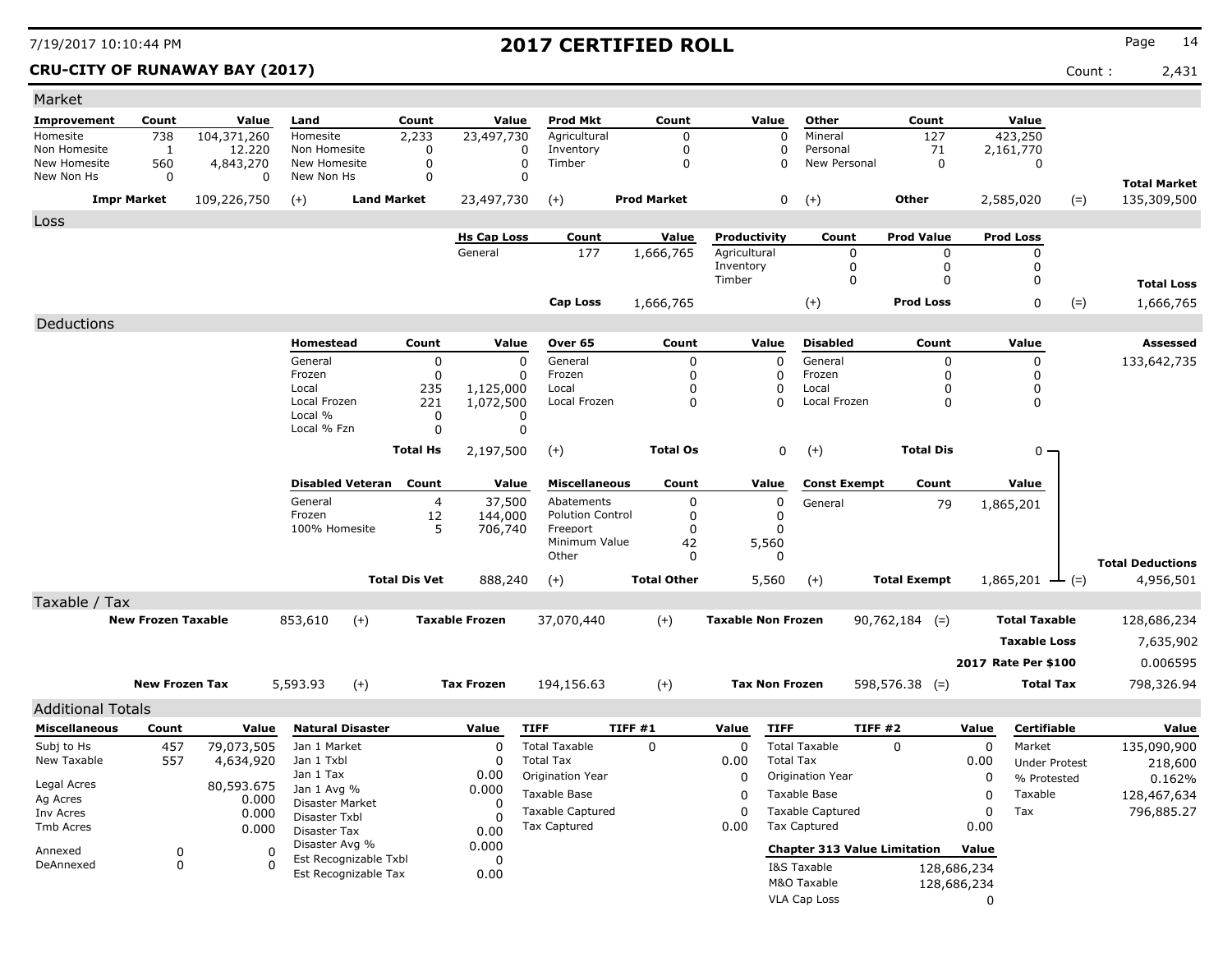| Market                   |                           |             |                                |                             |                       |                                       |                    |                           |                           |                                     |             |                      |                         |
|--------------------------|---------------------------|-------------|--------------------------------|-----------------------------|-----------------------|---------------------------------------|--------------------|---------------------------|---------------------------|-------------------------------------|-------------|----------------------|-------------------------|
| Improvement              | Count                     | Value       | Land                           | Count                       | Value                 | Prod Mkt                              | Count              | Value                     | Other                     | Count                               |             | Value                |                         |
| Homesite                 | 3,620                     | 326,967,284 | Homesite                       | 3,508                       | 108,661,550           | Agricultural                          | 1,316              | 208,669,000               | Mineral                   | 33,737                              |             | 88,602,630           |                         |
| Non Homesite             | 290                       | 8.243.000   | Non Homesite                   | 364                         | 20,472,010            | Inventory                             | 0                  |                           | 0<br>Personal             | 777                                 |             | 133,183,180          |                         |
| New Homesite             | 386                       | 12,664,990  | New Homesite                   | 6<br>0                      | 161,950<br>$\Omega$   | Timber                                | $\mathbf 0$        |                           | 0<br>New Personal         | 0                                   |             | 0                    |                         |
| New Non Hs               | 20                        | 1,245,340   | New Non Hs                     |                             |                       |                                       |                    |                           |                           |                                     |             |                      | <b>Total Market</b>     |
|                          | <b>Impr Market</b>        | 349,120,614 | $(+)$                          | <b>Land Market</b>          | 129,295,510           | $(+)$                                 | <b>Prod Market</b> | 208,669,000               | $(+)$                     | Other                               |             | 221,785,810<br>$(=)$ | 908,870,934             |
| Loss                     |                           |             |                                |                             |                       |                                       |                    |                           |                           |                                     |             |                      |                         |
|                          |                           |             |                                |                             | <b>Hs Cap Loss</b>    | Count                                 | Value              | Productivity              | Count                     | <b>Prod Value</b>                   |             | <b>Prod Loss</b>     |                         |
|                          |                           |             |                                |                             | General               | 1,081                                 | 8,204,172          | Agricultural              | 1,316                     | 2,334,450                           |             | 206,334,550          |                         |
|                          |                           |             |                                |                             |                       |                                       |                    | Inventory<br>Timber       |                           | 0<br>0<br>$\mathbf 0$<br>0          |             | 0<br>0               | <b>Total Loss</b>       |
|                          |                           |             |                                |                             |                       |                                       |                    |                           |                           |                                     |             |                      |                         |
|                          |                           |             |                                |                             |                       | Cap Loss                              | 8,204,172          |                           | $(+)$                     | <b>Prod Loss</b> 206,334,550        |             | $(=)$                | 214,538,722             |
| Deductions               |                           |             |                                |                             |                       |                                       |                    |                           |                           |                                     |             |                      |                         |
|                          |                           |             | Homestead                      | Count                       | Value                 | Over 65                               | Count              | Value                     | <b>Disabled</b>           | Count                               |             | Value                | Assessed                |
|                          |                           |             | General                        | 0                           | 0                     | General                               | 0                  |                           | General<br>$\Omega$       | 0                                   |             | 0                    | 694,332,212             |
|                          |                           |             | Frozen<br>Local                | $\mathbf 0$<br>$\mathbf{0}$ | 0<br>0                | Frozen<br>Local                       | 0<br>0             |                           | Frozen<br>0<br>0<br>Local | 0<br>0                              |             | 0<br>0               |                         |
|                          |                           |             | Local Frozen                   | $\mathbf{0}$                | 0                     | Local Frozen                          | 0                  |                           | Local Frozen<br>$\Omega$  | 0                                   |             | 0                    |                         |
|                          |                           |             | Local %                        | $\mathbf{0}$                | 0                     |                                       |                    |                           |                           |                                     |             |                      |                         |
|                          |                           |             | Local % Fzn                    | $\Omega$                    | 0                     |                                       |                    |                           |                           |                                     |             |                      |                         |
|                          |                           |             |                                | <b>Total Hs</b>             | 0                     | $(+)$                                 | <b>Total Os</b>    |                           | 0<br>$(+)$                | <b>Total Dis</b>                    |             | $0 -$                |                         |
|                          |                           |             |                                |                             |                       |                                       |                    |                           |                           |                                     |             |                      |                         |
|                          |                           |             | <b>Disabled Veteran</b>        | Count                       | Value                 | <b>Miscellaneous</b>                  | Count              | Value                     | <b>Const Exempt</b>       | Count                               |             | Value                |                         |
|                          |                           |             | General<br>Frozen              | 69<br>0                     | 686,410<br>0          | Abatements<br><b>Polution Control</b> | 0<br>2             | 575,455                   | 0<br>General              | 342                                 |             | 27,262,500           |                         |
|                          |                           |             | 100% Homesite                  | 27                          | 4,003,700             | Freeport                              | 0                  |                           | n                         |                                     |             |                      |                         |
|                          |                           |             |                                |                             |                       | Minimum Value                         | 4,921              | 218,270                   |                           |                                     |             |                      |                         |
|                          |                           |             |                                |                             |                       | Other                                 | 0                  |                           | 0                         |                                     |             |                      | <b>Total Deductions</b> |
|                          |                           |             |                                | <b>Total Dis Vet</b>        | 4,690,110             | $(+)$                                 | <b>Total Other</b> | 793,725                   | $(+)$                     | <b>Total Exempt</b>                 |             | 27,262,500<br>$-(-)$ | 32,746,335              |
| Taxable / Tax            |                           |             |                                |                             |                       |                                       |                    |                           |                           |                                     |             |                      |                         |
|                          | <b>New Frozen Taxable</b> |             | $\mathbf 0$<br>$(+)$           |                             | <b>Taxable Frozen</b> | 0                                     | $(+)$              | <b>Taxable Non Frozen</b> |                           | $661,585,877$ (=)                   |             | <b>Total Taxable</b> | 661,585,877             |
|                          |                           |             |                                |                             |                       |                                       |                    |                           |                           |                                     |             | <b>Taxable Loss</b>  | $-12,523$               |
|                          |                           |             |                                |                             |                       |                                       |                    |                           |                           |                                     |             | 2017 Rate Per \$100  | 0.0003                  |
|                          |                           |             |                                |                             | <b>Tax Frozen</b>     |                                       |                    |                           |                           |                                     |             |                      |                         |
|                          | <b>New Frozen Tax</b>     |             | $(+)$<br>0.00                  |                             |                       | 0.00                                  | $^{(+)}$           |                           | <b>Tax Non Frozen</b>     | $198,479.52$ (=)                    |             | <b>Total Tax</b>     | 198,479.52              |
| <b>Additional Totals</b> |                           |             |                                |                             |                       |                                       |                    |                           |                           |                                     |             |                      |                         |
| <b>Miscellaneous</b>     | Count                     | Value       | <b>Natural Disaster</b>        |                             | Value                 | <b>TIFF</b>                           | TIFF #1            | Value                     | <b>TIFF</b>               | TIFF #2                             | Value       | <b>Certifiable</b>   | Value                   |
| Subj to Hs               | 1,941                     | 260,364,638 | Jan 1 Market                   |                             | 0                     | <b>Total Taxable</b>                  | 0                  | 0                         | <b>Total Taxable</b>      | $\Omega$                            | 0           | Market               | 907,687,994             |
| New Taxable              | 406                       | 14,067,430  | Jan 1 Txbl                     |                             | 0                     | <b>Total Tax</b>                      |                    | 0.00                      | <b>Total Tax</b>          |                                     | 0.00        | <b>Under Protest</b> | 1,182,940               |
| Legal Acres              |                           | 23,176,595. | Jan 1 Tax                      |                             | 0.00                  | Origination Year                      |                    | 0                         | Origination Year          |                                     | 0           | % Protested          | 0.130%                  |
| Ag Acres                 |                           | 0.000       | Jan 1 Avg %<br>Disaster Market |                             | 0.000<br>0            | Taxable Base                          |                    | 0                         | Taxable Base              |                                     | 0           | Taxable              | 661,071,747             |
| Inv Acres                |                           | 0.000       | Disaster Txbl                  |                             | <sup>0</sup>          | <b>Taxable Captured</b>               |                    | 0                         | <b>Taxable Captured</b>   |                                     | $\Omega$    | Tax                  | 198,325.28              |
| Tmb Acres                |                           | 0.000       | Disaster Tax                   |                             | 0.00                  | Tax Captured                          |                    | 0.00                      | <b>Tax Captured</b>       |                                     | 0.00        |                      |                         |
| Annexed                  | 0                         | 0           | Disaster Avg %                 |                             | 0.000                 |                                       |                    |                           |                           | <b>Chapter 313 Value Limitation</b> | Value       |                      |                         |
| DeAnnexed                | 0                         | 0           | Est Recognizable Txbl          |                             | 0                     |                                       |                    |                           | I&S Taxable               |                                     | 661,585,877 |                      |                         |
|                          |                           |             | Est Recognizable Tax           |                             | 0.00                  |                                       |                    |                           | M&O Taxable               |                                     | 661,585,877 |                      |                         |
|                          |                           |             |                                |                             |                       |                                       |                    |                           | VLA Cap Loss              |                                     | 0           |                      |                         |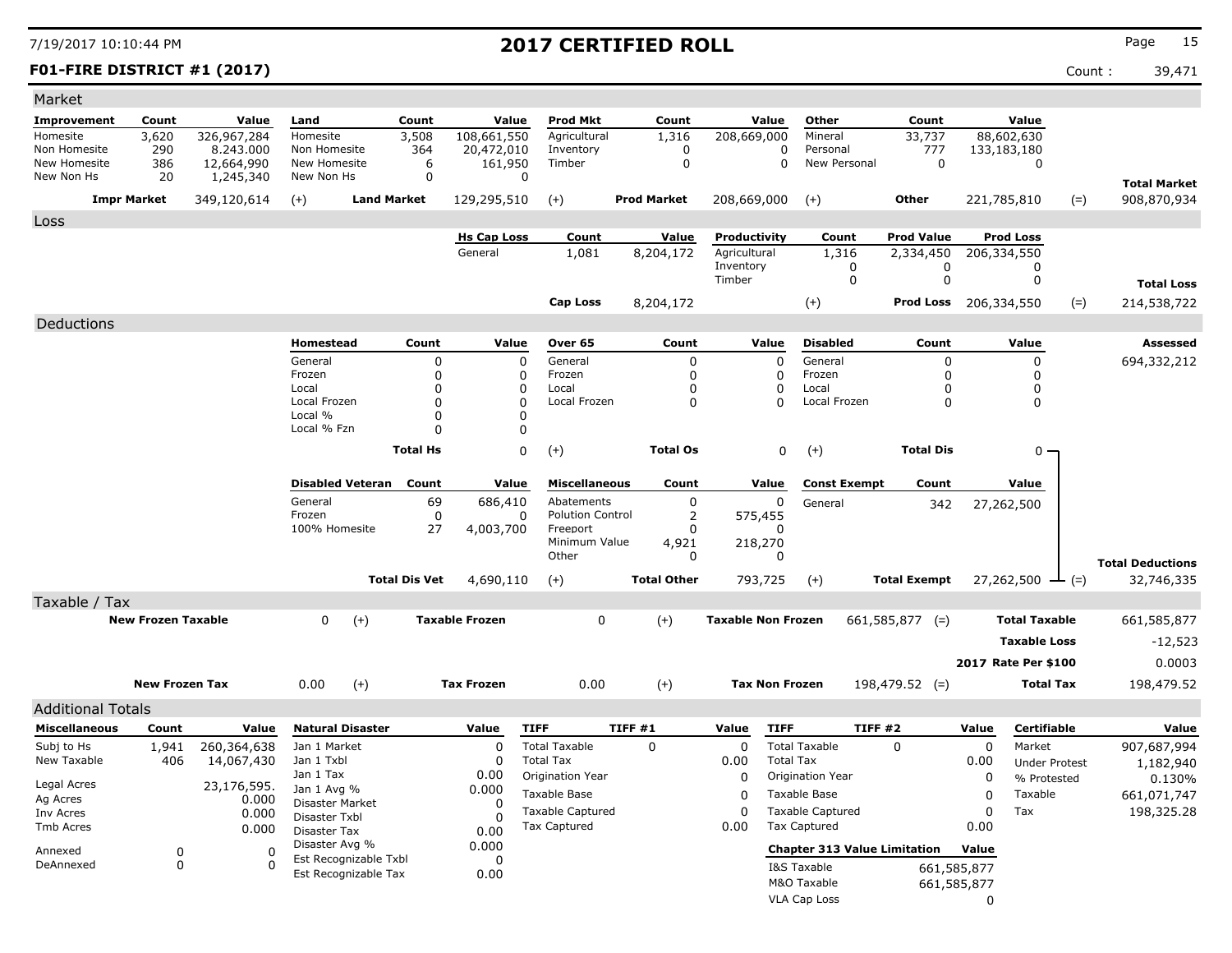### **LTR-WISE FM FLOOD-LATERA (2017)** Count : 214,542

| Market                       |                                  |                           |                                |                       |                                      |                  |                                                |                                  |                     |                       |                                                |                                 |                                |                      |        |                         |
|------------------------------|----------------------------------|---------------------------|--------------------------------|-----------------------|--------------------------------------|------------------|------------------------------------------------|----------------------------------|---------------------|-----------------------|------------------------------------------------|---------------------------------|--------------------------------|----------------------|--------|-------------------------|
| Improvement                  | Count                            | Value                     | Land                           | Count                 |                                      | Value            | <b>Prod Mkt</b>                                | Count                            |                     | Value                 | Other                                          | Count                           |                                | Value                |        |                         |
| Homesite                     | 28,457                           | 3,401,239,691             | Homesite                       | 34,276                | 1,131,162,210                        |                  | Agricultural                                   | 11,268                           | 2,179,646,458       |                       | Mineral                                        | 161,498                         | 1,226,110,600                  |                      |        |                         |
| Non Homesite<br>New Homesite | 1,464<br>4,346                   | 50.084.010<br>151,948,714 | Non Homesite<br>New Homesite   | 2,539<br>37           | 160,942,210<br>1,398,050             |                  | Inventory<br>Timber                            | 0<br>$\mathbf 0$                 |                     | 0<br>$\Omega$         | Personal<br>New Personal                       | $\Omega$                        | 7,096 1,448,477,590            | $\Omega$             |        |                         |
| New Non Hs                   | 124                              | 4,238,990                 | New Non Hs                     |                       | $\mathbf 0$                          | 0                |                                                |                                  |                     |                       |                                                |                                 |                                |                      |        | <b>Total Market</b>     |
|                              | <b>Impr Market</b> 3,607,511,405 |                           | $(+)$                          |                       | <b>Land Market</b> 1,293,502,470     | $(+)$            |                                                | <b>Prod Market</b> 2,179,646,458 |                     |                       | $(+)$                                          | Other                           | 2,674,588,190                  |                      | $(=)$  | 9,755,248,523           |
| Loss                         |                                  |                           |                                |                       |                                      |                  |                                                |                                  |                     |                       |                                                |                                 |                                |                      |        |                         |
|                              |                                  |                           |                                |                       | <b>Hs Cap Loss</b>                   |                  | Count                                          | Value                            | Productivity        |                       | Count                                          | <b>Prod Value</b>               |                                | <b>Prod Loss</b>     |        |                         |
|                              |                                  |                           |                                |                       | General                              |                  | 6,841                                          | 57,211,173                       | Agricultural        |                       | 11,268                                         | 27,522,920 2,152,123,538        |                                |                      |        |                         |
|                              |                                  |                           |                                |                       |                                      |                  |                                                |                                  | Inventory<br>Timber |                       | $\mathbf 0$<br>$\mathbf 0$                     | 0<br>$\mathbf 0$                |                                | 0<br>$\mathbf 0$     |        | <b>Total Loss</b>       |
|                              |                                  |                           |                                |                       |                                      |                  | Cap Loss                                       | 57,211,173                       |                     |                       | $(+)$                                          | Prod Loss 2,151,028,118         |                                |                      |        | 2,208,239,291           |
|                              |                                  |                           |                                |                       |                                      |                  |                                                |                                  |                     |                       |                                                |                                 |                                |                      | $(=)$  |                         |
| Deductions                   |                                  |                           | Homestead                      | Count                 |                                      | Value            | Over 65                                        | Count                            |                     | Value                 | <b>Disabled</b>                                | Count                           |                                | Value                |        | Assessed                |
|                              |                                  |                           | General                        |                       | 0                                    | $\Omega$         | General                                        | $\mathbf 0$                      |                     | $\Omega$              | General                                        | $\mathbf 0$                     |                                | $\mathbf 0$          |        | 7,547,009,232           |
|                              |                                  |                           | Frozen                         |                       | $\Omega$                             | $\Omega$         | Frozen                                         | $\mathbf 0$                      |                     | $\mathbf 0$           | Frozen                                         | $\mathbf 0$                     |                                | 0                    |        |                         |
|                              |                                  |                           | Local                          | 9,568                 | 27,249,533                           |                  | Local                                          | 393                              | 2,516,922           |                       | Local                                          | 0                               |                                | 0                    |        |                         |
|                              |                                  |                           | Local Frozen<br>Local %        | 5,339                 | 15,164,662<br>9,471 308,682,647      |                  | Local Frozen                                   | 4,988                            | 33,125,832          |                       | Local Frozen                                   | $\Omega$                        |                                | $\Omega$             |        |                         |
|                              |                                  |                           | Local % Fzn                    |                       | 5,196 143,840,637                    |                  |                                                |                                  |                     |                       |                                                |                                 |                                |                      |        |                         |
|                              |                                  |                           |                                |                       | <b>Total Hs</b> 494,937,479          | $(+)$            |                                                | <b>Total Os</b>                  | 35,642,754          |                       | $(+)$                                          | <b>Total Dis</b>                |                                | 0                    |        |                         |
|                              |                                  |                           |                                |                       |                                      |                  |                                                |                                  |                     |                       |                                                |                                 |                                |                      |        |                         |
|                              |                                  |                           | <b>Disabled Veteran</b>        | Count                 |                                      | Value            | <b>Miscellaneous</b>                           | Count                            |                     | Value                 | <b>Const Exempt</b>                            | Count                           |                                | Value                |        |                         |
|                              |                                  |                           | General<br>Frozen              |                       | 272<br>2,253,920<br>272<br>2,927,859 |                  | Abatements<br><b>Polution Control</b>          | $\Omega$<br>49                   | 12,095,196          | 0                     | General                                        |                                 | 3,262 538,945,195              |                      |        |                         |
|                              |                                  |                           | 100% Homesite                  |                       | 188<br>27,353,345                    |                  | Freeport                                       | 14                               | 23,865,500          |                       |                                                |                                 |                                |                      |        |                         |
|                              |                                  |                           |                                |                       |                                      |                  | Minimum Value<br>Other                         | 20,573<br>1                      | 1,313,420           | 41,699                |                                                |                                 |                                |                      |        |                         |
|                              |                                  |                           |                                |                       |                                      |                  |                                                |                                  |                     |                       |                                                |                                 |                                |                      |        | <b>Total Deductions</b> |
|                              |                                  |                           |                                | <b>Total Dis Vet</b>  | 32,535,124                           | $(+)$            |                                                | <b>Total Other</b>               | 37,315,815          |                       | $(+)$                                          | <b>Total Exempt</b> 538,945,195 |                                |                      | $-(-)$ | 1,139,376,367           |
| Taxable / Tax                |                                  |                           |                                |                       |                                      |                  |                                                |                                  |                     |                       |                                                |                                 |                                |                      |        |                         |
|                              | <b>New Frozen Taxable</b>        |                           | 4,350,114                      | $(+)$                 | <b>Taxable Frozen</b>                |                  | 520,867,681                                    | $(+)$                            |                     |                       | Taxable Non Frozen 5,882,479,378 (=)           |                                 |                                | <b>Total Taxable</b> |        | 6,407,632,865           |
|                              |                                  |                           |                                |                       |                                      |                  |                                                |                                  |                     |                       |                                                |                                 |                                | <b>Taxable Loss</b>  |        | 8,228,003               |
|                              |                                  |                           |                                |                       |                                      |                  |                                                |                                  |                     |                       |                                                |                                 |                                | 2017 Rate Per \$100  |        | 0.000325                |
|                              | <b>New Frozen Tax</b>            |                           | 1,412.03                       | $(+)$                 | <b>Tax Frozen</b>                    |                  | 166,627.40                                     | $(+)$                            |                     | <b>Tax Non Frozen</b> |                                                | $1,911,788.05$ (=)              |                                | <b>Total Tax</b>     |        | 2,079,806.58            |
| <b>Additional Totals</b>     |                                  |                           |                                |                       |                                      |                  |                                                |                                  |                     |                       |                                                |                                 |                                |                      |        |                         |
| <b>Miscellaneous</b>         | Count                            | Value                     | <b>Natural Disaster</b>        |                       | Value                                | <b>TIFF</b>      |                                                | TIFF#1                           | Value               | <b>TIFF</b>           | <b>TIFF #2</b>                                 |                                 | Value                          | <b>Certifiable</b>   |        | Value                   |
| Subj to Hs                   |                                  | 14,936 2,293,258,917      | Jan 1 Market                   |                       | 0                                    |                  | <b>Total Taxable</b>                           | 0                                | 0                   |                       | <b>Total Taxable</b>                           | 0                               | $\Omega$                       | Market               |        | 9,751,672,293           |
| New Taxable                  | 4,410                            | 134,698,651               | Jan 1 Txbl                     |                       | $\Omega$                             | <b>Total Tax</b> |                                                |                                  | 0.00                | <b>Total Tax</b>      |                                                |                                 | 0.00                           | <b>Under Protest</b> |        | 3,576,230               |
| Legal Acres                  |                                  | 96,788,087.               | Jan 1 Tax                      |                       | 0.00                                 |                  | Origination Year                               |                                  | $\Omega$            |                       | Origination Year                               |                                 | 0                              | % Protested          |        | 0.037%                  |
| Ag Acres                     |                                  | 0.000                     | Jan 1 Avg %<br>Disaster Market |                       | 0.000<br><sup>0</sup>                |                  | Taxable Base                                   |                                  | n                   |                       | Taxable Base                                   |                                 | $\Omega$                       | Taxable              |        | 6,406,055,935           |
| Inv Acres                    |                                  | 0.000                     | Disaster Txbl                  |                       | $\Omega$                             |                  | <b>Taxable Captured</b><br><b>Tax Captured</b> |                                  | $\Omega$<br>0.00    |                       | <b>Taxable Captured</b><br><b>Tax Captured</b> |                                 | $\Omega$<br>0.00               | Tax                  |        | 2,079,294.08            |
| <b>Tmb Acres</b>             |                                  | 0.000                     | Disaster Tax<br>Disaster Avg % |                       | 0.00<br>0.000                        |                  |                                                |                                  |                     |                       |                                                |                                 |                                |                      |        |                         |
| Annexed<br>DeAnnexed         | $\mathbf 0$<br>$\mathbf 0$       | $\Omega$<br>$\Omega$      |                                | Est Recognizable Txbl | $\Omega$                             |                  |                                                |                                  |                     |                       | <b>Chapter 313 Value Limitation</b>            |                                 | Value                          |                      |        |                         |
|                              |                                  |                           | Est Recognizable Tax           |                       | 0.00                                 |                  |                                                |                                  |                     |                       | I&S Taxable<br>M&O Taxable                     |                                 | 6,407,632,865<br>6,407,632,865 |                      |        |                         |
|                              |                                  |                           |                                |                       |                                      |                  |                                                |                                  |                     |                       | VLA Cap Loss                                   |                                 | $\Omega$                       |                      |        |                         |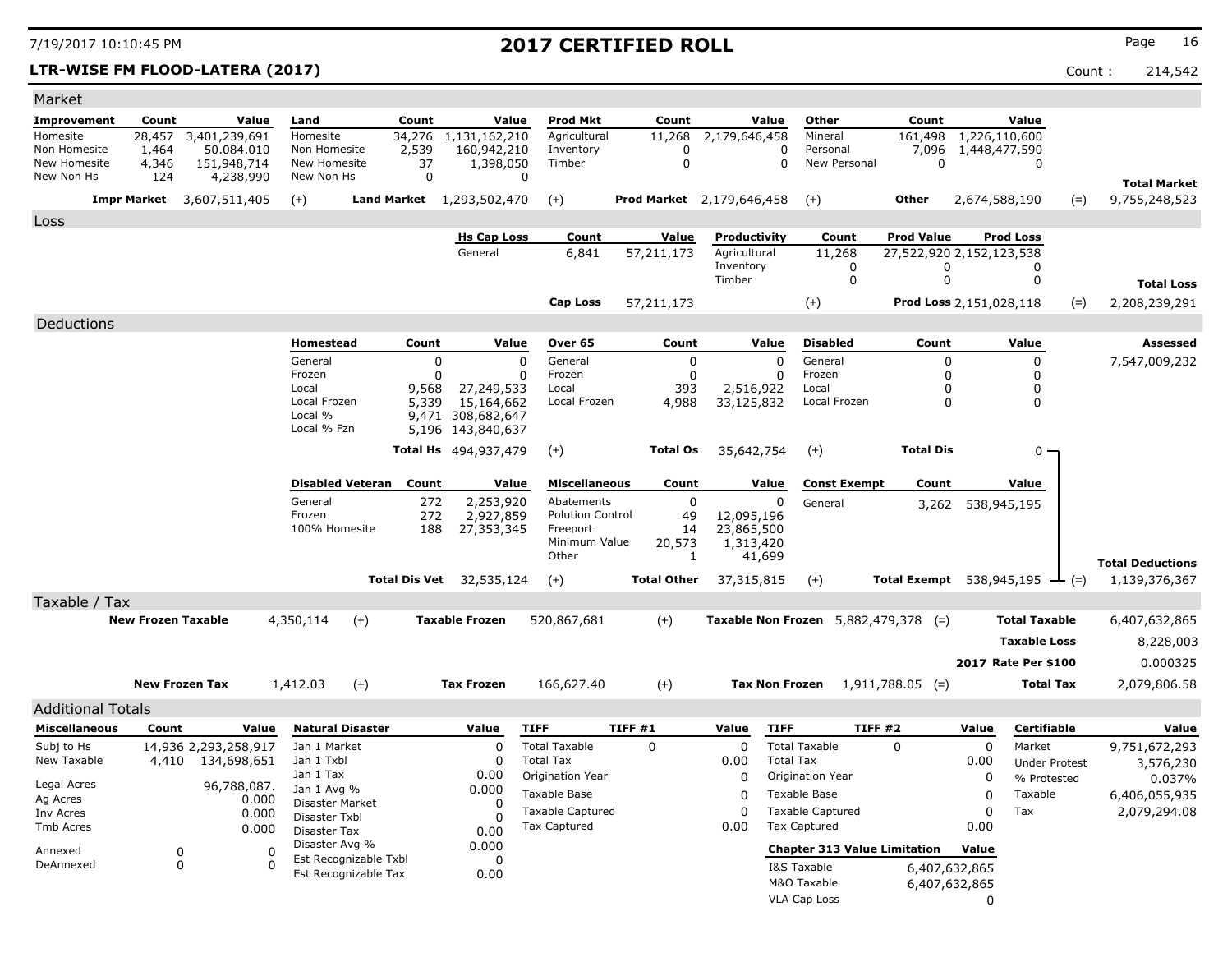### **MON-MONTAGUE COUNTY (2017)** Count : 221

| Market                     |                           |                     |                                  |                      |                         |                         |                    |                           |                                     |                     |         |                          |       |                                |
|----------------------------|---------------------------|---------------------|----------------------------------|----------------------|-------------------------|-------------------------|--------------------|---------------------------|-------------------------------------|---------------------|---------|--------------------------|-------|--------------------------------|
| Improvement                | Count                     | Value               | Land                             | Count                | Value                   | <b>Prod Mkt</b>         | Count              | Value                     | Other                               | Count               |         | Value                    |       |                                |
| Homesite                   | $\mathbf 0$               | $\mathbf 0$         | Homesite                         | $\mathbf 0$          | $\Omega$                | Agricultural            | $\Omega$           | $\mathbf 0$               | Mineral                             | 221                 |         | 317,690                  |       |                                |
| Non Homesite               | 0<br>$\Omega$             | 0                   | Non Homesite                     | 0                    | 0                       | Inventory               | 0                  | 0                         | Personal                            | 0                   |         | 0                        |       |                                |
| New Homesite<br>New Non Hs | 0                         | 0<br>0              | New Homesite<br>New Non Hs       | 0<br>$\mathbf 0$     | $\mathbf 0$<br>$\Omega$ | Timber                  | 0                  | $\mathbf 0$               | New Personal                        | 0                   |         | $\mathbf 0$              |       |                                |
|                            | <b>Impr Market</b>        | 0                   | <b>Land Market</b><br>$(+)$      |                      | 0                       | $(+)$                   | <b>Prod Market</b> | 0                         | $(+)$                               | Other               |         | 317,690                  | $(=)$ | <b>Total Market</b><br>317,690 |
| Loss                       |                           |                     |                                  |                      |                         |                         |                    |                           |                                     |                     |         |                          |       |                                |
|                            |                           |                     |                                  |                      | <b>Hs Cap Loss</b>      | Count                   | Value              | Productivity              | Count                               | <b>Prod Value</b>   |         | <b>Prod Loss</b>         |       |                                |
|                            |                           |                     |                                  |                      | General                 | $\mathbf 0$             | $\mathbf 0$        | Agricultural<br>Inventory | 0<br>0                              | 0<br>0              |         | 0<br>0                   |       |                                |
|                            |                           |                     |                                  |                      |                         |                         |                    | Timber                    | 0                                   | 0                   |         | 0                        |       | <b>Total Loss</b>              |
|                            |                           |                     |                                  |                      |                         | <b>Cap Loss</b>         | 0                  |                           | $(+)$                               | <b>Prod Loss</b>    |         | 0                        | $(=)$ | 0                              |
| Deductions                 |                           |                     |                                  |                      |                         |                         |                    |                           |                                     |                     |         |                          |       |                                |
|                            |                           |                     | Homestead                        | Count                | Value                   | Over 65                 | Count              | Value                     | <b>Disabled</b>                     | Count               |         | Value                    |       | Assessed                       |
|                            |                           |                     | General                          | 0                    | 0                       | General                 | 0                  | $\mathbf 0$               | General                             | 0                   |         | 0                        |       | 317,690                        |
|                            |                           |                     | Frozen                           | 0                    | 0                       | Frozen                  | 0                  | 0                         | Frozen                              | 0                   |         | 0                        |       |                                |
|                            |                           |                     | Local                            | $\Omega$             | 0                       | Local                   | 0                  | 0                         | Local                               | 0                   |         | 0                        |       |                                |
|                            |                           |                     | Local Frozen                     | $\Omega$             | $\Omega$                | Local Frozen            | 0                  | 0                         | Local Frozen                        | 0                   |         | 0                        |       |                                |
|                            |                           |                     | Local %<br>Local % Fzn           | $\Omega$<br>$\Omega$ | 0<br>0                  |                         |                    |                           |                                     |                     |         |                          |       |                                |
|                            |                           |                     |                                  |                      |                         |                         |                    |                           |                                     |                     |         |                          |       |                                |
|                            |                           |                     |                                  | <b>Total Hs</b>      | 0                       | $(+)$                   | <b>Total Os</b>    | 0                         | $(+)$                               | <b>Total Dis</b>    |         | $0 -$                    |       |                                |
|                            |                           |                     | <b>Disabled Veteran Count</b>    |                      | Value                   | <b>Miscellaneous</b>    | Count              | Value                     | <b>Const Exempt</b>                 | Count               |         | Value                    |       |                                |
|                            |                           |                     | General                          | 0                    | 0                       | Abatements              | 0                  | 0                         | General                             | 2                   |         | 11,600                   |       |                                |
|                            |                           |                     | Frozen                           | 0                    | 0                       | <b>Polution Control</b> | 0                  | 0                         |                                     |                     |         |                          |       |                                |
|                            |                           |                     | 100% Homesite                    | 0                    | 0                       | Freeport                | 0                  | 0                         |                                     |                     |         |                          |       |                                |
|                            |                           |                     |                                  |                      |                         | Minimum Value<br>Other  | 149<br>0           | 20,930<br>$\Omega$        |                                     |                     |         |                          |       |                                |
|                            |                           |                     |                                  |                      |                         |                         |                    |                           |                                     |                     |         |                          |       | <b>Total Deductions</b>        |
|                            |                           |                     |                                  | <b>Total Dis Vet</b> | 0                       | $(+)$                   | <b>Total Other</b> | 20,930                    | $(+)$                               | <b>Total Exempt</b> |         | 11,600 $\rightarrow$ (=) |       | 32,530                         |
| Taxable / Tax              | <b>New Frozen Taxable</b> |                     | $\mathbf{0}$                     |                      | <b>Taxable Frozen</b>   | 0                       | $(+)$              | <b>Taxable Non Frozen</b> |                                     |                     |         | <b>Total Taxable</b>     |       |                                |
|                            |                           |                     | $(+)$                            |                      |                         |                         |                    |                           |                                     | $285,160$ (=)       |         |                          |       | 285,160                        |
|                            |                           |                     |                                  |                      |                         |                         |                    |                           |                                     |                     |         | <b>Taxable Loss</b>      |       | $-140$                         |
|                            |                           |                     |                                  |                      |                         |                         |                    |                           |                                     |                     |         | 2017 Rate Per \$100      |       | 0.0001                         |
|                            | <b>New Frozen Tax</b>     |                     | $(+)$<br>0.00                    |                      | <b>Tax Frozen</b>       | 0.00                    | $(+)$              | <b>Tax Non Frozen</b>     |                                     | $28.53$ (=)         |         | <b>Total Tax</b>         |       | 28.53                          |
| <b>Additional Totals</b>   |                           |                     |                                  |                      |                         |                         |                    |                           |                                     |                     |         |                          |       |                                |
| <b>Miscellaneous</b>       | Count                     | Value               | <b>Natural Disaster</b>          |                      | Value                   | <b>TIFF</b>             | TIFF #1            | <b>TIFF</b><br>Value      |                                     | TIFF#2              | Value   | <b>Certifiable</b>       |       | Value                          |
| Subj to Hs                 | 0                         | 0                   | Jan 1 Market                     |                      | 0                       | <b>Total Taxable</b>    | 0                  | 0                         | <b>Total Taxable</b>                | 0                   | 0       | Market                   |       | 317,690                        |
| New Taxable                | 0                         | $\mathbf{0}$        | Jan 1 Txbl                       |                      | 0                       | <b>Total Tax</b>        |                    | 0.00                      | <b>Total Tax</b>                    |                     | 0.00    | <b>Under Protest</b>     |       | 0                              |
|                            |                           |                     | Jan 1 Tax                        |                      | 0.00                    | Origination Year        |                    | 0                         | Origination Year                    |                     | 0       | % Protested              |       | $0\%$                          |
| Legal Acres<br>Ag Acres    |                           | 60,096.088<br>0.000 | Jan 1 Avg %                      |                      | 0.000                   | Taxable Base            |                    | 0                         | Taxable Base                        |                     | 0       | Taxable                  |       | 285,160                        |
| Inv Acres                  |                           | 0.000               | Disaster Market<br>Disaster Txbl |                      | 0                       | Taxable Captured        |                    | 0                         | <b>Taxable Captured</b>             |                     | 0       | Tax                      |       | 28.53                          |
| Tmb Acres                  |                           | 0.000               | Disaster Tax                     |                      | 0.00                    | Tax Captured            |                    | 0.00                      | Tax Captured                        |                     | 0.00    |                          |       |                                |
| Annexed                    | 0                         | 0                   | Disaster Avg %                   |                      | 0.000                   |                         |                    |                           | <b>Chapter 313 Value Limitation</b> |                     | Value   |                          |       |                                |
| DeAnnexed                  | 0                         | 0                   | Est Recognizable Txbl            |                      | 0                       |                         |                    |                           | I&S Taxable                         |                     | 285,160 |                          |       |                                |
|                            |                           |                     | Est Recognizable Tax             |                      | 0.00                    |                         |                    |                           | M&O Taxable                         |                     | 285,160 |                          |       |                                |
|                            |                           |                     |                                  |                      |                         |                         |                    |                           | VLA Cap Loss                        |                     | 0       |                          |       |                                |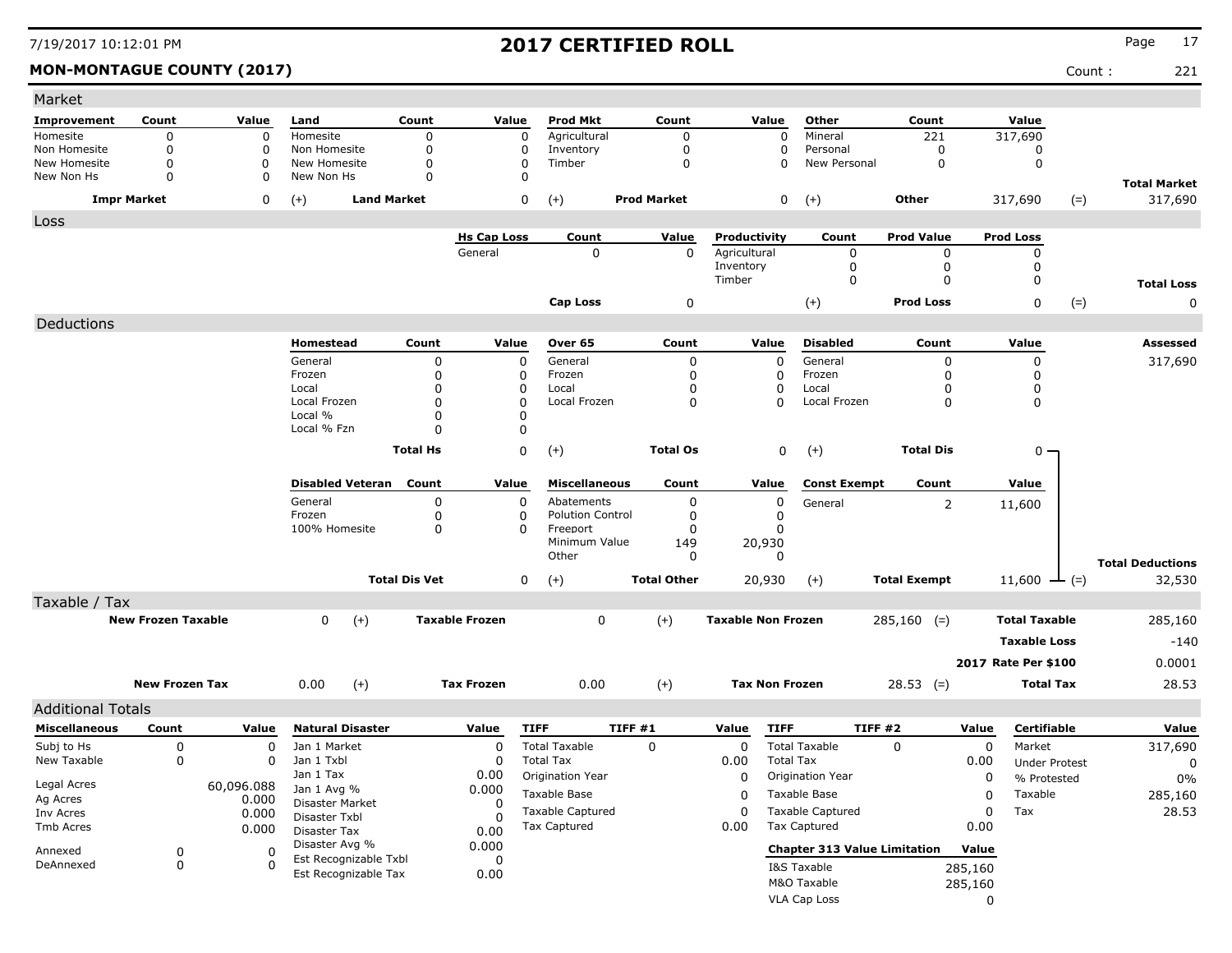# **SAL-ALVORD ISD (2017)** Count : 13,111 Market

| Market                     |                           |                          |                            |                         |                      |                         |                                          |                    |                           |                                                     |                     |                              |                                     |                         |
|----------------------------|---------------------------|--------------------------|----------------------------|-------------------------|----------------------|-------------------------|------------------------------------------|--------------------|---------------------------|-----------------------------------------------------|---------------------|------------------------------|-------------------------------------|-------------------------|
| Improvement                | Count                     | Value                    | Land                       |                         | Count                | Value                   | <b>Prod Mkt</b>                          | Count              | Value                     | Other                                               | Count               |                              | Value                               |                         |
| Homesite                   | 1,903                     | 176,284,942              | Homesite                   |                         | 1,972                | 86,991,750              | Agricultural                             | 1,148              | 204,662,830               | Mineral                                             | 9,533               | 46,072,510                   |                                     |                         |
| Non Homesite               | 164                       | 6.019.220                | Non Homesite               |                         | 229                  | 11,297,620              | Inventory                                | $\mathbf 0$        |                           | $\mathbf 0$<br>Personal                             | 611                 | 83,815,430                   |                                     |                         |
| New Homesite<br>New Non Hs | 330                       | 6,217,570                | New Homesite<br>New Non Hs |                         | 1<br>$\Omega$        | 61,000                  | Timber<br>$\Omega$                       | $\pmb{0}$          |                           | $\mathbf 0$<br>New Personal                         | $\mathbf 0$         |                              | $\mathbf 0$                         |                         |
|                            | 13                        | 116,670                  |                            |                         |                      |                         |                                          |                    |                           |                                                     |                     |                              |                                     | <b>Total Market</b>     |
|                            | <b>Impr Market</b>        | 188,638,402              | $(+)$                      | <b>Land Market</b>      |                      | 98,350,370              | $(+)$                                    | <b>Prod Market</b> | 204,662,830               | $(+)$                                               | <b>Other</b>        | 129,887,940                  | $(=)$                               | 621,539,542             |
| Loss                       |                           |                          |                            |                         |                      |                         |                                          |                    |                           |                                                     |                     |                              |                                     |                         |
|                            |                           |                          |                            |                         |                      | <b>Hs Cap Loss</b>      | Count                                    | Value              | Productivity              | Count                                               | <b>Prod Value</b>   | <b>Prod Loss</b>             |                                     |                         |
|                            |                           |                          |                            |                         |                      | General                 | 301                                      | 1,483,701          | Agricultural              | 1,148                                               | 2,885,580           | 201,777,250                  |                                     |                         |
|                            |                           |                          |                            |                         |                      |                         |                                          |                    | Inventory<br>Timber       | 0<br>$\Omega$                                       | 0                   |                              | 0                                   |                         |
|                            |                           |                          |                            |                         |                      |                         |                                          |                    |                           |                                                     | $\mathbf 0$         |                              | $\mathbf 0$                         | <b>Total Loss</b>       |
|                            |                           |                          |                            |                         |                      |                         | <b>Cap Loss</b>                          | 1,483,701          |                           | $(+)$                                               |                     | <b>Prod Loss</b> 201,777,250 | $(=)$                               | 203,260,951             |
| Deductions                 |                           |                          |                            |                         |                      |                         |                                          |                    |                           |                                                     |                     |                              |                                     |                         |
|                            |                           |                          | Homestead                  |                         | Count                | Value                   | Over 65                                  | Count              | Value                     | <b>Disabled</b>                                     | Count               |                              | Value                               | <b>Assessed</b>         |
|                            |                           |                          | General                    |                         | 614                  | 14,386,212              | General                                  | 26                 | 236,290                   | General                                             | $\overline{2}$      |                              | 20,000                              | 418,278,591             |
|                            |                           |                          | Frozen                     |                         | 331                  | 7,756,280               | Frozen                                   | 303                | 2,819,430                 | Frozen                                              | 19                  | 175,140                      |                                     |                         |
|                            |                           |                          | Local<br>Local Frozen      |                         | 0                    | $\Omega$<br>$\Omega$    | Local<br>Local Frozen                    | 0<br>0             |                           | $\mathbf 0$<br>Local<br>$\mathbf 0$<br>Local Frozen | 0<br>0              |                              | 0                                   |                         |
|                            |                           |                          | Local %                    |                         | 0<br>0               | $\Omega$                |                                          |                    |                           |                                                     |                     |                              | 0                                   |                         |
|                            |                           |                          | Local % Fzn                |                         | $\mathbf 0$          | $\Omega$                |                                          |                    |                           |                                                     |                     |                              |                                     |                         |
|                            |                           |                          |                            |                         | <b>Total Hs</b>      | 22,142,492              | $(+)$                                    | <b>Total Os</b>    | 3,055,720                 | $(+)$                                               | <b>Total Dis</b>    |                              | $195,140 -$                         |                         |
|                            |                           |                          |                            |                         |                      |                         |                                          |                    |                           |                                                     |                     |                              |                                     |                         |
|                            |                           |                          |                            | <b>Disabled Veteran</b> | Count                | Value                   | <b>Miscellaneous</b>                     | Count              | Value                     | <b>Const Exempt</b>                                 | Count               |                              | Value                               |                         |
|                            |                           |                          | General                    |                         | 18                   | 128,200                 | Abatements                               | $\Omega$           |                           | $\mathbf 0$<br>General                              | 366                 | 64,713,190                   |                                     |                         |
|                            |                           |                          | Frozen                     |                         | 21                   | 207,900                 | <b>Polution Control</b>                  | 3                  | 202,090                   |                                                     |                     |                              |                                     |                         |
|                            |                           |                          | 100% Homesite              |                         | 13                   | 1,204,130               | Freeport<br>Minimum Value                | $\Omega$           |                           | 0                                                   |                     |                              |                                     |                         |
|                            |                           |                          |                            |                         |                      |                         | Other                                    | 2,818<br>$\Omega$  | 231,400                   | 0                                                   |                     |                              |                                     |                         |
|                            |                           |                          |                            |                         |                      |                         |                                          |                    |                           |                                                     |                     |                              |                                     | <b>Total Deductions</b> |
|                            |                           |                          |                            |                         | <b>Total Dis Vet</b> | 1,540,230               | $(+)$                                    | <b>Total Other</b> | 433,490                   | $(+)$                                               | <b>Total Exempt</b> |                              | $64,713,190 \rightarrow$ (=)        | 92,080,262              |
| Taxable / Tax              |                           |                          |                            |                         |                      |                         |                                          |                    |                           |                                                     |                     |                              |                                     |                         |
|                            | <b>New Frozen Taxable</b> |                          | 208,000                    | $(+)$                   |                      | <b>Taxable Frozen</b>   | 30,589,194                               | $(+)$              | <b>Taxable Non Frozen</b> |                                                     | $295,401,135$ (=)   |                              | <b>Total Taxable</b>                | 326,198,329             |
|                            |                           |                          |                            |                         |                      |                         |                                          |                    |                           |                                                     |                     |                              | <b>Taxable Loss</b>                 | 7,797,463               |
|                            |                           |                          |                            |                         |                      |                         |                                          |                    |                           |                                                     |                     | 2017 Rate Per \$100          |                                     | 0.01354                 |
|                            | <b>New Frozen Tax</b>     |                          | 2,816.36                   | $(+)$                   |                      | <b>Tax Frozen</b>       | 308,605.01                               | $(+)$              | <b>Tax Non Frozen</b>     |                                                     | $3,999,726.35$ (=)  |                              | <b>Total Tax</b>                    | 4,311,147.72            |
|                            |                           |                          |                            |                         |                      |                         |                                          |                    |                           |                                                     |                     |                              |                                     |                         |
| <b>Additional Totals</b>   |                           |                          |                            |                         |                      |                         |                                          |                    |                           |                                                     |                     |                              |                                     |                         |
| <b>Miscellaneous</b>       | Count                     | Value                    |                            | <b>Natural Disaster</b> |                      | Value                   | <b>TIFF</b>                              | TIFF#1             | Value                     | <b>TIFF</b>                                         | <b>TIFF #2</b>      | Value                        | <b>Certifiable</b>                  | Value                   |
| Subj to Hs<br>New Taxable  | 951<br>331                | 127,817,572<br>6,289,298 | Jan 1 Market<br>Jan 1 Txbl |                         |                      | $\mathbf 0$<br>$\Omega$ | <b>Total Taxable</b><br><b>Total Tax</b> | 0                  | $\Omega$<br>0.00          | <b>Total Taxable</b><br><b>Total Tax</b>            | $\Omega$            | $\Omega$<br>0.00             | Market                              | 620,682,212             |
|                            |                           |                          | Jan 1 Tax                  |                         |                      | 0.00                    | Origination Year                         |                    | $\Omega$                  | Origination Year                                    |                     | $\Omega$                     | <b>Under Protest</b><br>% Protested | 857,330                 |
| Legal Acres                |                           | 3,054,164.041            | Jan 1 Avg %                |                         |                      | 0.000                   | <b>Taxable Base</b>                      |                    | $\Omega$                  | Taxable Base                                        |                     | $\Omega$                     | Taxable                             | 0.138%<br>325,988,789   |
| Ag Acres                   |                           | 0.000                    |                            | Disaster Market         |                      | 0                       | <b>Taxable Captured</b>                  |                    | $\Omega$                  | <b>Taxable Captured</b>                             |                     | $\Omega$                     | Tax                                 | 4,308,310.54            |
| Inv Acres<br>Tmb Acres     |                           | 0.000                    | Disaster Txbl              |                         |                      | O                       | <b>Tax Captured</b>                      |                    | 0.00                      | <b>Tax Captured</b>                                 |                     | 0.00                         |                                     |                         |
|                            |                           | 0.000                    | Disaster Tax               | Disaster Avg %          |                      | 0.00                    |                                          |                    |                           |                                                     |                     |                              |                                     |                         |
| Annexed                    | $\mathbf 0$               |                          |                            | Est Recognizable Txbl   |                      | 0.000<br>0              |                                          |                    |                           | <b>Chapter 313 Value Limitation</b>                 |                     | Value                        |                                     |                         |
| DeAnnexed                  | $\mathbf 0$               |                          |                            | Est Recognizable Tax    |                      | 0.00                    |                                          |                    |                           | I&S Taxable                                         |                     | 326,198,329                  |                                     |                         |
|                            |                           |                          |                            |                         |                      |                         |                                          |                    |                           | M&O Taxable                                         |                     | 326,198,329                  |                                     |                         |
|                            |                           |                          |                            |                         |                      |                         |                                          |                    |                           | <b>VLA Cap Loss</b>                                 |                     | $\Omega$                     |                                     |                         |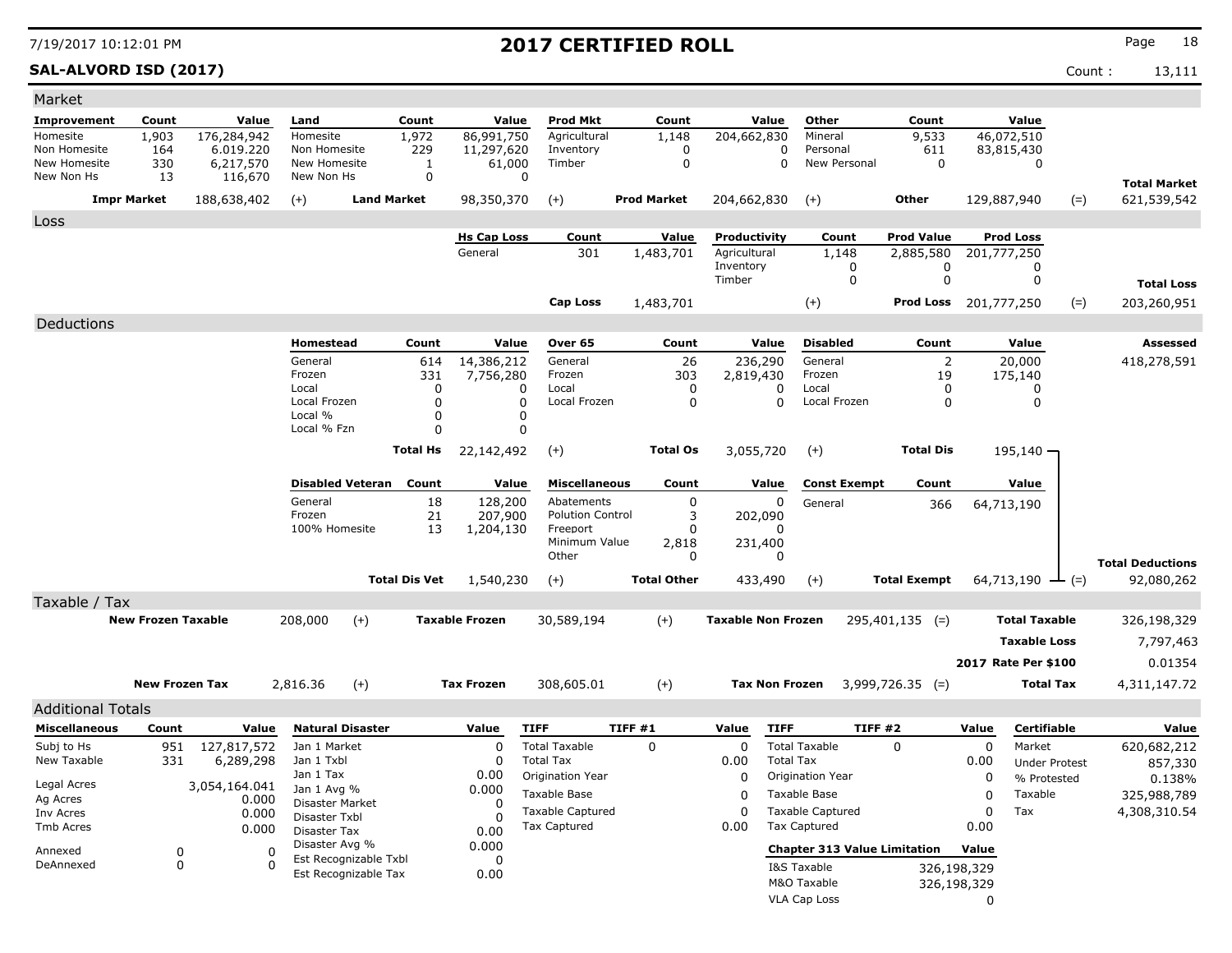### **SAZ-AZLE ISD (2017)** Count : 938

| Market                       |                           |              |                                         |                      |                       |                                                |                    |                           |                                                |                     |            |                      |                                   |
|------------------------------|---------------------------|--------------|-----------------------------------------|----------------------|-----------------------|------------------------------------------------|--------------------|---------------------------|------------------------------------------------|---------------------|------------|----------------------|-----------------------------------|
| Improvement                  | Count                     | Value        | Land                                    | Count                | Value                 | <b>Prod Mkt</b>                                | Count              | Value                     | Other                                          | Count               |            | Value                |                                   |
| Homesite                     | 315                       | 22,370,244   | Homesite                                | 331                  | 10,684,150            | Agricultural                                   | 22                 | 3,028,970                 | Mineral                                        | 534                 |            | 2,345,500            |                                   |
| Non Homesite<br>New Homesite | 13                        | 337.480      | Non Homesite<br>New Homesite            | 17                   | 817,470               | Inventory<br>Timber                            | 0                  | 0                         | Personal<br>New Personal                       | 17                  |            | 908,630              |                                   |
| New Non Hs                   | 42<br>0                   | 356,860<br>0 | New Non Hs                              | 0<br>0               | 0<br>0                |                                                | 0                  | 0                         |                                                | 0                   |            | 0                    |                                   |
|                              | <b>Impr Market</b>        | 23,064,584   | $(+)$                                   | <b>Land Market</b>   | 11,501,620            | $(+)$                                          | <b>Prod Market</b> | 3,028,970                 | $(+)$                                          | Other               |            | 3,254,130<br>$(=)$   | <b>Total Market</b><br>40,849,304 |
| Loss                         |                           |              |                                         |                      |                       |                                                |                    |                           |                                                |                     |            |                      |                                   |
|                              |                           |              |                                         |                      | <b>Hs Cap Loss</b>    | Count                                          | Value              | Productivity              | Count                                          | <b>Prod Value</b>   |            | <b>Prod Loss</b>     |                                   |
|                              |                           |              |                                         |                      | General               | 123                                            | 1,310,470          | Agricultural              | 22                                             | 31,500              |            | 2,997,470            |                                   |
|                              |                           |              |                                         |                      |                       |                                                |                    | Inventory                 | 0                                              | 0                   |            | 0                    |                                   |
|                              |                           |              |                                         |                      |                       |                                                |                    | Timber                    | 0                                              | 0                   |            | 0                    | <b>Total Loss</b>                 |
|                              |                           |              |                                         |                      |                       | <b>Cap Loss</b>                                | 1,310,470          |                           | $(+)$                                          | <b>Prod Loss</b>    |            | $(=)$<br>2,997,470   | 4,307,940                         |
| Deductions                   |                           |              |                                         |                      |                       |                                                |                    |                           |                                                |                     |            |                      |                                   |
|                              |                           |              | Homestead                               | Count                | Value                 | Over 65                                        | Count              | Value                     | <b>Disabled</b>                                | Count               |            | Value                | Assessed                          |
|                              |                           |              | General                                 | 109                  | 2,498,080             | General                                        | 4                  | 30,000                    | General                                        | 1                   |            | 10,000               | 36,541,364                        |
|                              |                           |              | Frozen                                  | 73                   | 1,663,670             | Frozen                                         | 63                 | 567,180                   | Frozen<br>Local                                | $\overline{7}$      |            | 70,000               |                                   |
|                              |                           |              | Local<br>Local Frozen                   | 0<br>0               | 0<br>0                | Local<br>Local Frozen                          | 0<br>0             | 0<br>0                    | Local Frozen                                   | 0<br>0              |            | 0<br>0               |                                   |
|                              |                           |              | Local %                                 | 0                    | 0                     |                                                |                    |                           |                                                |                     |            |                      |                                   |
|                              |                           |              | Local % Fzn                             | 0                    | 0                     |                                                |                    |                           |                                                |                     |            |                      |                                   |
|                              |                           |              |                                         | <b>Total Hs</b>      | 4,161,750             | $(+)$                                          | <b>Total Os</b>    | 597,180                   | $(+)$                                          | <b>Total Dis</b>    |            | $80,000 -$           |                                   |
|                              |                           |              | <b>Disabled Veteran</b>                 | Count                | Value                 | <b>Miscellaneous</b>                           | Count              | Value                     | <b>Const Exempt</b>                            | Count               |            | Value                |                                   |
|                              |                           |              | General                                 | 5                    | 37,000                | Abatements                                     | 0                  | 0                         | General                                        | 20                  |            | 1,221,670            |                                   |
|                              |                           |              | Frozen                                  | 2                    | 24,000                | <b>Polution Control</b>                        | 0                  | 0                         |                                                |                     |            |                      |                                   |
|                              |                           |              | 100% Homesite                           | $\overline{a}$       | 180,690               | Freeport<br>Minimum Value                      | 0<br>153           | $\Omega$<br>11,240        |                                                |                     |            |                      |                                   |
|                              |                           |              |                                         |                      |                       | Other                                          | 0                  | 0                         |                                                |                     |            |                      | <b>Total Deductions</b>           |
|                              |                           |              |                                         | <b>Total Dis Vet</b> | 241,690               | $(+)$                                          | <b>Total Other</b> | 11,240                    | $(+)$                                          | <b>Total Exempt</b> |            | 1,221,670<br>$ (=)$  | 6,313,530                         |
| Taxable / Tax                |                           |              |                                         |                      |                       |                                                |                    |                           |                                                |                     |            |                      |                                   |
|                              | <b>New Frozen Taxable</b> |              | 45,240                                  | $(+)$                | <b>Taxable Frozen</b> | 4,464,950                                      | $(+)$              | <b>Taxable Non Frozen</b> |                                                | $25,717,644$ (=)    |            | <b>Total Taxable</b> | 30,227,834                        |
|                              |                           |              |                                         |                      |                       |                                                |                    |                           |                                                |                     |            | <b>Taxable Loss</b>  | 1,373,409                         |
|                              |                           |              |                                         |                      |                       |                                                |                    |                           |                                                |                     |            | 2017 Rate Per \$100  | 0.01203                           |
|                              |                           |              |                                         |                      |                       |                                                |                    |                           |                                                |                     |            |                      |                                   |
|                              | <b>New Frozen Tax</b>     |              | 544.24                                  | $(+)$                | <b>Tax Frozen</b>     | 37,191.25                                      | $(+)$              | <b>Tax Non Frozen</b>     |                                                | $309,383.24$ (=)    |            | <b>Total Tax</b>     | 347,118.73                        |
| <b>Additional Totals</b>     |                           |              |                                         |                      |                       |                                                |                    |                           |                                                |                     |            |                      |                                   |
| <b>Miscellaneous</b>         | Count                     | Value        | <b>Natural Disaster</b>                 |                      | Value                 | <b>TIFF</b>                                    | TIFF #1            | <b>TIFF</b><br>Value      |                                                | TIFF#2              | Value      | Certifiable          | Value                             |
| Subj to Hs                   | 182                       | 18,421,454   | Jan 1 Market                            |                      | $\Omega$              | <b>Total Taxable</b>                           | 0                  | $\Omega$                  | <b>Total Taxable</b>                           | 0                   | 0          | Market               | 40,849,304                        |
| New Taxable                  | 40                        | 352,010      | Jan 1 Txbl<br>Jan 1 Tax                 |                      | 0                     | <b>Total Tax</b>                               |                    | 0.00                      | <b>Total Tax</b>                               |                     | 0.00       | <b>Under Protest</b> | 0                                 |
| Legal Acres                  |                           | 129,736.670  | Jan 1 Avg %                             |                      | 0.00<br>0.000         | Origination Year                               |                    | 0                         | Origination Year                               |                     | 0          | % Protested          | 0%                                |
| Ag Acres                     |                           | 0.000        | Disaster Market                         |                      | 0                     | Taxable Base                                   |                    | 0                         | Taxable Base                                   |                     | 0          | Taxable              | 30,227,834                        |
| Inv Acres                    |                           | 0.000        | Disaster Txbl                           |                      | <sup>0</sup>          | <b>Taxable Captured</b><br><b>Tax Captured</b> |                    | $\Omega$                  | <b>Taxable Captured</b><br><b>Tax Captured</b> |                     | 0          | Tax                  | 347,118.73                        |
| Tmb Acres                    |                           | 0.000        | Disaster Tax                            |                      | 0.00                  |                                                |                    | 0.00                      |                                                |                     | 0.00       |                      |                                   |
| Annexed                      | 0                         | 0            | Disaster Avg %<br>Est Recognizable Txbl |                      | 0.000<br>0            |                                                |                    |                           | <b>Chapter 313 Value Limitation</b>            |                     | Value      |                      |                                   |
| DeAnnexed                    | 0                         | 0            | Est Recognizable Tax                    |                      | 0.00                  |                                                |                    |                           | I&S Taxable                                    |                     | 30,227,834 |                      |                                   |
|                              |                           |              |                                         |                      |                       |                                                |                    |                           | M&O Taxable                                    |                     | 30,227,834 |                      |                                   |
|                              |                           |              |                                         |                      |                       |                                                |                    |                           | VLA Cap Loss                                   |                     | 0          |                      |                                   |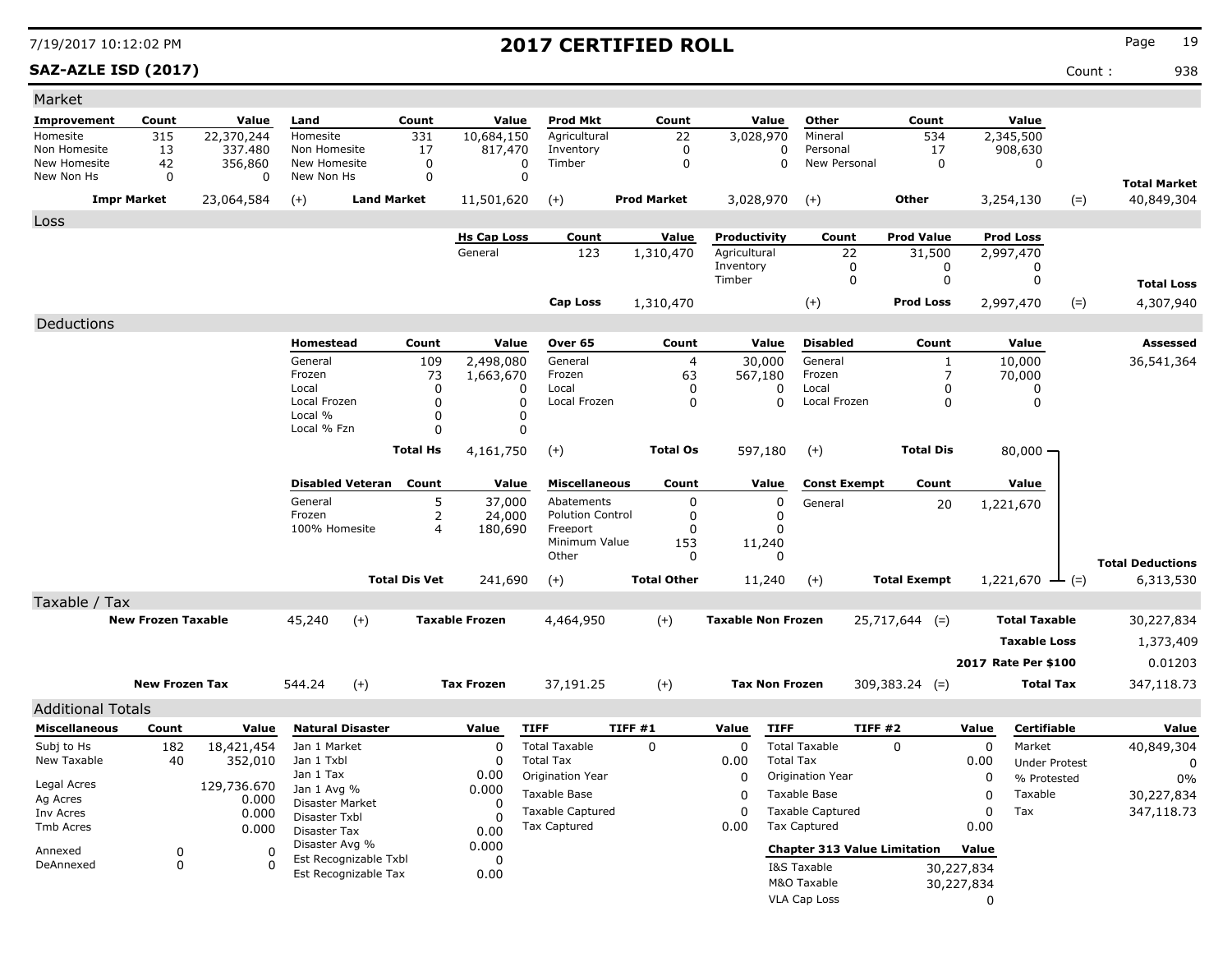### **SBO-BOYD ISD (2017)** Count : 46,509

| Market                     |                           |                          |                            |                         |                      |                                       |                                                |                    |                           |                                         |                     |                              |                      |                                    |
|----------------------------|---------------------------|--------------------------|----------------------------|-------------------------|----------------------|---------------------------------------|------------------------------------------------|--------------------|---------------------------|-----------------------------------------|---------------------|------------------------------|----------------------|------------------------------------|
| <b>Improvement</b>         | Count                     | Value                    | Land                       |                         | Count                | Value                                 | Prod Mkt                                       | Count              | Value                     | Other                                   | Count               | Value                        |                      |                                    |
| Homesite<br>Non Homesite   | 2,949<br>247              | 267,081,470<br>6.821.370 | Homesite<br>Non Homesite   |                         | 2,870<br>318         | $\overline{89,}114,530$<br>18,517,690 | Agricultural<br>Inventory                      | 1,085<br>0         | 191,940,230               | Mineral<br>Personal<br>0                | 41,759<br>679       | 150,333,760<br>118,056,340   |                      |                                    |
| New Homesite<br>New Non Hs | 312<br>18                 | 11,139,940<br>1,233,640  | New Homesite<br>New Non Hs |                         | 6<br>0               | 161,950                               | Timber<br>0                                    | 0                  |                           | $\mathbf 0$<br>New Personal             | 0                   |                              | 0                    |                                    |
|                            | <b>Impr Market</b>        | 286,276,420              | $(+)$                      | <b>Land Market</b>      |                      | 107,794,170                           | $(+)$                                          | <b>Prod Market</b> | 191,940,230               | $(+)$                                   | <b>Other</b>        | 268,390,100                  | $(=)$                | <b>Total Market</b><br>854,400,920 |
| Loss                       |                           |                          |                            |                         |                      |                                       |                                                |                    |                           |                                         |                     |                              |                      |                                    |
|                            |                           |                          |                            |                         |                      | <b>Hs Cap Loss</b>                    | Count                                          | Value              | Productivity              | Count                                   | <b>Prod Value</b>   | <b>Prod Loss</b>             |                      |                                    |
|                            |                           |                          |                            |                         |                      | General                               | 868                                            | 6,295,642          | Agricultural              | 1,085                                   | 2,171,240           | 189,768,990                  |                      |                                    |
|                            |                           |                          |                            |                         |                      |                                       |                                                |                    | Inventory                 | 0                                       | 0                   |                              | 0                    |                                    |
|                            |                           |                          |                            |                         |                      |                                       |                                                |                    | Timber                    | 0                                       | 0                   |                              | 0                    | <b>Total Loss</b>                  |
|                            |                           |                          |                            |                         |                      |                                       | <b>Cap Loss</b>                                | 6,295,642          |                           | $(+)$                                   |                     | <b>Prod Loss</b> 189,768,990 | $(=)$                | 196,064,632                        |
| Deductions                 |                           |                          |                            |                         |                      |                                       |                                                |                    |                           |                                         |                     |                              |                      |                                    |
|                            |                           |                          | Homestead                  |                         | Count                | Value                                 | Over 65                                        | Count              | Value                     | <b>Disabled</b>                         | Count               | Value                        |                      | Assessed                           |
|                            |                           |                          | General<br>Frozen          |                         | 928<br>629           | 21,461,463<br>14,696,072              | General<br>Frozen                              | 29<br>544          | 273,333<br>5,208,473      | General<br>Frozen                       | 5<br>39             | 40,000<br>335,111            |                      | 658,336,288                        |
|                            |                           |                          | Local                      |                         | 0                    | 0                                     | Local                                          | 29                 | 79,230                    | Local                                   | 0                   |                              | 0                    |                                    |
|                            |                           |                          | Local Frozen               |                         | 0                    | 0                                     | Local Frozen                                   | 532                | 1,535,210                 | Local Frozen                            | 0                   |                              | 0                    |                                    |
|                            |                           |                          | Local %<br>Local % Fzn     |                         | 0<br>$\Omega$        | 0                                     |                                                |                    |                           |                                         |                     |                              |                      |                                    |
|                            |                           |                          |                            |                         |                      | 0                                     |                                                |                    |                           |                                         |                     |                              |                      |                                    |
|                            |                           |                          |                            |                         | <b>Total Hs</b>      | 36,157,535                            | $(+)$                                          | <b>Total Os</b>    | 7,096,246                 | $(+)$                                   | <b>Total Dis</b>    | $375,111 -$                  |                      |                                    |
|                            |                           |                          |                            | <b>Disabled Veteran</b> | Count                | Value                                 | <b>Miscellaneous</b>                           | Count              | Value                     | <b>Const Exempt</b>                     | Count               | Value                        |                      |                                    |
|                            |                           |                          | General                    |                         | 22                   | 207,500                               | Abatements                                     | 0                  | 0                         | General                                 | 397                 | 26,617,050                   |                      |                                    |
|                            |                           |                          | Frozen<br>100% Homesite    |                         | 34<br>16             | 347,352                               | <b>Polution Control</b><br>Freeport            | 1<br>$\Omega$      | 77,505<br>0               |                                         |                     |                              |                      |                                    |
|                            |                           |                          |                            |                         |                      | 2,137,780                             | Minimum Value                                  | 5,007              | 225,450                   |                                         |                     |                              |                      |                                    |
|                            |                           |                          |                            |                         |                      |                                       | Other                                          | 0                  | 0                         |                                         |                     |                              |                      | <b>Total Deductions</b>            |
|                            |                           |                          |                            |                         | <b>Total Dis Vet</b> | 2,692,632                             | $(+)$                                          | <b>Total Other</b> | 302,955                   | $(+)$                                   | <b>Total Exempt</b> | 26,617,050                   |                      | 73,241,529                         |
| Taxable / Tax              |                           |                          |                            |                         |                      |                                       |                                                |                    |                           |                                         |                     |                              |                      |                                    |
|                            | <b>New Frozen Taxable</b> |                          | 323,650                    | $(+)$                   |                      | <b>Taxable Frozen</b>                 | 53,703,002                                     | $(+)$              | <b>Taxable Non Frozen</b> |                                         | $531,068,107$ (=)   |                              | <b>Total Taxable</b> | 585,094,759                        |
|                            |                           |                          |                            |                         |                      |                                       |                                                |                    |                           |                                         |                     |                              | <b>Taxable Loss</b>  | 19,330,545                         |
|                            |                           |                          |                            |                         |                      |                                       |                                                |                    |                           |                                         |                     | 2017 Rate Per \$100          |                      | 0.0131                             |
|                            | <b>New Frozen Tax</b>     |                          | 4,172.08                   | $(+)$                   |                      | <b>Tax Frozen</b>                     | 450,689.94                                     | $(+)$              | <b>Tax Non Frozen</b>     |                                         | $6,956,649.18$ (=)  |                              | <b>Total Tax</b>     | 7,411,511.20                       |
| <b>Additional Totals</b>   |                           |                          |                            |                         |                      |                                       |                                                |                    |                           |                                         |                     |                              |                      |                                    |
| <b>Miscellaneous</b>       | Count                     | Value                    |                            | <b>Natural Disaster</b> |                      | Value                                 | <b>TIFF</b>                                    | TIFF #1            | Value                     | <b>TIFF</b>                             | TIFF #2             | Value                        | Certifiable          | Value                              |
| Subj to Hs                 | 1,558                     | 208,299,654              | Jan 1 Market               |                         |                      | 0                                     | <b>Total Taxable</b>                           | 0                  | $\Omega$                  | <b>Total Taxable</b>                    | 0                   | 0                            | Market               | 853,217,980                        |
| New Taxable                | 329                       | 12,445,895               | Jan 1 Txbl                 |                         |                      | 0                                     | <b>Total Tax</b>                               |                    | 0.00                      | <b>Total Tax</b>                        |                     | 0.00                         | <b>Under Protest</b> | 1,182,940                          |
| Legal Acres                |                           | 31,076,060.              | Jan 1 Tax<br>Jan 1 Avg %   |                         |                      | 0.00<br>0.000                         | Origination Year                               |                    | 0                         | Origination Year                        |                     | 0                            | % Protested          | 0.138%                             |
| Ag Acres                   |                           | 0.000                    | Disaster Market            |                         |                      | 0                                     | Taxable Base                                   |                    | 0                         | Taxable Base                            |                     | 0                            | Taxable              | 584,618,629                        |
| Inv Acres                  |                           | 0.000                    | Disaster Txbl              |                         |                      | 0                                     | <b>Taxable Captured</b><br><b>Tax Captured</b> |                    | $\Omega$                  | <b>Taxable Captured</b><br>Tax Captured |                     | 0<br>Tax<br>0.00             |                      | 7,405,683.16                       |
| Tmb Acres                  |                           | 0.000                    | Disaster Tax               |                         |                      | 0.00                                  |                                                |                    | 0.00                      |                                         |                     |                              |                      |                                    |
| Annexed                    | 0                         | 0                        | Disaster Avg %             | Est Recognizable Txbl   |                      | 0.000<br>0                            |                                                |                    |                           | <b>Chapter 313 Value Limitation</b>     |                     | Value                        |                      |                                    |
| DeAnnexed                  | 0                         | O                        |                            | Est Recognizable Tax    |                      | 0.00                                  |                                                |                    |                           | I&S Taxable                             |                     | 585,094,759                  |                      |                                    |
|                            |                           |                          |                            |                         |                      |                                       |                                                |                    |                           | M&O Taxable                             |                     | 585,094,759                  |                      |                                    |
|                            |                           |                          |                            |                         |                      |                                       |                                                |                    |                           | VLA Cap Loss                            |                     | 0                            |                      |                                    |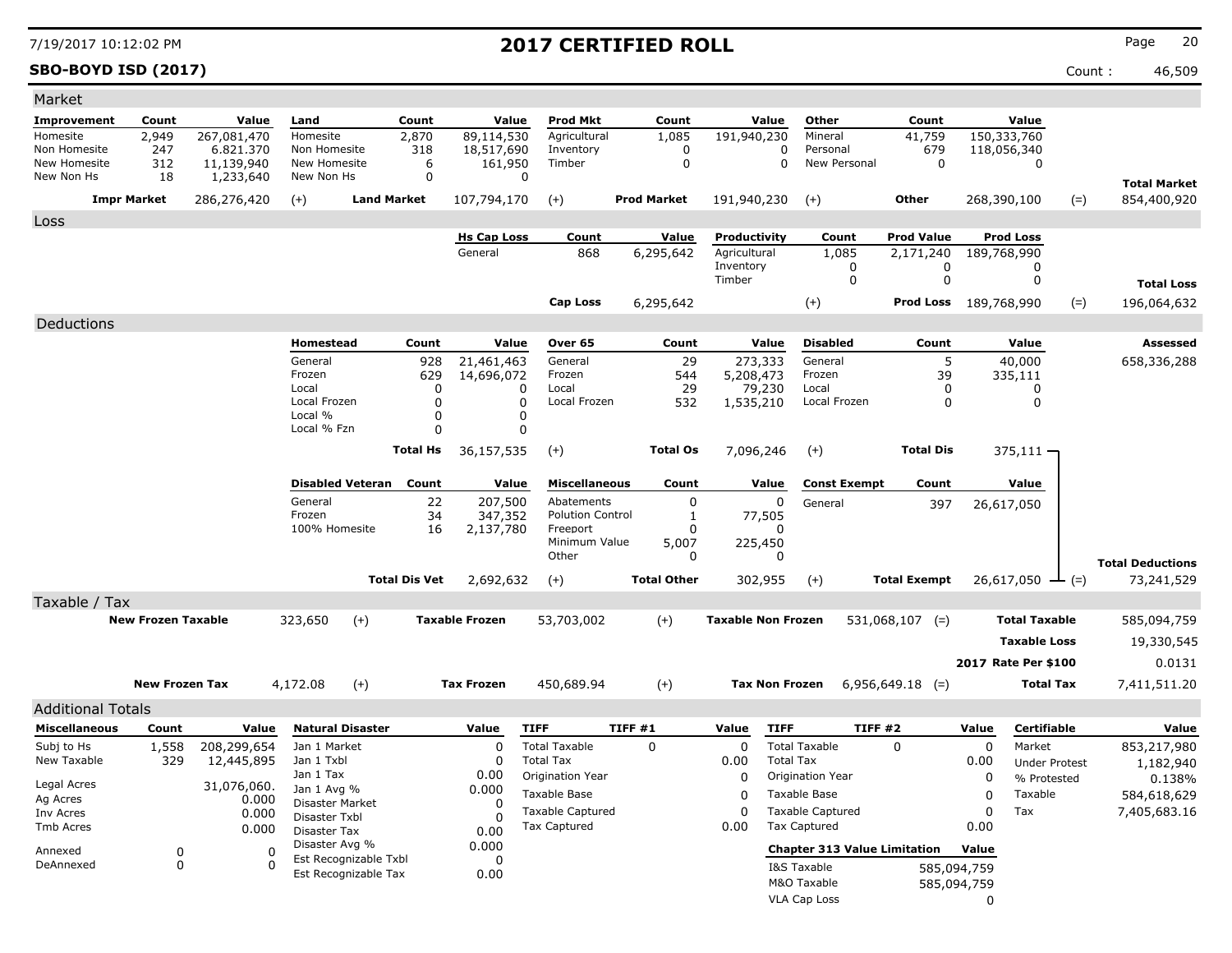**SBR-BRIDGEPORT ISD (2017)** Count : 32,947

| Market                       |                            |                         |                                |                         |                  |                       |                                       |        |                    |                      |                         |                                         |                                              |                  |                      |       |                         |
|------------------------------|----------------------------|-------------------------|--------------------------------|-------------------------|------------------|-----------------------|---------------------------------------|--------|--------------------|----------------------|-------------------------|-----------------------------------------|----------------------------------------------|------------------|----------------------|-------|-------------------------|
| Improvement                  | Count                      | Value                   | Land                           | Count                   |                  | Value                 | <b>Prod Mkt</b>                       |        | Count              |                      | Value                   | Other                                   | Count                                        |                  | Value                |       |                         |
| Homesite                     | 5,487                      | 653,184,380             | Homesite                       | 8,607                   |                  | 204,900,172           | Agricultural                          |        | 1,413              | 269,293,218          |                         | Mineral                                 | 21,398                                       |                  | 362,818,100          |       |                         |
| Non Homesite<br>New Homesite | 162<br>1,289               | 5.875.070<br>18,847,500 | Non Homesite<br>New Homesite   |                         | 390<br>2         | 26,088,980<br>69,870  | Inventory<br>Timber                   |        | 0<br>$\mathbf 0$   |                      | 0<br>0                  | Personal<br>New Personal                | 1,274<br>$\mathbf 0$                         |                  | 232,671,340<br>0     |       |                         |
| New Non Hs                   | 3                          | 61,870                  | New Non Hs                     |                         | 0                |                       | 0                                     |        |                    |                      |                         |                                         |                                              |                  |                      |       | <b>Total Market</b>     |
| <b>Impr Market</b>           |                            | 677,968,820             | $(+)$                          | <b>Land Market</b>      |                  | 231,059,022           | $(+)$                                 |        | <b>Prod Market</b> | 269,293,218          |                         | $(+)$                                   | Other                                        |                  | 595,489,440          | $(=)$ | 1,773,810,500           |
|                              |                            |                         |                                |                         |                  |                       |                                       |        |                    |                      |                         |                                         |                                              |                  |                      |       |                         |
| Loss                         |                            |                         |                                |                         |                  | <b>Hs Cap Loss</b>    | Count                                 |        | Value              | Productivity         |                         | Count                                   | <b>Prod Value</b>                            |                  | <b>Prod Loss</b>     |       |                         |
|                              |                            |                         |                                |                         |                  | General               | 1,150                                 |        | 10,328,140         | Agricultural         |                         | 1,413                                   | 4,005,740                                    |                  | 265,287,478          |       |                         |
|                              |                            |                         |                                |                         |                  |                       |                                       |        |                    | Inventory            |                         | 0                                       | 0                                            |                  | 0                    |       |                         |
|                              |                            |                         |                                |                         |                  |                       |                                       |        |                    | Timber               |                         | 0                                       | 0                                            |                  | 0                    |       | <b>Total Loss</b>       |
|                              |                            |                         |                                |                         |                  |                       | <b>Cap Loss</b>                       |        | 10,328,140         |                      |                         | $(+)$                                   | <b>Prod Loss</b> 264,247,698                 |                  |                      | $(=)$ | 274,575,838             |
| Deductions                   |                            |                         |                                |                         |                  |                       |                                       |        |                    |                      |                         |                                         |                                              |                  |                      |       |                         |
|                              |                            |                         | Homestead                      |                         | Count            | Value                 | Over 65                               |        | Count              |                      | Value                   | <b>Disabled</b>                         | Count                                        |                  | Value                |       | <b>Assessed</b>         |
|                              |                            |                         | General                        |                         | 1,629            | 38,627,985            | General                               |        | 71                 | 655,871              |                         | General                                 | 6                                            |                  | 60,000               |       | 1,499,234,662           |
|                              |                            |                         | Frozen                         |                         | 1,038            | 24,045,075            | Frozen                                |        | 926                | 8,638,412            |                         | Frozen                                  | 61                                           |                  | 564,970              |       |                         |
|                              |                            |                         | Local<br>Local Frozen          |                         | 0<br>$\mathbf 0$ | 0<br>0                | Local<br>Local Frozen                 |        | 0<br>$\mathbf 0$   |                      | $\Omega$<br>$\mathbf 0$ | Local<br>Local Frozen                   | 0<br>$\mathbf 0$                             |                  | 0<br>0               |       |                         |
|                              |                            |                         | Local %                        |                         | 1,551            | 7,470,471             |                                       |        |                    |                      |                         |                                         |                                              |                  |                      |       |                         |
|                              |                            |                         | Local % Fzn                    |                         | 925              | 4,444,123             |                                       |        |                    |                      |                         |                                         |                                              |                  |                      |       |                         |
|                              |                            |                         |                                | <b>Total Hs</b>         |                  | 74,587,654            | $(+)$                                 |        | <b>Total Os</b>    | 9,294,283            |                         | $(+)$                                   | <b>Total Dis</b>                             |                  | 624,970              |       |                         |
|                              |                            |                         |                                |                         |                  |                       |                                       |        |                    |                      |                         |                                         |                                              |                  |                      |       |                         |
|                              |                            |                         |                                | <b>Disabled Veteran</b> | Count            | Value                 | <b>Miscellaneous</b>                  |        | Count              |                      | Value                   | <b>Const Exempt</b>                     | Count                                        |                  | Value                |       |                         |
|                              |                            |                         | General<br>Frozen              |                         | 37<br>43         | 325,050               | Abatements<br><b>Polution Control</b> |        | $\pmb{0}$<br>5     |                      | 0                       | General                                 |                                              | 814 107,295,284  |                      |       |                         |
|                              |                            |                         | 100% Homesite                  |                         | 33               | 467,570<br>3,044,661  | Freeport                              |        | $\Omega$           | 147,974              | $\Omega$                |                                         |                                              |                  |                      |       |                         |
|                              |                            |                         |                                |                         |                  |                       | Minimum Value                         |        | 5,805              | 364,390              |                         |                                         |                                              |                  |                      |       |                         |
|                              |                            |                         |                                |                         |                  |                       | Other                                 |        | 1                  | 41,699               |                         |                                         |                                              |                  |                      |       | <b>Total Deductions</b> |
|                              |                            |                         |                                | <b>Total Dis Vet</b>    |                  | 3,837,281             | $(+)$                                 |        | <b>Total Other</b> | 554,063              |                         | $(+)$                                   | Total Exempt $107,295,284$ $\rightarrow$ (=) |                  |                      |       | 196,193,535             |
| Taxable / Tax                |                            |                         |                                |                         |                  |                       |                                       |        |                    |                      |                         |                                         |                                              |                  |                      |       |                         |
|                              | <b>New Frozen Taxable</b>  |                         | 1,733,665                      | $(+)$                   |                  | <b>Taxable Frozen</b> | 99,945,415                            |        | $(+)$              |                      |                         | Taxable Non Frozen $1,201,362,047$ (=)  |                                              |                  | <b>Total Taxable</b> |       | 1,303,041,127           |
|                              |                            |                         |                                |                         |                  |                       |                                       |        |                    |                      |                         |                                         |                                              |                  | <b>Taxable Loss</b>  |       | 30,648,364              |
|                              |                            |                         |                                |                         |                  |                       |                                       |        |                    |                      |                         |                                         |                                              |                  | 2017 Rate Per \$100  |       | 0.012445                |
|                              | <b>New Frozen Tax</b>      |                         |                                |                         |                  |                       |                                       |        |                    |                      |                         |                                         |                                              |                  |                      |       |                         |
|                              |                            |                         | 21,508.20                      | $(+)$                   |                  | <b>Tax Frozen</b>     | 865,252.61                            |        | $(+)$              |                      |                         | Tax Non Frozen $14,948,167.12$ (=)      |                                              |                  | <b>Total Tax</b>     |       | 15,834,927.93           |
| <b>Additional Totals</b>     |                            |                         |                                |                         |                  |                       |                                       |        |                    |                      |                         |                                         |                                              |                  |                      |       |                         |
| <b>Miscellaneous</b>         | Count                      | Value                   |                                | <b>Natural Disaster</b> |                  | Value                 | <b>TIFF</b>                           | TIFF#1 |                    | Value                | <b>TIFF</b>             | TIFF#2                                  |                                              | Value            | Certifiable          |       | Value                   |
| Subj to Hs                   | 2,672                      | 375,672,800             | Jan 1 Market                   |                         |                  | $\Omega$              | <b>Total Taxable</b>                  |        | $\mathbf 0$        | $\mathbf 0$          |                         | <b>Total Taxable</b>                    | $\Omega$                                     | 0                | Market               |       | 1,773,591,900           |
| New Taxable                  | 1,259                      | 18,338,730              | Jan 1 Txbl<br>Jan 1 Tax        |                         |                  | $\Omega$<br>0.00      | <b>Total Tax</b>                      |        |                    | 0.00                 | <b>Total Tax</b>        |                                         |                                              | 0.00             | <b>Under Protest</b> |       | 218,600                 |
| Legal Acres                  |                            | 7,739,448.694           | Jan 1 Avg %                    |                         |                  | 0.000                 | Origination Year<br>Taxable Base      |        |                    | $\Omega$<br>$\Omega$ |                         | Origination Year                        |                                              | $\mathbf 0$      | % Protested          |       | 0.012%                  |
| Ag Acres                     |                            | 0.000                   | Disaster Market                |                         |                  | $\Omega$              | <b>Taxable Captured</b>               |        |                    | $\Omega$             |                         | Taxable Base<br><b>Taxable Captured</b> |                                              | 0<br>$\mathbf 0$ | Taxable<br>Tax       |       | 1,302,822,527           |
| Inv Acres<br>Tmb Acres       |                            | 0.000<br>0.000          | Disaster Txbl                  |                         |                  | $\Omega$              | <b>Tax Captured</b>                   |        |                    | 0.00                 |                         | <b>Tax Captured</b>                     |                                              | 0.00             |                      |       | 15,832,207.45           |
|                              |                            |                         | Disaster Tax<br>Disaster Avg % |                         |                  | 0.00<br>0.000         |                                       |        |                    |                      |                         |                                         |                                              |                  |                      |       |                         |
| Annexed<br>DeAnnexed         | $\mathbf 0$<br>$\mathbf 0$ |                         | $\Omega$<br>$\Omega$           | Est Recognizable Txbl   |                  | $\Omega$              |                                       |        |                    |                      |                         | <b>Chapter 313 Value Limitation</b>     |                                              | Value            |                      |       |                         |
|                              |                            |                         |                                | Est Recognizable Tax    |                  | 0.00                  |                                       |        |                    |                      |                         | I&S Taxable<br>M&O Taxable              | 1,303,041,127<br>1,303,041,127               |                  |                      |       |                         |
|                              |                            |                         |                                |                         |                  |                       |                                       |        |                    |                      |                         | VLA Cap Loss                            |                                              | $\Omega$         |                      |       |                         |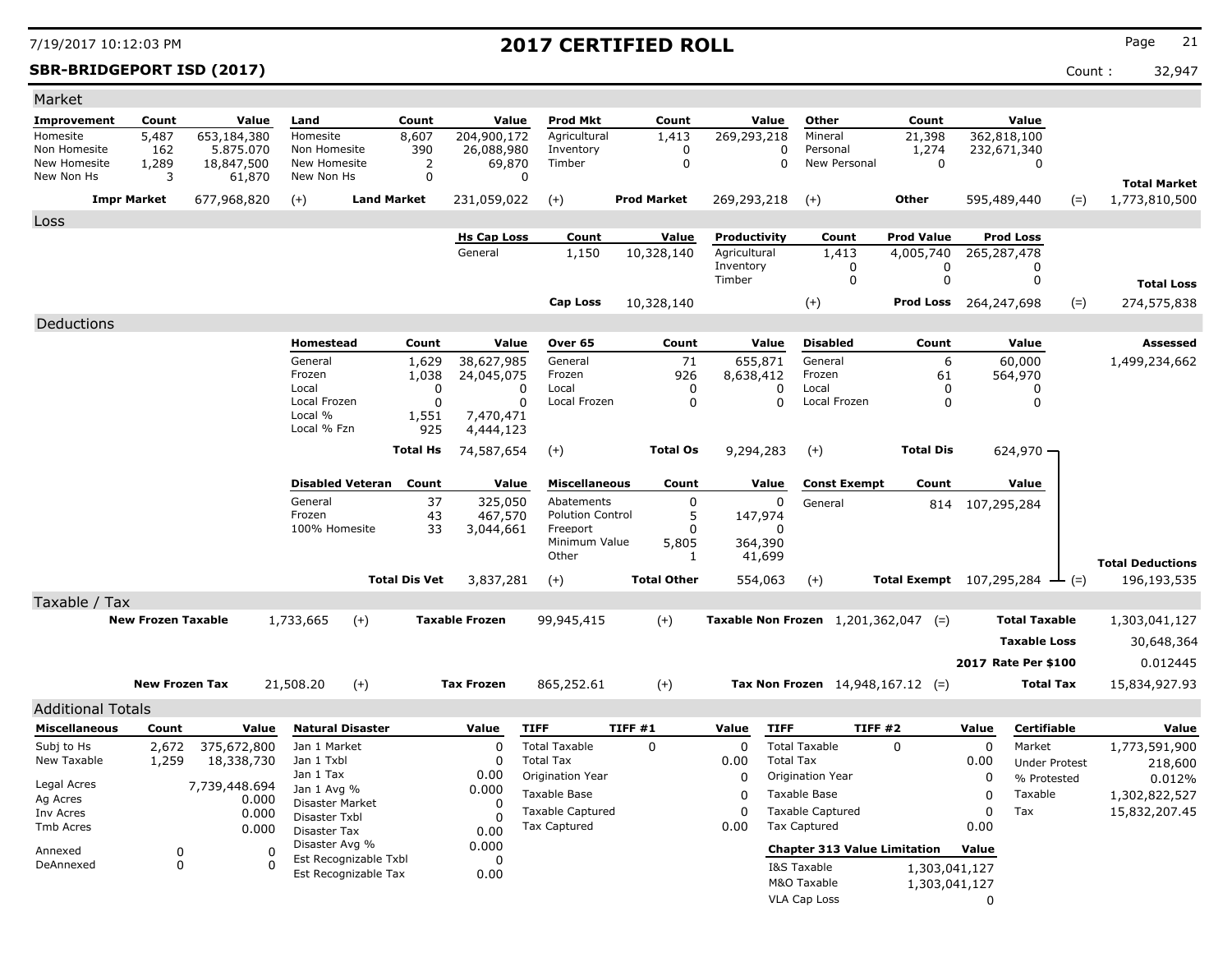### **SCH-CHICO ISD (2017)** Count : 17,499

| Market                       |                           |                        |                               |                         |                      |                       |                                      |                    |                           |                                              |                     |                      |                                     |                         |
|------------------------------|---------------------------|------------------------|-------------------------------|-------------------------|----------------------|-----------------------|--------------------------------------|--------------------|---------------------------|----------------------------------------------|---------------------|----------------------|-------------------------------------|-------------------------|
| Improvement                  | Count                     | Value                  | Land                          |                         | Count                | Value                 | Prod Mkt                             | Count              | Value                     | Other                                        | Count               | Value                |                                     |                         |
| Homesite                     | 2,188                     | 208,045,539            | Homesite                      |                         | 2,813                | 89,710,264            | Agricultural                         | 1,220              | 201,699,120               | Mineral                                      | 12,785              | 73,598,990           |                                     |                         |
| Non Homesite<br>New Homesite | 126<br>332                | 3.978.660<br>5,622,410 | Non Homesite<br>New Homesite  |                         | 270<br>0             | 15,714,590            | Inventory<br>Timber<br>0             | 0<br>$\mathbf 0$   |                           | Personal<br>0<br>$\mathbf 0$<br>New Personal | 663<br>0            | 226,495,900<br>0     |                                     |                         |
| New Non Hs                   | 19                        | 398,930                | New Non Hs                    |                         | $\mathbf 0$          |                       | 0                                    |                    |                           |                                              |                     |                      |                                     | <b>Total Market</b>     |
|                              | <b>Impr Market</b>        | 218,045,539            | $(+)$                         | <b>Land Market</b>      |                      | 105,424,854           | $(+)$                                | <b>Prod Market</b> | 201,699,120               | $(+)$                                        | Other               | 300,094,890          | $(=)$                               | 825,264,403             |
| Loss                         |                           |                        |                               |                         |                      |                       |                                      |                    |                           |                                              |                     |                      |                                     |                         |
|                              |                           |                        |                               |                         |                      | <b>Hs Cap Loss</b>    | Count                                | Value              | Productivity              | Count                                        | <b>Prod Value</b>   | <b>Prod Loss</b>     |                                     |                         |
|                              |                           |                        |                               |                         |                      | General               | 443                                  | 2,479,170          | Agricultural<br>Inventory | 1,220<br>0                                   | 3,340,840<br>0      | 198,358,280<br>0     |                                     |                         |
|                              |                           |                        |                               |                         |                      |                       |                                      |                    | Timber                    | 0                                            | $\mathbf 0$         | 0                    |                                     | <b>Total Loss</b>       |
|                              |                           |                        |                               |                         |                      |                       | <b>Cap Loss</b>                      | 2,479,170          |                           | $(+)$                                        | <b>Prod Loss</b>    | 198,358,280          | $(=)$                               | 200,837,450             |
| Deductions                   |                           |                        |                               |                         |                      |                       |                                      |                    |                           |                                              |                     |                      |                                     |                         |
|                              |                           |                        | Homestead                     |                         | Count                | Value                 | Over 65                              | Count              | Value                     | <b>Disabled</b>                              | Count               | Value                |                                     | Assessed                |
|                              |                           |                        | General                       |                         | 556                  | 12,600,895            | General                              | 25                 | 230,000                   | General                                      | 2                   | 20,000               |                                     | 624,426,953             |
|                              |                           |                        | Frozen<br>Local               |                         | 366<br>0             | 8,382,315<br>0        | Frozen<br>Local                      | 323<br>0           | 2,992,440<br>0            | Frozen<br>Local                              | 15<br>$\Omega$      | 120,000<br>0         |                                     |                         |
|                              |                           |                        | Local Frozen                  |                         | 0                    | <sup>0</sup>          | Local Frozen                         | 0                  | 0                         | Local Frozen                                 | 0                   | 0                    |                                     |                         |
|                              |                           |                        | Local %<br>Local % Fzn        |                         | 0<br>$\mathbf 0$     | 0<br>$\Omega$         |                                      |                    |                           |                                              |                     |                      |                                     |                         |
|                              |                           |                        |                               |                         |                      |                       |                                      |                    |                           |                                              |                     |                      |                                     |                         |
|                              |                           |                        |                               |                         | <b>Total Hs</b>      | 20,983,210            | $(+)$                                | <b>Total Os</b>    | 3,222,440                 | $(+)$                                        | <b>Total Dis</b>    | $140,000 -$          |                                     |                         |
|                              |                           |                        |                               | <b>Disabled Veteran</b> | Count                | Value                 | <b>Miscellaneous</b>                 | Count              | Value                     | <b>Const Exempt</b>                          | Count               | Value                |                                     |                         |
|                              |                           |                        | General                       |                         | 13                   | 114,500               | Abatements                           | 0                  | 0                         | General                                      | 295                 | 30,976,704           |                                     |                         |
|                              |                           |                        | Frozen<br>100% Homesite       |                         | 13<br>14             | 140,680<br>1,798,460  | <b>Polution Control</b><br>Freeport  | 21<br>$\mathbf{1}$ | 5,746,910<br>29,728       |                                              |                     |                      |                                     |                         |
|                              |                           |                        |                               |                         |                      |                       | Minimum Value                        | 3,675              | 282,370                   |                                              |                     |                      |                                     |                         |
|                              |                           |                        |                               |                         |                      |                       | Other                                | 0                  | 0                         |                                              |                     |                      |                                     | <b>Total Deductions</b> |
|                              |                           |                        |                               |                         | <b>Total Dis Vet</b> | 2,053,640             | $(+)$                                | <b>Total Other</b> | 6,059,008                 | $(+)$                                        | <b>Total Exempt</b> | 30,976,704           | $ (=)$                              | 63,435,002              |
| Taxable / Tax                |                           |                        |                               |                         |                      |                       |                                      |                    |                           |                                              |                     |                      |                                     |                         |
|                              | <b>New Frozen Taxable</b> |                        | 125,990                       | $(+)$                   |                      | <b>Taxable Frozen</b> | 33,032,597                           | $(+)$              | <b>Taxable Non Frozen</b> |                                              | $527,833,364$ (=)   | <b>Total Taxable</b> |                                     | 560,991,951             |
|                              |                           |                        |                               |                         |                      |                       |                                      |                    |                           |                                              |                     |                      | <b>Taxable Loss</b>                 | 11,142,176              |
|                              |                           |                        |                               |                         |                      |                       |                                      |                    |                           |                                              |                     | 2017 Rate Per \$100  |                                     | 0.01256272              |
|                              | <b>New Frozen Tax</b>     |                        | 1,582.76                      | $(+)$                   |                      | <b>Tax Frozen</b>     | 277,596.63                           | $(+)$              | <b>Tax Non Frozen</b>     |                                              | $6,628,429.38$ (=)  |                      | <b>Total Tax</b>                    | 6,907,608.77            |
| <b>Additional Totals</b>     |                           |                        |                               |                         |                      |                       |                                      |                    |                           |                                              |                     |                      |                                     |                         |
| <b>Miscellaneous</b>         | Count                     | Value                  |                               | <b>Natural Disaster</b> |                      | Value                 | <b>TIFF</b>                          | <b>TIFF #1</b>     | <b>TIFF</b><br>Value      |                                              | <b>TIFF #2</b>      | Value                | Certifiable                         | Value                   |
| Subj to Hs                   | 923                       | 117,968,208            | Jan 1 Market                  |                         |                      | 0                     | <b>Total Taxable</b>                 | 0                  | $\Omega$                  | <b>Total Taxable</b>                         | 0                   | Market<br>0          |                                     | 825,264,403             |
| New Taxable                  | 340                       | 5,732,554              | Jan 1 Txbl<br>Jan 1 Tax       |                         |                      | 0<br>0.00             | <b>Total Tax</b><br>Origination Year |                    | 0.00<br>0                 | <b>Total Tax</b><br>Origination Year         |                     | 0.00<br>0            | <b>Under Protest</b><br>% Protested | $\Omega$                |
| Legal Acres                  |                           | 3,157,591.690          | Jan 1 Avg %                   |                         |                      | 0.000                 | Taxable Base                         |                    | 0                         | Taxable Base                                 |                     | Taxable<br>0         |                                     | 0%<br>560,991,951       |
| Ag Acres<br>Inv Acres        |                           | 0.000<br>0.000         |                               | Disaster Market         |                      | 0                     | <b>Taxable Captured</b>              |                    |                           | <b>Taxable Captured</b>                      |                     | Tax<br>$\mathbf 0$   |                                     | 6,907,608.77            |
| Tmb Acres                    |                           | 0.000                  | Disaster Txbl<br>Disaster Tax |                         |                      | 0<br>0.00             | <b>Tax Captured</b>                  |                    | 0.00                      | <b>Tax Captured</b>                          |                     | 0.00                 |                                     |                         |
| Annexed                      | 0                         | 0                      | Disaster Avg %                |                         |                      | 0.000                 |                                      |                    |                           | <b>Chapter 313 Value Limitation</b>          |                     | Value                |                                     |                         |
| DeAnnexed                    | 0                         | O                      |                               | Est Recognizable Txbl   |                      | 0                     |                                      |                    |                           | I&S Taxable                                  |                     | 560,991,951          |                                     |                         |
|                              |                           |                        |                               | Est Recognizable Tax    |                      | 0.00                  |                                      |                    |                           | M&O Taxable                                  |                     | 560,991,951          |                                     |                         |
|                              |                           |                        |                               |                         |                      |                       |                                      |                    |                           | VLA Cap Loss                                 |                     | 0                    |                                     |                         |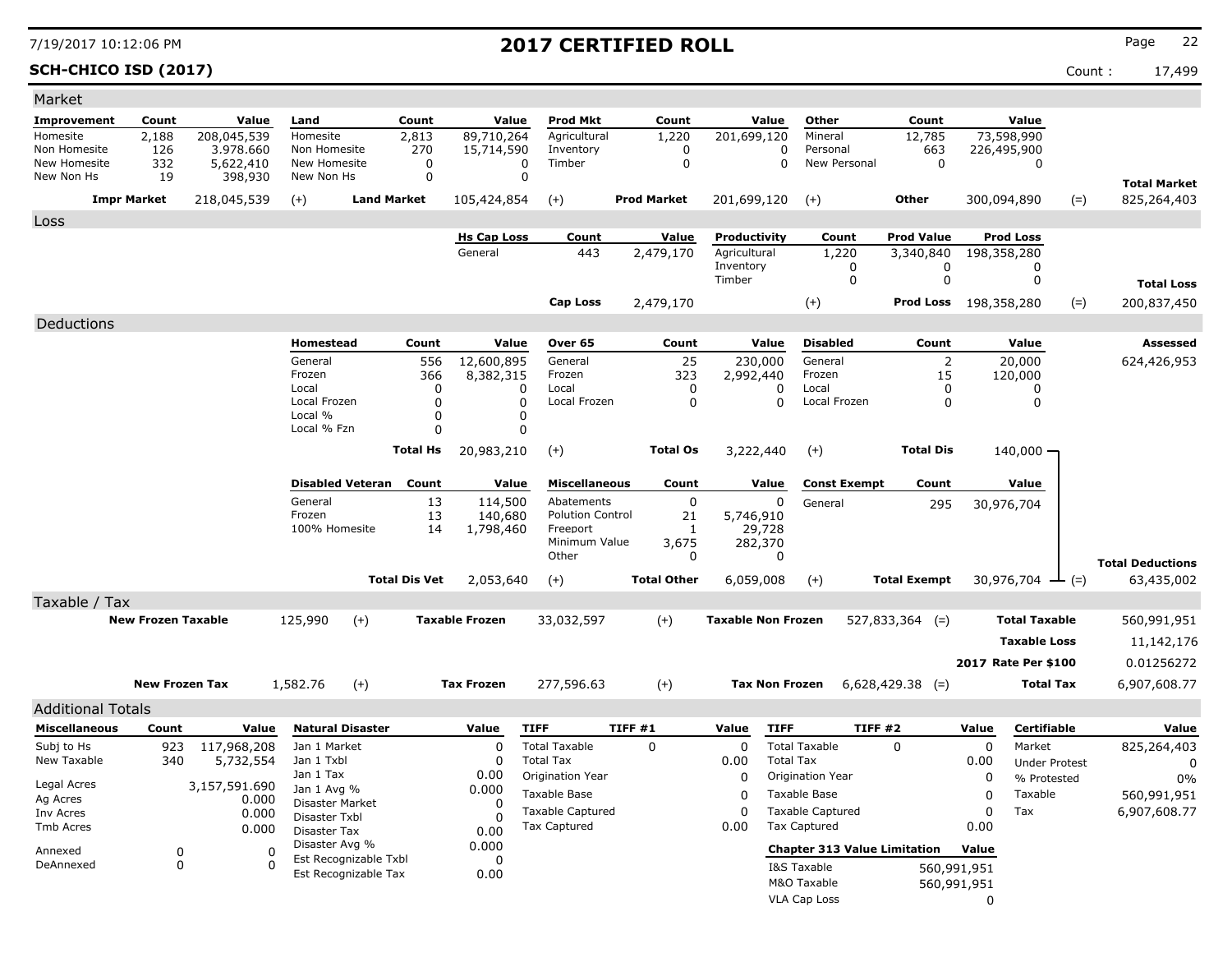**SDE-DECATUR ISD (2017)** Count : 51,765

| Market                     |                           |                                  |                               |                         |                      |                       |                                     |                    |                        |                  |                                               |                                                   |             |                      |       |                                        |
|----------------------------|---------------------------|----------------------------------|-------------------------------|-------------------------|----------------------|-----------------------|-------------------------------------|--------------------|------------------------|------------------|-----------------------------------------------|---------------------------------------------------|-------------|----------------------|-------|----------------------------------------|
| Improvement                | Count                     | Value                            | Land                          |                         | Count                | Value                 | <b>Prod Mkt</b>                     | Count              |                        | Value            | Other                                         | Count                                             |             | Value                |       |                                        |
| Homesite                   | 6,981                     | 1,105,259,330                    | Homesite                      |                         | 7,990                | 336,252,858           | Agricultural                        | 2,751              | 625,879,020            |                  | Mineral                                       | 39,047                                            |             | 330,179,140          |       |                                        |
| Non Homesite               | 328                       | 12.686.870                       | Non Homesite                  |                         | 571                  | 40,776,570            | Inventory                           | 0                  |                        | 0<br>$\Omega$    | Personal<br>New Personal                      | 1,986<br>$\mathbf 0$                              |             | 420,151,830          |       |                                        |
| New Homesite<br>New Non Hs | 1,111<br>39               | 69,539,400<br>1,537,040          | New Homesite<br>New Non Hs    |                         | 14<br>$\mathbf 0$    | 392,900               | Timber<br>$\mathbf 0$               | $\mathbf 0$        |                        |                  |                                               |                                                   |             | 0                    |       |                                        |
|                            |                           | <b>Impr Market</b> 1,189,022,640 | $(+)$                         | <b>Land Market</b>      |                      | 377,422,328           | $(+)$                               | <b>Prod Market</b> | 625,879,020            |                  | $(+)$                                         | Other                                             |             | 750,330,970          | $(=)$ | <b>Total Market</b><br>2,942,654,958   |
| Loss                       |                           |                                  |                               |                         |                      |                       |                                     |                    |                        |                  |                                               |                                                   |             |                      |       |                                        |
|                            |                           |                                  |                               |                         |                      | <b>Hs Cap Loss</b>    | Count                               | Value              | Productivity           |                  | Count                                         | <b>Prod Value</b>                                 |             | <b>Prod Loss</b>     |       |                                        |
|                            |                           |                                  |                               |                         |                      | General               | 1,610                               | 16,629,230         | Agricultural           |                  | 2,751                                         | 6,642,100                                         |             | 619,236,920          |       |                                        |
|                            |                           |                                  |                               |                         |                      |                       |                                     |                    | Inventory<br>Timber    |                  | 0<br>0                                        | 0<br>0                                            |             | 0<br>0               |       |                                        |
|                            |                           |                                  |                               |                         |                      |                       |                                     |                    |                        |                  |                                               |                                                   |             |                      |       | <b>Total Loss</b>                      |
|                            |                           |                                  |                               |                         |                      |                       | Cap Loss                            | 16,629,230         |                        |                  | $(+)$                                         | Prod Loss 619,181,280                             |             |                      | $(=)$ | 635,810,510                            |
| Deductions                 |                           |                                  |                               |                         |                      |                       |                                     |                    |                        |                  |                                               |                                                   |             |                      |       |                                        |
|                            |                           |                                  | Homestead                     |                         | Count                | Value                 | Over 65                             | Count              |                        | Value            | <b>Disabled</b>                               | Count                                             |             | Value                |       | Assessed                               |
|                            |                           |                                  | General                       |                         | 2,480                | 58,769,550            | General                             | 116                | 1,074,639              |                  | General                                       | 6                                                 |             | 55,000               |       | 2,306,844,448                          |
|                            |                           |                                  | Frozen<br>Local               |                         | 1,254<br>$\Omega$    | 29,951,345            | Frozen<br>Local<br>0                | 1,166              | 11,174,076<br>$\Omega$ | $\Omega$         | Frozen<br>Local                               | 61<br>0                                           |             | 564,976<br>0         |       |                                        |
|                            |                           |                                  | Local Frozen                  |                         | O                    |                       | 0<br>Local Frozen                   |                    | $\Omega$               | $\Omega$         | Local Frozen                                  | 0                                                 |             | $\Omega$             |       |                                        |
|                            |                           |                                  | Local %                       |                         | ი                    |                       | 0                                   |                    |                        |                  |                                               |                                                   |             |                      |       |                                        |
|                            |                           |                                  | Local % Fzn                   |                         | 0                    |                       | $\mathbf 0$                         |                    |                        |                  |                                               |                                                   |             |                      |       |                                        |
|                            |                           |                                  |                               |                         | Total Hs             | 88,720,895            | $(+)$                               | <b>Total Os</b>    | 12,248,715             |                  | $(+)$                                         | <b>Total Dis</b>                                  |             | $619,976 -$          |       |                                        |
|                            |                           |                                  |                               |                         |                      |                       |                                     |                    |                        |                  |                                               |                                                   |             |                      |       |                                        |
|                            |                           |                                  |                               | <b>Disabled Veteran</b> | Count                | Value                 | <b>Miscellaneous</b>                | Count              |                        | Value            | <b>Const Exempt</b>                           | Count                                             |             | Value                |       |                                        |
|                            |                           |                                  | General                       |                         | 65                   | 584,540               | Abatements                          |                    | 0                      | 0                | General                                       | 739                                               |             | 201,898,196          |       |                                        |
|                            |                           |                                  | Frozen<br>100% Homesite       |                         | 64<br>30             | 712,736               | <b>Polution Control</b><br>Freeport | 10                 | 3,289,050              |                  |                                               |                                                   |             |                      |       |                                        |
|                            |                           |                                  |                               |                         |                      | 5,212,530             | Minimum Value                       | 4,706              | 20,127,373             | 274,870          |                                               |                                                   |             |                      |       |                                        |
|                            |                           |                                  |                               |                         |                      |                       | Other                               |                    | $\Omega$               | $\Omega$         |                                               |                                                   |             |                      |       |                                        |
|                            |                           |                                  |                               |                         | <b>Total Dis Vet</b> | 6,509,806             | $(+)$                               | <b>Total Other</b> | 23,691,293             |                  | $(+)$                                         | <b>Total Exempt</b> 201,898,196 $\rightarrow$ (=) |             |                      |       | <b>Total Deductions</b><br>333,688,881 |
|                            |                           |                                  |                               |                         |                      |                       |                                     |                    |                        |                  |                                               |                                                   |             |                      |       |                                        |
| Taxable / Tax              | <b>New Frozen Taxable</b> |                                  |                               |                         |                      | <b>Taxable Frozen</b> |                                     |                    |                        |                  |                                               |                                                   |             | <b>Total Taxable</b> |       |                                        |
|                            |                           |                                  | 823,710                       | $(+)$                   |                      |                       | 157,368,779                         | $(+)$              |                        |                  | <b>Taxable Non Frozen</b> $1,814,963,078$ (=) |                                                   |             |                      |       | 1,973,155,567                          |
|                            |                           |                                  |                               |                         |                      |                       |                                     |                    |                        |                  |                                               |                                                   |             | <b>Taxable Loss</b>  |       | 51,407,421                             |
|                            |                           |                                  |                               |                         |                      |                       |                                     |                    |                        |                  |                                               |                                                   |             | 2017 Rate Per \$100  |       | 0.0134                                 |
|                            | <b>New Frozen Tax</b>     |                                  | 11,029.14                     | $(+)$                   |                      | <b>Tax Frozen</b>     | 1,434,398.32                        | $(+)$              |                        |                  | Tax Non Frozen $24,305,997.69$ (=)            |                                                   |             | Total Tax            |       | 25,751,425.15                          |
| <b>Additional Totals</b>   |                           |                                  |                               |                         |                      |                       |                                     |                    |                        |                  |                                               |                                                   |             |                      |       |                                        |
| <b>Miscellaneous</b>       | Count                     | Value                            |                               | <b>Natural Disaster</b> |                      | Value                 | <b>TIFF</b>                         | TIFF #1            | Value                  | <b>TIFF</b>      | TIFF #2                                       |                                                   | Value       | Certifiable          |       | Value                                  |
| Subj to Hs                 | 3,741                     | 677,179,083                      | Jan 1 Market                  |                         |                      | 0                     | <b>Total Taxable</b>                | 0                  | 0                      |                  | <b>Total Taxable</b>                          | 0                                                 | 0           | Market               |       | 2,942,309,678                          |
| New Taxable                | 1,132                     | 52,959,676                       | Jan 1 Txbl                    |                         |                      | $\Omega$              | <b>Total Tax</b>                    |                    | 0.00                   | <b>Total Tax</b> |                                               |                                                   | 0.00        | <b>Under Protest</b> |       | 345,280                                |
|                            |                           |                                  | Jan 1 Tax                     |                         |                      | 0.00                  | Origination Year                    |                    | 0                      |                  | Origination Year                              |                                                   | 0           | % Protested          |       | 0.012%                                 |
| Legal Acres<br>Ag Acres    |                           | 21,706,583.                      | Jan 1 Avg %                   |                         |                      | 0.000                 | Taxable Base                        |                    | $\mathbf 0$            |                  | Taxable Base                                  |                                                   | $\mathbf 0$ | Taxable              |       | 1,972,917,237                          |
| Inv Acres                  |                           | 0.000<br>0.000                   | Disaster Market               |                         |                      | 0                     | <b>Taxable Captured</b>             |                    | $\Omega$               |                  | <b>Taxable Captured</b>                       |                                                   | $\mathbf 0$ | Tax                  |       | 25,748,231.53                          |
| Tmb Acres                  |                           | 0.000                            | Disaster Txbl<br>Disaster Tax |                         |                      | $\Omega$<br>0.00      | <b>Tax Captured</b>                 |                    | 0.00                   |                  | <b>Tax Captured</b>                           |                                                   | 0.00        |                      |       |                                        |
|                            |                           |                                  | Disaster Avg %                |                         |                      | 0.000                 |                                     |                    |                        |                  | <b>Chapter 313 Value Limitation</b>           |                                                   | Value       |                      |       |                                        |
| Annexed<br>DeAnnexed       | 0<br>$\mathbf 0$          | 0<br>$\Omega$                    |                               | Est Recognizable Txbl   |                      | 0                     |                                     |                    |                        |                  | I&S Taxable                                   | 1,973,155,567                                     |             |                      |       |                                        |
|                            |                           |                                  |                               | Est Recognizable Tax    |                      | 0.00                  |                                     |                    |                        |                  | M&O Taxable                                   | 1,973,155,567                                     |             |                      |       |                                        |
|                            |                           |                                  |                               |                         |                      |                       |                                     |                    |                        |                  | VLA Cap Loss                                  |                                                   | 0           |                      |       |                                        |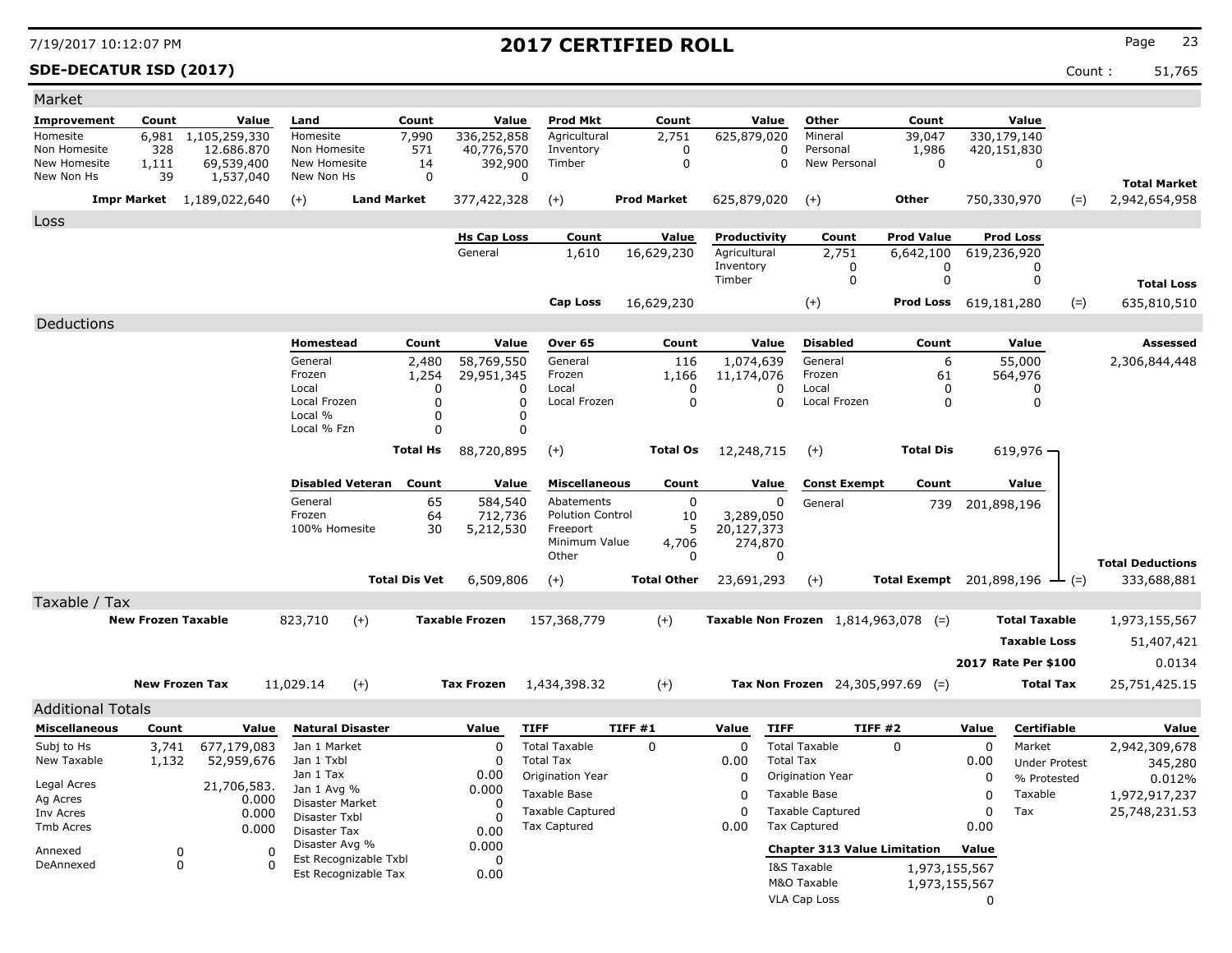### **SJA-JACKSBORO ISD (2017)** Count : 1,288

| Market                       |                           |                  |                                |                         |                      |                       |                                                |                    |                           |                                                |                     |                  |                      |                                   |
|------------------------------|---------------------------|------------------|--------------------------------|-------------------------|----------------------|-----------------------|------------------------------------------------|--------------------|---------------------------|------------------------------------------------|---------------------|------------------|----------------------|-----------------------------------|
| Improvement                  | Count                     | Value            | Land                           |                         | Count                | Value                 | Prod Mkt                                       | Count              | Value                     | Other                                          | Count               |                  | Value                |                                   |
| Homesite                     | 125                       | 8,951,820        | Homesite                       |                         | 739                  | 36,975,390            | Agricultural                                   | 13                 | 8,765,540                 | Mineral                                        | 475                 | 2,040,340        |                      |                                   |
| Non Homesite<br>New Homesite | 2                         | 17,800<br>42,770 | Non Homesite<br>New Homesite   |                         | 0                    |                       | 0<br>Inventory<br>0<br>Timber                  | 0<br>0             |                           | Personal<br>0<br>New Personal<br>$\mathbf 0$   | 47                  |                  | 982,800              |                                   |
| New Non Hs                   | 10<br>0                   | 0                | New Non Hs                     |                         | 0<br>0               |                       | 0                                              |                    |                           |                                                | 0                   |                  | 0                    |                                   |
|                              | <b>Impr Market</b>        | 9,012,390        | $(+)$                          | <b>Land Market</b>      |                      | 36,975,390            | $^{(+)}$                                       | <b>Prod Market</b> | 8,765,540                 | $(+)$                                          | <b>Other</b>        | 3,023,140        | $(=)$                | <b>Total Market</b><br>57,776,460 |
| Loss                         |                           |                  |                                |                         |                      |                       |                                                |                    |                           |                                                |                     |                  |                      |                                   |
|                              |                           |                  |                                |                         |                      | <b>Hs Cap Loss</b>    | Count                                          | Value              | Productivity              | Count                                          | <b>Prod Value</b>   | <b>Prod Loss</b> |                      |                                   |
|                              |                           |                  |                                |                         |                      | General               | 16                                             | 156,920            | Agricultural              | 13                                             | 150,300             | 8,615,240        |                      |                                   |
|                              |                           |                  |                                |                         |                      |                       |                                                |                    | Inventory<br>Timber       | 0<br>0                                         | 0<br>$\mathbf 0$    |                  | 0<br>0               |                                   |
|                              |                           |                  |                                |                         |                      |                       |                                                |                    |                           |                                                |                     |                  |                      | <b>Total Loss</b>                 |
|                              |                           |                  |                                |                         |                      |                       | <b>Cap Loss</b>                                | 156,920            |                           | $(+)$                                          | <b>Prod Loss</b>    | 8,615,240        | $(=)$                | 8,772,160                         |
| Deductions                   |                           |                  | Homestead                      |                         | Count                | Value                 | Over 65                                        | Count              | Value                     | <b>Disabled</b>                                | Count               |                  | Value                | Assessed                          |
|                              |                           |                  | General                        |                         | 18                   | 349,999               | General                                        | 2                  | 20,000                    | General                                        | 0                   |                  | 0                    | 49,004,300                        |
|                              |                           |                  | Frozen                         |                         | 18                   | 375,000               | Frozen                                         | 14                 | 120,000                   | Frozen                                         | 4                   |                  | 30,000               |                                   |
|                              |                           |                  | Local<br>Local Frozen          |                         | 0<br>0               |                       | Local<br>O<br>Local Frozen<br>$\Omega$         | 0<br>0             | 0<br>0                    | Local<br>Local Frozen                          | 0<br>0              |                  | 0<br>0               |                                   |
|                              |                           |                  | Local %                        |                         | 0                    |                       | 0                                              |                    |                           |                                                |                     |                  |                      |                                   |
|                              |                           |                  | Local % Fzn                    |                         | 0                    |                       | 0                                              |                    |                           |                                                |                     |                  |                      |                                   |
|                              |                           |                  |                                |                         | <b>Total Hs</b>      | 724,999               | $(+)$                                          | <b>Total Os</b>    | 140,000                   | $(+)$                                          | <b>Total Dis</b>    |                  | 30,000 —             |                                   |
|                              |                           |                  |                                | <b>Disabled Veteran</b> | Count                | Value                 | <b>Miscellaneous</b>                           | Count              | Value                     | <b>Const Exempt</b>                            | Count               |                  | Value                |                                   |
|                              |                           |                  | General                        |                         | 1                    | 10,000                | Abatements                                     | 0                  | 0                         | General                                        | 113                 | 33,520,234       |                      |                                   |
|                              |                           |                  | Frozen<br>100% Homesite        |                         | 0                    |                       | <b>Polution Control</b><br>0                   | 0                  | 0                         |                                                |                     |                  |                      |                                   |
|                              |                           |                  |                                |                         | 2                    | 196,980               | Freeport<br>Minimum Value                      | 0<br>70            | 0<br>5,880                |                                                |                     |                  |                      |                                   |
|                              |                           |                  |                                |                         |                      |                       | Other                                          | $\Omega$           | 0                         |                                                |                     |                  |                      | <b>Total Deductions</b>           |
|                              |                           |                  |                                |                         | <b>Total Dis Vet</b> | 206,980               | $(+)$                                          | <b>Total Other</b> | 5,880                     | $(+)$                                          | <b>Total Exempt</b> |                  | 33,520,234 — (=)     | 34,628,093                        |
| Taxable / Tax                |                           |                  |                                |                         |                      |                       |                                                |                    |                           |                                                |                     |                  |                      |                                   |
|                              | <b>New Frozen Taxable</b> |                  | 0                              | $(+)$                   |                      | <b>Taxable Frozen</b> | 1,250,350                                      | $(+)$              | <b>Taxable Non Frozen</b> |                                                | $13,125,857$ (=)    |                  | <b>Total Taxable</b> | 14,376,207                        |
|                              |                           |                  |                                |                         |                      |                       |                                                |                    |                           |                                                |                     |                  | <b>Taxable Loss</b>  | 482,185                           |
|                              |                           |                  |                                |                         |                      |                       |                                                |                    |                           |                                                |                     |                  | 2017 Rate Per \$100  | 0.015                             |
|                              | <b>New Frozen Tax</b>     |                  | 0.00                           | $(+)$                   |                      | <b>Tax Frozen</b>     | 11,522.50                                      | $(+)$              | <b>Tax Non Frozen</b>     |                                                | $196,887.83$ (=)    |                  | <b>Total Tax</b>     | 208,410.33                        |
| <b>Additional Totals</b>     |                           |                  |                                |                         |                      |                       |                                                |                    |                           |                                                |                     |                  |                      |                                   |
| <b>Miscellaneous</b>         | Count                     | Value            |                                | <b>Natural Disaster</b> |                      | Value                 | <b>TIFF</b>                                    | TIFF #1            | Value<br><b>TIFF</b>      |                                                | TIFF#2              | Value            | Certifiable          | Value                             |
| Subj to Hs                   | 37                        | 3,611,680        | Jan 1 Market                   |                         |                      | 0                     | <b>Total Taxable</b>                           | 0                  | $\Omega$                  | <b>Total Taxable</b>                           | 0                   | 0                | Market               | 57,776,460                        |
| New Taxable                  | 10                        | 42,770           | Jan 1 Txbl                     |                         |                      | 0                     | <b>Total Tax</b>                               |                    | 0.00                      | <b>Total Tax</b>                               |                     | 0.00             | <b>Under Protest</b> | 0                                 |
| Legal Acres                  |                           | 367,318.454      | Jan 1 Tax<br>Jan 1 Avg %       |                         |                      | 0.00<br>0.000         | Origination Year                               |                    | 0                         | Origination Year                               |                     | 0                | % Protested          | 0%                                |
| Ag Acres                     |                           | 0.000            | Disaster Market                |                         |                      | 0                     | Taxable Base                                   |                    | 0                         | Taxable Base                                   |                     | 0                | Taxable              | 14,376,207                        |
| Inv Acres<br>Tmb Acres       |                           | 0.000            | Disaster Txbl                  |                         |                      | $\Omega$              | <b>Taxable Captured</b><br><b>Tax Captured</b> |                    | $\Omega$<br>0.00          | <b>Taxable Captured</b><br><b>Tax Captured</b> |                     | 0<br>0.00        | Tax                  | 208,410.33                        |
|                              |                           | 0.000            | Disaster Tax<br>Disaster Avg % |                         |                      | 0.00                  |                                                |                    |                           |                                                |                     |                  |                      |                                   |
| Annexed                      | 0                         | 0                |                                | Est Recognizable Txbl   |                      | 0.000<br>0            |                                                |                    |                           | <b>Chapter 313 Value Limitation</b>            |                     | Value            |                      |                                   |
| DeAnnexed                    | 0                         |                  |                                | Est Recognizable Tax    |                      | 0.00                  |                                                |                    |                           | I&S Taxable                                    |                     | 14,376,207       |                      |                                   |
|                              |                           |                  |                                |                         |                      |                       |                                                |                    |                           | M&O Taxable                                    |                     | 14,376,207       |                      |                                   |
|                              |                           |                  |                                |                         |                      |                       |                                                |                    |                           | VLA Cap Loss                                   |                     | 0                |                      |                                   |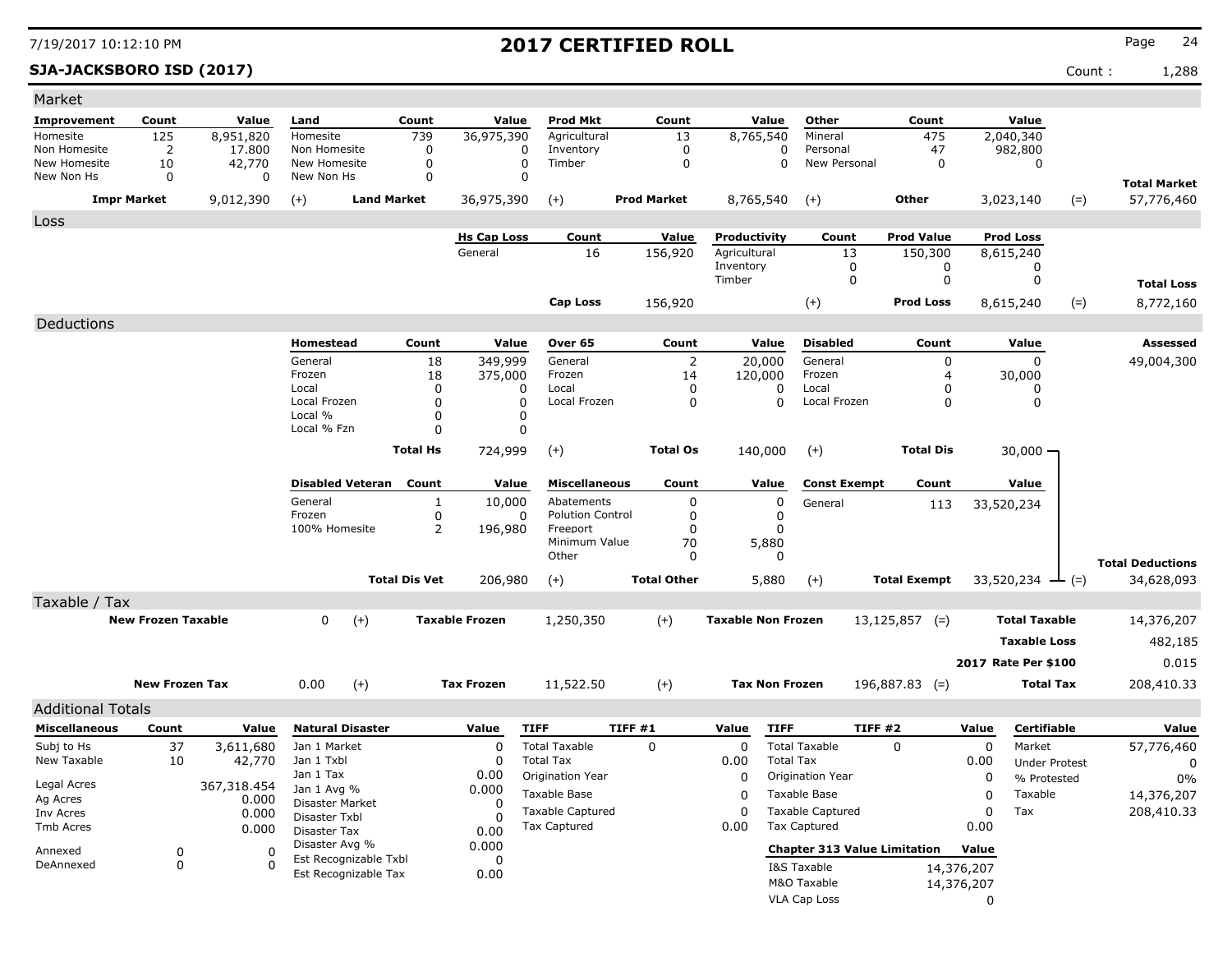### **SKR-KRUM ISD (2017)** Count : 85

| Market                       |                           |              |                                |                      |                       |                                      |                    |                           |                                      |                                     |             |                        |                                  |
|------------------------------|---------------------------|--------------|--------------------------------|----------------------|-----------------------|--------------------------------------|--------------------|---------------------------|--------------------------------------|-------------------------------------|-------------|------------------------|----------------------------------|
| Improvement                  | Count                     | Value        | Land                           | Count                | Value                 | <b>Prod Mkt</b>                      | Count              | Value                     | Other                                | Count                               |             | Value                  |                                  |
| Homesite                     | 7                         | 259,510      | Homesite                       | 6                    | 37,260                | Agricultural                         | 14                 | 1,742,880                 | Mineral                              | 55                                  |             | 204,330                |                                  |
| Non Homesite<br>New Homesite | 1                         | 71.600       | Non Homesite<br>New Homesite   | 1                    | 85,360                | Inventory<br>Timber                  | 0<br>$\mathbf 0$   |                           | 0<br>Personal<br>0<br>New Personal   | 13                                  |             | 130,230                |                                  |
| New Non Hs                   | $\overline{2}$<br>0       | 153,130<br>0 | New Non Hs                     | 0<br>$\mathbf 0$     | 0<br>$\mathbf 0$      |                                      |                    |                           |                                      | 0                                   |             | 0                      |                                  |
|                              | <b>Impr Market</b>        | 484,240      | $(+)$                          | <b>Land Market</b>   | 122,620               | $(+)$                                | <b>Prod Market</b> | 1,742,880                 | $(+)$                                | Other                               |             | 334,560<br>$(=)$       | <b>Total Market</b><br>2,684,300 |
| Loss                         |                           |              |                                |                      |                       |                                      |                    |                           |                                      |                                     |             |                        |                                  |
|                              |                           |              |                                |                      | <b>Hs Cap Loss</b>    | Count                                | Value              | Productivity              | Count                                | <b>Prod Value</b>                   |             | <b>Prod Loss</b>       |                                  |
|                              |                           |              |                                |                      | General               | $\mathbf 0$                          | $\mathbf 0$        | Agricultural              | 14                                   | 21,830                              |             | 1,721,050              |                                  |
|                              |                           |              |                                |                      |                       |                                      |                    | Inventory<br>Timber       | 0<br>$\mathbf 0$                     | 0<br>0                              |             | 0<br>0                 |                                  |
|                              |                           |              |                                |                      |                       |                                      |                    |                           |                                      |                                     |             |                        | <b>Total Loss</b>                |
|                              |                           |              |                                |                      |                       | <b>Cap Loss</b>                      | 0                  |                           | $(+)$                                | <b>Prod Loss</b>                    |             | $(=)$<br>1,721,050     | 1,721,050                        |
| Deductions                   |                           |              |                                |                      |                       |                                      |                    |                           |                                      |                                     |             |                        |                                  |
|                              |                           |              | Homestead                      | Count                | Value                 | Over 65                              | Count              | Value                     | <b>Disabled</b>                      | Count                               |             | Value                  | Assessed                         |
|                              |                           |              | General                        | -1                   | 25,000                | General                              | 0                  | 0                         | General                              | 0                                   |             | 0                      | 963,250                          |
|                              |                           |              | Frozen<br>Local                | -1<br>$\Omega$       | 25,000<br>0           | Frozen<br>Local                      | 1<br>0             | 10,000<br>0               | Frozen<br>Local                      | 0<br>0                              |             | 0<br>$\mathbf 0$       |                                  |
|                              |                           |              | Local Frozen                   | $\Omega$             | $\Omega$              | Local Frozen                         | 0                  | 0                         | Local Frozen                         | 0                                   |             | 0                      |                                  |
|                              |                           |              | Local %                        | $\Omega$             | 0                     |                                      |                    |                           |                                      |                                     |             |                        |                                  |
|                              |                           |              | Local % Fzn                    | $\Omega$             | 0                     |                                      |                    |                           |                                      |                                     |             |                        |                                  |
|                              |                           |              |                                | <b>Total Hs</b>      | 50,000                | $(+)$                                | <b>Total Os</b>    | 10,000                    | $(+)$                                | <b>Total Dis</b>                    |             | $0 -$                  |                                  |
|                              |                           |              | <b>Disabled Veteran</b>        | Count                | Value                 | <b>Miscellaneous</b>                 | Count              | Value                     | <b>Const Exempt</b>                  | Count                               |             | Value                  |                                  |
|                              |                           |              | General                        | 0                    | 0                     | Abatements                           | 0                  | 0                         | General                              | $\mathbf 0$                         |             | 0                      |                                  |
|                              |                           |              | Frozen<br>100% Homesite        | 0<br>0               | 0<br>0                | <b>Polution Control</b><br>Freeport  | 0<br>0             | 0<br>0                    |                                      |                                     |             |                        |                                  |
|                              |                           |              |                                |                      |                       | Minimum Value                        | 19                 | 1,190                     |                                      |                                     |             |                        |                                  |
|                              |                           |              |                                |                      |                       | Other                                | $\mathbf{0}$       | 0                         |                                      |                                     |             |                        | <b>Total Deductions</b>          |
|                              |                           |              |                                | <b>Total Dis Vet</b> | 0                     | $(+)$                                | <b>Total Other</b> | 1,190                     | $(+)$                                | <b>Total Exempt</b>                 |             | $0 \perp (=)$          | 61,190                           |
| Taxable / Tax                |                           |              |                                |                      |                       |                                      |                    |                           |                                      |                                     |             |                        |                                  |
|                              | <b>New Frozen Taxable</b> |              | $(+)$<br>$\mathbf{0}$          |                      | <b>Taxable Frozen</b> | 5,300                                | $(+)$              | <b>Taxable Non Frozen</b> |                                      | $896,760$ (=)                       |             | <b>Total Taxable</b>   | 902,060                          |
|                              |                           |              |                                |                      |                       |                                      |                    |                           |                                      |                                     |             | <b>Taxable Loss</b>    | $-2$                             |
|                              |                           |              |                                |                      |                       |                                      |                    |                           |                                      |                                     |             | 2017 Rate Per \$100    | 0.0154                           |
|                              | <b>New Frozen Tax</b>     |              | 0.00<br>$(+)$                  |                      | <b>Tax Frozen</b>     | 81.62                                | $(+)$              | <b>Tax Non Frozen</b>     |                                      | $13,810.14$ (=)                     |             | <b>Total Tax</b>       | 13,891.76                        |
|                              |                           |              |                                |                      |                       |                                      |                    |                           |                                      |                                     |             |                        |                                  |
| <b>Additional Totals</b>     |                           |              |                                |                      |                       |                                      |                    |                           |                                      |                                     |             |                        |                                  |
| <b>Miscellaneous</b>         | Count                     | Value        | <b>Natural Disaster</b>        |                      | Value                 | <b>TIFF</b>                          | TIFF #1            | <b>TIFF</b><br>Value      |                                      | TIFF#2                              | Value       | Certifiable            | Value                            |
| Subj to Hs                   | 2                         | 224,340      | Jan 1 Market                   |                      | 0                     | <b>Total Taxable</b>                 | 0                  | 0                         | <b>Total Taxable</b>                 | $\Omega$                            | $\mathbf 0$ | Market                 | 2,684,300                        |
| New Taxable                  | 2                         | 153,130      | Jan 1 Txbl<br>Jan 1 Tax        |                      | 0<br>0.00             | <b>Total Tax</b><br>Origination Year |                    | 0.00<br>0                 | <b>Total Tax</b><br>Origination Year |                                     | 0.00        | <b>Under Protest</b>   | 0                                |
| Legal Acres                  |                           | 381.789      | Jan 1 Avg %                    |                      | 0.000                 | Taxable Base                         |                    |                           | Taxable Base                         |                                     | 0           | % Protested<br>Taxable | $0\%$                            |
| Ag Acres                     |                           | 0.000        | Disaster Market                |                      | 0                     | <b>Taxable Captured</b>              |                    | 0<br>0                    | <b>Taxable Captured</b>              |                                     | 0<br>0      | Tax                    | 902,060<br>13,891.76             |
| Inv Acres<br>Tmb Acres       |                           | 0.000        | Disaster Txbl                  |                      | O                     | Tax Captured                         |                    | 0.00                      | <b>Tax Captured</b>                  |                                     | 0.00        |                        |                                  |
|                              |                           | 0.000        | Disaster Tax<br>Disaster Avg % |                      | 0.00<br>0.000         |                                      |                    |                           |                                      |                                     |             |                        |                                  |
| Annexed                      | 0                         | 0            | Est Recognizable Txbl          |                      | 0                     |                                      |                    |                           |                                      | <b>Chapter 313 Value Limitation</b> | Value       |                        |                                  |
| DeAnnexed                    | 0                         | $\Omega$     | Est Recognizable Tax           |                      | 0.00                  |                                      |                    |                           | I&S Taxable                          |                                     | 902,060     |                        |                                  |
|                              |                           |              |                                |                      |                       |                                      |                    |                           | M&O Taxable                          |                                     | 902,060     |                        |                                  |
|                              |                           |              |                                |                      |                       |                                      |                    |                           | <b>VLA Cap Loss</b>                  |                                     | 0           |                        |                                  |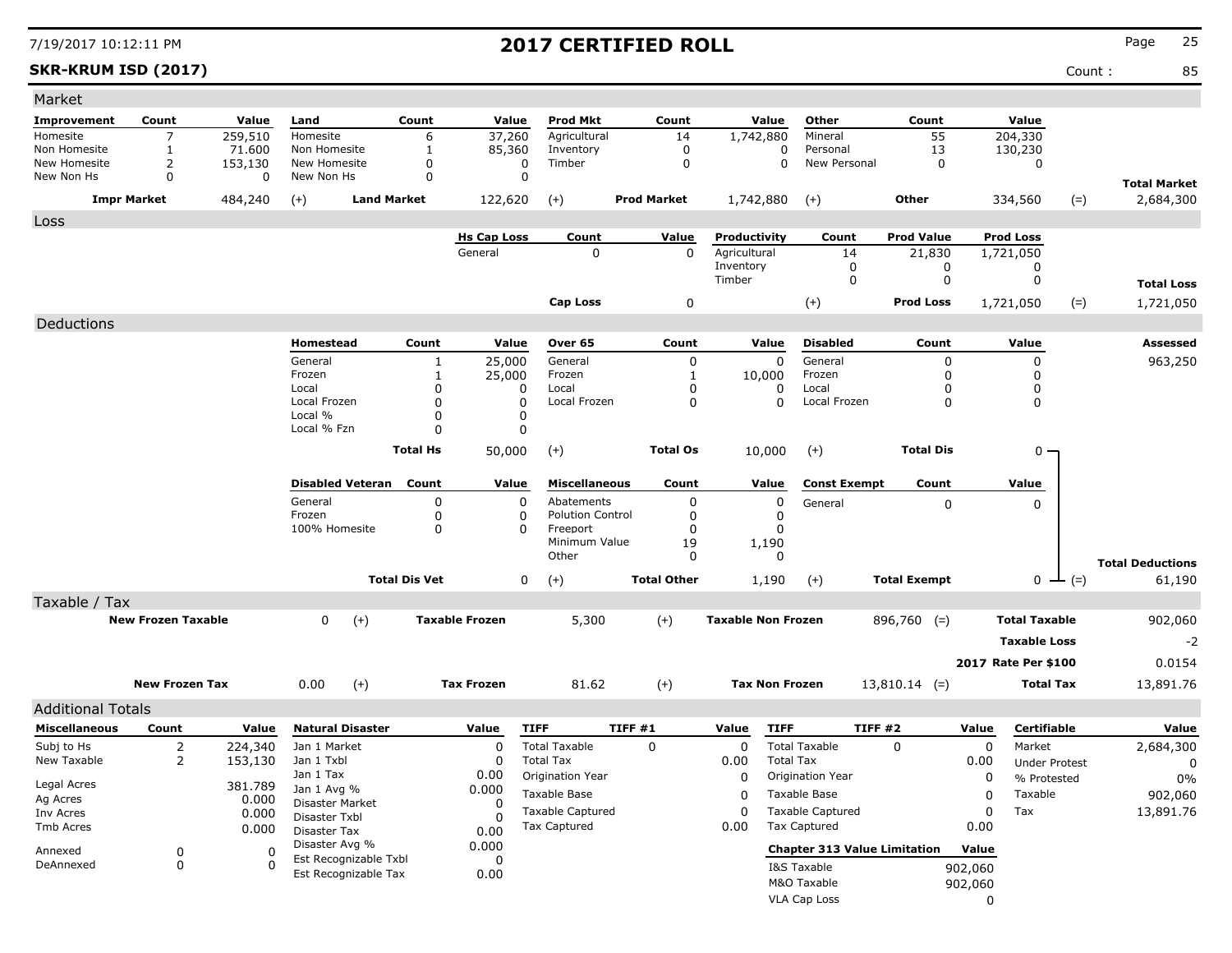**SNW-NORTHWEST ISD (2017)** Count : 40,704

| Market                     |                           |                       |                                               |                      |                          |                                       |                     |                           |                             |                                     |              |                      |                         |
|----------------------------|---------------------------|-----------------------|-----------------------------------------------|----------------------|--------------------------|---------------------------------------|---------------------|---------------------------|-----------------------------|-------------------------------------|--------------|----------------------|-------------------------|
| <b>Improvement</b>         | Count                     | Value                 | Land                                          | Count                | Value                    | Prod Mkt                              | Count               | Value                     | Other                       | Count                               |              | Value                |                         |
| Homesite                   | 3,884                     | 503,413,866           | Homesite                                      | 4,368                | 146,173,826              | Agricultural                          | 794                 | 204,621,160               | Mineral                     | 34,415                              |              | 143,212,090          |                         |
| Non Homesite               | 145                       | 5.346.740             | Non Homesite                                  | 232                  | 17,136,960               | Inventory                             | 0                   |                           | $\Omega$<br>Personal        | 848                                 |              | 179,014,070          |                         |
| New Homesite<br>New Non Hs | 454<br>11                 | 22,391,134<br>468,340 | New Homesite<br>New Non Hs                    | 2<br>0               | 93,960<br>0              | Timber                                | 0                   |                           | $\mathbf 0$<br>New Personal | 0                                   |              | 0                    |                         |
|                            |                           |                       |                                               |                      |                          |                                       |                     |                           |                             |                                     |              |                      | <b>Total Market</b>     |
|                            | <b>Impr Market</b>        | 531,620,080           | $(+)$                                         | <b>Land Market</b>   | 163,404,746              | $(+)$                                 | <b>Prod Market</b>  | 204,621,160               | $(+)$                       | Other                               |              | 322,226,160<br>$(=)$ | 1,221,872,146           |
| Loss                       |                           |                       |                                               |                      |                          |                                       |                     |                           |                             |                                     |              |                      |                         |
|                            |                           |                       |                                               |                      | <b>Hs Cap Loss</b>       | Count                                 | <b>Value</b>        | Productivity              | Count                       | <b>Prod Value</b>                   |              | <b>Prod Loss</b>     |                         |
|                            |                           |                       |                                               |                      | General                  | 961                                   | 8,264,040           | Agricultural<br>Inventory | 794                         | 1,876,250<br>0<br>0                 |              | 202,744,910<br>0     |                         |
|                            |                           |                       |                                               |                      |                          |                                       |                     | Timber                    |                             | 0<br>0                              |              | 0                    | <b>Total Loss</b>       |
|                            |                           |                       |                                               |                      |                          | <b>Cap Loss</b>                       | 8,264,040           |                           | $(+)$                       | Prod Loss                           | 202,744,910  | $(=)$                | 211,008,950             |
|                            |                           |                       |                                               |                      |                          |                                       |                     |                           |                             |                                     |              |                      |                         |
| Deductions                 |                           |                       |                                               |                      |                          |                                       |                     |                           |                             |                                     |              |                      |                         |
|                            |                           |                       | Homestead                                     | Count                | Value                    | Over 65                               | Count               | Value                     | <b>Disabled</b>             | Count                               |              | Value                | Assessed                |
|                            |                           |                       | General<br>Frozen                             | 1,625<br>627         | 38,261,969<br>14,441,453 | General<br>Frozen                     | 50<br>525           | 425,000<br>4,913,369      | General<br>Frozen           | 3<br>66                             |              | 20,000<br>559,105    | 1,010,863,196           |
|                            |                           |                       | Local                                         | 0                    | 0                        | Local                                 | 0                   |                           | 0<br>Local                  | 0                                   |              | 0                    |                         |
|                            |                           |                       | Local Frozen                                  | 0                    | O                        | Local Frozen                          | $\mathbf 0$         |                           | $\Omega$<br>Local Frozen    | 0                                   |              | 0                    |                         |
|                            |                           |                       | Local %                                       | 0                    | O                        |                                       |                     |                           |                             |                                     |              |                      |                         |
|                            |                           |                       | Local % Fzn                                   | 0                    | O                        |                                       |                     |                           |                             |                                     |              |                      |                         |
|                            |                           |                       |                                               | <b>Total Hs</b>      | 52,703,422               | $(+)$                                 | <b>Total Os</b>     | 5,338,369                 | $(+)$                       | <b>Total Dis</b>                    |              | $579,105 -$          |                         |
|                            |                           |                       |                                               |                      |                          |                                       |                     |                           |                             |                                     |              |                      |                         |
|                            |                           |                       | <b>Disabled Veteran</b>                       | Count                | Value                    | <b>Miscellaneous</b>                  | Count               | Value                     | <b>Const Exempt</b>         | Count                               |              | Value                |                         |
|                            |                           |                       | General<br>Frozen                             | 52<br>29             | 409,310<br>300,970       | Abatements<br><b>Polution Control</b> | 0<br>$\overline{4}$ | 1,638,437                 | 0<br>General                | 271                                 |              | 30,455,040           |                         |
|                            |                           |                       | 100% Homesite                                 | 25                   | 4,103,190                | Freeport                              | $\overline{4}$      | 3,541,817                 |                             |                                     |              |                      |                         |
|                            |                           |                       |                                               |                      |                          | Minimum Value                         | 2,202               | 94,630                    |                             |                                     |              |                      |                         |
|                            |                           |                       |                                               |                      |                          | Other                                 | 0                   |                           | 0                           |                                     |              |                      | <b>Total Deductions</b> |
|                            |                           |                       |                                               | <b>Total Dis Vet</b> | 4,813,470                | $(+)$                                 | <b>Total Other</b>  | 5,274,884                 | $(+)$                       | <b>Total Exempt</b>                 |              | 30,455,040<br>$-(-)$ | 99,164,290              |
| Taxable / Tax              |                           |                       |                                               |                      |                          |                                       |                     |                           |                             |                                     |              |                      |                         |
|                            | <b>New Frozen Taxable</b> |                       | 308,530<br>$(+)$                              |                      | <b>Taxable Frozen</b>    | 67,539,668                            | $(+)$               | <b>Taxable Non Frozen</b> |                             | $843,850,708$ (=)                   |              | <b>Total Taxable</b> | 911,698,906             |
|                            |                           |                       |                                               |                      |                          |                                       |                     |                           |                             |                                     |              | <b>Taxable Loss</b>  | 22,338,066              |
|                            |                           |                       |                                               |                      |                          |                                       |                     |                           |                             |                                     |              | 2017 Rate Per \$100  | 0.014525                |
|                            |                           |                       |                                               |                      |                          |                                       |                     |                           |                             |                                     |              |                      |                         |
|                            | <b>New Frozen Tax</b>     |                       | $(+)$<br>4,481.39                             |                      | <b>Tax Frozen</b>        | 657,940.06                            | $(+)$               |                           |                             | Tax Non Frozen $12,255,544.75$ (=)  |              | <b>Total Tax</b>     | 12,917,966.20           |
| <b>Additional Totals</b>   |                           |                       |                                               |                      |                          |                                       |                     |                           |                             |                                     |              |                      |                         |
| <b>Miscellaneous</b>       | Count                     | Value                 | <b>Natural Disaster</b>                       |                      | Value                    | <b>TIFF</b>                           | <b>TIFF #1</b>      | Value                     | <b>TIFF</b>                 | TIFF #2                             | Value        | Certifiable          | Value                   |
| Subj to Hs                 | 2,254                     | 387,528,346           | Jan 1 Market                                  |                      | $\Omega$                 | <b>Total Taxable</b>                  | 0                   | 0                         | <b>Total Taxable</b>        | $\Omega$                            | 0            | Market               | 1,221,872,146           |
| New Taxable                | 450                       | 22,590,845            | Jan 1 Txbl                                    |                      | $\Omega$                 | <b>Total Tax</b>                      |                     | 0.00                      | <b>Total Tax</b>            |                                     | 0.00         | <b>Under Protest</b> | 0                       |
| Legal Acres                |                           | 36,501,139.           | Jan 1 Tax                                     |                      | 0.00                     | Origination Year                      |                     | 0                         | Origination Year            |                                     | 0            | % Protested          | 0%                      |
| Ag Acres                   |                           | 0.000                 | Jan 1 Avg %<br>Disaster Market                |                      | 0.000<br>0               | Taxable Base                          |                     | 0                         | Taxable Base                |                                     | 0            | Taxable              | 911,698,906             |
| Inv Acres                  |                           | 0.000                 | Disaster Txbl                                 |                      |                          | <b>Taxable Captured</b>               |                     | $\Omega$                  | <b>Taxable Captured</b>     |                                     | 0            | Tax                  | 12,917,966.20           |
| Tmb Acres                  |                           | 0.000                 | Disaster Tax                                  |                      | 0.00                     | <b>Tax Captured</b>                   |                     | 0.00                      | <b>Tax Captured</b>         |                                     | 0.00         |                      |                         |
| Annexed                    | 0                         | 0                     | Disaster Avg %                                |                      | 0.000                    |                                       |                     |                           |                             | <b>Chapter 313 Value Limitation</b> | Value        |                      |                         |
| DeAnnexed                  | 0                         | $\Omega$              | Est Recognizable Txbl<br>Est Recognizable Tax |                      | 0                        |                                       |                     |                           | I&S Taxable                 |                                     | 911,698,906  |                      |                         |
|                            |                           |                       |                                               |                      | 0.00                     |                                       |                     |                           | M&O Taxable                 |                                     | 911,698,906  |                      |                         |
|                            |                           |                       |                                               |                      |                          |                                       |                     |                           | VLA Cap Loss                |                                     | $\mathbf{0}$ |                      |                         |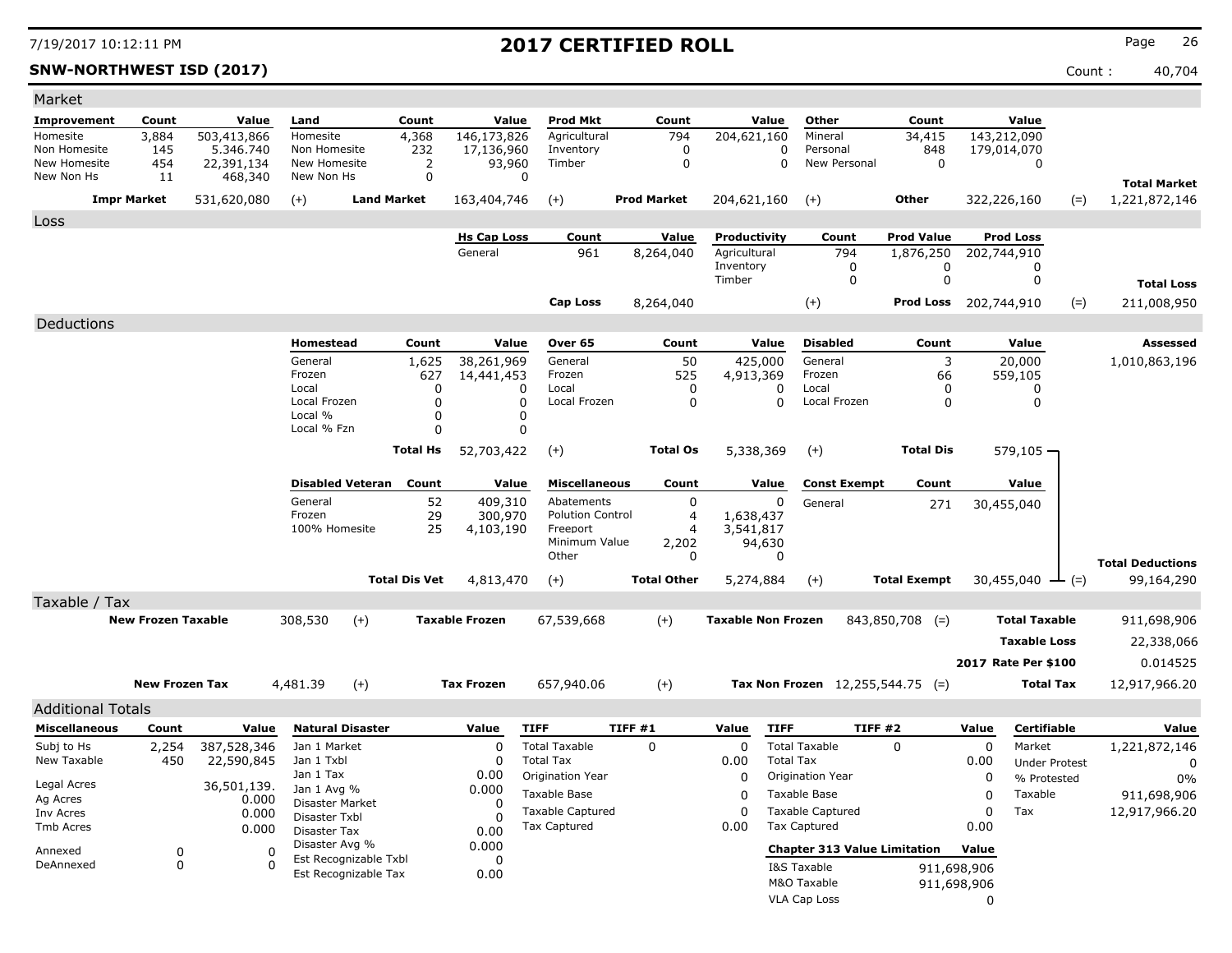**SPA-PARADISE ISD (2017)** Count : 22,597

| Market                       |                           |                         |                                |                         |                      |                               |                                      |                    |                  |                              |                          |                                     |             |                                 |       |                                    |
|------------------------------|---------------------------|-------------------------|--------------------------------|-------------------------|----------------------|-------------------------------|--------------------------------------|--------------------|------------------|------------------------------|--------------------------|-------------------------------------|-------------|---------------------------------|-------|------------------------------------|
| Improvement                  | Count                     | Value                   | Land                           |                         | Count                | Value                         | Prod Mkt                             |                    | Count            | Value                        | Other                    | Count                               |             | Value                           |       |                                    |
| Homesite                     | 2,317                     | 248,555,320             | Homesite                       |                         | 2,229                | 67,725,230                    | Agricultural                         |                    | 1,145            | 188,964,560                  | Mineral                  | 18,789                              |             | 49,918,330                      |       |                                    |
| Non Homesite<br>New Homesite | 135<br>175                | 5.131.480<br>10,692,100 | Non Homesite<br>New Homesite   |                         | 243<br>8             | 15,057,670<br>478,180         | Inventory<br>Timber                  |                    | 0<br>$\mathbf 0$ | 0<br>0                       | Personal<br>New Personal | 463<br>$\mathbf 0$                  |             | 78,430,100<br>$\mathbf 0$       |       |                                    |
| New Non Hs                   | 7                         | 101,630                 | New Non Hs                     |                         | $\mathbf 0$          |                               | $\mathbf 0$                          |                    |                  |                              |                          |                                     |             |                                 |       |                                    |
|                              | <b>Impr Market</b>        | 264,480,530             | $(+)$                          | <b>Land Market</b>      |                      | 83,261,080                    | $(+)$                                | <b>Prod Market</b> |                  | 188,964,560                  |                          | <b>Other</b>                        |             | 128,348,430                     | $(=)$ | <b>Total Market</b><br>665,054,600 |
|                              |                           |                         |                                |                         |                      |                               |                                      |                    |                  |                              | $(+)$                    |                                     |             |                                 |       |                                    |
| Loss                         |                           |                         |                                |                         |                      |                               |                                      |                    |                  |                              |                          |                                     |             |                                 |       |                                    |
|                              |                           |                         |                                |                         |                      | <b>Hs Cap Loss</b><br>General | Count<br>748                         |                    | Value            | Productivity<br>Agricultural | Count<br>1,145           | <b>Prod Value</b><br>2,240,550      |             | <b>Prod Loss</b><br>186,724,010 |       |                                    |
|                              |                           |                         |                                |                         |                      |                               |                                      | 6,093,280          |                  | Inventory                    | 0                        | 0                                   |             | 0                               |       |                                    |
|                              |                           |                         |                                |                         |                      |                               |                                      |                    |                  | Timber                       | $\mathbf 0$              | $\mathbf 0$                         |             | $\mathbf 0$                     |       | <b>Total Loss</b>                  |
|                              |                           |                         |                                |                         |                      |                               | <b>Cap Loss</b>                      | 6,093,280          |                  |                              | $^{(+)}$                 | Prod Loss 186,724,010               |             |                                 | $(=)$ | 192,817,290                        |
| Deductions                   |                           |                         |                                |                         |                      |                               |                                      |                    |                  |                              |                          |                                     |             |                                 |       |                                    |
|                              |                           |                         | Homestead                      |                         | Count                | Value                         | Over 65                              |                    | Count            | Value                        | <b>Disabled</b>          | Count                               |             | Value                           |       | <b>Assessed</b>                    |
|                              |                           |                         | General                        |                         | 868                  | 20,371,535                    | General                              |                    | 31               | 262,970                      | General                  | $\overline{4}$                      |             | 30,000                          |       | 472,237,310                        |
|                              |                           |                         | Frozen                         |                         | 461                  | 10,757,952                    | Frozen                               |                    | 420              | 3,937,525                    | Frozen                   | 22                                  |             | 180,710                         |       |                                    |
|                              |                           |                         | Local<br>Local Frozen          |                         | 0<br>$\Omega$        | 0                             | Local<br>$\mathbf 0$<br>Local Frozen |                    | 0<br>$\Omega$    | $\mathbf{0}$<br>$\mathbf{0}$ | Local<br>Local Frozen    | 0<br>$\mathbf{0}$                   |             | 0<br>$\Omega$                   |       |                                    |
|                              |                           |                         | Local %                        |                         | $\Omega$             |                               | $\mathbf 0$                          |                    |                  |                              |                          |                                     |             |                                 |       |                                    |
|                              |                           |                         | Local % Fzn                    |                         | $\Omega$             |                               | 0                                    |                    |                  |                              |                          |                                     |             |                                 |       |                                    |
|                              |                           |                         |                                |                         | <b>Total Hs</b>      | 31,129,487                    | $(+)$                                |                    | <b>Total Os</b>  | 4,200,495                    | $(+)$                    | <b>Total Dis</b>                    |             | $210,710 -$                     |       |                                    |
|                              |                           |                         |                                | <b>Disabled Veteran</b> | Count                | Value                         | <b>Miscellaneous</b>                 |                    | Count            | Value                        | <b>Const Exempt</b>      | Count                               |             | Value                           |       |                                    |
|                              |                           |                         | General                        |                         | 30                   | 213,000                       | Abatements                           |                    | $\mathbf 0$      | 0                            | General                  |                                     |             |                                 |       |                                    |
|                              |                           |                         | Frozen                         |                         | 21                   | 233,470                       | <b>Polution Control</b>              |                    | 1                | 497,950                      |                          | 318                                 |             | 29,442,150                      |       |                                    |
|                              |                           |                         | 100% Homesite                  |                         | 13                   | 2,112,698                     | Freeport                             |                    | $\mathbf 0$      | n                            |                          |                                     |             |                                 |       |                                    |
|                              |                           |                         |                                |                         |                      |                               | Minimum Value<br>Other               |                    | 3,627<br>0       | 218,630<br>$\mathbf{0}$      |                          |                                     |             |                                 |       |                                    |
|                              |                           |                         |                                |                         |                      |                               |                                      |                    |                  |                              |                          |                                     |             |                                 |       | <b>Total Deductions</b>            |
|                              |                           |                         |                                |                         | <b>Total Dis Vet</b> | 2,559,168                     | $(+)$                                | <b>Total Other</b> |                  | 716,580                      | $(+)$                    | <b>Total Exempt</b>                 |             | $29,442,150 \rightarrow$ (=)    |       | 68,258,590                         |
| Taxable / Tax                | <b>New Frozen Taxable</b> |                         |                                |                         |                      | <b>Taxable Frozen</b>         |                                      |                    |                  | <b>Taxable Non Frozen</b>    |                          |                                     |             | <b>Total Taxable</b>            |       |                                    |
|                              |                           |                         | 501,860                        | $(+)$                   |                      |                               | 43,622,353                           | $(+)$              |                  |                              |                          | $359,854,507$ (=)                   |             |                                 |       | 403,978,720                        |
|                              |                           |                         |                                |                         |                      |                               |                                      |                    |                  |                              |                          |                                     |             | <b>Taxable Loss</b>             |       | 13,127,603                         |
|                              |                           |                         |                                |                         |                      |                               |                                      |                    |                  |                              |                          |                                     |             | 2017 Rate Per \$100             |       | 0.0134                             |
|                              | <b>New Frozen Tax</b>     |                         | 6,724.91                       | $(+)$                   |                      | <b>Tax Frozen</b>             | 408,728.09                           | $(+)$              |                  | <b>Tax Non Frozen</b>        |                          | $4,821,951.97$ (=)                  |             | <b>Total Tax</b>                |       | 5,237,404.97                       |
| <b>Additional Totals</b>     |                           |                         |                                |                         |                      |                               |                                      |                    |                  |                              |                          |                                     |             |                                 |       |                                    |
| <b>Miscellaneous</b>         | Count                     | Value                   |                                | <b>Natural Disaster</b> |                      | Value                         | <b>TIFF</b>                          | TIFF #1            |                  | Value<br><b>TIFF</b>         |                          | TIFF #2                             | Value       | <b>Certifiable</b>              |       | Value                              |
| Subj to Hs                   | 1,334                     | 206,630,080             | Jan 1 Market                   |                         |                      | $\Omega$                      | <b>Total Taxable</b>                 | $\Omega$           |                  | $\Omega$                     | <b>Total Taxable</b>     | $\Omega$                            | $\Omega$    | Market                          |       | 665,054,600                        |
| New Taxable                  | 185                       | 10,913,783              | Jan 1 Txbl                     |                         |                      | 0                             | <b>Total Tax</b>                     |                    |                  | 0.00                         | <b>Total Tax</b>         |                                     | 0.00        | <b>Under Protest</b>            |       | 0                                  |
| Legal Acres                  |                           | 11,774,785.             | Jan 1 Tax                      |                         |                      | 0.00                          | Origination Year                     |                    |                  | 0                            | Origination Year         |                                     | 0           | % Protested                     |       | 0%                                 |
| Ag Acres                     |                           | 0.000                   | Jan 1 Avg %<br>Disaster Market |                         |                      | 0.000<br>$\Omega$             | Taxable Base                         |                    |                  | $\Omega$                     | Taxable Base             |                                     | 0           | Taxable                         |       | 403,978,720                        |
| Inv Acres                    |                           | 0.000                   | Disaster Txbl                  |                         |                      | $\Omega$                      | <b>Taxable Captured</b>              |                    |                  | 0                            | <b>Taxable Captured</b>  |                                     | $\Omega$    | Tax                             |       | 5,237,404.97                       |
| <b>Tmb Acres</b>             |                           | 0.000                   | Disaster Tax                   |                         |                      | 0.00                          | <b>Tax Captured</b>                  |                    |                  | 0.00                         | <b>Tax Captured</b>      |                                     | 0.00        |                                 |       |                                    |
| Annexed                      | 0                         | $\mathbf 0$             | Disaster Avg %                 | Est Recognizable Txbl   |                      | 0.000<br>$\Omega$             |                                      |                    |                  |                              |                          | <b>Chapter 313 Value Limitation</b> | Value       |                                 |       |                                    |
| DeAnnexed                    | $\mathbf 0$               | $\Omega$                |                                | Est Recognizable Tax    |                      | 0.00                          |                                      |                    |                  |                              | I&S Taxable              |                                     | 403,978,720 |                                 |       |                                    |
|                              |                           |                         |                                |                         |                      |                               |                                      |                    |                  |                              | M&O Taxable              |                                     | 403,978,720 |                                 |       |                                    |
|                              |                           |                         |                                |                         |                      |                               |                                      |                    |                  |                              | <b>VLA Cap Loss</b>      |                                     | $\Omega$    |                                 |       |                                    |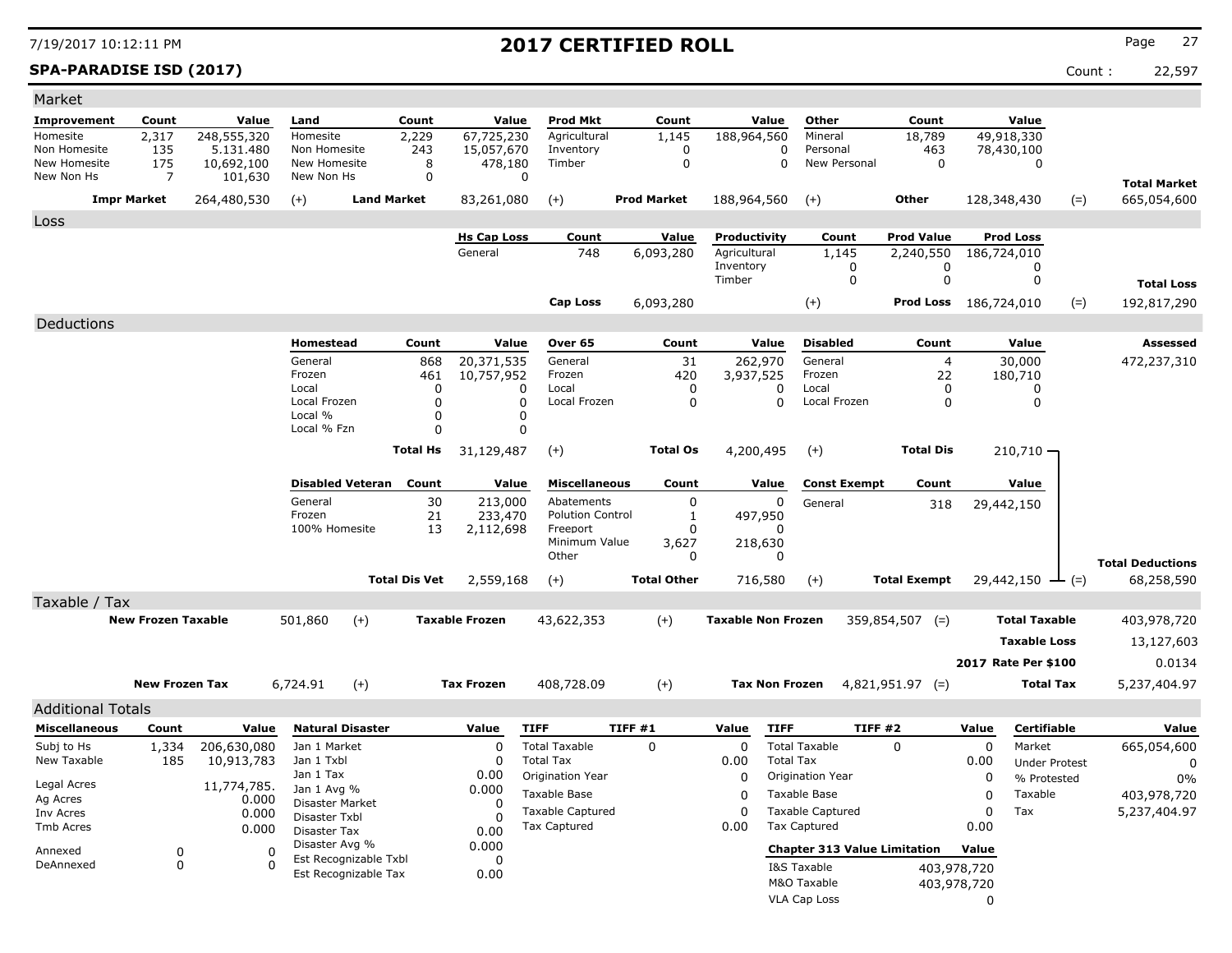### **SPN-PONDER ISD (2017)** Count : 5

| Market                   |                           |             |                                |                      |                       |                         |                    |                           |                                     |                     |                     |                      |                         |
|--------------------------|---------------------------|-------------|--------------------------------|----------------------|-----------------------|-------------------------|--------------------|---------------------------|-------------------------------------|---------------------|---------------------|----------------------|-------------------------|
| Improvement              | Count                     | Value       | Land                           | Count                | Value                 | <b>Prod Mkt</b>         | Count              | Value                     | Other                               | Count               |                     | Value                |                         |
| Homesite                 | 0                         | $\mathbf 0$ | Homesite                       | 0                    | $\mathbf 0$           | Agricultural            | $\Omega$           | 0                         | Mineral                             | 0                   |                     | $\mathbf 0$          |                         |
| Non Homesite             | 0                         | 0           | Non Homesite                   | 0                    | 0                     | Inventory               | 0                  | 0                         | Personal                            | 5                   |                     | 33,860               |                         |
| New Homesite             | $\mathbf 0$               | $\Omega$    | New Homesite                   | 0                    | 0                     | Timber                  | 0                  | 0                         | New Personal                        | 0                   |                     | 0                    |                         |
| New Non Hs               | $\mathbf 0$               | 0           | New Non Hs                     | 0                    | $\Omega$              |                         |                    |                           |                                     |                     |                     |                      | <b>Total Market</b>     |
|                          | <b>Impr Market</b>        | 0           | <b>Land Market</b><br>$(+)$    |                      | 0                     | $(+)$                   | <b>Prod Market</b> | 0                         | $(+)$                               | <b>Other</b>        |                     | 33,860<br>$(=)$      | 33,860                  |
| Loss                     |                           |             |                                |                      |                       |                         |                    |                           |                                     |                     |                     |                      |                         |
|                          |                           |             |                                |                      | <b>Hs Cap Loss</b>    | Count                   | <b>Value</b>       | Productivity              | Count                               | <b>Prod Value</b>   | <b>Prod Loss</b>    |                      |                         |
|                          |                           |             |                                |                      | General               | 0                       | $\mathbf 0$        | Agricultural              | 0                                   | 0                   |                     | 0                    |                         |
|                          |                           |             |                                |                      |                       |                         |                    | Inventory<br>Timber       | 0<br>0                              | 0<br>0              |                     | 0<br>0               |                         |
|                          |                           |             |                                |                      |                       |                         |                    |                           |                                     |                     |                     |                      | <b>Total Loss</b>       |
|                          |                           |             |                                |                      |                       | <b>Cap Loss</b>         | 0                  |                           | $(+)$                               | <b>Prod Loss</b>    |                     | $(=)$<br>0           | 0                       |
| Deductions               |                           |             |                                |                      |                       |                         |                    |                           |                                     |                     |                     |                      |                         |
|                          |                           |             | Homestead                      | Count                | Value                 | Over 65                 | Count              | Value                     | <b>Disabled</b>                     | Count               |                     | Value                | Assessed                |
|                          |                           |             | General                        | 0                    | 0                     | General                 | 0                  | 0                         | General                             | 0                   |                     | 0                    | 33,860                  |
|                          |                           |             | Frozen<br>Local                | 0<br>$\Omega$        | 0<br>0                | Frozen<br>Local         | 0<br>O             | 0<br>0                    | Frozen<br>Local                     | 0<br>0              |                     | 0<br>0               |                         |
|                          |                           |             | Local Frozen                   | $\Omega$             | $\Omega$              | Local Frozen            | 0                  | $\Omega$                  | Local Frozen                        | 0                   |                     | 0                    |                         |
|                          |                           |             | Local %                        | $\Omega$             | 0                     |                         |                    |                           |                                     |                     |                     |                      |                         |
|                          |                           |             | Local % Fzn                    | $\Omega$             | 0                     |                         |                    |                           |                                     |                     |                     |                      |                         |
|                          |                           |             |                                | <b>Total Hs</b>      | 0                     | $(+)$                   | <b>Total Os</b>    | 0                         | $(+)$                               | <b>Total Dis</b>    |                     | 0 -                  |                         |
|                          |                           |             |                                |                      |                       |                         |                    |                           |                                     |                     |                     |                      |                         |
|                          |                           |             | <b>Disabled Veteran</b> Count  |                      | Value                 | <b>Miscellaneous</b>    | Count              | Value                     | <b>Const Exempt</b>                 | Count               |                     | Value                |                         |
|                          |                           |             | General                        | 0                    | 0                     | Abatements              | 0                  | 0                         | General                             | 0                   |                     | 0                    |                         |
|                          |                           |             | Frozen                         | 0                    | 0                     | <b>Polution Control</b> | 0                  | 0                         |                                     |                     |                     |                      |                         |
|                          |                           |             | 100% Homesite                  | 0                    | 0                     | Freeport                | O                  | 0                         |                                     |                     |                     |                      |                         |
|                          |                           |             |                                |                      |                       | Minimum Value<br>Other  | 0<br>$\Omega$      | 0<br>0                    |                                     |                     |                     |                      |                         |
|                          |                           |             |                                |                      |                       |                         |                    |                           |                                     |                     |                     |                      | <b>Total Deductions</b> |
|                          |                           |             |                                | <b>Total Dis Vet</b> | 0                     | $(+)$                   | <b>Total Other</b> | 0                         | $(+)$                               | <b>Total Exempt</b> |                     | $0 \leftarrow (=)$   | 0                       |
| Taxable / Tax            |                           |             |                                |                      |                       |                         |                    |                           |                                     |                     |                     |                      |                         |
|                          | <b>New Frozen Taxable</b> |             | $(+)$<br>0                     |                      | <b>Taxable Frozen</b> | 0                       | $(+)$              | <b>Taxable Non Frozen</b> |                                     | $33,860$ (=)        |                     | <b>Total Taxable</b> | 33,860                  |
|                          |                           |             |                                |                      |                       |                         |                    |                           |                                     |                     |                     | <b>Taxable Loss</b>  | 1                       |
|                          |                           |             |                                |                      |                       |                         |                    |                           |                                     |                     | 2017 Rate Per \$100 |                      | 0.0146784               |
|                          | <b>New Frozen Tax</b>     |             | $(+)$<br>0.00                  |                      | <b>Tax Frozen</b>     | 0.00                    | $(+)$              | <b>Tax Non Frozen</b>     |                                     | $497.00$ (=)        |                     | <b>Total Tax</b>     | 497.00                  |
|                          |                           |             |                                |                      |                       |                         |                    |                           |                                     |                     |                     |                      |                         |
| <b>Additional Totals</b> |                           |             |                                |                      |                       |                         |                    |                           |                                     |                     |                     |                      |                         |
| <b>Miscellaneous</b>     | Count                     | Value       | <b>Natural Disaster</b>        |                      | Value                 | <b>TIFF</b>             | TIFF #1            | <b>TIFF</b><br>Value      |                                     | <b>TIFF #2</b>      | Value               | <b>Certifiable</b>   | Value                   |
| Subj to Hs               | 0                         | 0           | Jan 1 Market                   |                      | 0                     | <b>Total Taxable</b>    | 0                  | 0                         | <b>Total Taxable</b>                | 0                   | 0                   | Market               | 33,860                  |
| New Taxable              | 0                         | 0           | Jan 1 Txbl                     |                      | 0                     | <b>Total Tax</b>        |                    | 0.00                      | <b>Total Tax</b>                    |                     | 0.00                | <b>Under Protest</b> | 0                       |
| Legal Acres              |                           | 0.000       | Jan 1 Tax                      |                      | 0.00                  | Origination Year        |                    | 0                         | Origination Year                    |                     | 0                   | % Protested          | $0\%$                   |
| Ag Acres                 |                           | 0.000       | Jan 1 Avg %<br>Disaster Market |                      | 0.000<br>0            | Taxable Base            |                    | 0                         | Taxable Base                        |                     | 0                   | Taxable              | 33,860                  |
| Inv Acres                |                           | 0.000       | Disaster Txbl                  |                      | O                     | Taxable Captured        |                    | 0                         | <b>Taxable Captured</b>             |                     | 0                   | Tax                  | 497.00                  |
| Tmb Acres                |                           | 0.000       | <b>Disaster Tax</b>            |                      | 0.00                  | <b>Tax Captured</b>     |                    | 0.00                      | <b>Tax Captured</b>                 |                     | 0.00                |                      |                         |
| Annexed                  | 0                         | 0           | Disaster Avg %                 |                      | 0.000                 |                         |                    |                           | <b>Chapter 313 Value Limitation</b> |                     | Value               |                      |                         |
| DeAnnexed                | 0                         | 0           | Est Recognizable Txbl          |                      | 0                     |                         |                    |                           | I&S Taxable                         |                     | 33,860              |                      |                         |
|                          |                           |             | Est Recognizable Tax           |                      | 0.00                  |                         |                    |                           | M&O Taxable                         |                     | 33,860              |                      |                         |
|                          |                           |             |                                |                      |                       |                         |                    |                           | VLA Cap Loss                        |                     | $\mathbf 0$         |                      |                         |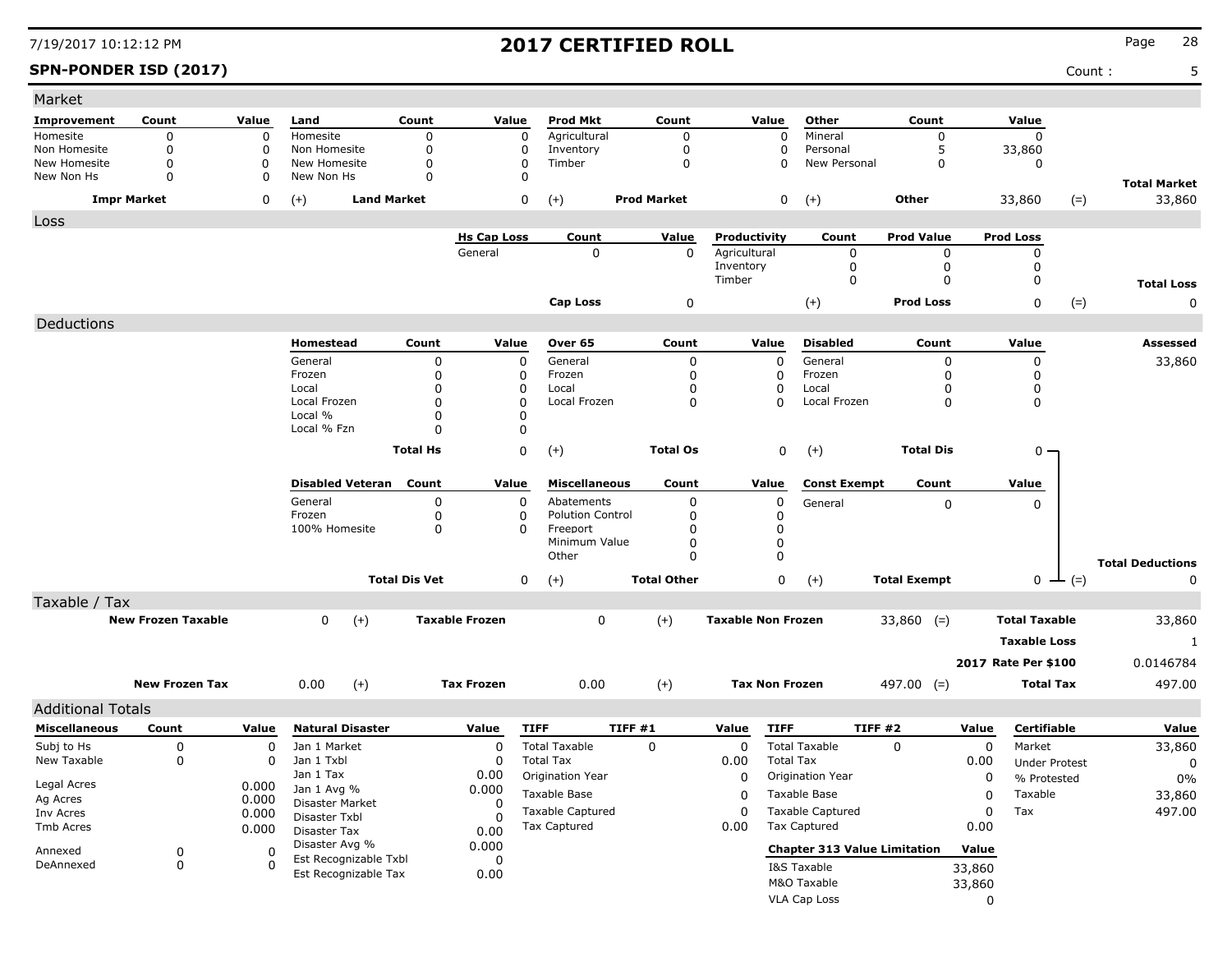### **SPO-POOLVILLE ISD (2017)** Count : 1,991

| Market                       |                           |                      |                                |                         |                      |                       |                                       |                    |                           |                                              |                     |             |                           |       |                         |
|------------------------------|---------------------------|----------------------|--------------------------------|-------------------------|----------------------|-----------------------|---------------------------------------|--------------------|---------------------------|----------------------------------------------|---------------------|-------------|---------------------------|-------|-------------------------|
| Improvement                  | Count                     | Value                | Land                           |                         | Count                | Value                 | Prod Mkt                              | Count              | Value                     | Other                                        | Count               |             | Value                     |       |                         |
| Homesite                     | 538                       | 38,739,630           | Homesite                       |                         | 651                  | 17,646,380            | Agricultural                          | 278                | 51,226,750                | Mineral                                      | 1,008               |             | 1,463,670                 |       |                         |
| Non Homesite<br>New Homesite | 45<br>51                  | 972,570<br>1,181,670 | Non Homesite<br>New Homesite   |                         | 61<br>0              | 3,225,450             | Inventory<br>Timber<br>0              | 0<br>0             |                           | Personal<br>0<br>New Personal<br>$\mathbf 0$ |                     | 74<br>0     | 22,493,860<br>0           |       |                         |
| New Non Hs                   | 4                         | 95,710               | New Non Hs                     |                         | 0                    |                       | 0                                     |                    |                           |                                              |                     |             |                           |       | <b>Total Market</b>     |
|                              | <b>Impr Market</b>        | 40,989,580           | $(+)$                          | <b>Land Market</b>      |                      | 20,871,830            | $(+)$                                 | <b>Prod Market</b> | 51,226,750                | $(+)$                                        | Other               |             | 23,957,530                | $(=)$ | 137,045,690             |
| Loss                         |                           |                      |                                |                         |                      |                       |                                       |                    |                           |                                              |                     |             |                           |       |                         |
|                              |                           |                      |                                |                         |                      | <b>Hs Cap Loss</b>    | Count                                 | Value              | Productivity              | Count                                        | Prod Value          |             | <b>Prod Loss</b>          |       |                         |
|                              |                           |                      |                                |                         |                      | General               | 133                                   | 1,068,140          | Agricultural              | 278                                          | 788,270             |             | 50,438,480                |       |                         |
|                              |                           |                      |                                |                         |                      |                       |                                       |                    | Inventory<br>Timber       | 0<br>0                                       |                     | 0<br>0      | 0<br>0                    |       | <b>Total Loss</b>       |
|                              |                           |                      |                                |                         |                      |                       | <b>Cap Loss</b>                       | 1,068,140          |                           | $(+)$                                        | <b>Prod Loss</b>    |             | 50,438,480                | $(=)$ | 51,506,620              |
| Deductions                   |                           |                      |                                |                         |                      |                       |                                       |                    |                           |                                              |                     |             |                           |       |                         |
|                              |                           |                      | Homestead                      |                         | Count                | Value                 | Over 65                               | Count              | Value                     | <b>Disabled</b>                              | Count               |             | Value                     |       | Assessed                |
|                              |                           |                      | General                        |                         | 180                  | 4,012,050             | General                               | 3                  | 25,000                    | General                                      |                     | 2           | 10,000                    |       | 85,539,070              |
|                              |                           |                      | Frozen                         |                         | 126                  | 2,662,480             | Frozen                                | 110                | 954,165                   | Frozen                                       |                     | 8           | 50,000                    |       |                         |
|                              |                           |                      | Local<br>Local Frozen          |                         | 0                    | 0                     | Local                                 | 0                  |                           | 0<br>Local<br>Local Frozen                   |                     | 0           | 0                         |       |                         |
|                              |                           |                      | Local %                        |                         | 0<br>0               | 0<br>0                | Local Frozen                          | 0                  |                           | 0                                            |                     | 0           | 0                         |       |                         |
|                              |                           |                      | Local % Fzn                    |                         | $\mathbf 0$          | 0                     |                                       |                    |                           |                                              |                     |             |                           |       |                         |
|                              |                           |                      |                                |                         | <b>Total Hs</b>      | 6,674,530             | $(+)$                                 | <b>Total Os</b>    | 979,165                   | $(+)$                                        | <b>Total Dis</b>    |             | $60,000 -$                |       |                         |
|                              |                           |                      |                                |                         |                      |                       |                                       |                    |                           |                                              |                     |             |                           |       |                         |
|                              |                           |                      |                                | <b>Disabled Veteran</b> | Count                | Value                 | <b>Miscellaneous</b>                  | Count              | Value                     | <b>Const Exempt</b>                          | Count               |             | Value                     |       |                         |
|                              |                           |                      | General<br>Frozen              |                         | 7<br>11              | 50,220<br>92,970      | Abatements<br><b>Polution Control</b> | 0<br>0             |                           | 0<br>General<br>0                            |                     | 24          | 911,440                   |       |                         |
|                              |                           |                      | 100% Homesite                  |                         | 12                   | 1,304,950             | Freeport                              | 0                  |                           | 0                                            |                     |             |                           |       |                         |
|                              |                           |                      |                                |                         |                      |                       | Minimum Value                         | 549                | 44,380                    |                                              |                     |             |                           |       |                         |
|                              |                           |                      |                                |                         |                      |                       | Other                                 | 0                  |                           | 0                                            |                     |             |                           |       | <b>Total Deductions</b> |
|                              |                           |                      |                                |                         | <b>Total Dis Vet</b> | 1,448,140             | $(+)$                                 | <b>Total Other</b> | 44,380                    | $(+)$                                        | <b>Total Exempt</b> |             | 911,440 $\rightarrow$ (=) |       | 10,117,655              |
| Taxable / Tax                |                           |                      |                                |                         |                      |                       |                                       |                    |                           |                                              |                     |             |                           |       |                         |
|                              | <b>New Frozen Taxable</b> |                      | 20,140                         | $(+)$                   |                      | <b>Taxable Frozen</b> | 6,596,565                             | $(+)$              | <b>Taxable Non Frozen</b> |                                              | $68,804,710$ (=)    |             | <b>Total Taxable</b>      |       | 75,421,415              |
|                              |                           |                      |                                |                         |                      |                       |                                       |                    |                           |                                              |                     |             | <b>Taxable Loss</b>       |       | 2,494,128               |
|                              |                           |                      |                                |                         |                      |                       |                                       |                    |                           |                                              |                     |             | 2017 Rate Per \$100       |       | 0.013835                |
|                              | <b>New Frozen Tax</b>     |                      | 278.64                         | $(+)$                   |                      | <b>Tax Frozen</b>     | 56,757.21                             | $(+)$              | <b>Tax Non Frozen</b>     |                                              | $951,913.16$ (=)    |             | <b>Total Tax</b>          |       | 1,008,949.01            |
| <b>Additional Totals</b>     |                           |                      |                                |                         |                      |                       |                                       |                    |                           |                                              |                     |             |                           |       |                         |
| <b>Miscellaneous</b>         | Count                     | Value                |                                | <b>Natural Disaster</b> |                      | Value                 | <b>TIFF</b>                           | <b>TIFF #1</b>     | Value                     | <b>TIFF</b>                                  | <b>TIFF #2</b>      | Value       | Certifiable               |       | Value                   |
| Subj to Hs                   | 306                       | 32,215,310           | Jan 1 Market                   |                         |                      | 0                     | <b>Total Taxable</b>                  | $\mathbf 0$        | $\mathbf 0$               | <b>Total Taxable</b>                         | $\Omega$            | 0           | Market                    |       | 136,787,070             |
| New Taxable                  | 50                        | 1,222,220            | Jan 1 Txbl                     |                         |                      | 0                     | <b>Total Tax</b>                      |                    | 0.00                      | <b>Total Tax</b>                             |                     | 0.00        | <b>Under Protest</b>      |       | 258,620                 |
| Legal Acres                  |                           | 202,803.972          | Jan 1 Tax                      |                         |                      | 0.00                  | Origination Year                      |                    | $\mathbf 0$               | <b>Origination Year</b>                      |                     | 0           | % Protested               |       | 0.189%                  |
| Ag Acres                     |                           | 0.000                | Jan 1 Avg %<br>Disaster Market |                         |                      | 0.000<br>0            | Taxable Base                          |                    | 0                         | Taxable Base                                 |                     | 0           | Taxable                   |       | 75,263,365              |
| Inv Acres                    |                           | 0.000                | Disaster Txbl                  |                         |                      | 0                     | <b>Taxable Captured</b>               |                    | $\Omega$                  | <b>Taxable Captured</b>                      |                     | $\mathbf 0$ | Tax                       |       | 1,006,762.39            |
| Tmb Acres                    |                           | 0.000                | Disaster Tax                   |                         |                      | 0.00                  | <b>Tax Captured</b>                   |                    | 0.00                      | <b>Tax Captured</b>                          |                     | 0.00        |                           |       |                         |
| Annexed                      | 0                         | 0                    | Disaster Avg %                 | Est Recognizable Txbl   |                      | 0.000<br>0            |                                       |                    |                           | <b>Chapter 313 Value Limitation</b>          |                     | Value       |                           |       |                         |
| DeAnnexed                    | 0                         | 0                    |                                | Est Recognizable Tax    |                      | 0.00                  |                                       |                    |                           | I&S Taxable                                  |                     | 75,421,415  |                           |       |                         |
|                              |                           |                      |                                |                         |                      |                       |                                       |                    |                           | M&O Taxable                                  |                     | 75,421,415  |                           |       |                         |
|                              |                           |                      |                                |                         |                      |                       |                                       |                    |                           | VLA Cap Loss                                 |                     | 0           |                           |       |                         |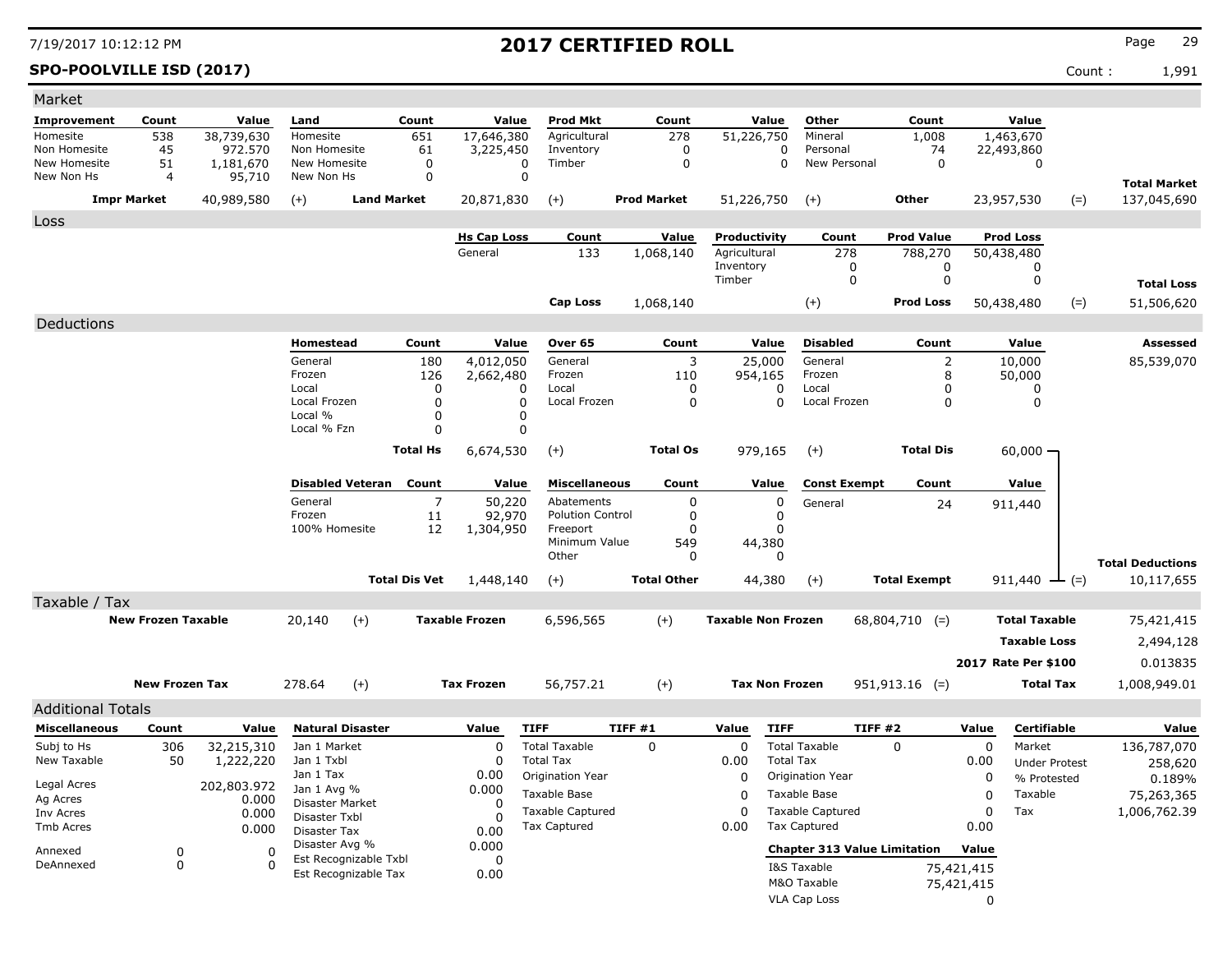### **SPR-SPRINGTOWN ISD (2017)** Count : 4,261

| Market                     |                           |                          |                                |                                               |                  |                         |                           |                    |                           |                       |                                     |                     |             |                         |                      |                                    |
|----------------------------|---------------------------|--------------------------|--------------------------------|-----------------------------------------------|------------------|-------------------------|---------------------------|--------------------|---------------------------|-----------------------|-------------------------------------|---------------------|-------------|-------------------------|----------------------|------------------------------------|
| Improvement                | Count                     | Value                    | Land                           |                                               | Count            | Value                   | <b>Prod Mkt</b>           | Count              |                           | Value                 | Other                               | Count               |             | Value                   |                      |                                    |
| Homesite<br>Non Homesite   | 1,009<br>64               | 101,092,660<br>2.105.470 | Homesite<br>Non Homesite       |                                               | 971<br>124       | 27,131,380<br>6,996,330 | Agricultural<br>Inventory | 558<br>0           | 70,304,560                | 0                     | Mineral<br>Personal                 | 2,584               | 180         | 3,470,630<br>22,297,410 |                      |                                    |
| New Homesite<br>New Non Hs | 88<br>6                   | 2,947,790<br>183,020     | New Homesite<br>New Non Hs     |                                               | 1<br>$\mathbf 0$ | 13,700                  | Timber<br>0               | 0                  |                           | 0                     | New Personal                        |                     | 0           | 0                       |                      |                                    |
|                            | <b>Impr Market</b>        | 106,328,940              | $(+)$                          | <b>Land Market</b>                            |                  | 34,141,410              | $(+)$                     | <b>Prod Market</b> | 70,304,560                |                       | $(+)$                               | Other               |             | 25,768,040              | $(=)$                | <b>Total Market</b><br>236,542,950 |
| Loss                       |                           |                          |                                |                                               |                  |                         |                           |                    |                           |                       |                                     |                     |             |                         |                      |                                    |
|                            |                           |                          |                                |                                               |                  | <b>Hs Cap Loss</b>      | Count                     | Value              | Productivity              |                       | Count                               | <b>Prod Value</b>   |             | <b>Prod Loss</b>        |                      |                                    |
|                            |                           |                          |                                |                                               |                  | General                 | 335                       | 2,198,260          | Agricultural              |                       | 558                                 | 763,980             |             | 69,540,580              |                      |                                    |
|                            |                           |                          |                                |                                               |                  |                         |                           |                    | Inventory<br>Timber       |                       | 0<br>0                              |                     | 0<br>0      | 0<br>0                  |                      |                                    |
|                            |                           |                          |                                |                                               |                  |                         | Cap Loss                  | 2,198,260          |                           |                       | $(+)$                               | <b>Prod Loss</b>    |             | 69,540,580              | $(=)$                | <b>Total Loss</b><br>71,738,840    |
| Deductions                 |                           |                          |                                |                                               |                  |                         |                           |                    |                           |                       |                                     |                     |             |                         |                      |                                    |
|                            |                           |                          | Homestead                      |                                               | Count            | Value                   | Over 65                   | Count              |                           | Value                 | <b>Disabled</b>                     |                     | Count       | Value                   |                      | Assessed                           |
|                            |                           |                          | General                        |                                               | 343              | 8,028,641               | General                   | 14                 | 140,000                   |                       | General                             |                     | -1          | 10,000                  |                      | 164,804,110                        |
|                            |                           |                          | Frozen                         |                                               | 265              | 6,202,409               | Frozen                    | 244                | 2,286,649                 |                       | Frozen                              |                     | 13          | 114,900                 |                      |                                    |
|                            |                           |                          | Local                          |                                               | 0                |                         | Local<br>0                | 0                  |                           | 0                     | Local                               |                     | 0           | 0                       |                      |                                    |
|                            |                           |                          | Local Frozen<br>Local %        |                                               | 0<br>0           |                         | 0<br>Local Frozen<br>0    | 0                  |                           | 0                     | Local Frozen                        |                     | 0           | 0                       |                      |                                    |
|                            |                           |                          | Local % Fzn                    |                                               | $\Omega$         |                         | 0                         |                    |                           |                       |                                     |                     |             |                         |                      |                                    |
|                            |                           |                          |                                |                                               | Total Hs         | 14,231,050              | $^{(+)}$                  | <b>Total Os</b>    | 2,426,649                 |                       | $(+)$                               | <b>Total Dis</b>    |             | $124,900 -$             |                      |                                    |
|                            |                           |                          |                                | <b>Disabled Veteran</b>                       | Count            | Value                   | <b>Miscellaneous</b>      | Count              |                           | Value                 | <b>Const Exempt</b>                 |                     | Count       | Value                   |                      |                                    |
|                            |                           |                          | General                        |                                               | 13               | 91,710                  | Abatements                | 0                  |                           | 0                     | General                             |                     | 53          | 1,338,810               |                      |                                    |
|                            |                           |                          | Frozen                         |                                               | 17               | 185,830                 | <b>Polution Control</b>   | 0                  |                           | 0                     |                                     |                     |             |                         |                      |                                    |
|                            |                           |                          | 100% Homesite                  |                                               | 12               | 1,385,160               | Freeport<br>Minimum Value | O<br>1,002         | 54,640                    | 0                     |                                     |                     |             |                         |                      |                                    |
|                            |                           |                          |                                |                                               |                  |                         | Other                     | $\Omega$           |                           | $\Omega$              |                                     |                     |             |                         |                      | <b>Total Deductions</b>            |
|                            |                           |                          |                                | <b>Total Dis Vet</b>                          |                  | 1,662,700               | $(+)$                     | <b>Total Other</b> | 54,640                    |                       | $(+)$                               | <b>Total Exempt</b> |             | 1,338,810               | $-(-)$               | 19,838,749                         |
| Taxable / Tax              |                           |                          |                                |                                               |                  |                         |                           |                    |                           |                       |                                     |                     |             |                         |                      |                                    |
|                            | <b>New Frozen Taxable</b> |                          | 41,230                         | $(+)$                                         |                  | <b>Taxable Frozen</b>   | 24,468,512                | $(+)$              | <b>Taxable Non Frozen</b> |                       |                                     | $120,455,619$ (=)   |             | <b>Total Taxable</b>    |                      | 144,965,361                        |
|                            |                           |                          |                                |                                               |                  |                         |                           |                    |                           |                       |                                     |                     |             | <b>Taxable Loss</b>     |                      | 7,874,675                          |
|                            |                           |                          |                                |                                               |                  |                         |                           |                    |                           |                       |                                     |                     |             | 2017 Rate Per \$100     |                      | 0.01429                            |
|                            | <b>New Frozen Tax</b>     |                          | 589.18                         | $(+)$                                         |                  | <b>Tax Frozen</b>       | 237,628.01                | $(+)$              |                           | <b>Tax Non Frozen</b> |                                     | $1,720,808.72$ (=)  |             |                         | Total Tax            | 1,959,025.91                       |
| <b>Additional Totals</b>   |                           |                          |                                |                                               |                  |                         |                           |                    |                           |                       |                                     |                     |             |                         |                      |                                    |
| <b>Miscellaneous</b>       | Count                     | Value                    |                                | <b>Natural Disaster</b>                       |                  | Value                   | <b>TIFF</b>               | TIFF #1            | Value                     | <b>TIFF</b>           |                                     | TIFF #2             | Value       | Certifiable             |                      | Value                              |
| Subj to Hs                 | 609                       | 88,868,190               | Jan 1 Market                   |                                               |                  | 0                       | <b>Total Taxable</b>      | 0                  | $\Omega$                  | <b>Total Taxable</b>  |                                     | 0                   |             | 0<br>Market             |                      | 236,542,950                        |
| New Taxable                | 93                        | 3,106,600                | Jan 1 Txbl                     |                                               |                  | 0                       | <b>Total Tax</b>          |                    | 0.00                      | <b>Total Tax</b>      |                                     |                     | 0.00        |                         | <b>Under Protest</b> | 0                                  |
| Legal Acres                |                           | 1,436,337.890            | Jan 1 Tax                      |                                               |                  | 0.00                    | Origination Year          |                    | 0                         |                       | Origination Year                    |                     |             | 0<br>% Protested        |                      | 0%                                 |
| Ag Acres                   |                           | 0.000                    | Jan 1 Avg %<br>Disaster Market |                                               |                  | 0.000<br>0              | Taxable Base              |                    | 0                         | Taxable Base          |                                     |                     |             | Taxable<br>0            |                      | 144,965,361                        |
| Inv Acres                  |                           | 0.000                    | Disaster Txbl                  |                                               |                  | 0                       | <b>Taxable Captured</b>   |                    | $\Omega$                  |                       | <b>Taxable Captured</b>             |                     |             | Tax<br>$\mathbf 0$      |                      | 1,959,025.91                       |
| Tmb Acres                  |                           | 0.000                    | Disaster Tax                   |                                               |                  | 0.00                    | Tax Captured              |                    | 0.00                      | <b>Tax Captured</b>   |                                     |                     | 0.00        |                         |                      |                                    |
| Annexed                    | 0                         | <sup>0</sup>             | Disaster Avg %                 |                                               |                  | 0.000                   |                           |                    |                           |                       | <b>Chapter 313 Value Limitation</b> |                     | Value       |                         |                      |                                    |
| DeAnnexed                  | 0                         | 0                        |                                | Est Recognizable Txbl<br>Est Recognizable Tax |                  | 0                       |                           |                    |                           | I&S Taxable           |                                     |                     | 144,965,361 |                         |                      |                                    |
|                            |                           |                          |                                |                                               |                  | 0.00                    |                           |                    |                           | M&O Taxable           |                                     |                     | 144,965,361 |                         |                      |                                    |
|                            |                           |                          |                                |                                               |                  |                         |                           |                    |                           | VLA Cap Loss          |                                     |                     |             | 0                       |                      |                                    |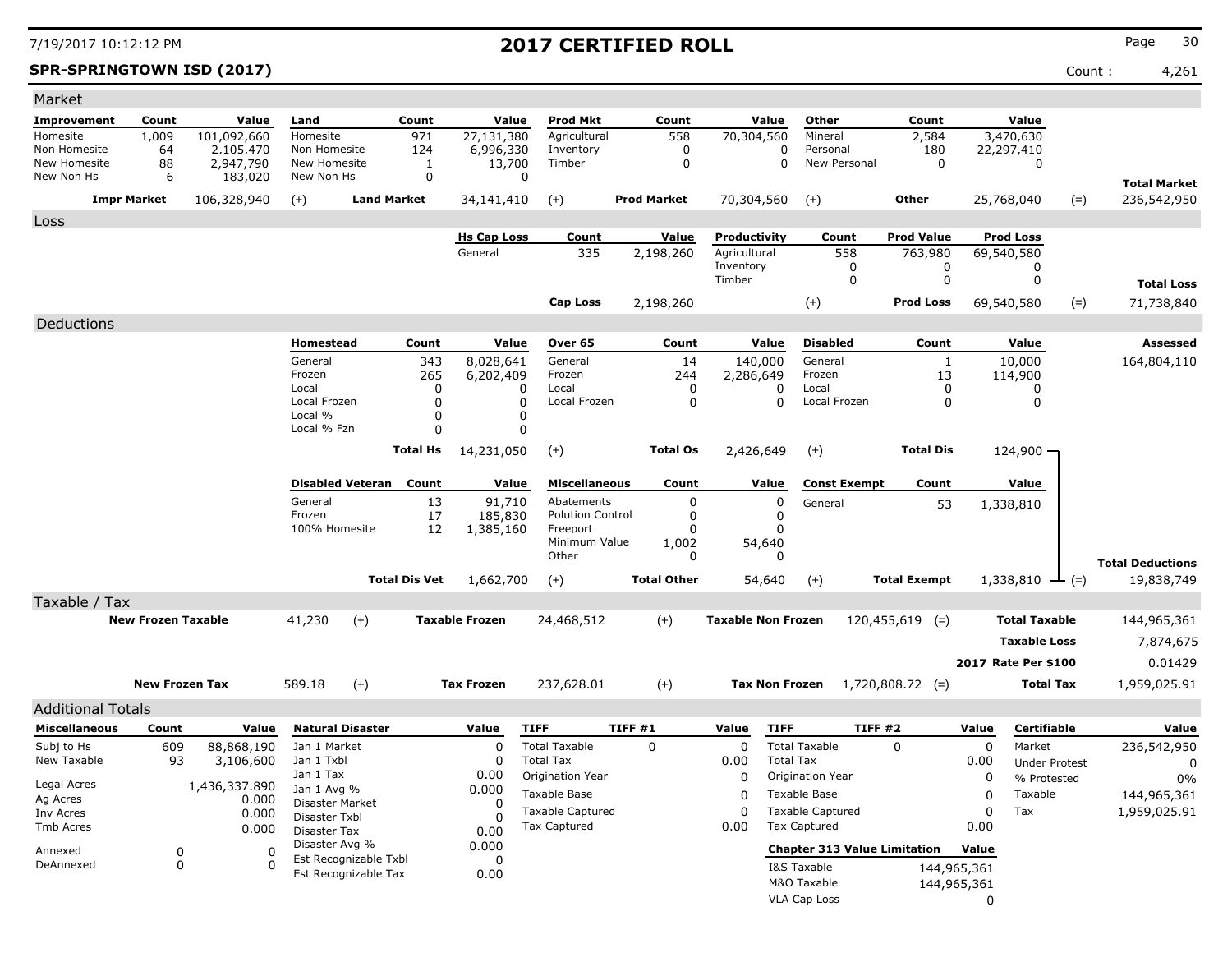### **SSL-SLIDELL ISD (2017)** Count : 7,402

| Market                                   |                           |                                    |                                          |                         |                 |                                    |                                         |                    |                           |                                         |                     |                              |                  |                               |       |                         |
|------------------------------------------|---------------------------|------------------------------------|------------------------------------------|-------------------------|-----------------|------------------------------------|-----------------------------------------|--------------------|---------------------------|-----------------------------------------|---------------------|------------------------------|------------------|-------------------------------|-------|-------------------------|
| <b>Improvement</b>                       | Count                     | Value                              | Land                                     |                         | Count           | Value                              | Prod Mkt                                | Count              |                           | Value<br>Other                          |                     | Count                        |                  | Value                         |       |                         |
| Homesite<br>Non Homesite<br>New Homesite | 754<br>32<br>150          | 68,000,980<br>719,680<br>2,816,440 | Homesite<br>Non Homesite<br>New Homesite |                         | 729<br>83<br>3  | 17,819,020<br>5,227,520<br>126,490 | Agricultural<br>Inventory<br>Timber     | 827<br>0<br>0      | 157,517,620               | Mineral<br>Personal<br>0<br>0           | New Personal        | 5,676<br>236<br>0            |                  | 60,546,160<br>62,995,790<br>0 |       |                         |
| New Non Hs                               | $\overline{4}$            | 42,140                             | New Non Hs                               |                         | 0               |                                    | $\Omega$                                |                    |                           |                                         |                     |                              |                  |                               |       | <b>Total Market</b>     |
|                                          | <b>Impr Market</b>        | 71,579,240                         | $(+)$                                    | <b>Land Market</b>      |                 | 23,173,030                         | $(+)$                                   | <b>Prod Market</b> | 157,517,620               | $(+)$                                   |                     | Other                        | 123,541,950      |                               | $(=)$ | 375,811,840             |
| Loss                                     |                           |                                    |                                          |                         |                 |                                    |                                         |                    |                           |                                         |                     |                              |                  |                               |       |                         |
|                                          |                           |                                    |                                          |                         |                 | <b>Hs Cap Loss</b>                 | Count                                   | Value              | Productivity              |                                         | Count               | <b>Prod Value</b>            |                  | <b>Prod Loss</b>              |       |                         |
|                                          |                           |                                    |                                          |                         |                 | General                            | 153                                     | 904,180            | Agricultural<br>Inventory |                                         | 827<br>0            | 2,604,740<br>0               | 154,912,880      | 0                             |       |                         |
|                                          |                           |                                    |                                          |                         |                 |                                    |                                         |                    | Timber                    |                                         | 0                   | 0                            |                  | 0                             |       | <b>Total Loss</b>       |
|                                          |                           |                                    |                                          |                         |                 |                                    | <b>Cap Loss</b>                         | 904,180            |                           | $(+)$                                   |                     | <b>Prod Loss</b> 154,912,880 |                  |                               | $(=)$ | 155,817,060             |
| Deductions                               |                           |                                    |                                          |                         |                 |                                    |                                         |                    |                           |                                         |                     |                              |                  |                               |       |                         |
|                                          |                           |                                    | Homestead                                |                         | Count           | Value                              | Over 65                                 | Count              |                           | Value<br><b>Disabled</b>                |                     | Count                        |                  | Value                         |       | Assessed                |
|                                          |                           |                                    | General                                  |                         | 216             | 4,938,378                          | General                                 | 7                  | 70,000                    | General                                 |                     | 0                            |                  | 0                             |       | 219,994,780             |
|                                          |                           |                                    | Frozen<br>Local                          |                         | 151<br>0        | 3,562,880<br>0                     | Frozen<br>Local                         | 136<br>0           | 1,301,290                 | Frozen<br>Local<br>0                    |                     | 9<br>O                       |                  | 80,000<br>0                   |       |                         |
|                                          |                           |                                    | Local Frozen                             |                         | 0               | $\Omega$                           | Local Frozen                            | 0                  |                           | $\Omega$                                | Local Frozen        | $\Omega$                     |                  | 0                             |       |                         |
|                                          |                           |                                    | Local %                                  |                         | 204             | 5,576,756                          |                                         |                    |                           |                                         |                     |                              |                  |                               |       |                         |
|                                          |                           |                                    | Local % Fzn                              |                         | 135             | 3,932,550                          |                                         |                    |                           |                                         |                     |                              |                  |                               |       |                         |
|                                          |                           |                                    |                                          |                         | <b>Total Hs</b> | 18,010,564                         | $(+)$                                   | <b>Total Os</b>    | 1,371,290                 | $(+)$                                   |                     | <b>Total Dis</b>             |                  | $80,000 -$                    |       |                         |
|                                          |                           |                                    |                                          | <b>Disabled Veteran</b> | Count           | Value                              | <b>Miscellaneous</b>                    | Count              |                           | Value                                   | <b>Const Exempt</b> | Count                        |                  | Value                         |       |                         |
|                                          |                           |                                    | General                                  |                         | 8               | 66,250                             | Abatements                              | 0                  |                           | 0<br>General                            |                     | 54                           |                  | 10,564,790                    |       |                         |
|                                          |                           |                                    | Frozen<br>100% Homesite                  |                         | 8<br>4          | 82,730                             | <b>Polution Control</b>                 | 4                  | 495,280                   | <sup>0</sup>                            |                     |                              |                  |                               |       |                         |
|                                          |                           |                                    |                                          |                         |                 | 441,650                            | Freeport<br>Minimum Value               | 0<br>697           | 71,570                    |                                         |                     |                              |                  |                               |       |                         |
|                                          |                           |                                    |                                          |                         |                 |                                    | Other                                   | 0                  |                           | 0                                       |                     |                              |                  |                               |       | <b>Total Deductions</b> |
|                                          |                           |                                    |                                          | <b>Total Dis Vet</b>    |                 | 590,630                            | $(+)$                                   | <b>Total Other</b> | 566,850                   | $(+)$                                   |                     | <b>Total Exempt</b>          |                  | 10,564,790                    | $(=)$ | 31,184,124              |
| Taxable / Tax                            |                           |                                    |                                          |                         |                 |                                    |                                         |                    |                           |                                         |                     |                              |                  |                               |       |                         |
|                                          | <b>New Frozen Taxable</b> |                                    | 141,670                                  | $(+)$                   |                 | <b>Taxable Frozen</b>              | 11,001,300                              | $(+)$              | <b>Taxable Non Frozen</b> |                                         |                     | $177,667,686$ (=)            |                  | <b>Total Taxable</b>          |       | 188,810,656             |
|                                          |                           |                                    |                                          |                         |                 |                                    |                                         |                    |                           |                                         |                     |                              |                  | <b>Taxable Loss</b>           |       | 3,397,420               |
|                                          |                           |                                    |                                          |                         |                 |                                    |                                         |                    |                           |                                         |                     |                              |                  | 2017 Rate Per \$100           |       | 0.01135                 |
|                                          | <b>New Frozen Tax</b>     |                                    | 1,607.97                                 | $(+)$                   |                 | <b>Tax Frozen</b>                  | 87,040.47                               | $(+)$              |                           | <b>Tax Non Frozen</b>                   |                     | $2,015,791.79$ (=)           |                  | Total Tax                     |       | 2,104,440.23            |
| <b>Additional Totals</b>                 |                           |                                    |                                          |                         |                 |                                    |                                         |                    |                           |                                         |                     |                              |                  |                               |       |                         |
| <b>Miscellaneous</b>                     | Count                     | Value                              |                                          | <b>Natural Disaster</b> |                 | Value                              | <b>TIFF</b>                             | TIFF #1            | Value                     | <b>TIFF</b>                             | TIFF #2             |                              | Value            | Certifiable                   |       | Value                   |
| Subj to Hs                               | 367                       | 48,822,200                         | Jan 1 Market                             |                         |                 | 0                                  | <b>Total Taxable</b>                    | 0                  | 0                         | <b>Total Taxable</b>                    |                     | $\Omega$                     | 0                | Market                        |       | 375,098,380             |
| New Taxable                              | 149                       | 2,641,676                          | Jan 1 Txbl<br>Jan 1 Tax                  |                         |                 | 0<br>0.00                          | <b>Total Tax</b>                        |                    | 0.00                      | <b>Total Tax</b>                        |                     |                              | 0.00             | <b>Under Protest</b>          |       | 713,460                 |
| Legal Acres                              |                           | 3,386,030.243                      | Jan 1 Avg %                              |                         |                 | 0.000                              | Origination Year<br>Taxable Base        |                    | 0                         | Origination Year                        |                     |                              | 0                | % Protested                   |       | 0.190%                  |
| Ag Acres                                 |                           | 0.000                              | Disaster Market                          |                         |                 | 0                                  |                                         |                    | 0                         | Taxable Base                            |                     |                              | 0                | Taxable                       |       | 188,483,856             |
| Inv Acres<br>Tmb Acres                   |                           | 0.000<br>0.000                     | Disaster Txbl                            |                         |                 | 0                                  | <b>Taxable Captured</b><br>Tax Captured |                    | 0<br>0.00                 | <b>Taxable Captured</b><br>Tax Captured |                     |                              | 0<br>0.00        | Tax                           |       | 2,100,731.05            |
|                                          |                           |                                    | Disaster Tax<br>Disaster Avg %           |                         |                 | 0.00<br>0.000                      |                                         |                    |                           |                                         |                     |                              |                  |                               |       |                         |
| Annexed<br>DeAnnexed                     | 0<br>0                    | 0<br>$\Omega$                      |                                          | Est Recognizable Txbl   |                 | 0                                  |                                         |                    |                           | <b>Chapter 313 Value Limitation</b>     |                     |                              | Value            |                               |       |                         |
|                                          |                           |                                    |                                          | Est Recognizable Tax    |                 | 0.00                               |                                         |                    |                           | I&S Taxable<br>M&O Taxable              |                     |                              | 188,810,656      |                               |       |                         |
|                                          |                           |                                    |                                          |                         |                 |                                    |                                         |                    |                           | VLA Cap Loss                            |                     |                              | 188,810,656<br>0 |                               |       |                         |
|                                          |                           |                                    |                                          |                         |                 |                                    |                                         |                    |                           |                                         |                     |                              |                  |                               |       |                         |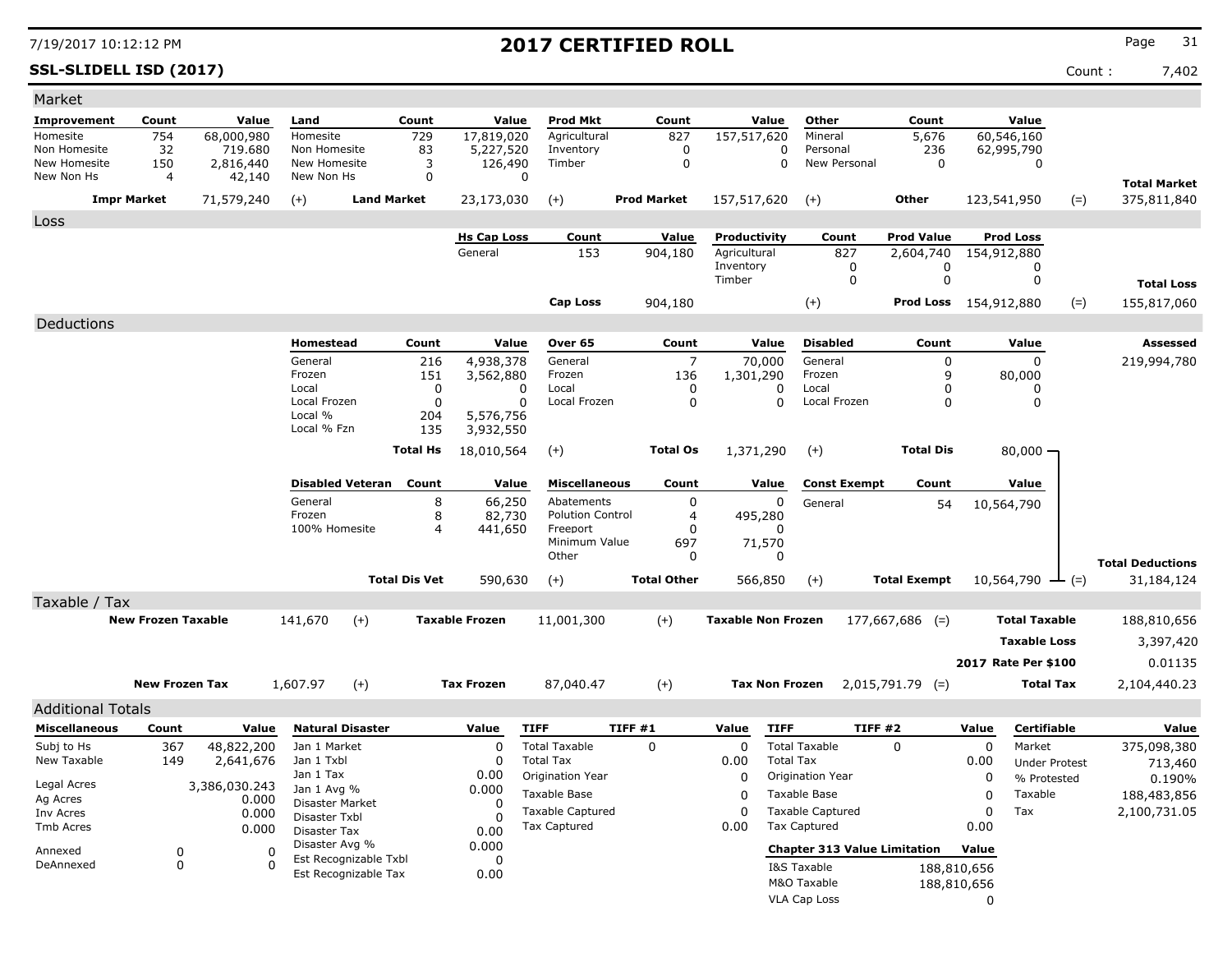### WCM-WISE CO BRANCH MAINTENANCE (2017) **Count : 214,538** Count : 214,538

| Market                                                 |                                 |                                                         |                |                                                        |                                               |                                   |                                           |                                                                             |                                           |                                       |                       |                                     |                                                   |                                |                        |                         |
|--------------------------------------------------------|---------------------------------|---------------------------------------------------------|----------------|--------------------------------------------------------|-----------------------------------------------|-----------------------------------|-------------------------------------------|-----------------------------------------------------------------------------|-------------------------------------------|---------------------------------------|-----------------------|-------------------------------------|---------------------------------------------------|--------------------------------|------------------------|-------------------------|
| Improvement                                            | Count                           |                                                         | Value          | Land                                                   |                                               | Count                             | Value                                     | <b>Prod Mkt</b>                                                             | Count                                     |                                       | Value                 | Other                               | Count                                             |                                | Value                  |                         |
| Homesite<br>Non Homesite<br>New Homesite<br>New Non Hs | 28,457<br>1,464<br>4,346<br>124 | 3,401,239,691<br>50.084.010<br>151,948,714<br>4,238,990 |                | Homesite<br>Non Homesite<br>New Homesite<br>New Non Hs |                                               | 34,276<br>2,539<br>37<br>$\Omega$ | 1,131,162,210<br>160,942,210<br>1,398,050 | Agricultural<br>Inventory<br>Timber<br>$\Omega$                             | 11,268<br>$\mathbf 0$<br>$\boldsymbol{0}$ | 2,179,646,458                         | $\Omega$<br>$\Omega$  | Mineral<br>Personal<br>New Personal | 161,494<br>7,096<br>$\Omega$                      | 1,226,110,600<br>1,448,477,590 | $\Omega$               | <b>Total Market</b>     |
|                                                        |                                 | <b>Impr Market</b> 3,607,511,405                        |                | $(+)$                                                  |                                               |                                   | Land Market 1,293,502,470                 | $(+)$                                                                       | Prod Market 2,179,646,458                 |                                       |                       | $(+)$                               | Other                                             | 2,674,588,190                  | $(=)$                  | 9,755,248,523           |
| Loss                                                   |                                 |                                                         |                |                                                        |                                               |                                   |                                           |                                                                             |                                           |                                       |                       |                                     |                                                   |                                |                        |                         |
|                                                        |                                 |                                                         |                |                                                        |                                               |                                   | <b>Hs Cap Loss</b>                        | Count                                                                       | Value                                     | Productivity                          |                       | Count                               | <b>Prod Value</b>                                 |                                | <b>Prod Loss</b>       |                         |
|                                                        |                                 |                                                         |                |                                                        |                                               |                                   | General                                   | 6,841                                                                       | 57,211,173                                | Agricultural<br>Inventory             |                       | 11,268<br>0                         | 27,522,920 2,152,123,538<br>0                     |                                | 0                      |                         |
|                                                        |                                 |                                                         |                |                                                        |                                               |                                   |                                           |                                                                             |                                           | Timber                                |                       | $\mathbf 0$                         | $\mathbf 0$                                       |                                | 0                      | <b>Total Loss</b>       |
|                                                        |                                 |                                                         |                |                                                        |                                               |                                   |                                           | <b>Cap Loss</b>                                                             | 57,211,173                                |                                       |                       | $(+)$                               |                                                   | Prod Loss 2,151,028,118        | $(=)$                  | 2,208,239,291           |
| Deductions                                             |                                 |                                                         |                |                                                        |                                               |                                   |                                           |                                                                             |                                           |                                       |                       |                                     |                                                   |                                |                        |                         |
|                                                        |                                 |                                                         |                | <b>Homestead</b>                                       |                                               | Count                             | Value                                     | Over <sub>65</sub>                                                          | Count                                     |                                       | Value                 | <b>Disabled</b>                     | Count                                             |                                | Value                  | <b>Assessed</b>         |
|                                                        |                                 |                                                         |                | General                                                |                                               | 0                                 |                                           | $\Omega$<br>General                                                         | $\mathbf 0$                               |                                       | $\mathbf 0$           | General                             | 0                                                 |                                | $\mathbf 0$            | 7,547,009,232           |
|                                                        |                                 |                                                         |                | Frozen<br>Local                                        |                                               | $\mathbf 0$<br>$\Omega$           |                                           | $\mathbf{0}$<br>Frozen<br>$\mathbf 0$<br>Local                              | $\mathbf 0$<br>398                        | 33,005,261                            | 0                     | Frozen<br>Local                     | 0<br>34                                           | 2,360,120                      | 0                      |                         |
|                                                        |                                 |                                                         |                | Local Frozen                                           |                                               | $\Omega$                          |                                           | $\Omega$<br>Local Frozen                                                    | 4,987                                     | 405,233,729                           |                       | Local Frozen                        | 347                                               | 23,377,580                     |                        |                         |
|                                                        |                                 |                                                         |                | Local %<br>Local % Fzn                                 |                                               | $\Omega$<br>$\Omega$              |                                           | $\mathbf 0$<br>$\Omega$                                                     |                                           |                                       |                       |                                     |                                                   |                                |                        |                         |
|                                                        |                                 |                                                         |                |                                                        |                                               | <b>Total Hs</b>                   |                                           | $\mathbf 0$<br>$(+)$                                                        |                                           | <b>Total Os</b> 438,238,990           |                       | $(+)$                               | <b>Total Dis</b>                                  |                                | $25,737,700 -$         |                         |
|                                                        |                                 |                                                         |                |                                                        |                                               |                                   |                                           |                                                                             |                                           |                                       |                       |                                     |                                                   |                                |                        |                         |
|                                                        |                                 |                                                         |                |                                                        | <b>Disabled Veteran</b>                       | Count                             | Value                                     | <b>Miscellaneous</b>                                                        | Count                                     |                                       | Value                 | <b>Const Exempt</b>                 | Count                                             |                                | Value                  |                         |
|                                                        |                                 |                                                         |                | General<br>Frozen<br>100% Homesite                     |                                               | 271<br>196<br>144                 | 2,206,282<br>1,984,533<br>18,336,816      | Abatements<br><b>Polution Control</b><br>Freeport<br>Minimum Value<br>Other | $\mathbf{0}$<br>49<br>14<br>20,573<br>1   | 12,095,196<br>23,865,500<br>1,313,420 | 0<br>41,699           | General                             |                                                   | 3,262 538,945,284              |                        | <b>Total Deductions</b> |
|                                                        |                                 |                                                         |                |                                                        |                                               |                                   | <b>Total Dis Vet</b> 22,527,631           | $(+)$                                                                       | <b>Total Other</b>                        | 37,315,815                            |                       | $(+)$                               | <b>Total Exempt</b> 538,945,284 $\rightarrow$ (=) |                                |                        | 1,062,765,420           |
| Taxable / Tax                                          |                                 |                                                         |                |                                                        |                                               |                                   |                                           |                                                                             |                                           |                                       |                       |                                     |                                                   |                                |                        |                         |
|                                                        | <b>New Frozen Taxable</b>       |                                                         |                | 3,466,924                                              | $(+)$                                         |                                   | <b>Taxable Frozen</b>                     | 293,329,305                                                                 | $(+)$                                     |                                       |                       |                                     | <b>Taxable Non Frozen</b> $6,187,447,583$ (=)     |                                | <b>Total Taxable</b>   | 6,484,243,812           |
|                                                        |                                 |                                                         |                |                                                        |                                               |                                   |                                           |                                                                             |                                           |                                       |                       |                                     |                                                   |                                | <b>Taxable Loss</b>    | 67,721,471              |
|                                                        |                                 |                                                         |                |                                                        |                                               |                                   |                                           |                                                                             |                                           |                                       |                       |                                     |                                                   |                                | 2017 Rate Per \$100    | 0.00046148              |
|                                                        |                                 | <b>New Frozen Tax</b>                                   |                | 1,597.60                                               | $(+)$                                         |                                   | <b>Tax Frozen</b>                         | 104,372.42                                                                  | $(+)$                                     |                                       | <b>Tax Non Frozen</b> |                                     | $2,855,126.71$ (=)                                |                                | <b>Total Tax</b>       | 2,961,096.73            |
| <b>Additional Totals</b>                               |                                 |                                                         |                |                                                        |                                               |                                   |                                           |                                                                             |                                           |                                       |                       |                                     |                                                   |                                |                        |                         |
| <b>Miscellaneous</b>                                   | Count                           |                                                         | Value          | <b>Natural Disaster</b>                                |                                               |                                   | Value                                     | <b>TIFF</b>                                                                 | TIFF#1                                    | Value                                 | <b>TIFF</b>           |                                     | <b>TIFF #2</b>                                    | Value                          | <b>Certifiable</b>     | Value                   |
| Subj to Hs                                             |                                 | 14,936 2,293,258,917                                    |                | Jan 1 Market                                           |                                               |                                   | $\Omega$                                  | <b>Total Taxable</b>                                                        | $\Omega$                                  | $\Omega$                              |                       | <b>Total Taxable</b>                | $\Omega$                                          | $\Omega$                       | Market                 | 9,751,672,293           |
| New Taxable                                            | 4,234                           | 135,444,812                                             |                | Jan 1 Txbl<br>Jan 1 Tax                                |                                               |                                   | 0<br>0.00                                 | <b>Total Tax</b><br>Origination Year                                        |                                           | 0.00<br>$\Omega$                      | <b>Total Tax</b>      | Origination Year                    |                                                   | 0.00<br>0                      | <b>Under Protest</b>   | 3,576,230               |
| Legal Acres                                            |                                 | 96,773,230.                                             |                | Jan 1 Avg %                                            |                                               |                                   | 0.000                                     | Taxable Base                                                                |                                           | $\Omega$                              |                       | Taxable Base                        |                                                   | $\mathbf 0$                    | % Protested<br>Taxable | 0.037%<br>6,482,628,362 |
| Ag Acres<br>Inv Acres                                  |                                 |                                                         | 0.000<br>0.000 | Disaster Market                                        |                                               |                                   | 0                                         | Taxable Captured                                                            |                                           | $\Omega$                              |                       | <b>Taxable Captured</b>             |                                                   | $\mathbf 0$                    | Tax                    | 2,960,362.54            |
| Tmb Acres                                              |                                 |                                                         | 0.000          | Disaster Txbl<br>Disaster Tax                          |                                               |                                   | $\Omega$<br>0.00                          | <b>Tax Captured</b>                                                         |                                           | 0.00                                  |                       | <b>Tax Captured</b>                 |                                                   | 0.00                           |                        |                         |
| Annexed                                                |                                 | $\mathbf 0$                                             | $\Omega$       | Disaster Avg %                                         |                                               |                                   | 0.000                                     |                                                                             |                                           |                                       |                       | <b>Chapter 313 Value Limitation</b> |                                                   | Value                          |                        |                         |
| DeAnnexed                                              |                                 | $\Omega$                                                | $\Omega$       |                                                        | Est Recognizable Txbl<br>Est Recognizable Tax |                                   | $\Omega$<br>0.00                          |                                                                             |                                           |                                       |                       | I&S Taxable                         |                                                   | 6,484,243,812                  |                        |                         |
|                                                        |                                 |                                                         |                |                                                        |                                               |                                   |                                           |                                                                             |                                           |                                       |                       | M&O Taxable                         |                                                   | 6,484,243,812                  |                        |                         |

VLA Cap Loss 0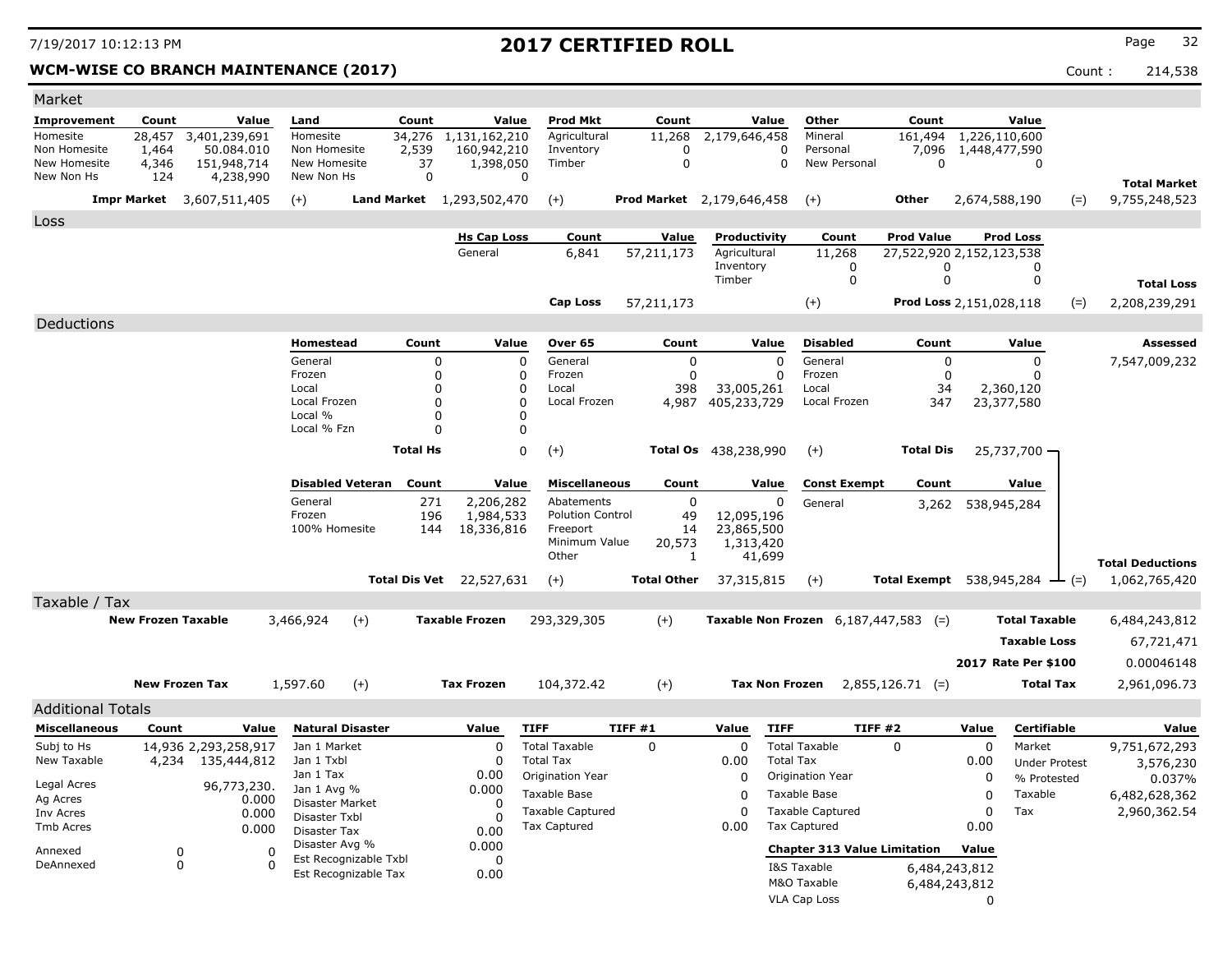**WIS-WISE COUNTY (2017)** Count : 214,542

| Market                     |                           |                                  |                                |                                               |                      |                                  |                                               |              |                    |                                  |                                     |                            |                                                   |                                |                      |       |                         |
|----------------------------|---------------------------|----------------------------------|--------------------------------|-----------------------------------------------|----------------------|----------------------------------|-----------------------------------------------|--------------|--------------------|----------------------------------|-------------------------------------|----------------------------|---------------------------------------------------|--------------------------------|----------------------|-------|-------------------------|
| <b>Improvement</b>         | Count                     | Value                            | Land                           |                                               | Count                | Value                            | Prod Mkt                                      |              | Count              | Value                            | Other                               |                            | Count                                             |                                | Value                |       |                         |
| Homesite                   | 28,457                    | 3,401,239,691                    | Homesite                       |                                               | 34,276               | 1,131,162,210                    | Agricultural                                  |              | 11,268             | 2,179,646,458                    | Mineral                             |                            | 161,498                                           |                                | 1,226,110,600        |       |                         |
| Non Homesite               | 1,464                     | 50.084.010                       | Non Homesite                   |                                               | 2,539                | 160,942,210                      | Inventory                                     |              | 0                  |                                  | $\Omega$<br>Personal                |                            | 7,096                                             |                                | 1,448,477,590        |       |                         |
| New Homesite<br>New Non Hs | 4,346<br>124              | 151,948,714                      | New Homesite<br>New Non Hs     |                                               | 37<br>0              | 1,398,050                        | Timber<br>0                                   |              | $\Omega$           |                                  | $\Omega$                            | New Personal               |                                                   | $\Omega$                       | $\Omega$             |       |                         |
|                            |                           | 4,238,990                        |                                |                                               |                      |                                  |                                               |              |                    |                                  |                                     |                            |                                                   |                                |                      |       | <b>Total Market</b>     |
|                            |                           | <b>Impr Market</b> 3,607,511,405 | $(+)$                          |                                               |                      | <b>Land Market</b> 1,293,502,470 | $(+)$                                         |              |                    | <b>Prod Market</b> 2,179,646,458 | $(+)$                               |                            | <b>Other</b>                                      |                                | 2,674,588,190        | $(=)$ | 9,755,248,523           |
| Loss                       |                           |                                  |                                |                                               |                      |                                  |                                               |              |                    |                                  |                                     |                            |                                                   |                                |                      |       |                         |
|                            |                           |                                  |                                |                                               |                      | <b>Hs Cap Loss</b>               | Count                                         |              | Value              | Productivity                     |                                     | Count                      | <b>Prod Value</b>                                 |                                | <b>Prod Loss</b>     |       |                         |
|                            |                           |                                  |                                |                                               |                      | General                          | 6.841                                         | 57,211,173   |                    | Agricultural                     | 11,268                              |                            | 27,522,920 2,152,123,538                          |                                |                      |       |                         |
|                            |                           |                                  |                                |                                               |                      |                                  |                                               |              |                    | Inventory<br>Timber              |                                     | $\mathbf 0$<br>$\mathbf 0$ |                                                   | 0<br>$\mathbf 0$               | 0<br>0               |       |                         |
|                            |                           |                                  |                                |                                               |                      |                                  |                                               |              |                    |                                  |                                     |                            |                                                   |                                |                      |       | <b>Total Loss</b>       |
|                            |                           |                                  |                                |                                               |                      |                                  | <b>Cap Loss</b>                               | 57,211,173   |                    |                                  | $(+)$                               |                            |                                                   | <b>Prod Loss 2,151,028,118</b> |                      | $(=)$ | 2,208,239,291           |
| Deductions                 |                           |                                  |                                |                                               |                      |                                  |                                               |              |                    |                                  |                                     |                            |                                                   |                                |                      |       |                         |
|                            |                           |                                  | Homestead                      |                                               | Count                | Value                            | Over 65                                       |              | Count              | Value                            | <b>Disabled</b>                     |                            | Count                                             |                                | Value                |       | <b>Assessed</b>         |
|                            |                           |                                  | General                        |                                               | 0                    |                                  | $\mathbf 0$<br>General                        |              | $\mathbf 0$        |                                  | $\mathbf 0$<br>General              |                            |                                                   | 0                              | 0                    |       | 7,547,009,232           |
|                            |                           |                                  | Frozen                         |                                               | $\mathbf 0$          |                                  | Frozen<br>0                                   |              | $\mathbf 0$        |                                  | Frozen<br>$\Omega$                  |                            |                                                   | 0                              | 0                    |       |                         |
|                            |                           |                                  | Local<br>Local Frozen          |                                               | $\Omega$<br>$\Omega$ |                                  | $\Omega$<br>Local<br>Local Frozen<br>$\Omega$ |              | 392<br>4,993       | 3,586,123<br>47,375,858          | Local<br>Local Frozen               |                            |                                                   | 0<br>$\Omega$                  | $\mathbf 0$<br>0     |       |                         |
|                            |                           |                                  | Local %                        |                                               |                      | 9,482 308,733,627                |                                               |              |                    |                                  |                                     |                            |                                                   |                                |                      |       |                         |
|                            |                           |                                  | Local % Fzn                    |                                               |                      | 5,197 143,892,927                |                                               |              |                    |                                  |                                     |                            |                                                   |                                |                      |       |                         |
|                            |                           |                                  |                                |                                               |                      | <b>Total Hs</b> 452,626,554      | $(+)$                                         |              | <b>Total Os</b>    | 50,961,981                       | $(+)$                               |                            | <b>Total Dis</b>                                  |                                | 0                    |       |                         |
|                            |                           |                                  |                                |                                               |                      |                                  |                                               |              |                    |                                  |                                     |                            |                                                   |                                |                      |       |                         |
|                            |                           |                                  | <b>Disabled Veteran</b>        |                                               | Count                | Value                            | <b>Miscellaneous</b>                          |              | Count              | Value                            |                                     | <b>Const Exempt</b>        | Count                                             |                                | Value                |       |                         |
|                            |                           |                                  | General                        |                                               | 272                  | 2,254,060                        | Abatements                                    |              | 0                  |                                  | 0<br>General                        |                            |                                                   | 3,262 538,945,253              |                      |       |                         |
|                            |                           |                                  | Frozen                         |                                               | 272                  | 2,927,859                        | <b>Polution Control</b>                       |              | 49                 | 12,095,196                       |                                     |                            |                                                   |                                |                      |       |                         |
|                            |                           |                                  | 100% Homesite                  |                                               | 189                  | 27,557,807                       | Freeport<br>Minimum Value                     |              | 14                 | 23,865,500                       |                                     |                            |                                                   |                                |                      |       |                         |
|                            |                           |                                  |                                |                                               |                      |                                  | Other                                         |              | 20,573<br>1        | 1,313,420<br>41,699              |                                     |                            |                                                   |                                |                      |       |                         |
|                            |                           |                                  |                                |                                               |                      |                                  |                                               |              |                    |                                  |                                     |                            |                                                   |                                |                      |       | <b>Total Deductions</b> |
|                            |                           |                                  |                                |                                               |                      | <b>Total Dis Vet</b> 32,739,726  | $(+)$                                         |              | <b>Total Other</b> | 37,315,815                       | $(+)$                               |                            | <b>Total Exempt</b> 538,945,253 $\rightarrow$ (=) |                                |                      |       | 1,112,589,329           |
| Taxable / Tax              |                           |                                  |                                |                                               |                      |                                  |                                               |              |                    |                                  |                                     |                            |                                                   |                                |                      |       |                         |
|                            | <b>New Frozen Taxable</b> |                                  | 4,351,376                      | $(+)$                                         |                      | <b>Taxable Frozen</b>            | 521,936,969                                   |              | $(+)$              | Taxable Non Frozen 5,908,175,360 |                                     |                            | $(=)$                                             |                                | <b>Total Taxable</b> |       | 6,434,419,903           |
|                            |                           |                                  |                                |                                               |                      |                                  |                                               |              |                    |                                  |                                     |                            |                                                   |                                | <b>Taxable Loss</b>  |       | 139,101,678             |
|                            |                           |                                  |                                |                                               |                      |                                  |                                               |              |                    |                                  |                                     |                            |                                                   |                                | 2017 Rate Per \$100  |       | 0.003464                |
|                            | <b>New Frozen Tax</b>     |                                  | 15,028.48                      | $(+)$                                         |                      | <b>Tax Frozen</b>                | 1,328,388.91                                  |              | $(+)$              |                                  | Tax Non Frozen $20,463,716.67$ (=)  |                            |                                                   |                                | <b>Total Tax</b>     |       | 21,806,982.33           |
|                            |                           |                                  |                                |                                               |                      |                                  |                                               |              |                    |                                  |                                     |                            |                                                   |                                |                      |       |                         |
| <b>Additional Totals</b>   |                           |                                  |                                |                                               |                      |                                  |                                               |              |                    |                                  |                                     |                            |                                                   |                                |                      |       |                         |
| <b>Miscellaneous</b>       | Count                     | Value                            | <b>Natural Disaster</b>        |                                               |                      | Value                            | <b>TIFF</b>                                   | TIFF #1      |                    | Value                            | <b>TIFF</b>                         | <b>TIFF #2</b>             |                                                   | Value                          | <b>Certifiable</b>   |       | Value                   |
| Subj to Hs                 |                           | 14,936 2,293,258,917             | Jan 1 Market                   |                                               |                      | $\mathbf 0$                      | <b>Total Taxable</b>                          | $\mathbf{1}$ |                    | 49,716,333                       | <b>Total Taxable</b>                |                            | 2                                                 | 2,988,590                      | Market               |       | 9,751,672,293           |
| New Taxable                | 4,412                     | 135,043,569                      | Jan 1 Txbl                     |                                               |                      | $\Omega$                         | <b>Total Tax</b>                              |              |                    | 171,377.78                       | <b>Total Tax</b>                    |                            |                                                   | 10,352.47                      | <b>Under Protest</b> |       | 3,576,230               |
| Legal Acres                |                           | 96,788,087.                      | Jan 1 Tax                      |                                               |                      | 0.00<br>0.000                    | Origination Year                              |              |                    | 2007                             | Origination Year                    |                            |                                                   | 2010                           | % Protested          |       | 0.037%                  |
| Ag Acres                   |                           | 0.000                            | Jan 1 Avg %<br>Disaster Market |                                               |                      | $\Omega$                         | Taxable Base                                  |              |                    | 31,352,804                       | Taxable Base                        |                            |                                                   | 2,633,286                      | Taxable              |       | 6,432,836,973           |
| Inv Acres                  |                           | 0.000                            | Disaster Txbl                  |                                               |                      | ∩                                | <b>Taxable Captured</b>                       |              |                    | 18,363,529                       | <b>Taxable Captured</b>             |                            |                                                   | 355,304                        | Tax                  |       | 21,801,626.83           |
| <b>Tmb Acres</b>           |                           | 0.000                            | Disaster Tax                   |                                               |                      | 0.00                             | <b>Tax Captured</b>                           |              |                    | 63,611.26                        | <b>Tax Captured</b>                 |                            |                                                   | 1,230.77                       |                      |       |                         |
| Annexed                    | $\mathbf 0$               | $\Omega$                         | Disaster Avg %                 |                                               |                      | 0.000                            |                                               |              |                    |                                  | <b>Chapter 313 Value Limitation</b> |                            |                                                   | Value                          |                      |       |                         |
| DeAnnexed                  | $\mathbf 0$               | $\Omega$                         |                                | Est Recognizable Txbl<br>Est Recognizable Tax |                      | $\Omega$                         |                                               |              |                    |                                  | I&S Taxable                         |                            |                                                   | 6,434,419,903                  |                      |       |                         |
|                            |                           |                                  |                                |                                               |                      | 0.00                             |                                               |              |                    |                                  | M&O Taxable                         |                            |                                                   | 6,434,419,903                  |                      |       |                         |
|                            |                           |                                  |                                |                                               |                      |                                  |                                               |              |                    |                                  | <b>VLA Cap Loss</b>                 |                            |                                                   | $\Omega$                       |                      |       |                         |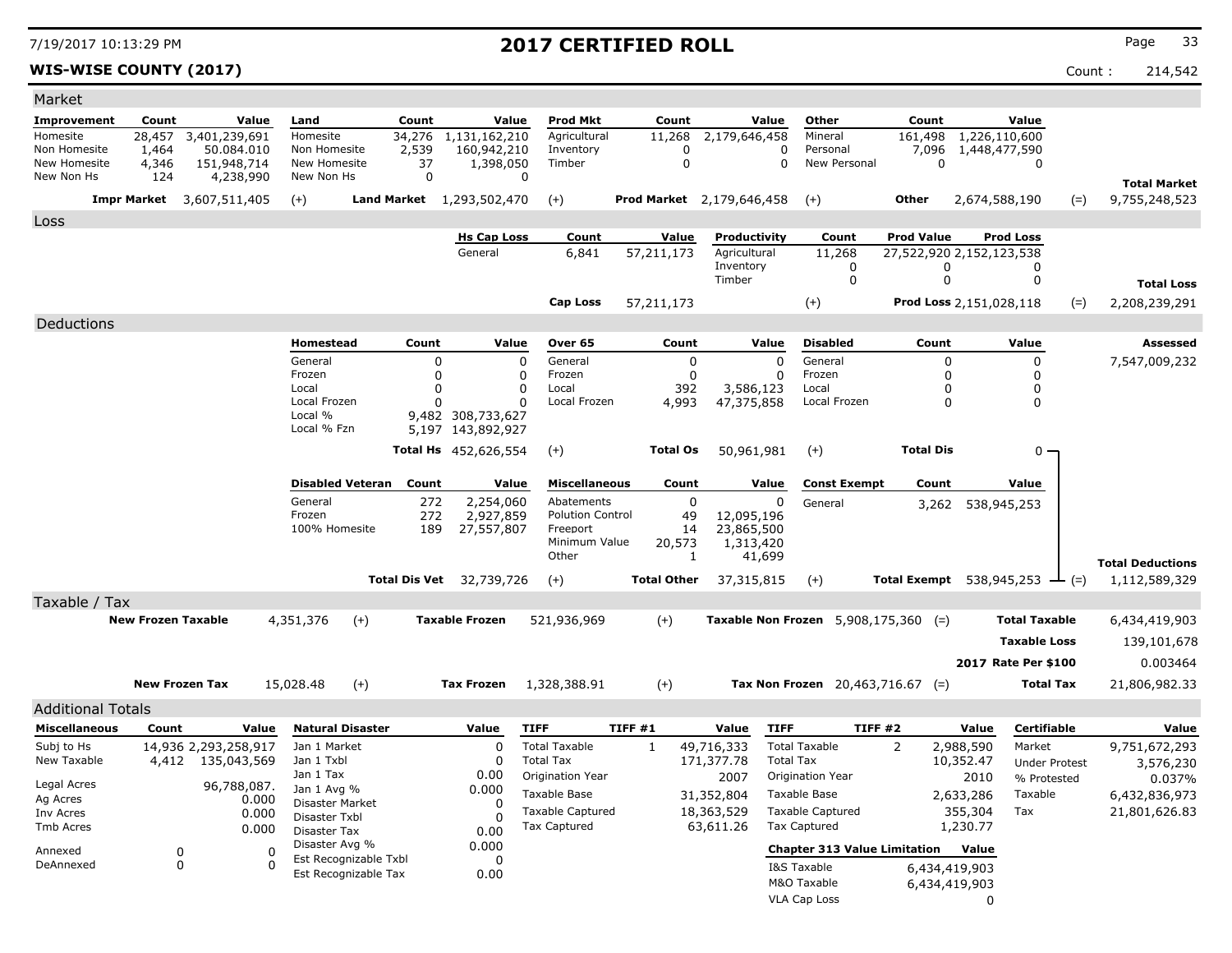### **WT1-WCID #1 (2017)** Count : 206,857

| Market                       |                           |                                  |                                |                         |                                 |                               |                    |                                  |                                               |                                 |                                |                      |                                      |
|------------------------------|---------------------------|----------------------------------|--------------------------------|-------------------------|---------------------------------|-------------------------------|--------------------|----------------------------------|-----------------------------------------------|---------------------------------|--------------------------------|----------------------|--------------------------------------|
| <b>Improvement</b>           | Count                     | Value                            | Land                           | Count                   |                                 | <b>Prod Mkt</b><br>Value      | Count              | Value                            | Other                                         | Count                           |                                | Value                |                                      |
| Homesite                     | 25,787                    | 2,910,319,653                    | Homesite                       | 31,233                  | 966,690,022                     | Agricultural                  | 11,069             | 2,124,024,098                    | Mineral                                       | 159,019                         | 1,131,102,470                  |                      |                                      |
| Non Homesite<br>New Homesite | 1,450                     | 49.652.050                       | Non Homesite                   | 2,489                   | 154,281,660                     | Inventory                     | 0                  | 0                                | Personal<br>0<br>New Personal                 | 5,200<br>$\mathbf 0$            | 1,048,897,210                  |                      |                                      |
| New Non Hs                   | 4,182<br>123              | 129,254,114<br>4,231,390         | New Homesite<br>New Non Hs     |                         | 37<br>1,398,050<br>$\mathbf 0$  | Timber<br>0                   | $\mathbf 0$        |                                  |                                               |                                 |                                | 0                    |                                      |
|                              |                           | <b>Impr Market</b> 3,093,457,207 | $(+)$                          |                         | Land Market 1,122,369,732       | $(+)$                         |                    | <b>Prod Market</b> 2,124,024,098 | $(+)$                                         | Other                           | 2,179,999,680                  | $(=)$                | <b>Total Market</b><br>8,519,850,717 |
| Loss                         |                           |                                  |                                |                         |                                 |                               |                    |                                  |                                               |                                 |                                |                      |                                      |
|                              |                           |                                  |                                |                         | <b>Hs Cap Loss</b>              | Count                         | Value              | Productivity                     | Count                                         | <b>Prod Value</b>               | <b>Prod Loss</b>               |                      |                                      |
|                              |                           |                                  |                                |                         | General                         | 6,436                         | 54,176,272         | Agricultural                     | 11,069                                        |                                 | 26,998,750 2,097,025,348       |                      |                                      |
|                              |                           |                                  |                                |                         |                                 |                               |                    | Inventory                        | 0                                             | 0                               |                                | 0                    |                                      |
|                              |                           |                                  |                                |                         |                                 |                               |                    | Timber                           | 0                                             | 0                               |                                | 0                    | <b>Total Loss</b>                    |
|                              |                           |                                  |                                |                         |                                 | Cap Loss                      | 54,176,272         |                                  | $(+)$                                         |                                 | <b>Prod Loss 2,095,929,928</b> | $(=)$                | 2,150,106,200                        |
| Deductions                   |                           |                                  |                                |                         |                                 |                               |                    |                                  |                                               |                                 |                                |                      |                                      |
|                              |                           |                                  | Homestead                      |                         | Count                           | Value<br>Over 65              | Count              | Value                            | Disabled                                      | Count                           |                                | Value                | Assessed                             |
|                              |                           |                                  | General                        |                         | 0                               | General<br>$\Omega$           | 0                  | 0                                | General                                       | 0                               |                                | 0                    | 6,369,744,517                        |
|                              |                           |                                  | Frozen<br>Local                |                         | 0<br>0                          | Frozen<br>O<br>Local          | 0<br>0             | 0<br>$\mathbf{0}$                | Frozen<br>Local                               | 0<br>0                          |                                | 0<br>0               |                                      |
|                              |                           |                                  | Local Frozen                   |                         | 0                               | Local Frozen                  |                    | 0<br>$\Omega$                    | Local Frozen                                  |                                 | 0                              | 0                    |                                      |
|                              |                           |                                  | Local %                        |                         | 0                               | 0                             |                    |                                  |                                               |                                 |                                |                      |                                      |
|                              |                           |                                  | Local % Fzn                    |                         | 0                               | 0                             |                    |                                  |                                               |                                 |                                |                      |                                      |
|                              |                           |                                  |                                | <b>Total Hs</b>         |                                 | 0<br>$(+)$                    | <b>Total Os</b>    |                                  | $(+)$<br>0                                    | <b>Total Dis</b>                |                                | $0 -$                |                                      |
|                              |                           |                                  |                                | <b>Disabled Veteran</b> | Count                           | Value<br><b>Miscellaneous</b> | Count              | Value                            | <b>Const Exempt</b>                           | Count                           |                                | Value                |                                      |
|                              |                           |                                  | General                        |                         | 503<br>4,770,140                | Abatements                    | 0                  | 0                                | General                                       | 3,040                           | 418,196,950                    |                      |                                      |
|                              |                           |                                  | Frozen                         |                         | 0                               | <b>Polution Control</b><br>0  | 35                 | 8,310,866                        |                                               |                                 |                                |                      |                                      |
|                              |                           |                                  | 100% Homesite                  |                         | 176<br>26,757,960               | Freeport                      | 13                 | 7,018,290                        |                                               |                                 |                                |                      |                                      |
|                              |                           |                                  |                                |                         |                                 | Minimum Value<br>Other        | 20,380<br>1        | 1,296,950<br>41,699              |                                               |                                 |                                |                      |                                      |
|                              |                           |                                  |                                |                         |                                 |                               |                    |                                  |                                               |                                 |                                |                      | <b>Total Deductions</b>              |
|                              |                           |                                  |                                |                         | <b>Total Dis Vet</b> 31,528,100 | $(+)$                         | <b>Total Other</b> | 16,667,805                       | $(+)$                                         | <b>Total Exempt</b> 418,196,950 |                                | $ (=)$               | 466,392,855                          |
| Taxable / Tax                | <b>New Frozen Taxable</b> |                                  | 0                              |                         | <b>Taxable Frozen</b>           | 0                             | $(+)$              |                                  | <b>Taxable Non Frozen</b> $5,903,351,662$ (=) |                                 |                                | <b>Total Taxable</b> |                                      |
|                              |                           |                                  |                                | $(+)$                   |                                 |                               |                    |                                  |                                               |                                 |                                |                      | 5,903,351,662                        |
|                              |                           |                                  |                                |                         |                                 |                               |                    |                                  |                                               |                                 |                                | <b>Taxable Loss</b>  | 583,962                              |
|                              |                           |                                  |                                |                         |                                 |                               |                    |                                  |                                               |                                 | 2017 Rate Per \$100            |                      | 0.0001                               |
|                              |                           | <b>New Frozen Tax</b>            | 0.00                           | $(+)$                   | <b>Tax Frozen</b>               | 0.00                          | $(+)$              | <b>Tax Non Frozen</b>            |                                               | $590,276.77$ (=)                |                                | <b>Total Tax</b>     | 590,276.77                           |
| <b>Additional Totals</b>     |                           |                                  |                                |                         |                                 |                               |                    |                                  |                                               |                                 |                                |                      |                                      |
| <b>Miscellaneous</b>         | Count                     | Value                            |                                | <b>Natural Disaster</b> | Value                           | <b>TIFF</b>                   | <b>TIFF #1</b>     | Value<br><b>TIFF</b>             |                                               | TIFF #2                         | Value                          | Certifiable          | Value                                |
| Subj to Hs                   |                           | 13,669 2,101,476,778             | Jan 1 Market                   |                         | 0                               | <b>Total Taxable</b>          | 0                  | $\Omega$                         | <b>Total Taxable</b>                          | $\Omega$                        | 0                              | Market               | 8,516,274,487                        |
| New Taxable                  | 4,257                     | 132,700,014                      | Jan 1 Txbl                     |                         | 0                               | <b>Total Tax</b>              |                    | 0.00                             | <b>Total Tax</b>                              |                                 | 0.00                           | <b>Under Protest</b> | 3,576,230                            |
| Legal Acres                  |                           | 96,192,138.                      | Jan 1 Tax                      |                         | 0.00                            | Origination Year              |                    | 0                                | Origination Year                              |                                 | 0                              | % Protested          | 0.042%                               |
| Ag Acres                     |                           | 0.000                            | Jan 1 Avg %<br>Disaster Market |                         | 0.000<br>0                      | Taxable Base                  |                    | 0                                | Taxable Base                                  |                                 | 0                              | Taxable              | 5,901,636,212                        |
| Inv Acres                    |                           | 0.000                            | Disaster Txbl                  |                         | 0                               | <b>Taxable Captured</b>       |                    | $\Omega$                         | <b>Taxable Captured</b>                       |                                 | 0                              | Tax                  | 590,105.22                           |
| Tmb Acres                    |                           | 0.000                            | Disaster Tax                   |                         | 0.00                            | <b>Tax Captured</b>           |                    | 0.00                             | <b>Tax Captured</b>                           |                                 | 0.00                           |                      |                                      |
| Annexed                      |                           | 0<br>0                           | Disaster Avg %                 | Est Recognizable Txbl   | 0.000                           |                               |                    |                                  | <b>Chapter 313 Value Limitation</b>           |                                 | Value                          |                      |                                      |
| DeAnnexed                    |                           | 0<br>ი                           |                                | Est Recognizable Tax    | 0<br>0.00                       |                               |                    |                                  | I&S Taxable                                   |                                 | 5,903,351,662                  |                      |                                      |
|                              |                           |                                  |                                |                         |                                 |                               |                    |                                  | M&O Taxable                                   |                                 | 5,903,351,662                  |                      |                                      |
|                              |                           |                                  |                                |                         |                                 |                               |                    |                                  | VLA Cap Loss                                  |                                 | 0                              |                      |                                      |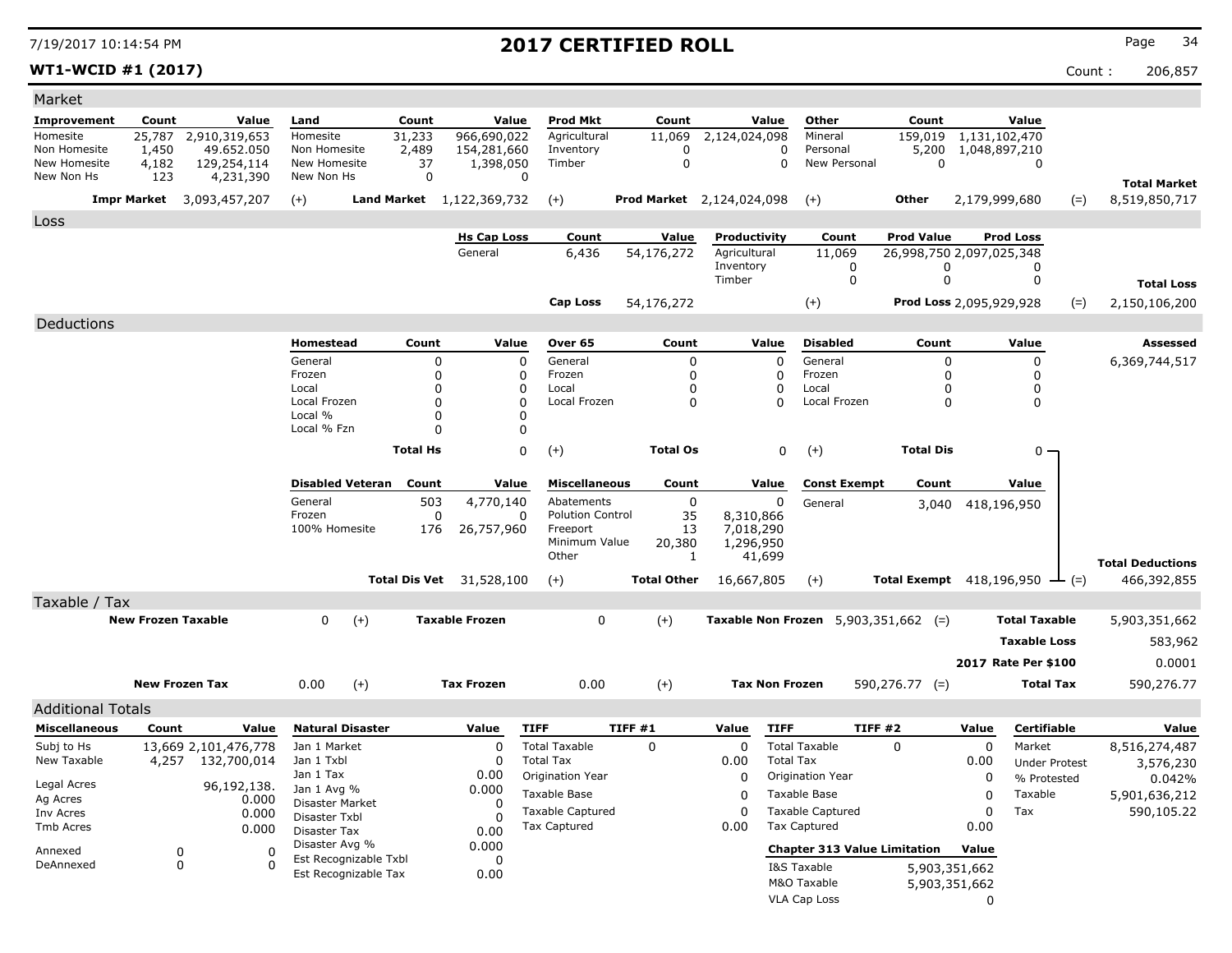### **WT2-WISE CO WATER SUPPLY (2017)** Count : 5,288

| Market                       |                           |                 |                                |                       |                       |             |                           |                    |                           |                       |                                     |                                                     |                 |                            |       |                                        |
|------------------------------|---------------------------|-----------------|--------------------------------|-----------------------|-----------------------|-------------|---------------------------|--------------------|---------------------------|-----------------------|-------------------------------------|-----------------------------------------------------|-----------------|----------------------------|-------|----------------------------------------|
| <b>Improvement</b>           | Count                     | Value           | Land                           | Count                 |                       | Value       | <b>Prod Mkt</b>           | Count              |                           | Value                 | Other                               | Count                                               |                 | Value                      |       |                                        |
| Homesite                     | 2,461                     | 465,483,108     | Homesite                       | 2,836                 | 158,515,258           |             | Agricultural              | 109                | 28,167,540                |                       | Mineral                             | 1,517                                               |                 | 10,854,070                 |       |                                        |
| Non Homesite<br>New Homesite | 11<br>150                 | 386.470         | Non Homesite<br>New Homesite   | 40                    | 5,772,110             |             | Inventory<br>Timber       | 0<br>$\mathbf 0$   |                           | 0<br>$\Omega$         | Personal<br>New Personal            | 752<br>$\mathbf 0$                                  |                 | 124,682,150<br>$\mathbf 0$ |       |                                        |
| New Non Hs                   | 0                         | 22,635,490<br>0 | New Non Hs                     |                       | 0<br>0                | 0<br>0      |                           |                    |                           |                       |                                     |                                                     |                 |                            |       |                                        |
|                              | <b>Impr Market</b>        | 488,505,068     | $(+)$                          | <b>Land Market</b>    | 164,287,368           |             | $(+)$                     | <b>Prod Market</b> | 28,167,540                |                       | $(+)$                               | <b>Other</b>                                        |                 | 135,536,220                | $(=)$ | <b>Total Market</b><br>816,496,196     |
| Loss                         |                           |                 |                                |                       |                       |             |                           |                    |                           |                       |                                     |                                                     |                 |                            |       |                                        |
|                              |                           |                 |                                |                       | <b>Hs Cap Loss</b>    |             | Count                     | <b>Value</b>       | Productivity              |                       | Count                               | <b>Prod Value</b>                                   |                 | <b>Prod Loss</b>           |       |                                        |
|                              |                           |                 |                                |                       | General               |             | 378                       | 2,835,361          | Agricultural              |                       | 109                                 | 107,210                                             |                 | 28,060,330                 |       |                                        |
|                              |                           |                 |                                |                       |                       |             |                           |                    | Inventory<br>Timber       |                       | 0<br>0                              | 0<br>$\mathbf 0$                                    |                 | 0<br>0                     |       |                                        |
|                              |                           |                 |                                |                       |                       |             |                           |                    |                           |                       |                                     |                                                     |                 |                            |       | <b>Total Loss</b>                      |
|                              |                           |                 |                                |                       |                       |             | <b>Cap Loss</b>           | 2,835,361          |                           |                       | $(+)$                               | <b>Prod Loss</b>                                    |                 | 28,060,330                 | $(=)$ | 30,895,691                             |
| Deductions                   |                           |                 |                                |                       |                       |             |                           |                    |                           |                       |                                     |                                                     |                 |                            |       |                                        |
|                              |                           |                 | Homestead                      | Count                 |                       | Value       | Over 65                   | Count              |                           | Value                 | <b>Disabled</b>                     | Count                                               |                 | Value                      |       | Assessed                               |
|                              |                           |                 | General<br>Frozen              |                       | 0<br>0                | 0<br>0      | General<br>Frozen         | 0<br>0             |                           | $\mathbf 0$<br>0      | General<br>Frozen                   | 0<br>0                                              |                 | 0<br>0                     |       | 785,600,505                            |
|                              |                           |                 | Local                          |                       | 0                     | $\Omega$    | Local                     | 471                | 2,789,614                 |                       | Local                               | <sup>0</sup>                                        |                 | 0                          |       |                                        |
|                              |                           |                 | Local Frozen                   |                       | 0                     | $\Omega$    | Local Frozen              | 0                  |                           | 0                     | Local Frozen                        | 0                                                   |                 | 0                          |       |                                        |
|                              |                           |                 | Local %                        |                       | 0                     | O           |                           |                    |                           |                       |                                     |                                                     |                 |                            |       |                                        |
|                              |                           |                 | Local % Fzn                    |                       | 0                     | 0           |                           |                    |                           |                       |                                     |                                                     |                 |                            |       |                                        |
|                              |                           |                 |                                | <b>Total Hs</b>       |                       | 0           | $(+)$                     | <b>Total Os</b>    | 2,789,614                 |                       | $(+)$                               | <b>Total Dis</b>                                    |                 | 0 -                        |       |                                        |
|                              |                           |                 | <b>Disabled Veteran</b>        | Count                 |                       | Value       | <b>Miscellaneous</b>      | Count              |                           | Value                 | <b>Const Exempt</b>                 | Count                                               |                 | Value                      |       |                                        |
|                              |                           |                 | General                        |                       | 39<br>415,500         |             | Abatements                | 0                  |                           | 0                     | General                             |                                                     | 218 118,968,407 |                            |       |                                        |
|                              |                           |                 | Frozen                         |                       | 0                     | 0           | <b>Polution Control</b>   | 1                  |                           | 522,050               |                                     |                                                     |                 |                            |       |                                        |
|                              |                           |                 | 100% Homesite                  |                       | 9<br>1,315,070        |             | Freeport<br>Minimum Value | 1                  | 16,847,210                |                       |                                     |                                                     |                 |                            |       |                                        |
|                              |                           |                 |                                |                       |                       |             | Other                     | 445<br>$\Omega$    |                           | 41,350<br>$\Omega$    |                                     |                                                     |                 |                            |       |                                        |
|                              |                           |                 |                                | <b>Total Dis Vet</b>  | 1,730,570             |             | $(+)$                     | <b>Total Other</b> | 17,410,610                |                       | $(+)$                               | <b>Total Exempt</b> $118,968,407$ $\rightarrow$ (=) |                 |                            |       | <b>Total Deductions</b><br>140,899,201 |
| Taxable / Tax                |                           |                 |                                |                       |                       |             |                           |                    |                           |                       |                                     |                                                     |                 |                            |       |                                        |
|                              | <b>New Frozen Taxable</b> |                 | 0                              | $(+)$                 | <b>Taxable Frozen</b> |             | 0                         | $(+)$              | <b>Taxable Non Frozen</b> |                       |                                     | $644,701,304$ (=)                                   |                 | <b>Total Taxable</b>       |       | 644,701,304                            |
|                              |                           |                 |                                |                       |                       |             |                           |                    |                           |                       |                                     |                                                     |                 | <b>Taxable Loss</b>        |       | -61                                    |
|                              |                           |                 |                                |                       |                       |             |                           |                    |                           |                       |                                     |                                                     |                 |                            |       |                                        |
|                              |                           |                 |                                |                       |                       |             |                           |                    |                           |                       |                                     |                                                     |                 | 2017 Rate Per \$100        |       | 0.001275                               |
|                              | <b>New Frozen Tax</b>     |                 | 0.00                           | $(+)$                 | <b>Tax Frozen</b>     |             | 0.00                      | $(+)$              |                           | <b>Tax Non Frozen</b> |                                     | $821,994.24$ (=)                                    |                 | <b>Total Tax</b>           |       | 821,994.24                             |
| <b>Additional Totals</b>     |                           |                 |                                |                       |                       |             |                           |                    |                           |                       |                                     |                                                     |                 |                            |       |                                        |
| <b>Miscellaneous</b>         | Count                     | Value           | <b>Natural Disaster</b>        |                       | Value                 | <b>TIFF</b> |                           | <b>TIFF #1</b>     | Value                     | <b>TIFF</b>           | TIFF#2                              |                                                     | Value           | Certifiable                |       | Value                                  |
| Subj to Hs                   | 1,145                     | 173,599,899     | Jan 1 Market                   |                       | 0                     |             | <b>Total Taxable</b>      | 0                  | 0                         |                       | <b>Total Taxable</b>                | $\Omega$                                            | 0               | Market                     |       | 816,496,196                            |
| New Taxable                  | 145                       | 5,770,220       | Jan 1 Txbl                     |                       | <sup>0</sup>          |             | <b>Total Tax</b>          |                    | 0.00                      | <b>Total Tax</b>      |                                     |                                                     | 0.00            | <b>Under Protest</b>       |       | 0                                      |
| Legal Acres                  |                           | 304,117.610     | Jan 1 Tax                      |                       | 0.00                  |             | Origination Year          |                    | 0                         |                       | Origination Year                    |                                                     | 0               | % Protested                |       | 0%                                     |
| Ag Acres                     |                           | 0.000           | Jan 1 Avg %<br>Disaster Market |                       | 0.000<br>$\Omega$     |             | Taxable Base              |                    | 0                         |                       | Taxable Base                        |                                                     | $\mathbf 0$     | Taxable                    |       | 644,701,304                            |
| Inv Acres                    |                           | 0.000           | Disaster Txbl                  |                       |                       |             | Taxable Captured          |                    | $\Omega$                  |                       | <b>Taxable Captured</b>             |                                                     | 0               | Tax                        |       | 821,994.24                             |
| Tmb Acres                    |                           | 0.000           | Disaster Tax                   |                       | 0.00                  |             | <b>Tax Captured</b>       |                    | 0.00                      |                       | Tax Captured                        |                                                     | 0.00            |                            |       |                                        |
| Annexed                      | 0                         | 0               | Disaster Avg %                 |                       | 0.000                 |             |                           |                    |                           |                       | <b>Chapter 313 Value Limitation</b> |                                                     | Value           |                            |       |                                        |
| DeAnnexed                    | 0                         | 0               | Est Recognizable Tax           | Est Recognizable Txbl | 0                     |             |                           |                    |                           |                       | I&S Taxable                         |                                                     | 644,701,304     |                            |       |                                        |
|                              |                           |                 |                                |                       | 0.00                  |             |                           |                    |                           |                       | M&O Taxable                         |                                                     | 644,701,304     |                            |       |                                        |
|                              |                           |                 |                                |                       |                       |             |                           |                    |                           |                       | VLA Cap Loss                        |                                                     | 0               |                            |       |                                        |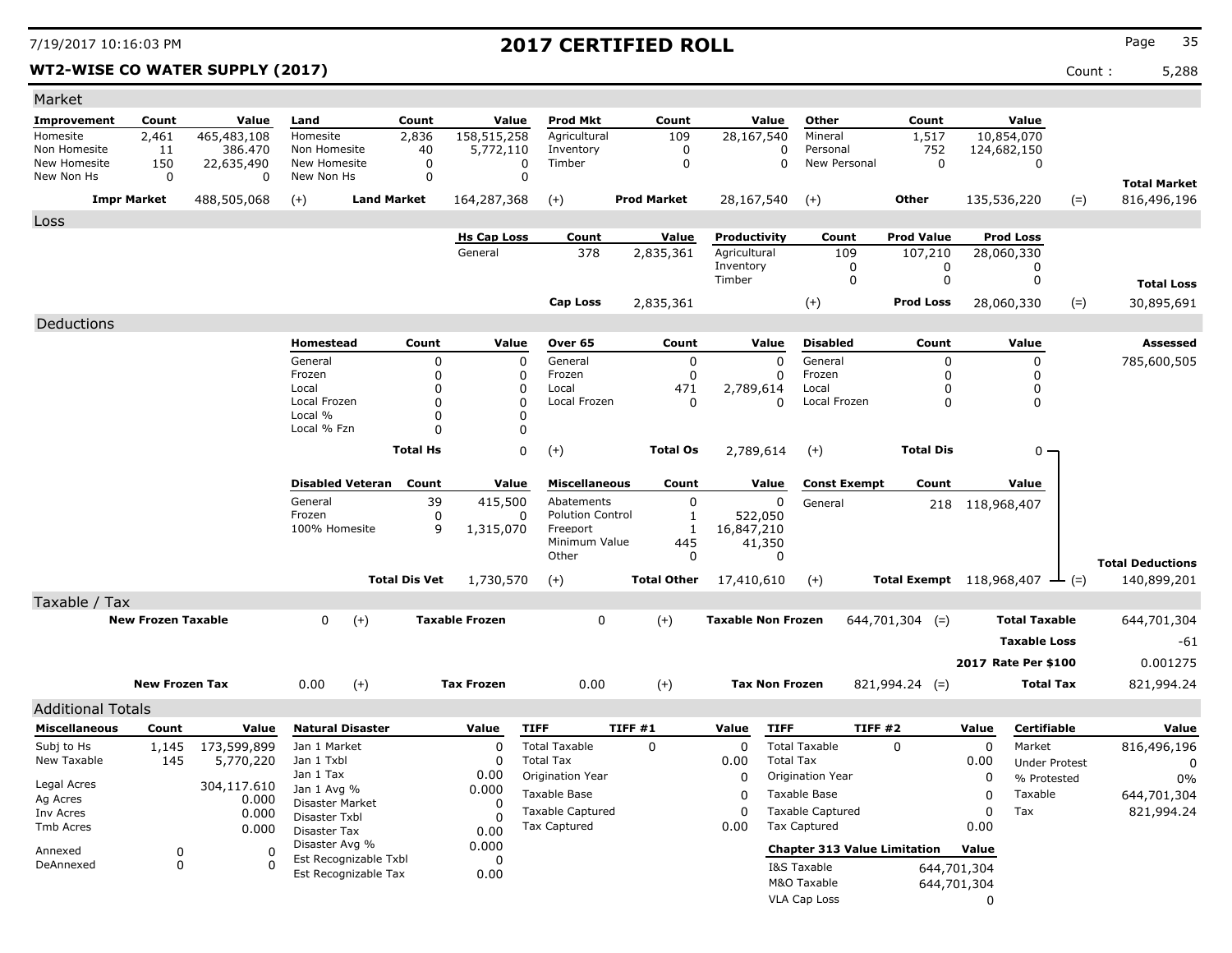### WT3-CLEAR CREEK WATER (2017) 833

| Market                       |                           |                      |                                               |                      |                       |                                       |                     |                           |                          |                                     |             |                      |                         |
|------------------------------|---------------------------|----------------------|-----------------------------------------------|----------------------|-----------------------|---------------------------------------|---------------------|---------------------------|--------------------------|-------------------------------------|-------------|----------------------|-------------------------|
| Improvement                  | Count                     | Value                | Land                                          | Count                | Value                 | <b>Prod Mkt</b>                       | Count               | Value                     | Other                    | Count                               |             | Value                |                         |
| Homesite                     | 42                        | 2,868,140            | Homesite                                      | 37                   | 733,970               | Agricultural                          | 81                  | 21,560,650                | Mineral                  | 622                                 |             | 9,680,250            |                         |
| Non Homesite<br>New Homesite | 3<br>8                    | 45,490<br>11,220     | Non Homesite<br>New Homesite                  | 10<br>$\mathbf 0$    | 888,440<br>0          | Inventory<br>Timber                   | 0<br>$\mathbf 0$    | 0<br>$\Omega$             | Personal<br>New Personal | 99<br>$\mathbf 0$                   |             | 25,954,470<br>0      |                         |
| New Non Hs                   | 1                         | 7,600                | New Non Hs                                    | 0                    | 0                     |                                       |                     |                           |                          |                                     |             |                      | <b>Total Market</b>     |
|                              | <b>Impr Market</b>        | 2,932,450            | $(+)$                                         | <b>Land Market</b>   | 1,622,410             | $(+)$                                 | <b>Prod Market</b>  | 21,560,650                | $(+)$                    | Other                               |             | 35,634,720<br>$(=)$  | 61,750,230              |
| Loss                         |                           |                      |                                               |                      |                       |                                       |                     |                           |                          |                                     |             |                      |                         |
|                              |                           |                      |                                               |                      | <b>Hs Cap Loss</b>    | Count                                 | Value               | Productivity              | Count                    | <b>Prod Value</b>                   |             | <b>Prod Loss</b>     |                         |
|                              |                           |                      |                                               |                      | General               | 10                                    | 64,040              | Agricultural<br>Inventory | 81<br>0                  | 367,600<br>0                        |             | 21,193,050<br>0      |                         |
|                              |                           |                      |                                               |                      |                       |                                       |                     | Timber                    | 0                        | 0                                   |             | 0                    | <b>Total Loss</b>       |
|                              |                           |                      |                                               |                      |                       | <b>Cap Loss</b>                       | 64,040              |                           | $(+)$                    | <b>Prod Loss</b>                    |             | 21,193,050<br>$(=)$  | 21,257,090              |
| Deductions                   |                           |                      |                                               |                      |                       |                                       |                     |                           |                          |                                     |             |                      |                         |
|                              |                           |                      | Homestead                                     | Count                | Value                 | Over 65                               | Count               | Value                     | <b>Disabled</b>          | Count                               |             | Value                | Assessed                |
|                              |                           |                      | General                                       | 0                    | $\mathbf 0$           | General                               | 0                   | $\mathbf 0$               | General                  | 0                                   |             | $\mathbf 0$          | 40,493,140              |
|                              |                           |                      | Frozen                                        | 0                    | 0                     | Frozen                                | 0                   | 0                         | Frozen                   | 0                                   |             | 0                    |                         |
|                              |                           |                      | Local<br>Local Frozen                         | 0<br>0               | $\Omega$<br>$\Omega$  | Local<br>Local Frozen                 | $\Omega$<br>0       | $\Omega$<br>$\Omega$      | Local<br>Local Frozen    | O<br>0                              |             | 0<br>0               |                         |
|                              |                           |                      | Local %                                       | 0                    | 0                     |                                       |                     |                           |                          |                                     |             |                      |                         |
|                              |                           |                      | Local % Fzn                                   | 0                    | 0                     |                                       |                     |                           |                          |                                     |             |                      |                         |
|                              |                           |                      |                                               | <b>Total Hs</b>      | 0                     | $(+)$                                 | <b>Total Os</b>     | 0                         | $(+)$                    | <b>Total Dis</b>                    |             | 0 -                  |                         |
|                              |                           |                      |                                               |                      |                       |                                       |                     |                           |                          |                                     |             |                      |                         |
|                              |                           |                      | <b>Disabled Veteran</b>                       | Count                | Value                 | <b>Miscellaneous</b>                  | Count               | Value                     | <b>Const Exempt</b>      | Count                               |             | Value                |                         |
|                              |                           |                      | General                                       | $\mathbf{1}$         | 1,750                 | Abatements<br><b>Polution Control</b> | 0                   | 0                         | General                  | 3                                   |             | 70,640               |                         |
|                              |                           |                      | Frozen<br>100% Homesite                       | 0<br>$\mathbf{1}$    | 0<br>206,420          | Freeport                              | $\overline{4}$<br>0 | 495,280<br>$\Omega$       |                          |                                     |             |                      |                         |
|                              |                           |                      |                                               |                      |                       | Minimum Value                         | 84                  | 10,340                    |                          |                                     |             |                      |                         |
|                              |                           |                      |                                               |                      |                       | Other                                 | 0                   | $\Omega$                  |                          |                                     |             |                      | <b>Total Deductions</b> |
|                              |                           |                      |                                               | <b>Total Dis Vet</b> | 208,170               | $(+)$                                 | <b>Total Other</b>  | 505,620                   | $(+)$                    | <b>Total Exempt</b>                 |             | 70,640 $-(-)$        | 784,430                 |
| Taxable / Tax                |                           |                      |                                               |                      |                       |                                       |                     |                           |                          |                                     |             |                      |                         |
|                              | <b>New Frozen Taxable</b> |                      | $(+)$<br>0                                    |                      | <b>Taxable Frozen</b> | 0                                     | $(+)$               | <b>Taxable Non Frozen</b> |                          | $39,708,710$ (=)                    |             | <b>Total Taxable</b> | 39,708,710              |
|                              |                           |                      |                                               |                      |                       |                                       |                     |                           |                          |                                     |             | <b>Taxable Loss</b>  | 160                     |
|                              |                           |                      |                                               |                      |                       |                                       |                     |                           |                          |                                     |             | 2017 Rate Per \$100  | 0.0004                  |
|                              | <b>New Frozen Tax</b>     |                      | $(+)$<br>0.00                                 |                      | <b>Tax Frozen</b>     | 0.00                                  | $(+)$               | <b>Tax Non Frozen</b>     |                          | $15,883.42$ (=)                     |             | <b>Total Tax</b>     | 15,883.42               |
| <b>Additional Totals</b>     |                           |                      |                                               |                      |                       |                                       |                     |                           |                          |                                     |             |                      |                         |
| <b>Miscellaneous</b>         | Count                     | Value                | <b>Natural Disaster</b>                       |                      | Value                 | <b>TIFF</b>                           | TIFF #1             | <b>TIFF</b><br>Value      |                          | <b>TIFF #2</b>                      | Value       | Certifiable          | Value                   |
| Subj to Hs                   | 18                        | 1,829,130            | Jan 1 Market                                  |                      | 0                     | <b>Total Taxable</b>                  | 0                   | 0                         | <b>Total Taxable</b>     | $\Omega$                            | 0           | Market               | 61,750,230              |
| New Taxable                  | 8                         | 18,820               | Jan 1 Txbl                                    |                      | 0                     | <b>Total Tax</b>                      |                     | 0.00                      | <b>Total Tax</b>         |                                     | 0.00        | <b>Under Protest</b> | 0                       |
| Legal Acres                  |                           |                      | Jan 1 Tax                                     |                      | 0.00                  | Origination Year                      |                     | 0                         | Origination Year         |                                     | 0           | % Protested          | 0%                      |
| Ag Acres                     |                           | 229,984.131<br>0.000 | Jan 1 Avg %                                   |                      | 0.000                 | Taxable Base                          |                     | 0                         | Taxable Base             |                                     | $\mathbf 0$ | Taxable              | 39,708,710              |
| Inv Acres                    |                           | 0.000                | Disaster Market<br>Disaster Txbl              |                      | 0                     | <b>Taxable Captured</b>               |                     | 0                         | <b>Taxable Captured</b>  |                                     | 0           | Tax                  | 15,883.42               |
| Tmb Acres                    |                           | 0.000                | Disaster Tax                                  |                      | 0.00                  | <b>Tax Captured</b>                   |                     | 0.00                      | <b>Tax Captured</b>      |                                     | 0.00        |                      |                         |
| Annexed                      | 0                         | 0                    | Disaster Avg %                                |                      | 0.000                 |                                       |                     |                           |                          | <b>Chapter 313 Value Limitation</b> | Value       |                      |                         |
| DeAnnexed                    | $\mathbf 0$               | $\mathbf 0$          | Est Recognizable Txbl<br>Est Recognizable Tax |                      | 0                     |                                       |                     |                           | I&S Taxable              |                                     | 39,708,710  |                      |                         |
|                              |                           |                      |                                               |                      | 0.00                  |                                       |                     |                           | M&O Taxable              |                                     | 39,708,710  |                      |                         |
|                              |                           |                      |                                               |                      |                       |                                       |                     |                           | VLA Cap Loss             |                                     | 0           |                      |                         |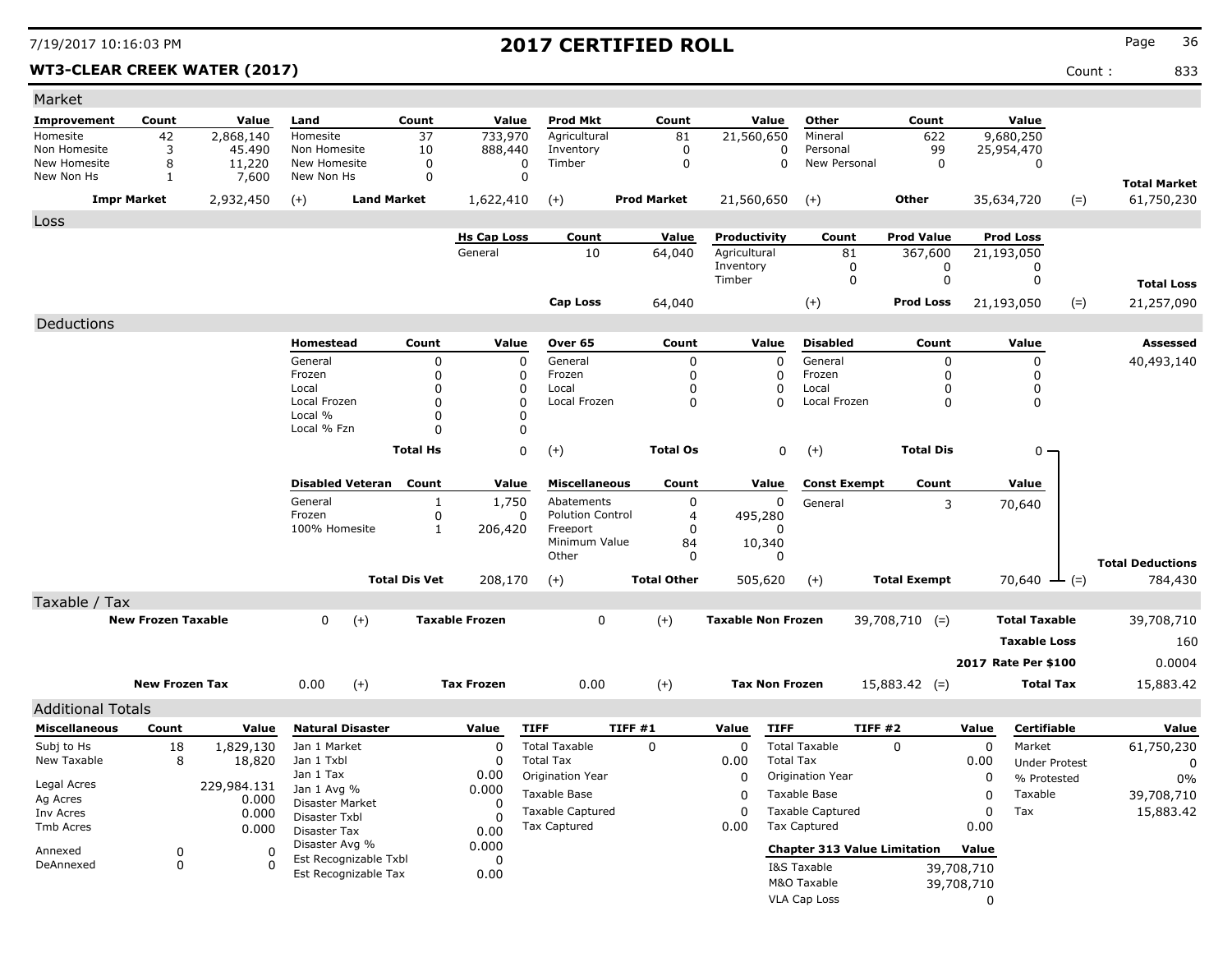### **WT4-NORTH FT WORTH WCID 1 (2017)** Count : 518

| Market                                |             |                         |                                         |                      |                      |                                         |                           |         |                            |                              |                                                |                          |                            |                     |                               |             |                                      |  |
|---------------------------------------|-------------|-------------------------|-----------------------------------------|----------------------|----------------------|-----------------------------------------|---------------------------|---------|----------------------------|------------------------------|------------------------------------------------|--------------------------|----------------------------|---------------------|-------------------------------|-------------|--------------------------------------|--|
| Improvement                           | Count       | Value                   | Land                                    |                      | Count                | Value                                   | Prod Mkt                  |         | Count                      |                              | Value                                          | Other                    | Count                      |                     | Value                         |             |                                      |  |
| Homesite                              | 166         | 22,562,390              | Homesite                                |                      | 170                  | 5,186,780                               | Agricultural              |         | $\overline{4}$             | 1,431,190                    |                                                | Mineral                  | 339                        |                     | 809,750                       |             |                                      |  |
| Non Homesite<br>New Homesite          | 0<br>6      | 0<br>47,890             | Non Homesite<br>New Homesite            |                      | 0<br>$\mathbf 0$     | 0<br>$\mathbf 0$                        | Inventory<br>Timber       |         | $\mathbf 0$<br>$\mathbf 0$ |                              | 0<br>$\Omega$                                  | Personal<br>New Personal | 5<br>$\Omega$              |                     | 49,430<br>$\mathbf 0$         |             |                                      |  |
| New Non Hs                            | 0           | $\Omega$                | New Non Hs                              |                      | $\mathbf 0$          | $\mathbf 0$                             |                           |         |                            |                              |                                                |                          |                            |                     |                               |             |                                      |  |
|                                       |             |                         | $(+)$                                   | <b>Land Market</b>   |                      | 5,186,780                               | $(+)$                     |         | <b>Prod Market</b>         | 1,431,190                    |                                                | $(+)$                    | Other                      |                     | 859,180                       | $(=)$       | <b>Total Market</b><br>30,087,430    |  |
| <b>Impr Market</b><br>22,610,280      |             |                         |                                         |                      |                      |                                         |                           |         |                            |                              |                                                |                          |                            |                     |                               |             |                                      |  |
| Loss                                  |             |                         |                                         |                      |                      |                                         | Count                     |         |                            |                              |                                                |                          |                            |                     |                               |             |                                      |  |
|                                       |             |                         |                                         |                      |                      | <b>Hs Cap Loss</b><br>General           | 17                        |         | Value<br>133,260           | Productivity<br>Agricultural |                                                | Count<br>4               | <b>Prod Value</b><br>5,030 |                     | <b>Prod Loss</b><br>1,426,160 |             |                                      |  |
|                                       |             |                         |                                         |                      |                      |                                         |                           |         |                            | Inventory                    |                                                | 0                        | 0                          |                     | 0                             |             |                                      |  |
|                                       |             |                         |                                         |                      |                      |                                         |                           |         |                            | Timber                       |                                                | $\Omega$                 | $\mathbf 0$                |                     | 0                             |             | <b>Total Loss</b>                    |  |
|                                       |             |                         |                                         |                      |                      |                                         | <b>Cap Loss</b>           |         | 133,260                    |                              |                                                | $(+)$                    | <b>Prod Loss</b>           |                     | 1,426,160                     | $(=)$       | 1,559,420                            |  |
| Deductions                            |             |                         |                                         |                      |                      |                                         |                           |         |                            |                              |                                                |                          |                            |                     |                               |             |                                      |  |
|                                       |             |                         | <b>Homestead</b>                        |                      | Count                | Value                                   | Over 65                   |         | Count                      | Value                        |                                                | <b>Disabled</b>          | Count                      | Value               |                               |             | <b>Assessed</b>                      |  |
|                                       |             |                         | General                                 |                      | 0                    | $\Omega$                                | General                   |         | $\mathbf 0$                |                              | $\mathbf 0$                                    | General                  | $\mathbf 0$                |                     | $\mathbf 0$                   |             | 28,528,010                           |  |
|                                       |             |                         | Frozen                                  |                      | 0                    | 0                                       | Frozen                    |         | $\mathbf 0$                |                              | $\mathbf 0$                                    | Frozen                   | 0                          |                     | 0                             |             |                                      |  |
|                                       |             |                         | Local<br>Local Frozen                   |                      | 0<br>$\Omega$        | $\mathbf{0}$<br>$\Omega$                | Local<br>Local Frozen     |         | $\mathbf 0$<br>$\Omega$    |                              | 0<br>$\Omega$                                  | Local<br>Local Frozen    | $\Omega$<br>$\mathbf{0}$   |                     | 0<br>$\Omega$                 |             |                                      |  |
|                                       |             |                         | Local %                                 |                      | $\Omega$             | $\Omega$                                |                           |         |                            |                              |                                                |                          |                            |                     |                               |             |                                      |  |
|                                       |             |                         | Local % Fzn                             |                      | 0                    | 0                                       |                           |         |                            |                              |                                                |                          |                            |                     |                               |             |                                      |  |
|                                       |             |                         |                                         |                      | <b>Total Hs</b>      | $\mathbf 0$                             | $(+)$                     |         | <b>Total Os</b>            |                              | $\mathbf 0$                                    | $(+)$                    | <b>Total Dis</b>           |                     | $0 \cdot$                     |             |                                      |  |
|                                       |             | <b>Disabled Veteran</b> |                                         | Count                | Value                | <b>Miscellaneous</b>                    |                           | Count   |                            | Value                        | <b>Const Exempt</b>                            | Count                    |                            | Value               |                               |             |                                      |  |
|                                       |             |                         | General                                 |                      | 2                    | 24,000                                  | Abatements                |         | $\mathbf 0$                |                              | $\mathbf 0$                                    | General                  | $\mathbf{1}$               |                     | 1,703,410                     |             |                                      |  |
|                                       |             |                         | Frozen                                  |                      | 0                    | 0                                       | <b>Polution Control</b>   |         | $\mathbf 0$                |                              | $\mathbf 0$                                    |                          |                            |                     |                               |             |                                      |  |
|                                       |             |                         | 100% Homesite                           |                      | 3                    | 505,320                                 | Freeport<br>Minimum Value |         | $\mathbf 0$<br>22          |                              | $\mathbf 0$<br>900                             |                          |                            |                     |                               |             |                                      |  |
|                                       |             |                         |                                         |                      |                      |                                         | Other                     |         | 0                          |                              | $\mathbf 0$                                    |                          |                            |                     |                               |             |                                      |  |
|                                       |             |                         |                                         |                      | <b>Total Dis Vet</b> | 529,320                                 | $(+)$                     |         | <b>Total Other</b>         |                              | 900                                            | $(+)$                    | <b>Total Exempt</b>        |                     | $1,703,410 \leftarrow (=)$    |             | <b>Total Deductions</b><br>2,233,630 |  |
| Taxable / Tax                         |             |                         |                                         |                      |                      |                                         |                           |         |                            |                              |                                                |                          |                            |                     |                               |             |                                      |  |
| <b>New Frozen Taxable</b>             |             |                         | $\Omega$                                | $(+)$                |                      | <b>Taxable Frozen</b>                   | $\mathbf{0}$              |         | $(+)$                      | <b>Taxable Non Frozen</b>    |                                                |                          | $26,294,380$ (=)           |                     | <b>Total Taxable</b>          |             | 26,294,380                           |  |
|                                       |             |                         |                                         |                      |                      |                                         |                           |         |                            |                              |                                                |                          |                            | <b>Taxable Loss</b> |                               | $\mathbf 0$ |                                      |  |
|                                       |             |                         |                                         |                      |                      |                                         |                           |         |                            |                              |                                                |                          |                            | 2017 Rate Per \$100 |                               |             | 0.006                                |  |
|                                       |             |                         |                                         |                      |                      |                                         |                           |         |                            |                              |                                                |                          |                            |                     |                               |             |                                      |  |
| <b>New Frozen Tax</b>                 |             |                         | 0.00                                    | $(+)$                |                      | <b>Tax Frozen</b>                       | 0.00                      |         | $(+)$                      | <b>Tax Non Frozen</b>        |                                                |                          | $157,766.28$ (=)           |                     | <b>Total Tax</b>              |             | 157,766.28                           |  |
| <b>Additional Totals</b>              |             |                         |                                         |                      |                      |                                         |                           |         |                            |                              |                                                |                          |                            |                     |                               |             |                                      |  |
| <b>Miscellaneous</b>                  | Count       | Value                   | <b>Natural Disaster</b>                 |                      |                      | Value                                   | <b>TIFF</b>               | TIFF #1 |                            | Value                        | <b>TIFF</b>                                    | TIFF#2                   |                            | Value               | Certifiable                   |             | Value                                |  |
| Subj to Hs                            | 104         | 16,319,170              | Jan 1 Market                            |                      |                      | $\Omega$                                | <b>Total Taxable</b>      |         | 0                          | $\Omega$                     |                                                | <b>Total Taxable</b>     | $\Omega$                   | $\Omega$            | Market                        |             | 30,087,430                           |  |
| New Taxable                           | 6           | 47,890                  | Jan 1 Txbl                              |                      |                      | $\Omega$                                | <b>Total Tax</b>          |         |                            | 0.00                         | <b>Total Tax</b>                               |                          |                            | 0.00                | <b>Under Protest</b>          |             | 0                                    |  |
| Legal Acres                           |             | 61,053.487              | Jan 1 Tax<br>Jan 1 Avg %                |                      |                      | 0.00<br>0.000                           | Origination Year          |         |                            | $\mathbf 0$                  |                                                | Origination Year         |                            |                     | 0<br>% Protested              |             | 0%                                   |  |
| Ag Acres                              |             | 0.000                   | Disaster Market                         |                      |                      | 0                                       | Taxable Base              |         |                            | $\Omega$                     | Taxable Base                                   |                          |                            | 0                   | Taxable                       |             | 26,294,380                           |  |
| 0.000<br>Inv Acres                    |             | Disaster Txbl           |                                         | $\Omega$             |                      | <b>Taxable Captured</b><br>Tax Captured |                           |         | $\Omega$                   |                              | <b>Taxable Captured</b><br><b>Tax Captured</b> |                          | $\mathbf 0$                | Tax                 |                               | 157,766.28  |                                      |  |
| Tmb Acres<br>0.000                    |             | Disaster Tax            |                                         | 0.00                 |                      |                                         |                           | 0.00    |                            |                              |                                                | 0.00                     |                            |                     |                               |             |                                      |  |
| $\mathbf 0$<br>$\mathbf 0$<br>Annexed |             |                         | Disaster Avg %<br>Est Recognizable Txbl |                      | 0.000<br>$\Omega$    |                                         |                           |         |                            |                              | <b>Chapter 313 Value Limitation</b>            |                          | Value                      |                     |                               |             |                                      |  |
| DeAnnexed                             | $\mathbf 0$ | $\Omega$                |                                         | Est Recognizable Tax |                      | 0.00                                    |                           |         |                            |                              |                                                | I&S Taxable              |                            | 26,294,380          |                               |             |                                      |  |
|                                       |             |                         |                                         |                      |                      |                                         |                           |         |                            |                              |                                                | M&O Taxable              |                            | 26,294,380          |                               |             |                                      |  |
|                                       |             |                         |                                         |                      |                      |                                         |                           |         |                            |                              |                                                | <b>VLA Cap Loss</b>      |                            | $\Omega$            |                               |             |                                      |  |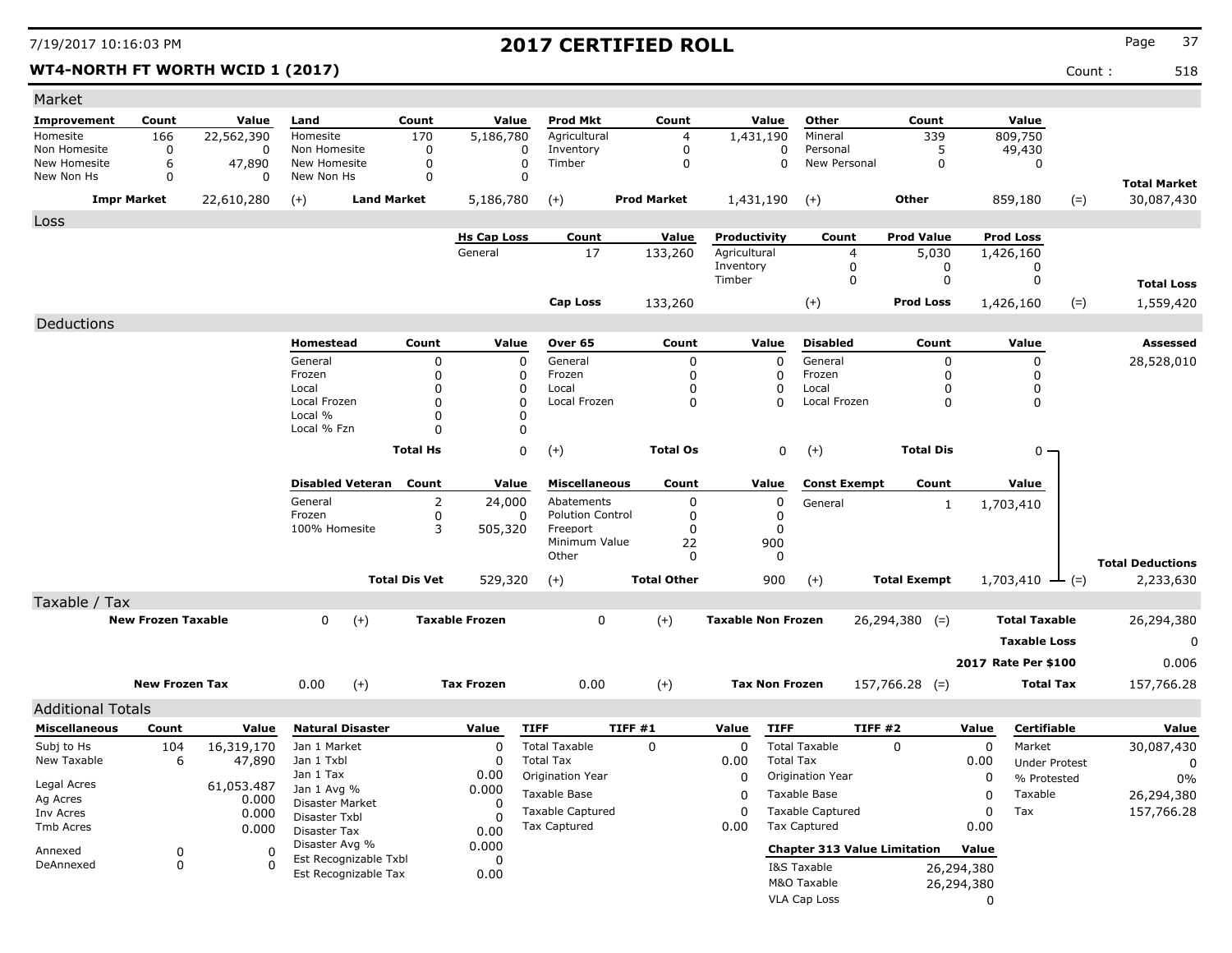| Market                      |                       |             |                                  |                      |                       |                         |                    |                           |                       |                                         |                     |                      |                      |        |                         |
|-----------------------------|-----------------------|-------------|----------------------------------|----------------------|-----------------------|-------------------------|--------------------|---------------------------|-----------------------|-----------------------------------------|---------------------|----------------------|----------------------|--------|-------------------------|
| Improvement                 | Count                 | Value       | Land                             | Count                | Value                 | <b>Prod Mkt</b>         | Count              |                           | Value                 | Other                                   | Count               |                      | Value                |        |                         |
| Homesite                    | 1                     | 6,400       | Homesite                         | 0                    | 0                     | Agricultural            | 5                  |                           | 4,462,980             | Mineral                                 | 445                 |                      | 3,881,780            |        |                         |
| Non Homesite                | $\mathbf 0$           | 0           | Non Homesite                     | 0                    | 0                     | Inventory               | 0                  |                           | 0                     | Personal                                | 0                   |                      | 0                    |        |                         |
| New Homesite                | 0                     | $\Omega$    | New Homesite                     | 0                    | 0                     | Timber                  | 0                  |                           | $\Omega$              | New Personal                            | 0                   |                      | 0                    |        |                         |
| New Non Hs                  | 0                     | 0           | New Non Hs                       | $\Omega$             | 0                     |                         |                    |                           |                       |                                         |                     |                      |                      |        | <b>Total Market</b>     |
| <b>Impr Market</b><br>6,400 |                       |             | <b>Land Market</b><br>$(+)$      |                      | 0                     | $(+)$                   | <b>Prod Market</b> |                           | 4,462,980             | $(+)$                                   | <b>Other</b>        |                      | 3,881,780            | $(=)$  | 8,351,160               |
| Loss                        |                       |             |                                  |                      |                       |                         |                    |                           |                       |                                         |                     |                      |                      |        |                         |
|                             |                       |             |                                  |                      | <b>Hs Cap Loss</b>    | Count                   | Value              | Productivity              |                       | Count                                   | <b>Prod Value</b>   |                      | <b>Prod Loss</b>     |        |                         |
|                             |                       |             |                                  |                      | General               | 0                       | $\Omega$           | Agricultural<br>Inventory |                       | 5<br>0                                  | 44,330              |                      | 4,418,650<br>0       |        |                         |
|                             |                       |             |                                  |                      |                       |                         |                    | Timber                    |                       | 0                                       | 0<br>0              |                      | 0                    |        | <b>Total Loss</b>       |
|                             |                       |             |                                  |                      |                       |                         |                    |                           |                       |                                         |                     |                      |                      |        |                         |
|                             |                       |             |                                  |                      |                       | Cap Loss                | 0                  |                           |                       | $(+)$                                   | <b>Prod Loss</b>    |                      | 4,418,650            | $(=)$  | 4,418,650               |
| Deductions                  |                       |             |                                  |                      |                       |                         |                    |                           |                       |                                         |                     |                      |                      |        |                         |
|                             |                       |             | Homestead                        | Count                | Value                 | Over 65                 | Count              |                           | Value                 | <b>Disabled</b>                         | Count               |                      | Value                |        | Assessed                |
|                             |                       |             | General                          | $\mathbf 0$          | 0                     | General                 | 0                  |                           | $\Omega$              | General                                 | 0                   |                      | 0                    |        | 3,932,510               |
|                             |                       |             | Frozen<br>Local                  | $\Omega$<br>O        | 0<br>0                | Frozen<br>Local         | 0<br>0             |                           | $\mathbf 0$<br>0      | Frozen<br>Local                         | 0<br>O              |                      | 0<br>0               |        |                         |
|                             |                       |             | Local Frozen                     | $\Omega$             | $\Omega$              | Local Frozen            | 0                  |                           | $\Omega$              | Local Frozen                            | 0                   |                      | 0                    |        |                         |
|                             |                       |             | Local %                          | O                    | $\Omega$              |                         |                    |                           |                       |                                         |                     |                      |                      |        |                         |
|                             |                       |             | Local % Fzn                      | O                    | $\Omega$              |                         |                    |                           |                       |                                         |                     |                      |                      |        |                         |
|                             |                       |             |                                  | <b>Total Hs</b>      | 0                     | $(+)$                   | <b>Total Os</b>    |                           | 0                     | $(+)$                                   | <b>Total Dis</b>    |                      | $0 -$                |        |                         |
|                             |                       |             |                                  |                      |                       |                         |                    |                           |                       |                                         |                     |                      |                      |        |                         |
|                             |                       |             | <b>Disabled Veteran</b>          | Count                | Value                 | <b>Miscellaneous</b>    | Count              |                           | Value                 | <b>Const Exempt</b>                     | Count               |                      | Value                |        |                         |
|                             |                       |             | General                          | 0                    | $\Omega$              | Abatements              | 0                  |                           | 0                     | General                                 | 4                   |                      | 50                   |        |                         |
|                             |                       |             | Frozen                           | 0                    | 0                     | <b>Polution Control</b> | 0                  |                           | 0                     |                                         |                     |                      |                      |        |                         |
|                             |                       |             | 100% Homesite                    | 0                    | 0                     | Freeport                | 0                  |                           | $\Omega$              |                                         |                     |                      |                      |        |                         |
|                             |                       |             |                                  |                      |                       | Minimum Value<br>Other  | 77<br>0            |                           | 2,480<br>$\Omega$     |                                         |                     |                      |                      |        |                         |
|                             |                       |             |                                  |                      |                       |                         |                    |                           |                       |                                         |                     |                      |                      |        | <b>Total Deductions</b> |
|                             |                       |             |                                  | <b>Total Dis Vet</b> | 0                     | $(+)$                   | <b>Total Other</b> |                           | 2,480                 | $(+)$                                   | <b>Total Exempt</b> |                      | 50                   | $ (=)$ | 2,530                   |
| Taxable / Tax               |                       |             |                                  |                      |                       |                         |                    |                           |                       |                                         |                     |                      |                      |        |                         |
| <b>New Frozen Taxable</b>   |                       |             | $(+)$<br>0                       |                      | <b>Taxable Frozen</b> | 0                       | $(+)$              | <b>Taxable Non Frozen</b> |                       | $3,929,980$ (=)                         |                     | <b>Total Taxable</b> |                      |        | 3,929,980               |
|                             |                       |             |                                  |                      |                       |                         |                    |                           |                       |                                         |                     |                      | <b>Taxable Loss</b>  |        | 0                       |
|                             |                       |             |                                  |                      |                       |                         |                    |                           |                       |                                         |                     |                      | 2017 Rate Per \$100  |        | 0.00                    |
|                             | <b>New Frozen Tax</b> |             | 0.00<br>$(+)$                    |                      | <b>Tax Frozen</b>     | 0.00                    | $(+)$              |                           | <b>Tax Non Frozen</b> |                                         | $0.00 (=)$          |                      | <b>Total Tax</b>     |        | 0.00                    |
|                             |                       |             |                                  |                      |                       |                         |                    |                           |                       |                                         |                     |                      |                      |        |                         |
| <b>Additional Totals</b>    |                       |             |                                  |                      |                       |                         |                    |                           |                       |                                         |                     |                      |                      |        |                         |
| <b>Miscellaneous</b>        | Count                 | Value       | <b>Natural Disaster</b>          |                      | Value                 | <b>TIFF</b>             | TIFF #1            | Value                     | <b>TIFF</b>           | TIFF#2                                  |                     | Value                | Certifiable          |        | Value                   |
| Subj to Hs                  | 0                     | 0           | Jan 1 Market                     |                      | 0                     | <b>Total Taxable</b>    | 0                  | $\mathbf 0$               |                       | <b>Total Taxable</b>                    | 0                   | $\mathbf 0$          | Market               |        | 8,351,160               |
| New Taxable                 | 0                     | 0           | Jan 1 Txbl<br>Jan 1 Tax          |                      | 0<br>0.00             | <b>Total Tax</b>        |                    | 0.00                      | <b>Total Tax</b>      |                                         |                     | 0.00                 | <b>Under Protest</b> |        | 0                       |
| Legal Acres                 |                       | 164,753.014 | Jan 1 Avg %                      |                      | 0.000                 | Origination Year        |                    | 0                         |                       | Origination Year                        |                     | 0                    | % Protested          |        | 0%                      |
| Ag Acres                    |                       | 0.000       | Disaster Market<br>Disaster Txbl |                      | 0                     | Taxable Base            |                    | 0                         |                       | Taxable Base<br><b>Taxable Captured</b> |                     | 0                    | Taxable              |        | 3,929,980               |
| Inv Acres                   |                       | 0.000       |                                  |                      | -0                    | <b>Taxable Captured</b> |                    | 0                         |                       |                                         |                     | 0                    | Tax                  |        | 0.00                    |
| Tmb Acres                   |                       | 0.000       | Disaster Tax                     |                      | 0.00                  | <b>Tax Captured</b>     |                    | 0.00                      |                       | <b>Tax Captured</b>                     |                     | 0.00                 |                      |        |                         |
| Annexed                     | 0<br>0                |             | Disaster Avg %                   | 0.000                |                       |                         |                    |                           |                       | <b>Chapter 313 Value Limitation</b>     |                     | Value                |                      |        |                         |
| DeAnnexed                   | 0                     | 0           | Est Recognizable Txbl            |                      | 0                     |                         |                    |                           |                       | I&S Taxable                             |                     | 3,929,980            |                      |        |                         |
|                             |                       |             | Est Recognizable Tax             |                      | 0.00                  |                         |                    |                           |                       | M&O Taxable                             |                     | 0                    |                      |        |                         |
|                             |                       |             |                                  |                      |                       |                         |                    |                           |                       | VLA Cap Loss                            |                     | 0                    |                      |        |                         |